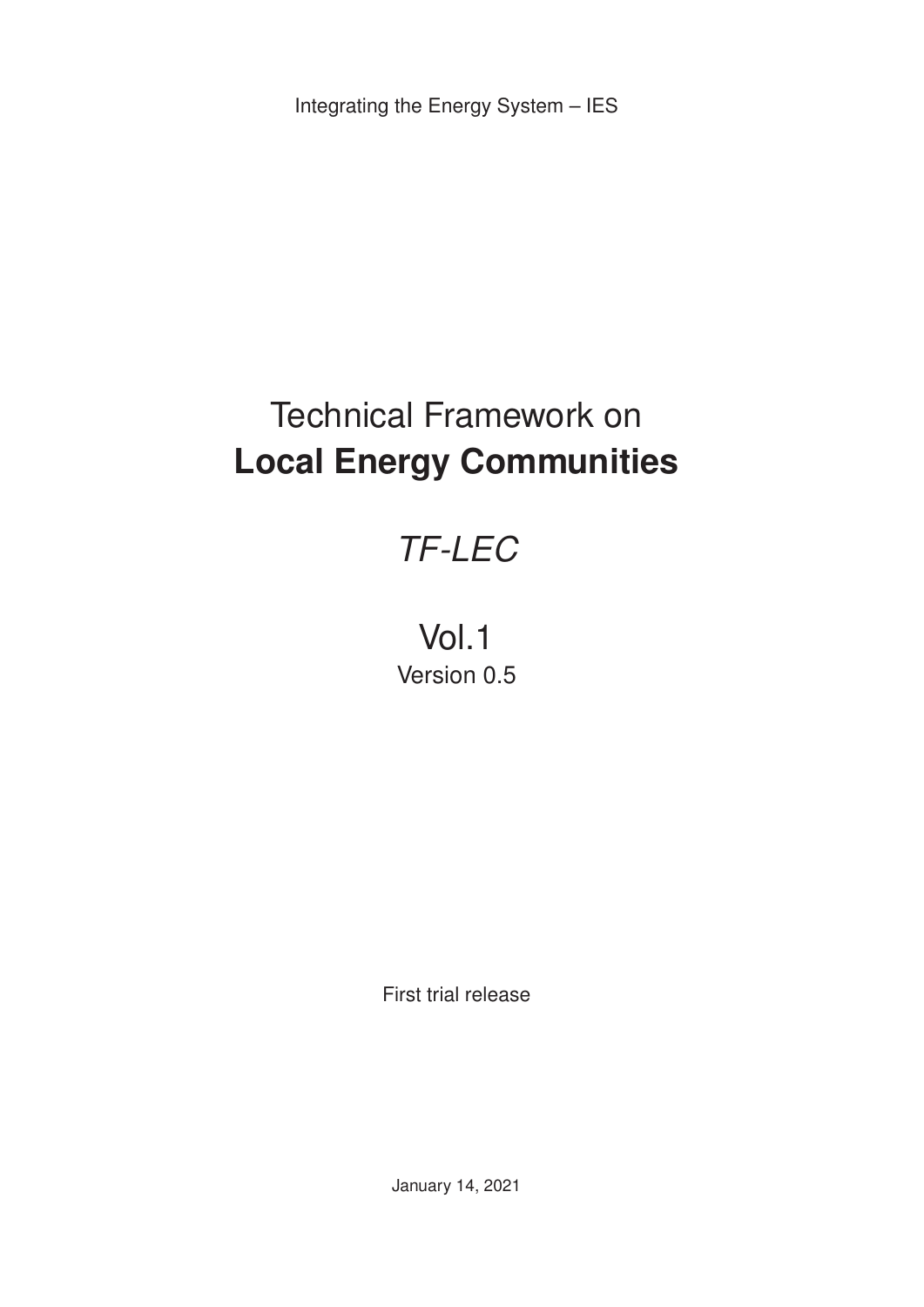| <b>Document Information</b> |                                                                |  |  |
|-----------------------------|----------------------------------------------------------------|--|--|
| <b>Title</b>                | Technical Framework on Local Energy Communities - Vol.1        |  |  |
| <b>Editors</b>              | Gerald Franzl, Stefan Wilker                                   |  |  |
| <b>Authors</b>              | Gerald Franzl                                                  |  |  |
| <b>Filename</b>             | TF-LocalEnergyCommunities-Vol1 v005.pdf                        |  |  |
| <b>Description</b>          | Local Energy Communities - operation principle and environment |  |  |
| Last changes                | First trial release 01/2021                                    |  |  |
| sClassification             | WHITE: open to public                                          |  |  |

| <b>Version History</b> |            |                      |                                 |  |
|------------------------|------------|----------------------|---------------------------------|--|
| <b>Version</b>         | Date       | Changed by           | <b>Comment</b>                  |  |
| 0.1                    | 2020-03-20 | <b>Gerald Franzl</b> | Start compiling content & text  |  |
| 0.3                    | 2020-07-10 | Gerald Franzl        | Invite cFlex team to contribute |  |
| 0.5                    | 2021-01-15 | Gerald Franzl        | Publish the first trial version |  |
|                        |            |                      |                                 |  |
|                        |            |                      |                                 |  |

The TF-LEC was initiated and created within the **cFlex** project [\[energyit.ict.tuwien.ac.at/projects/project-cflex\]](https://energyit.ict.tuwien.ac.at/projects/project-cflex/) by:

Danube University Krems Department for Integrated Sensor Systems Viktor Kaplan Strasse 2/E, A-2700 Wiener Neustadt, Austria [www.donau-uni.ac.at/diss](https://www.donau-uni.ac.at/en/university/faculties/education-arts-architecture/departments/integrated-sensor-systems.html)

TU Wien Institute of Computer Technology (E384) Gusshaus Strasse 27-29/384, A-1040 Vienna, Austria [www.ict.tuwien.ac.at](https://www.ict.tuwien.ac.at/en/)

#### Corresponding author: **[gerald.franzl@donau-uni.ac.at](mailto:gerald.franzl@donau-uni.ac.at)**

*Acknowledgement:* This Technical Framework was initiated and prepared in the course of the national project cFlex funded by the Austrian Climate and Energy Fund (KLIEN), administrated by the Austrian Research Promotion Agency (FFG) under contract number 871657. The initial authors like to thank all the contributing team members from the cFlex project for their invaluable contribution of knowledge, experience and support toward a better joint understanding of the complexities involved in operating Local Energy Communities. Furthermore, a priori thanks to all upcoming authors for welcoming the task to extend and improve this Technical Framework.

*Disclaimer:* The content of this document is merely informative and does not represent any formal statement from individuals or the Austrian Research Promotion Agency (FFG), the Austrian Climate and Energy Fund (KLIEN), or any official bodies involved. Instead, it is a public document from contributing authors and editors with visionary perspective based on years of experience in their individual disciplines. Opinions, if any, expressed in this document do not necessarily represent those of the entire authors/editors team or any related funding bodies. Any views expressed are those of the contributing person at the time being.

*Copyright:* This document and according to the *share alike* principle also all subsequent versions and derivatives are distributed under the Creative Commons License "Attribution-ShareAlike 4.0 International" [\(CC BY-SA 4.0\)](https://creativecommons.org/licenses/by-sa/4.0/).

Except where otherwise noted, this work is licensed under a ["Creative Commons Attribution-ShareAlike 4.0 International"](https://creativecommons.org/licenses/by-sa/4.0/deed.en) license.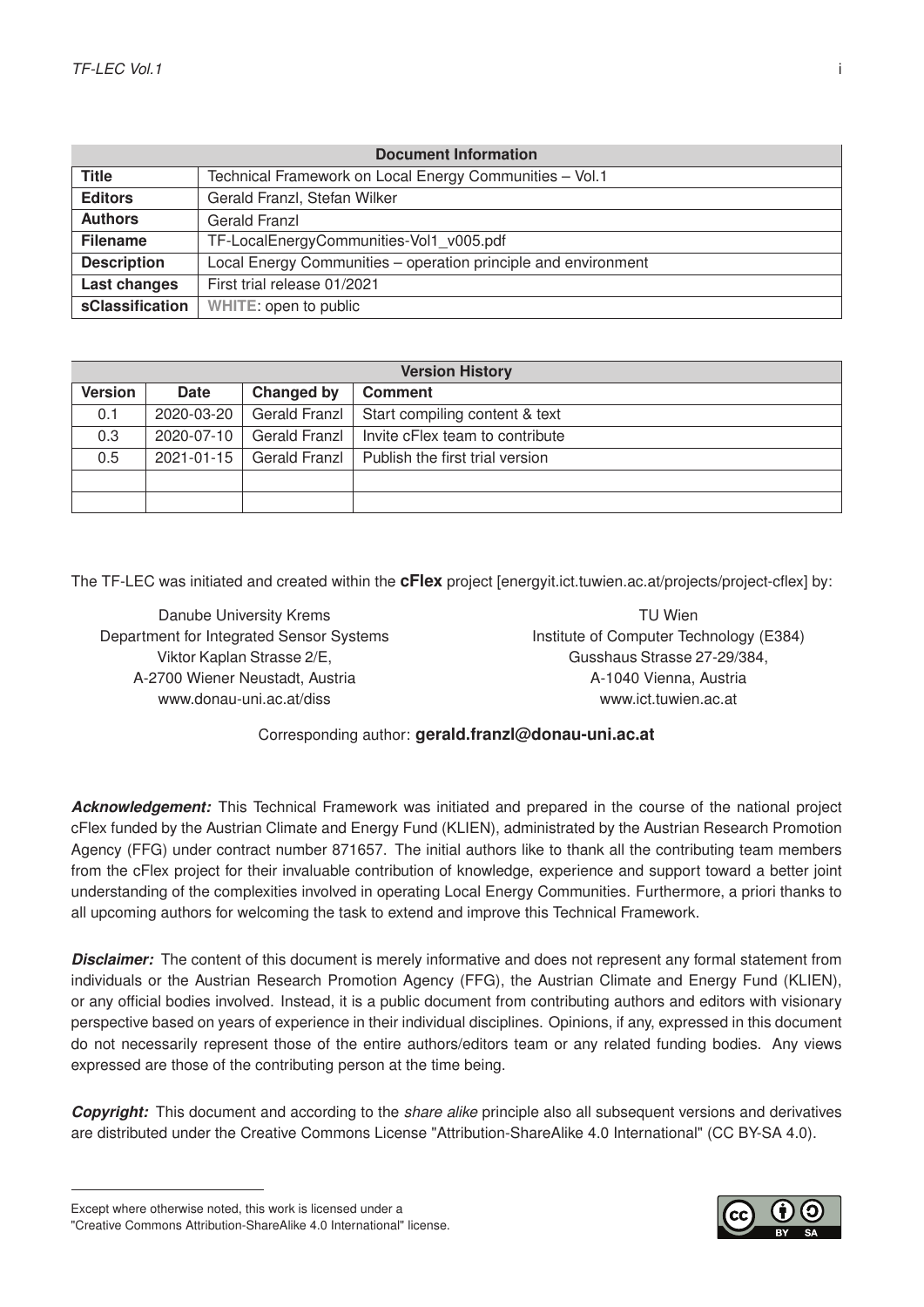# **Contents**

| $\mathbf{1}$ |      | $\overline{1}$                                                               |                                                                                   |                |
|--------------|------|------------------------------------------------------------------------------|-----------------------------------------------------------------------------------|----------------|
|              | 1.1  | $\mathbf{1}$                                                                 |                                                                                   |                |
|              | 1.2  |                                                                              |                                                                                   | $\sqrt{2}$     |
|              | 1.3  |                                                                              |                                                                                   | $\overline{4}$ |
| 2            |      |                                                                              |                                                                                   | $\overline{7}$ |
|              | 2.1  |                                                                              |                                                                                   | 9              |
|              |      | 2.1.1                                                                        |                                                                                   | 10             |
|              |      | 2.1.2                                                                        |                                                                                   | 11             |
|              | 2.2  |                                                                              |                                                                                   | 13             |
|              |      | 2.2.1                                                                        |                                                                                   | 15             |
|              |      | 2.2.2                                                                        |                                                                                   | 15             |
|              | 2.3  |                                                                              | Integrating the local grid in the Energy Community management & control aim       | 16             |
|              |      | 2.3.1                                                                        |                                                                                   | 17             |
|              |      | 2.3.2                                                                        |                                                                                   | 18             |
|              |      | 2.3.3                                                                        |                                                                                   | 19             |
|              | 2.4  |                                                                              |                                                                                   | 20             |
|              |      | 2.4.1                                                                        | "Gemeinschaftliche Erzeugungsanlagen" (EIWOG § 16a) $\ldots \ldots \ldots \ldots$ | 20             |
|              |      | 2.4.2                                                                        | Generation sharing within Local Energy Communities based on §16a                  | 21             |
|              |      | 2.4.3                                                                        |                                                                                   | 22             |
| 3            |      |                                                                              |                                                                                   | 24             |
|              | 3.1  |                                                                              | Business Function LEC-1: Get Info from Assets and Environment (GIAE)              | 26             |
|              | 3.2  |                                                                              | Business Function LEC-2: Predict Demand and Generation Profiles (PDGP)            | 27             |
|              | 3.3  |                                                                              | Business Function LEC-3: Distribute Planned Schedules for Execution (DPSE)        | 28             |
|              | 3.4  |                                                                              | Business Function LEC-4: Monitor Power and Energy Flows (MPEF)                    | 29             |
|              | 3.5  |                                                                              | Business Function LEC-5: Calculate Current Deviation from Plan (CCDP)             | 30             |
|              | 3.6  | Business Function LEC-6: Trigger On-demand Schedule Corrections (TOSC)<br>31 |                                                                                   |                |
|              | 3.7  |                                                                              | Business Function LEC-7: Accumulate Member Energy Budgets (AMEB)                  | 32             |
|              | 3.8  |                                                                              | Business Function LEC-8: Adjust Share Fulfilment Weighting (ASFW)                 | 33             |
|              | 3.9  |                                                                              | Business Function LEC-9: Distribute Member Benefits and Compensation (DMBC)       | 34             |
|              | 3.10 |                                                                              | Business Function LEC-10: Coordinate Overlapping Community Actions (COCA)         | 35             |
| 4            |      | Meta-Actors                                                                  |                                                                                   | 37             |
|              | 4.1  |                                                                              |                                                                                   | 37             |
|              |      | 4.1.1                                                                        |                                                                                   | 37             |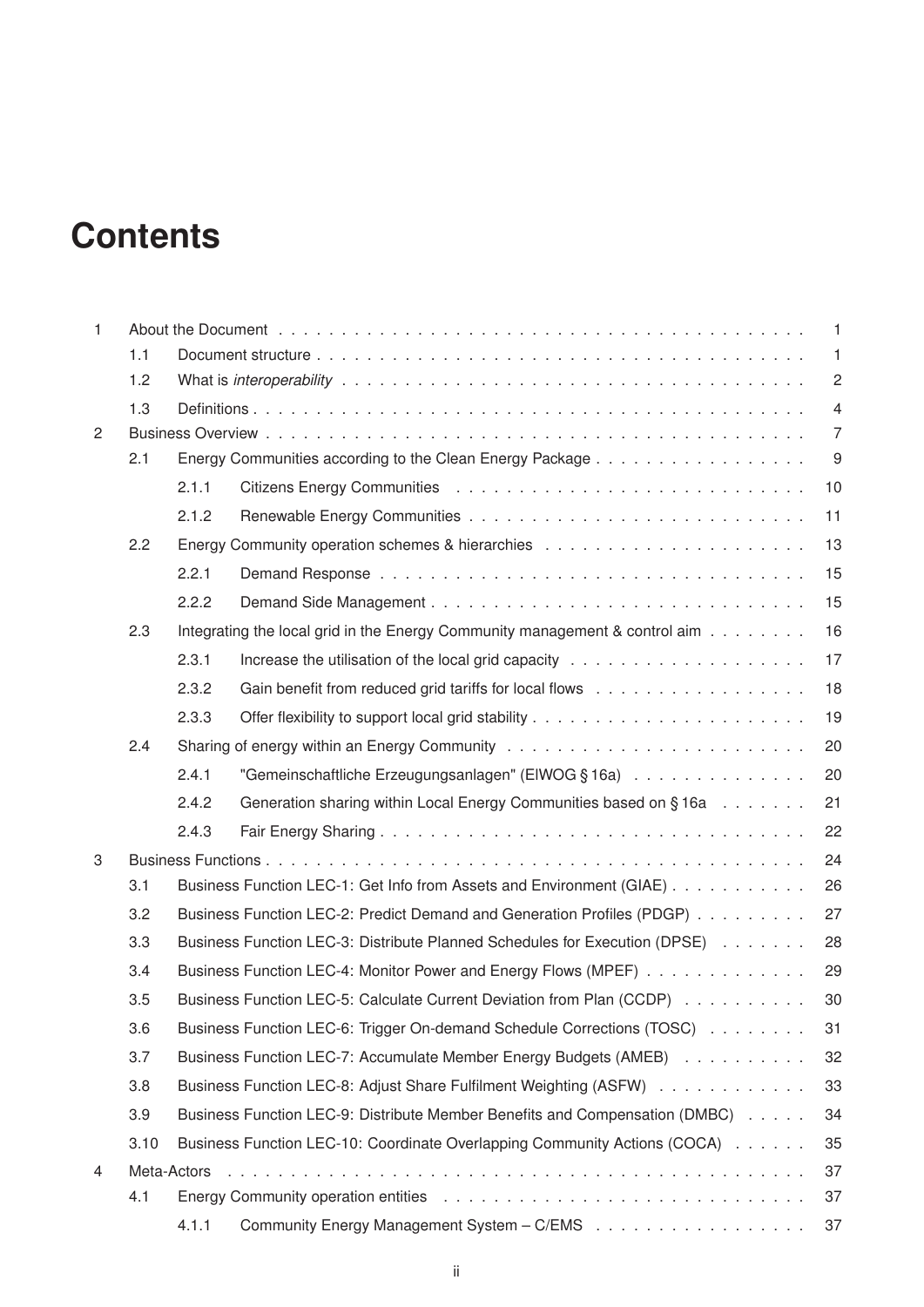|   |               | 4.1.2                                                                    |                                                                | 38 |  |  |
|---|---------------|--------------------------------------------------------------------------|----------------------------------------------------------------|----|--|--|
|   |               | 4.1.3                                                                    |                                                                | 39 |  |  |
|   |               | 4.1.4                                                                    |                                                                | 39 |  |  |
|   |               | 4.1.5                                                                    |                                                                | 40 |  |  |
|   | 4.2           |                                                                          |                                                                | 41 |  |  |
|   |               | 4.2.1                                                                    |                                                                | 41 |  |  |
|   |               | 4.2.2                                                                    |                                                                | 42 |  |  |
|   |               | 4.2.3                                                                    | Smart Meter - Advanced Metering Infrastructure (AMI)           | 42 |  |  |
|   |               | 4.2.4                                                                    |                                                                | 42 |  |  |
|   |               | 4.2.5                                                                    |                                                                | 43 |  |  |
|   |               | 4.2.6                                                                    |                                                                | 43 |  |  |
|   |               | 4.2.7                                                                    | Environment information services, platforms and data-bases     | 43 |  |  |
|   | 4.3           |                                                                          |                                                                | 44 |  |  |
|   |               | 4.3.1                                                                    |                                                                | 44 |  |  |
|   |               | 4.3.2                                                                    |                                                                | 44 |  |  |
|   |               | 4.3.3                                                                    |                                                                | 45 |  |  |
| 5 |               | State-of-the-art — common standards, tools and good practice examples    |                                                                |    |  |  |
|   | 5.1           |                                                                          |                                                                | 46 |  |  |
|   | 5.2           |                                                                          |                                                                | 47 |  |  |
|   | 5.3           |                                                                          |                                                                | 47 |  |  |
|   | 5.4           | 51<br>Procedures and Standards to monitor and control individual devices |                                                                |    |  |  |
|   | 5.5           | 58<br>Tools available for prototypes, sandboxes, and general deployments |                                                                |    |  |  |
|   |               | 5.5.1                                                                    |                                                                | 58 |  |  |
|   |               | 5.5.2                                                                    |                                                                | 59 |  |  |
|   |               | 5.5.3                                                                    |                                                                | 61 |  |  |
|   | 5.6           | Good practice examples, common recommendations, and general ideas<br>63  |                                                                |    |  |  |
|   |               | 5.6.1                                                                    |                                                                | 63 |  |  |
|   |               | 5.6.2                                                                    |                                                                | 63 |  |  |
|   |               | 5.6.3                                                                    |                                                                | 64 |  |  |
|   |               | 5.6.4                                                                    | Grid-state awareness – introducing a Grid Traffic Light system | 65 |  |  |
|   |               | 5.6.5                                                                    |                                                                | 68 |  |  |
| 6 |               |                                                                          |                                                                | 69 |  |  |
|   | Abbreviations |                                                                          |                                                                | 71 |  |  |
|   |               |                                                                          |                                                                | 73 |  |  |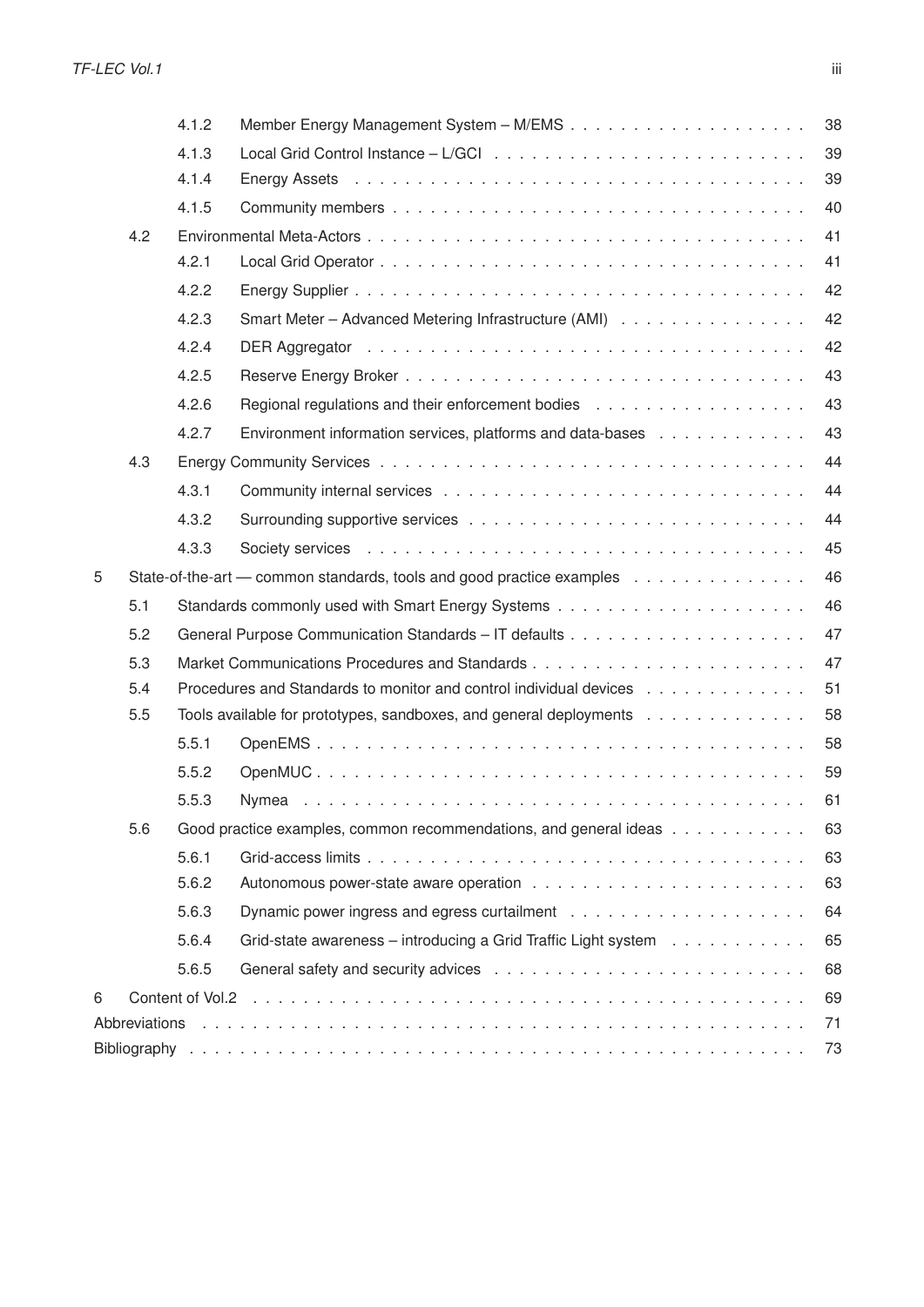# <span id="page-4-0"></span>**1 About the Document**

The **Technical Framework on Local Energy Communities (TF-LEC)** is a structured compilation of informative and normative specifications compiled according to the IES (Integrating the Energy System – [www.iesaustria.at\)](https://www-iesaustria.at) recommendations and template, as shown in Figure [1.1.](#page-4-2) The TF-LEC shall enable the normalised use and application of existing standards and practices. Thereby, and in particulare because this document is public, interoperability among cooperative but independently developed products and systems shall be enabled.

#### <span id="page-4-1"></span>**1.1 Document structure**

This Vol.1 summarises and clarifies the Local Energy Communities Business Case considered henceforth, including environmental constraints and envisioned opportunities to integrate energy consumers and distributed energy resources (DER) in the short term balancing of energy supply and demand. The Vol.1 closes with the informative specification of operational functionalities (*Business Functions*) and the naming of the independent IT systems that interact (*Meta-Actors*). The technical Vol.2 is a dynamic compilation of normative IES Integration Profiles (IIPs).

<span id="page-4-2"></span>

Figure 1.1: The IES Document Structure: roughly incorporating the five SGAM Layers [\[1\]](#page-76-0).

IIPs state technical constraints and recommendations on how to apply standards and good practice wherever interoperability is at risk. IIPs specify a single feature each, Vol.2 adds a relational table that links the Business Functions from Vol.1 with the IIPs in Vol.2.

The entire Technical Framework shall be embedded in a business domain overview, here on modern energy systems and Smart Grids in general. The concept of Technical Frameworks and Integration Profiles is based on the established IHE (Integrating the Healthcare Enterprise – [www.ihe.net\)](https://www.ihe.net) approach to *IT interoperability* in the medical technology sector. The base of the structuring reflects the common approach to complex problems also underlying the V-model. The Smart Grid Architecture Model (SGAM) [\[2\]](#page-76-1) also uses the common layering approach to handle complexity by multi disciplinary separation.

#### $\Diamond$  Vol.1

- Business Case Overview (informative)
	- Typical applications
	- Relevant meta-actors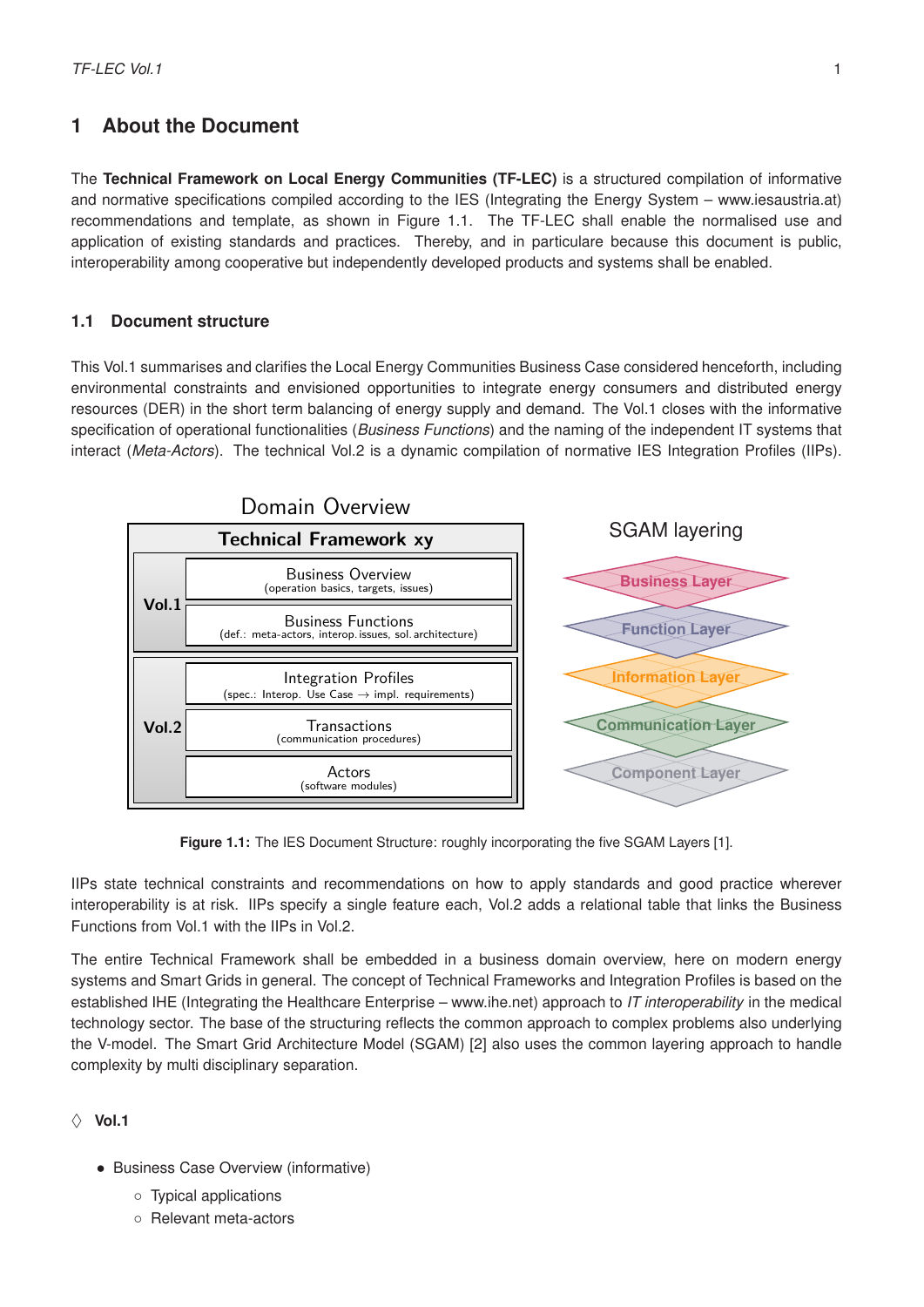- Related standards
- Business Functions (informative)
	- Describe interoperability issues (use IEC 62559 Use Case Methodology)
	- Use Case diagrams
	- Actor Transaction diagrams

#### $\Diamond$  Vol.2

- Business Functions to Integration Profile mapping (normative)
	- Table(s) binding Integration Profiles to Business Functions
- Integration Profiles (normative)
	- Definition of Interoperability issue addressed (Use Case)
	- Definition of needed transactions
	- Definition of involved actors
- Transactions (normative)
	- Specification of individual steps and list of actors involved
	- Specification of used IT standards, options, variants, etc.
	- Specification of communication security and resiliency
- Actors (normative)
	- Specification of actors' interfaces
	- Specification of used IT standards, options, variants, etc.
	- Specification of actor safety and data security measures

,→ The structure of Technical Frameworks follows the *top-down* approach and the informatics tradition to first name items, than define them, and finally specify them. For example: name an algorithm, define what it does, and specify how to implement it, before actually coding it. The terms *"definition"* and *"specification"* are hence used accordingly. Writing a Technical Framework can be done in any order. Commonly, previous parts need amendment whenever later parts become changed or added because the context runs back-to-front.

 $\rightarrow$  *Vol.2* starts with assigning Integration Profiles to the Business Functions from Vol.1. In this table also Integration Profiles from other Technical Frameworks may be assigned (*bundled*). Transactions and Actors are specified profile by profile. They may as well be bundled from one Integration Profile into some other. Bundling shall prevent redundant specification. The bundling formalism is specified in [\[3\]](#page-76-2) and further addressed in Vol.2 (introduced also in Vol.1 Section [6\)](#page-72-0).

#### <span id="page-5-0"></span>**1.2 What is** *interoperability*

According to dictionary: *"Ability of a system to work with or use the parts or equipment of another system"* [\[Merriam-](https://www.merriam-webster.com/dictionary/interoperability)[Webster\]](https://www.merriam-webster.com/dictionary/interoperability) the term *interoperability* refers to the ability of a system to work with parts and features provided by some other system. To do so, information is essential. First, to know how to use which parts, and second, how to address and control the used features of the other system.

To cooperate seamlessly the following five *interoperability levels* need to be considered:[1](#page-5-1)

- **Legal:** common compliance with regulatory obligations and standards
- **Semantic:** uniform understanding and interpretation of information and operation means
- **Syntactical:** equal data formats, coding schemes, and encryption methods
- **Technical:** using the same communication means and protocols
- **Operational:** timely reliable provisioning of info/response

<span id="page-5-1"></span><sup>&</sup>lt;sup>1</sup> Five layers similar to the SGAM and the Technical Framework structure.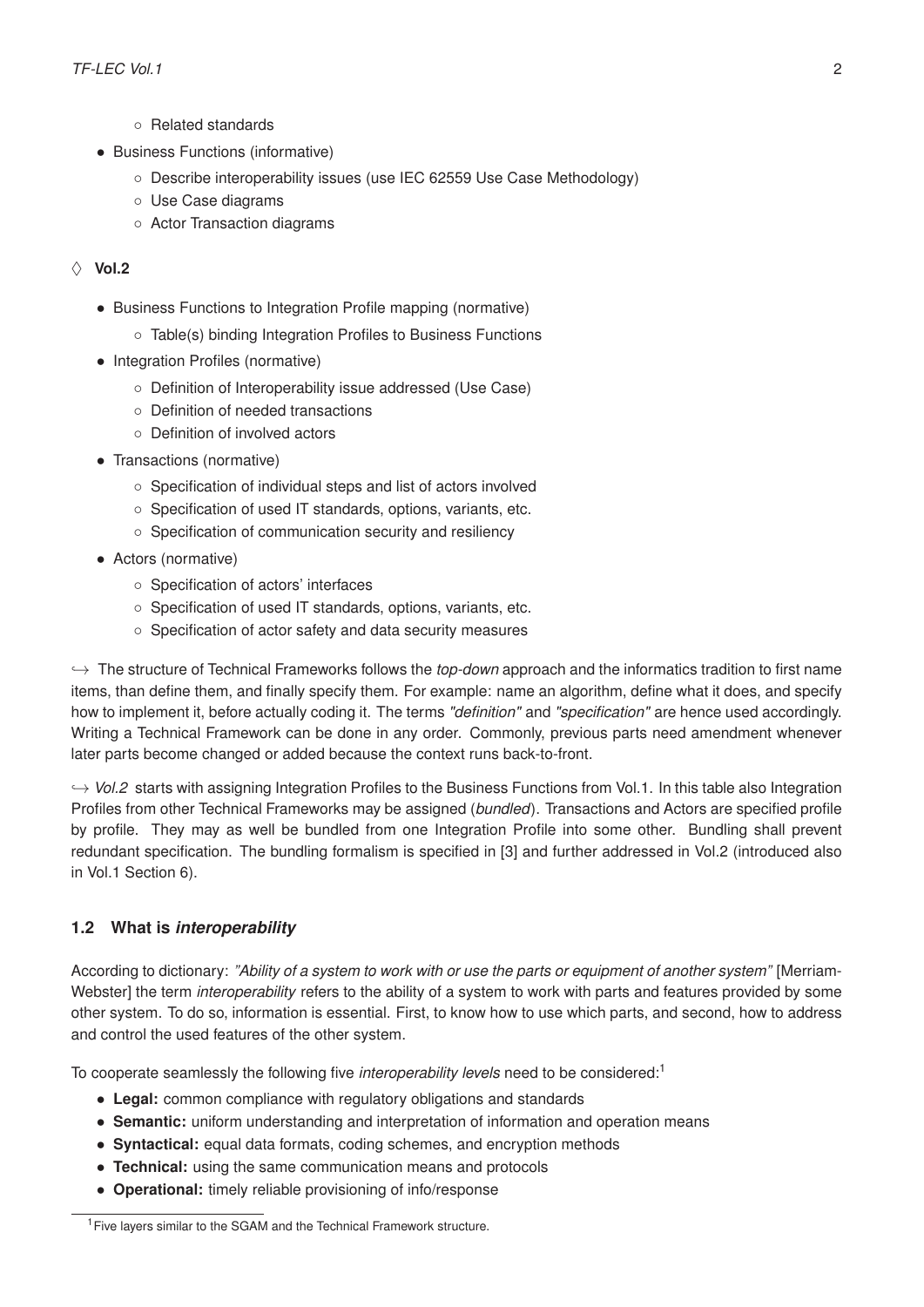Orderly cooperation of systems is possible where requirements are fulfilled layer by layer, and where all internal components of a device operate correctly, i.e., flawless. Imagine what happens if the unit of a metric differs (semantic issue): cooperation fails. E.g., the mars-lander crashed even though each sub-system worked perfectly to its own specification. Malfunction of cooperation does not necessarily imply faulty sub-system implementation; per se these may work fine. Consequently, *interoperability* cannot be assessed stand-alone without involving independent systems as test peers. Accordingly, INTEROPERABILITY CANNOT BE IMPLEMENTED INDIVIDUALLY.

Ad testing *interoperability* [ITU-T Z.450] says: *"Testing to assess the ability of two or more systems to exchange information and to make mutual use of the information that has been exchanged."* Here *mutual use* is pronounced, i.e., all involved systems shall benefit. Thus, correct interpretation and trust in the correctness and beneficial use of exchanged information and provided features are likewise essential.

#### **Other references, examples and notes**

♦ **[wikipedia.org:](https://en.wikipedia.org/wiki/Interoperability)** *"Interoperability imply Open standards ab-initio, i.e., by definition. When a vendor is forced to adapt its system to a dominant system that is not based on Open standards, it is not interoperability but only compatibility."*



1 Getting specs requires licensing or reverse engineering.

**Figure 1.2:** Matrix of cooperation options

 $\diamond$  **[interoperability-definition.info:](http://interoperability-definition.info/de/)** "Interoperability is a characteristic of a product or system, whose interfaces *are completely understood, to work with other products or systems, present or future, in either implementation or access, without any restrictions."* Sadly this webpage proves itself semantic interoperability failure due to language complexity when definitions become translated. The German differs considerably: *"Interoperabilität ist die Fähigkeit eines Programms oder Systems (dessen Schnittstellen vollständig offengelegt sind) mit anderen gegenwärtigen oder zukünftigen Produkten oder Systemen ohne Einschränkungen hinsichtlich Zugriff oder Implementierung zusammen zu arbeiten bzw. zu interagieren."*

,→ *Only one definition in one language can be binding.* Not two or more, even though all can be valid in their context. Not knowing how to interpret a particular definition, it remains a rather unspecific composition of words, alike given names being composites of letters, basically. TERMS DESCRIBE CONTEXT ⇔ CONTEXT SPECIFIES TERMS.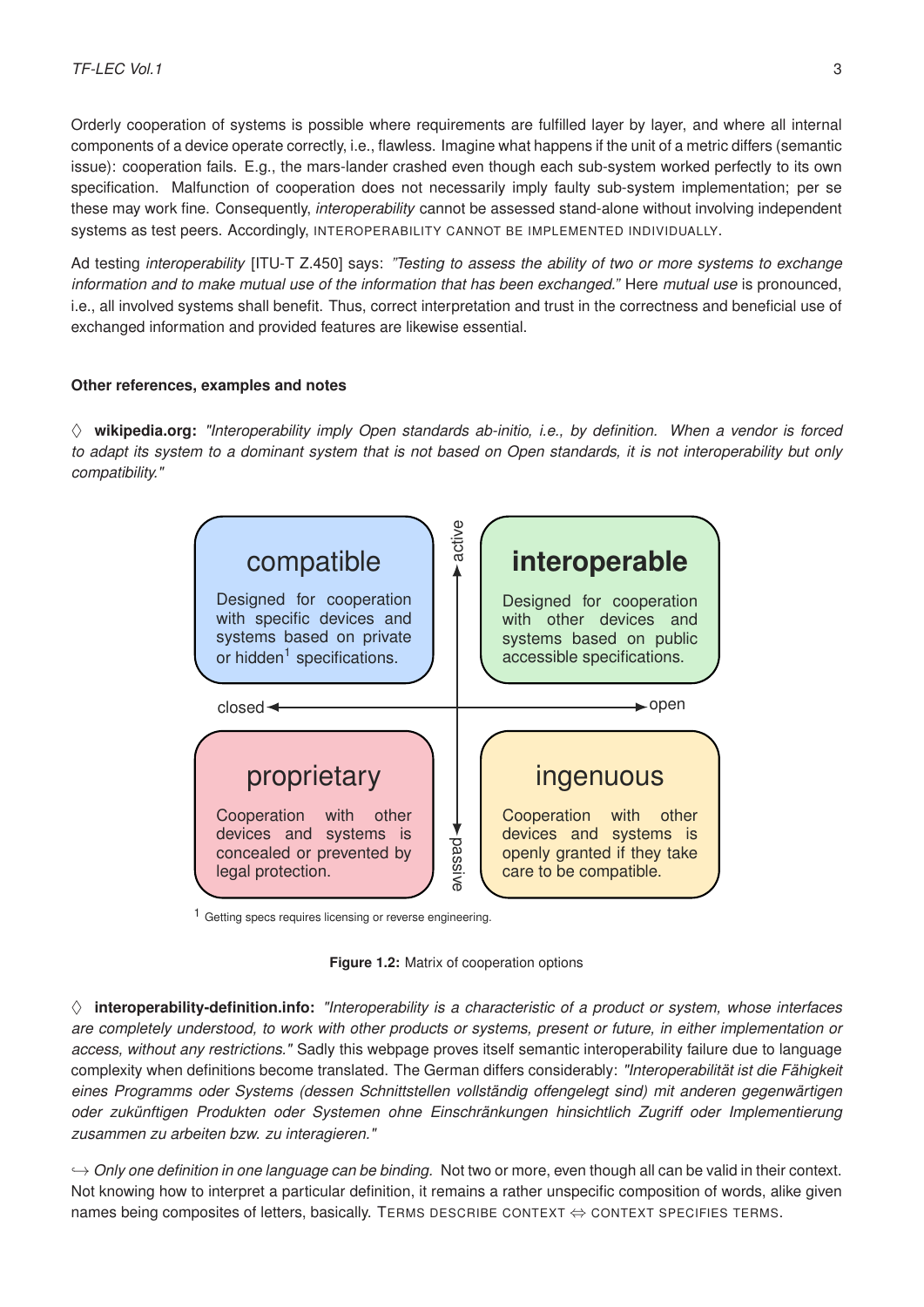#### <span id="page-7-0"></span>**1.3 Definitions**

Active customer is a final electricity customer, or a group of jointly acting final customers, that may produce, use, sell and store electricity, commonly self-generated within their premises (within confined boundaries), for whom these activities do not constitute a primary commercial or professional aim.

*Actor* is here a functional component of an IT system that executes operational tasks commonly in cooperation and/or coordination with other actors.

*Aggregation* refers to a function performed by a natural or legal person (an *Aggregator*) that combines multiple customer loads or their generated electricity for sale, purchase or auction in some *electricity market*.

*Ancillary service* means a service necessary for the operation of a transmission or distribution system, including balancing, steady state voltage control, fast reactive current injection, inertia for local grid stability, short-circuit current, black start capability and island operation capability, but is not including any congestion management.

**Business Case** is the economic viable application of an idea or technology.

**Business Function** is a feature required to be realised for a Business Case to work.

*Conformance Testing* is a standalone process to ensure that the implementation conforms to specified standards and profiles, i.e. the implementations outputs and response are checked against rules and patterns.

**Demand response** means the change of electricity load by a customer, in respect to the normal or current consumption pattern, in response to market signals, including in response to time-variable electricity prices, incentive payments, or other options for reimbursement.

*Distribution* refers to the transport of electricity at different voltage levels towards the delivery to customers, but does not include supply.

*Distribution System Operator* is the legal entity that is responsible for energy grid safety and persistent power supply.

*Electricity consumer* is a technical asset that consumes electric power when operated. In a market centric view, the natural or legal person that operates electricity consuming assets is often referred to as energy consumer.

*Electricity customer* is a natural or legal person that purchases electricity service, i.e., the provisioning and on demand delivery of electric energy.

*Electricity generation* refers to the physical production of electricity.

*Electricity markets* are markets for electricity, including over-the-counter markets and electricity exchanges, markets for the trading of energy, capacity, balancing and ancillary services, in all time-frames, including forward, day-ahead and intra-day markets.

*Electricity producer* refers to a natural or legal person that operates assets to generate and sell electricity.

*Electricity supply* refers to the sale of electricity to customers; i.e., assuring and billing of the supply with the contracted amount of electric power.

**Energy storage** is an electric asset that allows to defer the final use of electricity to a moment later than when it was generated. This may (and often does) include the conversion of electrical energy into a better storable form of energy, its storing, and subsequent reconversion into electrical energy or use as another energy carrier.

<span id="page-7-1"></span>*Grid Codes* are regulations, typically specifying technical requirements that need to be fulfilled to connect devices to the electricity grid or to participate different electricity markets.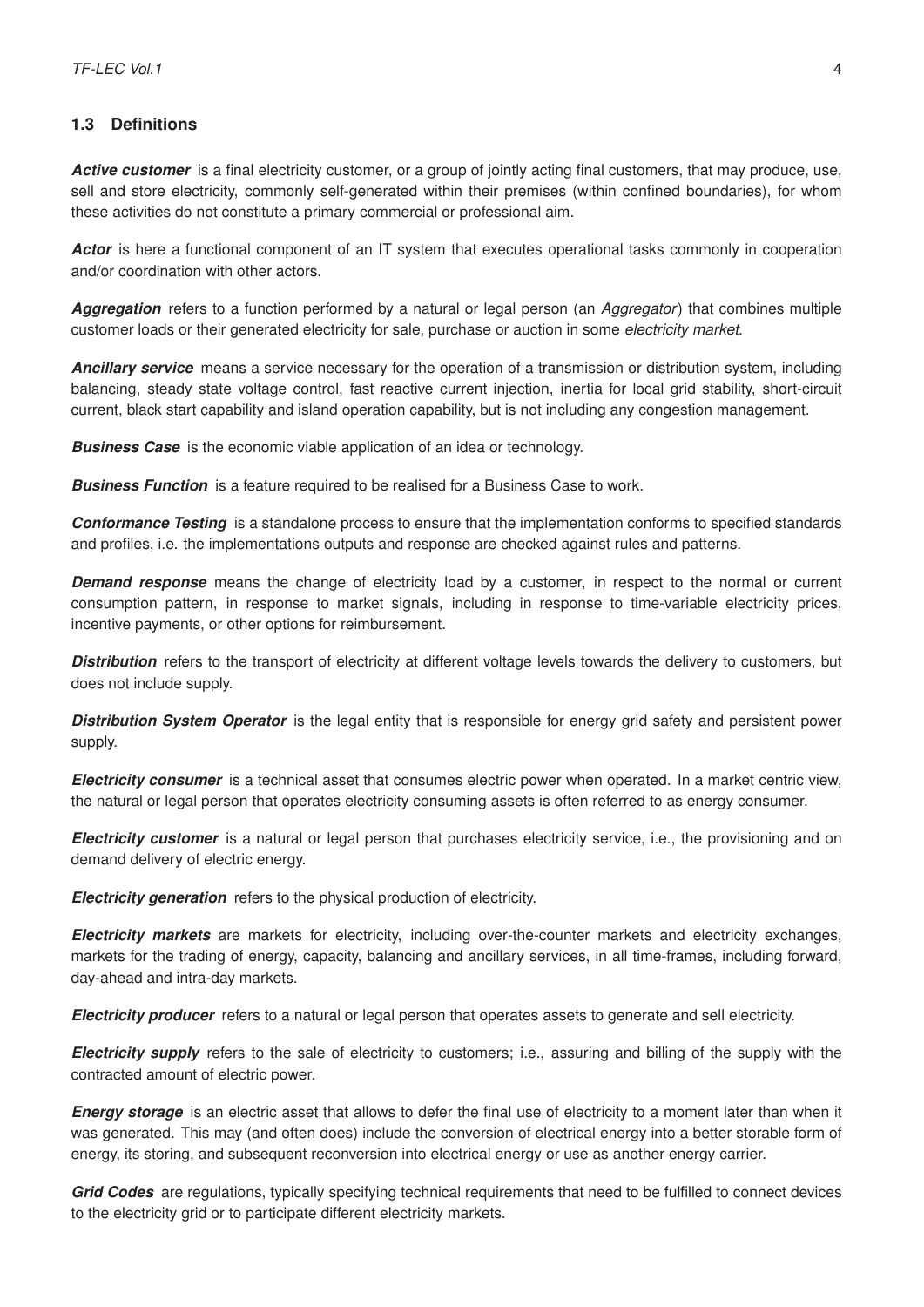*Household customer* purchase electricity service to operate electric assets within the own household. Non-household customer purchase electricity not for own household use, including producer, industry, small and medium-sized enterprises, general business, and wholesale customer (i.e., energy trader).

**Integration Profile** is the specification required to realise a part of a Business Function (or combination thereof) in an interoperable fashion (normalised).

*Interoperability Level* refers to the abstraction level of interoperability requirements. We consider five levels: Legal, Semantic, Syntactic, Technical, and Operational.

*Interoperability Testing* is a process to check whether the system interacts effectively with foreign systems, i.e. when different vendors meet to test their interfaces against each other (e.g. Connectathon Energy).

*Interoperability Use Case* is a part of a Business Function that relies on data exchange between different actors according to an Integration Profile (i.e. where interoperability is required).

*Meta-Actor* joins functional components (actors) in order to fulfil all the functionalities required for a Business Function (IHE grouping). For the Use Case description, it could be a human operator, but typically it is a software component embedded in some device that provides an interface to some communication infrastructure.

#### *Network Codes* see *[Grid Codes](#page-7-1)*.

**Safety** refers to maintaining a proper state of systems such that neither persons operating assets nor the electricity system itself, i.e., the seamless power supply to all customers, is undue endangered.

**Security** refers to both, security of supply and provision of electricity, and colloquially may also include technical safety. Primarily, security aims at the protection of the system's operation to assure system safety, including restricted physical and digital access to system assets.

*Smart Grid Architecture Model (SGAM)* refers to the reference architecture model developed by the M/490 for the European Commission [\[4\]](#page-76-3). It provides a normative approach to position (locate) the different components, services, and sub-systems of a smart grid, among each other and to identify required interfaces.

*Synchronverter* – also called virtual synchronous generator – is a power inverter that mimics a synchronous generator to provide "synthetic inertia" as ancillary service.

*Transaction* is the execution of sending, receiving and reacting to a message or set of messages (1..n) exchanged between a pair or more actors. Transactions realise Use Case specific information exchanges (in one or both directions, in a strict or loose order) as specified by an Integration Profile.

*Transmission* refers to the (long distance) transport of electricity across the extra high-voltage and high-voltage grid with a view towards delivery to customers or distributors, but does not include supply.

*Operational Use Case* is a part of a Business Function that describes a task not involving any data exchange between actors. Such internal use cases are mentioned in the IES Technical Framework, but not considered as Integration Profiles because they do not cause interoperability issues.

*Use Case* is a well defined functionality in a well specified environment. Use Cases can be defined and specified on every SGAM Layer.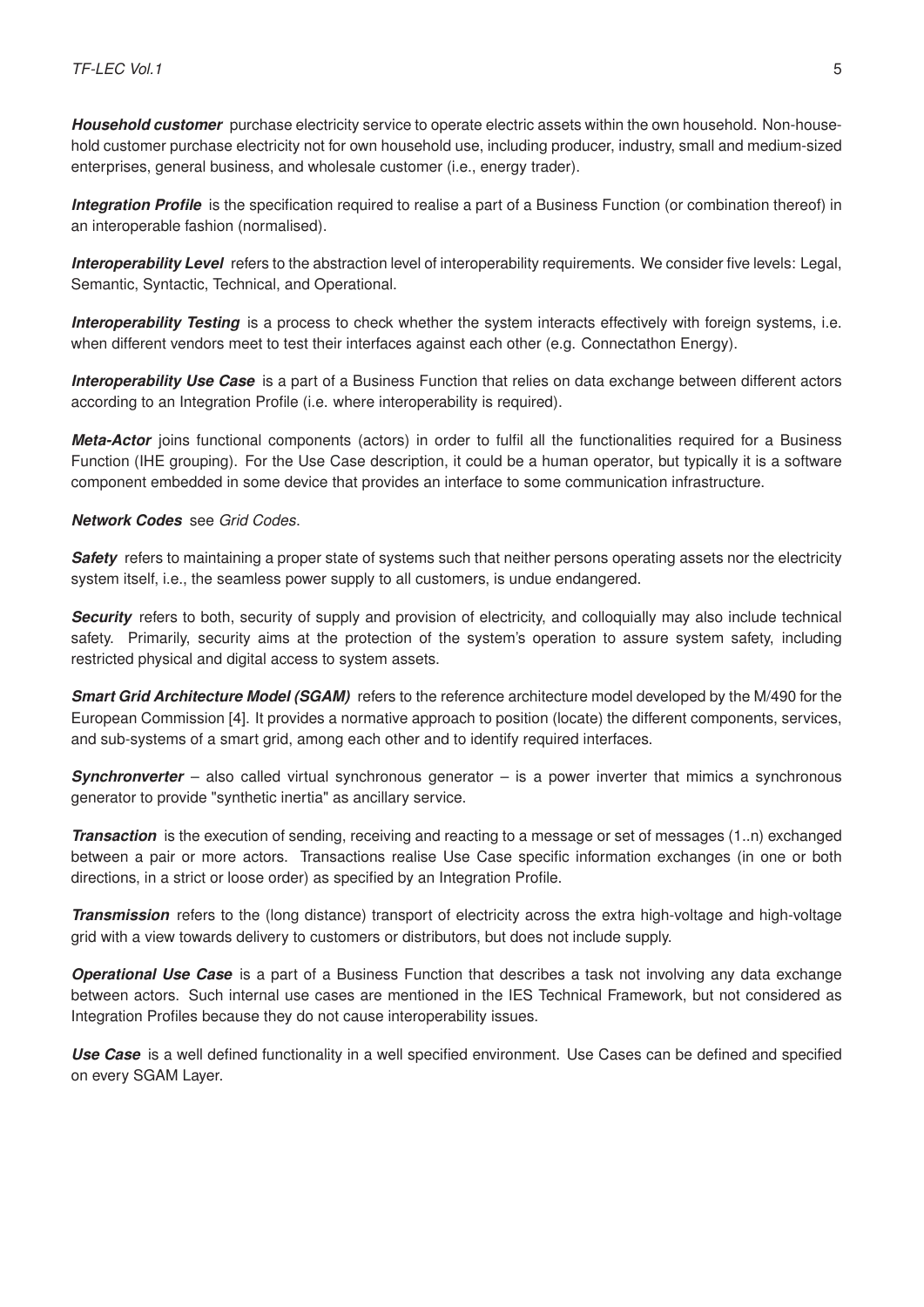*This page is intentionally blanc (space for more definitions).*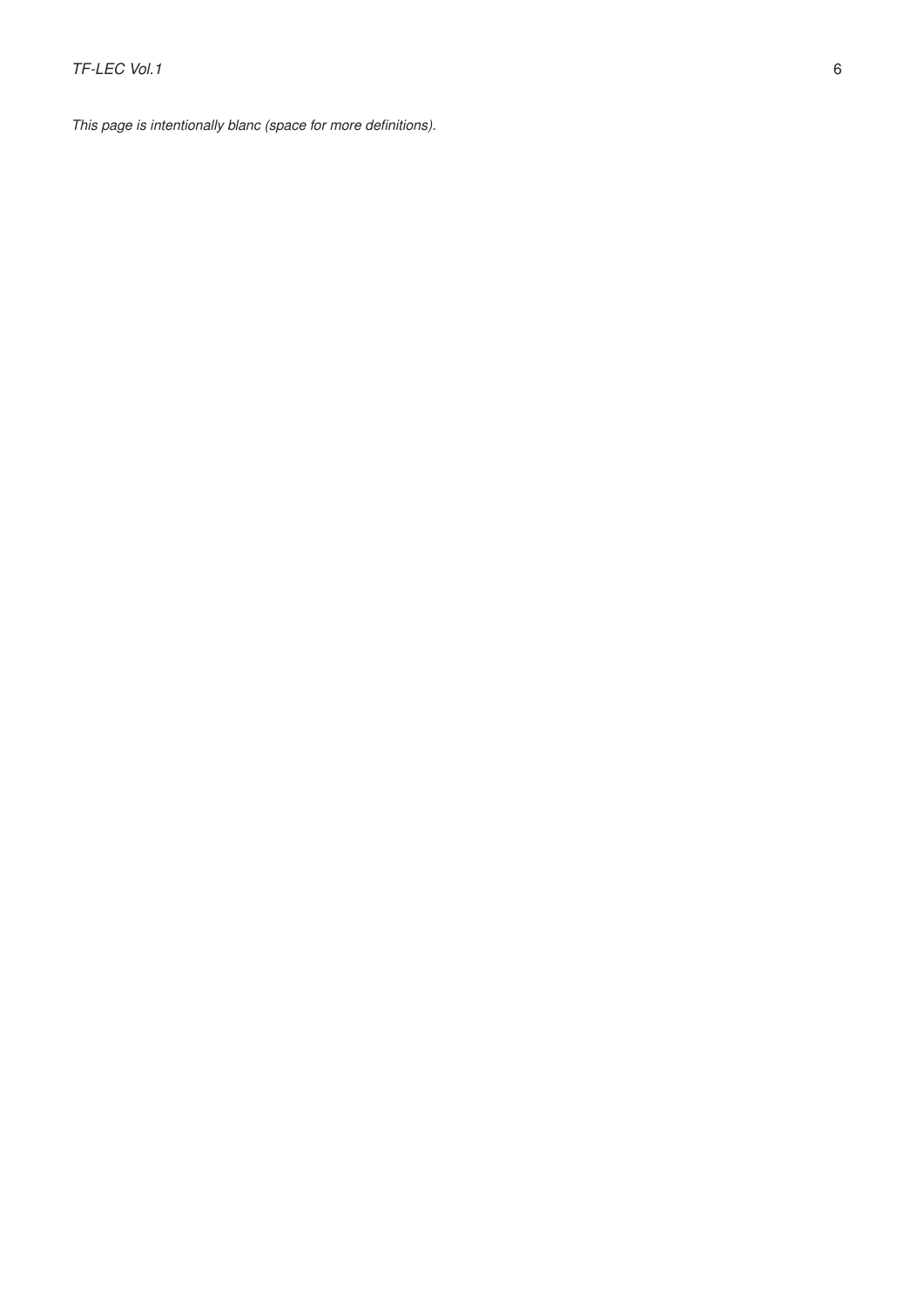# <span id="page-10-0"></span>**2 Business Overview**

*Every Technical Framework shall contain a business overview. It shall describe the business, here Local Energy Communities, to enable holistic understanding of the interoperability issues and their solution. Vol.1 shall be a concise textual description including graphics for better understanding. Listing relevant standards including a short note on their use in relation to Local Energy Communities shall provide a link to common practice.*

The fundamental intention of a Local Energy Community shall be some voluntary joint achieving of beneficial goals that cannot be reached without the cooperating community members. A Local Energy Community shall constitute a legal entity, self-organised and conjointly managed by the members. Operating a Local Energy Community shall not be a business by itself, Local Energy Communities shall provide benefits to members and/or the local public instead. Section [2.1](#page-12-0) on European Commission specifications of Energy Communities is informative and included to provide a holistic view and validate some less evident recommendations stated later on.

Concerning interoperability, the cooperation type within legal entities is in principle not relevant. Cooperation related constraints that need to be implement technically are requirements to consider and mention in IES Integration Profiles. However, other cooperation types that might not be called Energy Community in respect to EC directives may still operate equally, i.e., are welcome to utilise the same specifications.

#### **Local Energy Communities**

For this Technical Framework the term *Local Energy Community* shall be used openly, based on the meaning of the individual terms as specified in official dictionaries. Much is going on toward the development of various forms of Local Energy Communities. The European Commission discarded the term in recent directives, there is no clear definition, neither are specific constraints or obligations defined. However, there are specifications for Energy Communities in the Clean Energy Package [\[5\]](#page-76-4). As of spring 2020, a plurality of public funded R&D projects refers to Local Energy Communities [[https://cordis.europa.eu/search/en?q=%27Local%](https://cordis.europa.eu/search/en?q=%27Local%20Energy%20Communities) [20Energy%20Communities](https://cordis.europa.eu/search/en?q=%27Local%20Energy%20Communities)]. At least three carry the term in the project name, and there are many more in national and other funding programs. Try [[https://www.google.at/search?client=opera&q="Research+Project"+](https://www.google.at/search?client=opera&q="Research+Project"+%2B"Local+Energy+Communities") [%2B"Local+Energy+Communities"](https://www.google.at/search?client=opera&q="Research+Project"+%2B"Local+Energy+Communities")] for an individual search.

In the *Opinion of the European Committee of the Regions on 'Models of local energy ownership and the role of local energy communities in energy transition in Europe'* (2019/C 86/05) [[https://eur-lex.europa.eu/](https://eur-lex.europa.eu/legal-content/EN/TXT/?qid=1588355257430&uri=CELEX:52018IR2515) [legal-content/EN/TXT/?qid=1588355257430&uri=CELEX:52018IR2515](https://eur-lex.europa.eu/legal-content/EN/TXT/?qid=1588355257430&uri=CELEX:52018IR2515)] EC document we find hints on the initial idea, among many other specifications including the following:

- Community initiatives based on local collaborative solutions can be set up by individuals or groups of individuals, small businesses, local authorities or households, acting on their own initiative or as part of a coordinated group.
- Local energy communities can shoulder an important role in the energy transition and spur on the development of sustainable energy technologies, for the benefit of local communities and the European Union as a whole.
- There are many possible organisational structures for community energy initiatives, such as partnerships with local authorities (including public-private partnerships – PPPs), cooperatives, community foundations, limited liability companies, non-profit customer-owned enterprises, housing associations or municipal ownership.
- Local energy communities can be an efficient way of managing energy at community level, by generating, distributing and consuming electricity or centralised heating and cooling, whether or not they are connected to local distribution networks.
- Energy cooperatives can contribute to the decentralisation, opening up and democratization of energy systems and thus can have a positive impact on sustainable local economic and social development, and can thus also contribute to tackling energy poverty and promote job creation within the community.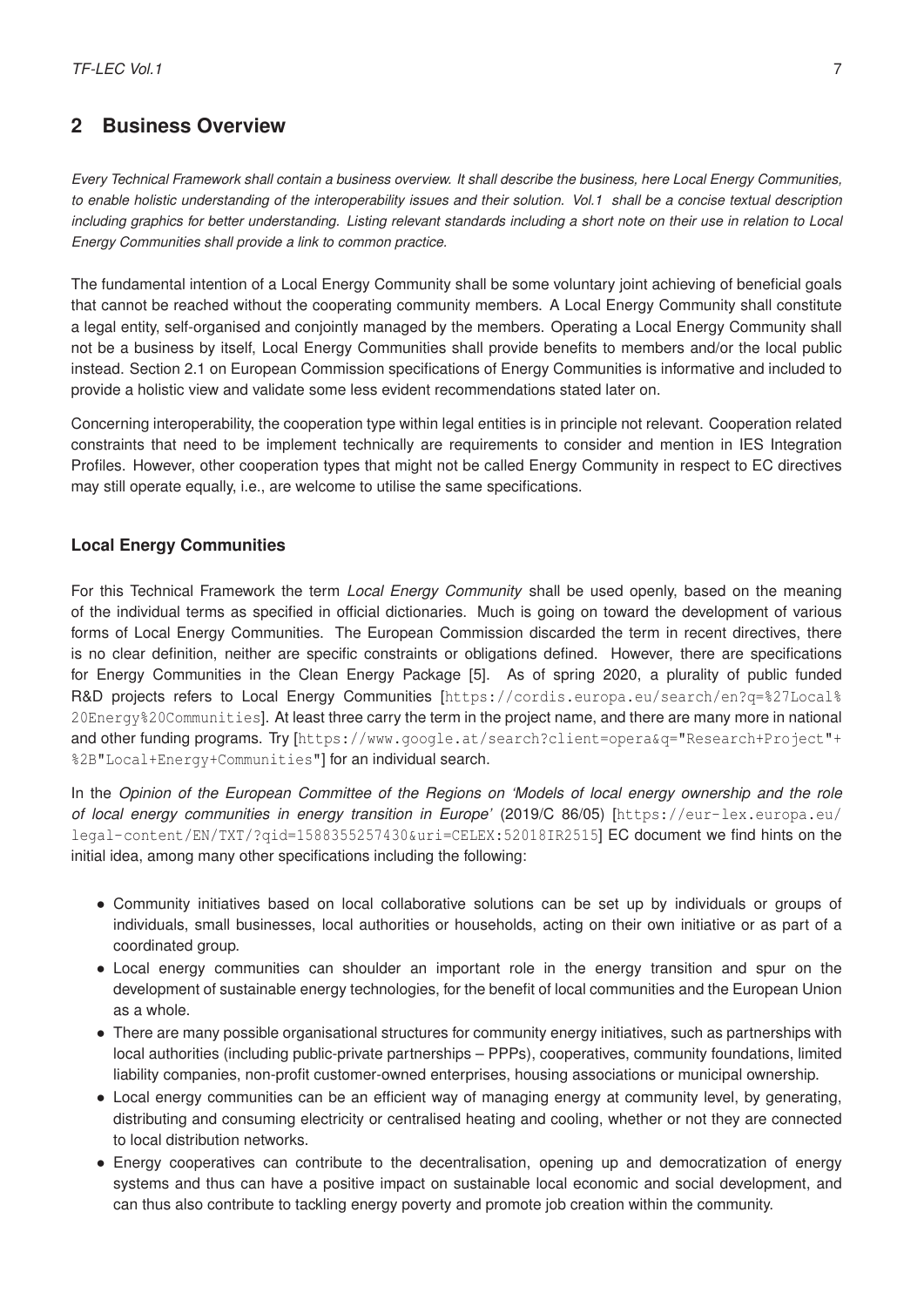A recommendation for adoption published on-line without date on a company webpage only, states that *'Local Energy Community' means: An association, a cooperative, a partnership, a non-profit organisation or other legal entity which is effectively controlled by local shareholders or members, generally value rather than profit-driven, involved in distributed generation and in performing activities of a distribution system operator, supplier or aggregator at local level, including across borders activities.* Further, that *LEC members shall benefit from a non-discriminatory treatment with regard to their activities, rights and obligations as final customers, generators, distribution system operators, or aggregators* and that *shareholders, or members of a local energy community shall not lose their rights and obligations as household customers or active customers.* These proposals are well considered in the definition of Citizens Energy Communities and Renewable Energy Communities summarised in Section [2.1.](#page-12-0)

It is also mentioned that *there will be a need for rules on the correct metering, billing etc. of the customer's connection point(s) and rules/regulatory framework upon the use of LEC infrastructure ("lease of last mile").* And a reminder that *all market actors, including customers of Local Energy Communities, should be able to participate in the market in a fair way, but also cover costs they are responsible for in the electricity system.*

Trying to categorise different types of Energy Communities residing in between a single prosumer focusing on maximising self-consumption and an aggregator maximising financial profit on the energy markets, the following archetypes may be identified:

- **Prosumer:** private generation assets reside entirely behind the final meter, single ownership, no community
- **Owners' Association (§16a):** all the generation and load assets reside behind a joint grid connection point
- **Generation Community:** DERs are shared across the local LV grid, proximity is defined by the grid topology
- **Coordination Community:** load coordination with local generation across MV grid across small municipality
- **Citizen Community:** joint DER financing and usage aiming at regional benefits, independent of grid relations
- **Virtual Power Plant:** aggregated generation and selling of remote controlled DER, a business, no community
- **Aggregator:** selling of mostly uncontrolled distributed RES, prediction based, a market player, no community

The *Owners' Association* is an Energy Community comprised of property owners that share a common grid connection point. For example, a condominium owners' association where members individually own flats within a typically multi-story building that they own in common (as an association). A building integrated RES and/or DER is therefore also jointly owned and metered independent of the electricity meters per flat, as is the energy required for common appliances, e.g., corridor lighting and elevators. To share the energy produced by the building integrated RES, the metered energy flows need to be balanced within the Owners' Association.

This Energy Community type is in Austria enabled by the §16a of the according law on energy supply and regulations (ElWOG 2010). To clearly separate this special type from more general owners' associations, we use "§16a" as an identifier for this particular type of an Energy Community.

The *Generation Community* extends the §16a Owners' Association by enabling participants spread across different grid connection points, still within the same low voltage (LV) grid section. Different connection points cause 'private' power flows across the local LV infrastructure, which needs to be allowed and commonly also controlled by the local DSO. Market position and applicable procedures can be identical to those of §16a Owners' Associations.

Note: If an Energy Community rents or takes over the electricity grid section required to connect its members, that Energy Community turns into a members-owned utility and where membership is voluntary, that Energy Community has to perform as local DSO for the non-members that purchase their energy solely from the supplier of their choice, but happen to be attached to the now Energy Community owned electricity grid. Vice versa, a small utility, i.e., a local grid operator and energy supplier (e.g., "Stadtwerke") may be converted into an Energy Community by delegating ownership and governance to the members of the thereby established Owners' Association, which has several still unique connection points to adjacent grid sections, and likely also has to serve non-members as local DSO.

The *Coordination Community* shall include the medium voltage level to allow bigger customers connected at higher levels to be integrated in Energy Communities as well. It adds load and generation prediction with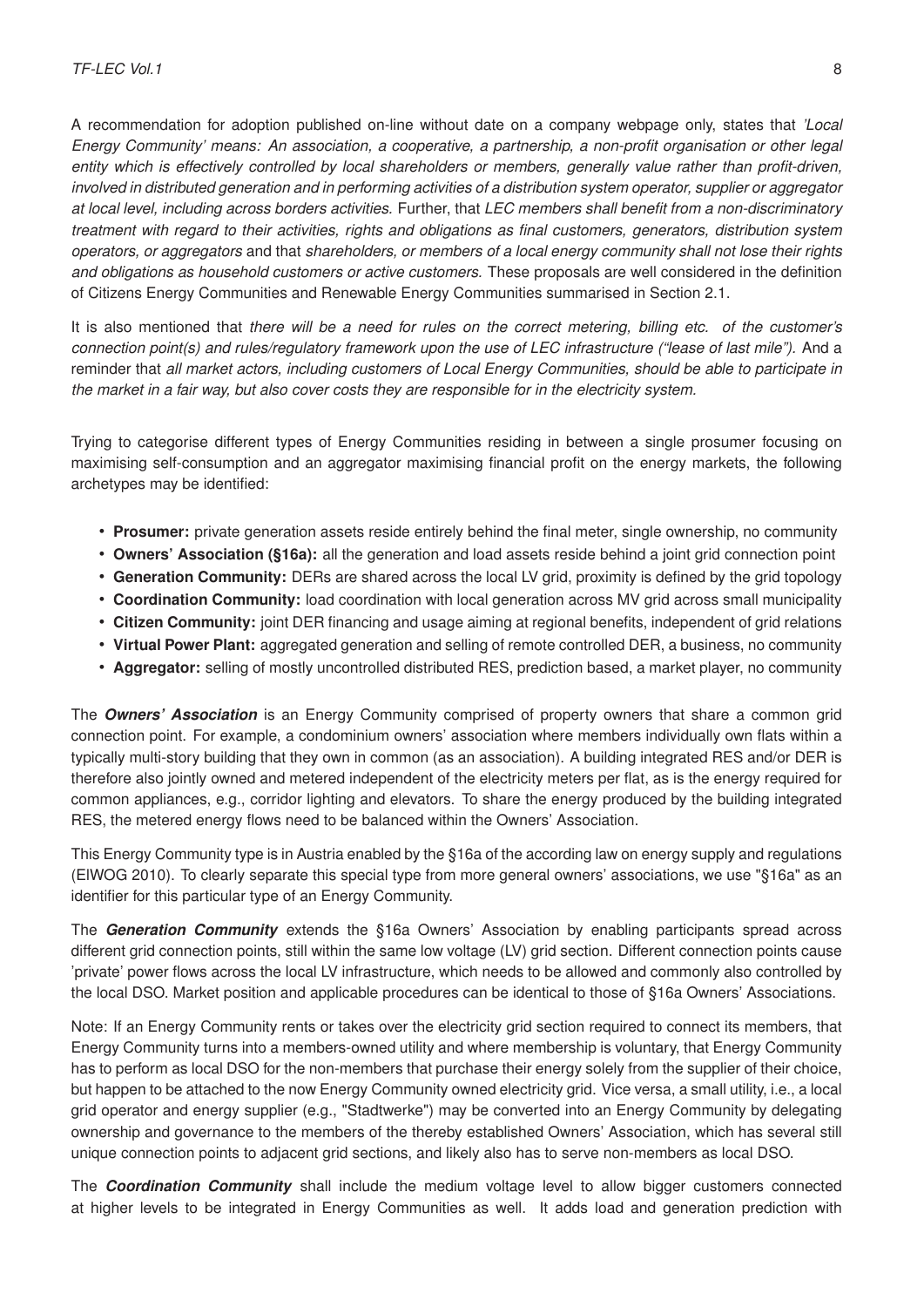consequential load shifting to optimise self-consumption. The grid load added by actively managed community assets can be a priori assessed and coordinated with the DSO to support local grid stability.

This archetype is henceforth assumed as the typical, most potential, promising and powerful, but also very complex and truly challenging, approach to Energy Communities. It fits the EU directives on Renewable Energy Communities and also addresses DSO's concerns on grid stability and implementation feasibility. However, it also fosters the *Net-Zero Customer* that jeopardises many of the business cases the established energy economy is based upon.

The *Citizen Community* is focused on providing new services to the benefit of the community members and their region. Addressing energy poverty and supporting local RES and regional business in general shall be central aims. The prime offer is the opportunity to invest in RES and to use these for the good of the region lived in, aside from a possibly long-term and probably rather indirect return-on-investment. If profit from green business is intended, participation in a virtual power plant or acquiring shares of a RES aggregator appear more appropriate.

The citizen community is not bound to grid relations and therefore more in the realm of energy trading rather than energy sharing. However, in accordance with the EU directive on Citizens Energy Communities, this Energy Community type enables shared private investment in regional solutions and can actively support beneficial regional development by aiming more on the value gained than on the profit momentarily earned.

Figure [2.1](#page-12-2) tries to sketch the grid relation, i.e., the location of different Energy Community archetypes. This attempt

<span id="page-12-2"></span>

**Figure 2.1:** Location of archetypical community types within the electricity system

to categorise is intended for better understanding of potential options, but it is not based on facts in all aspects relevant. Regional legislation and regulation have a strong impact on what is possible, and that may enforce Energy Community types that comprise a mixture of the idealised archetypes listed and sketched here.

#### <span id="page-12-0"></span>**2.1 Energy Communities according to the Clean Energy Package**

If the statutes of a cooperation activity conforms with EU directives and has a legal form designated by the Member State, this legal entity is eligible to be entitled as Energy Community. Distinctive characteristics are: *governance, membership/ownership, and primary purpose* of the legal entity.

The REScoop.eu initiative summarises that an Energy Community is "*a way to 'organise' citizens that want to cooperate together in an energy-sector related activity based on open and democratic participation and governance, so that the activity can provide services or other benefits to the members or the local community.*" It is also stated that Energy Communities shall be "*an alternative type of market actor*", and "*a different way/philosophy to do business*", which is in accordance with the [Clean Energy Package \[5\].](https://ec.europa.eu/energy/topics/energy-strategy/clean-energy-all-europeans_en) Finally, "*the primary purpose of energy communities is to create social innovation, i.e., to engage in an economic activity with non-commercial aims.*"

<span id="page-12-1"></span>The aims can include production and sale of energy, but Energy Communities are not limited thereto. Energy services as well as socio-economic benefits to the members and/or the local community are also valid aims, as long as these are achieved self-organise and are energy-related. The Clean Energy Package contains two definitions of energy communities: *'Citizens Energy Communities'* and *'Renewable Energy Communities'*. Both these definitions are framed as a particular way to organise collective action around a particular energy-related activity, i.e., through a legal entity. Energy Communities organise around specific ownership, democratic governance and a noncommercial purpose (as opposed to traditional market actors). For further information on the different organizational forms, see: [https://cor.europa.eu/en/engage/studies/Documents/local-energy-ownership.pdf,](https://cor.europa.eu/en/engage/studies/Documents/local-energy-ownership.pdf) p. 13 e.v.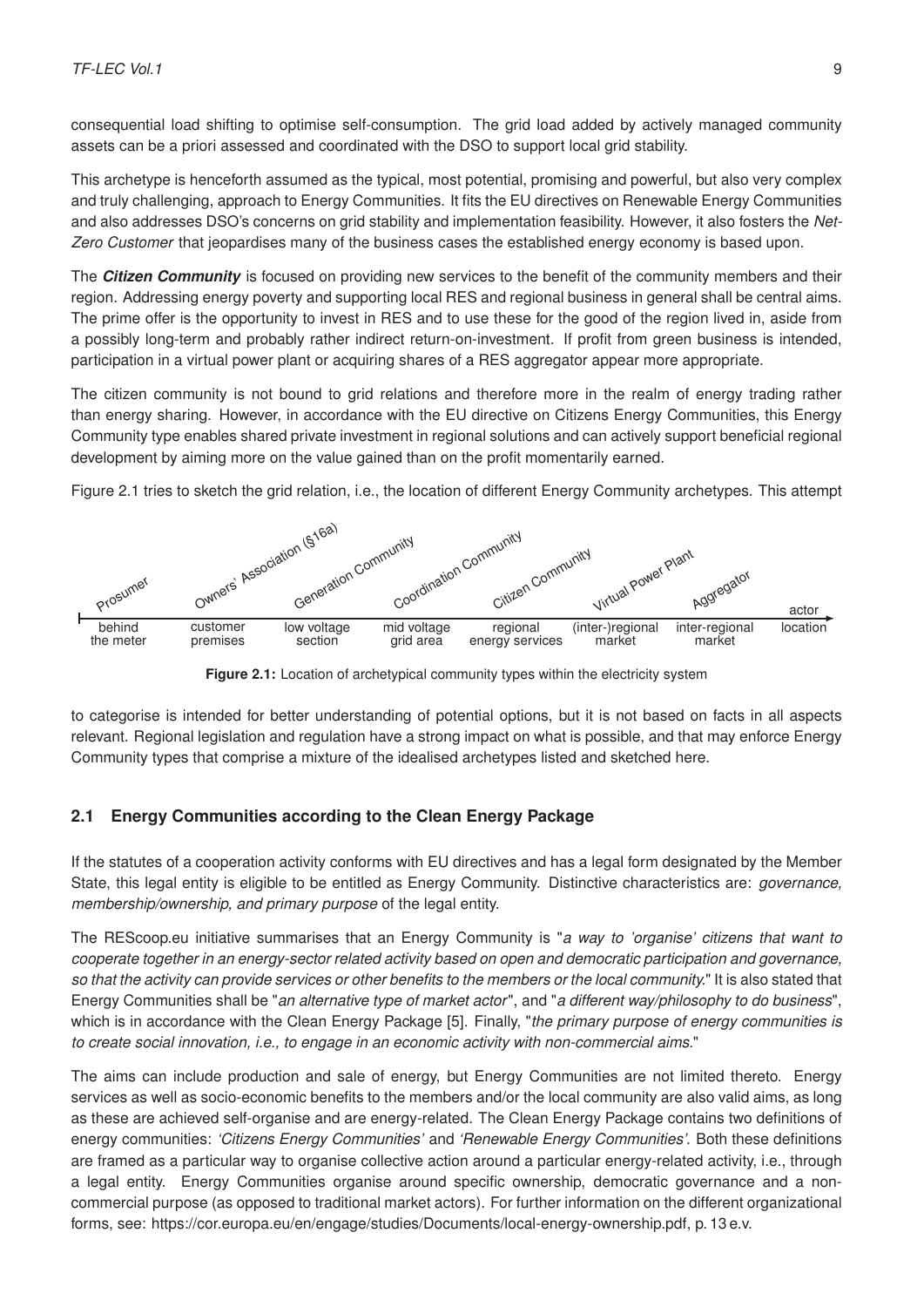#### **2.1.1 Citizens Energy Communities**

The ["DIRECTIVE \(EU\) 2019/944 on common rules for the internal market for electricity and amending Directive](https://eur-lex.europa.eu/legal-content/EN/TXT/?uri=CELEX:32019L0944) [2012/27/EU"](https://eur-lex.europa.eu/legal-content/EN/TXT/?uri=CELEX:32019L0944) defines in Article 2 (11) that **'citizen energy community'** means a legal entity that:[2](#page-13-0)

- (a) is based on voluntary and open participation and is effectively controlled by members or shareholders that are natural persons, local authorities, including municipalities, or small enterprises;
- (b) has for its primary purpose to provide environmental, economic or social community benefits to its members or shareholders or to the local areas where it operates rather than to generate financial profits; and
- (c) may engage in generation, including from renewable sources, distribution, supply, consumption, aggregation, energy storage, energy efficiency services or charging services for electric vehicles or provide other energy services to its members or shareholders.

and in (12): **'supply'** means the sale, including the resale, of electricity to customers.

In **Article 16** on citizen energy communities the DIRECTIVE (EU) 2019/944 state that:

- 1. Member States shall provide an enabling regulatory framework for citizen energy communities ensuring that:
	- (a) participation in a citizen energy community is open and voluntary;
	- (b) members or shareholders of a citizen energy community are entitled to leave the community, in which case Article 12 applies;
	- (c) members or shareholders of a citizen energy community do not lose their rights and obligations as household customers or active customers;
	- (d) subject to fair compensation as assessed by the regulatory authority, relevant distribution system operators cooperate with citizen energy communities to facilitate electricity transfers within citizen energy communities;
	- (e) citizen energy communities are subject to non-discriminatory, fair, proportionate and transparent procedures and charges, including with respect to registration and licensing, and to transparent, nondiscriminatory and cost-reflective network charges in accordance with Article 18 of Regulation (EU) 2019/943, ensuring that they contribute in an adequate and balanced way to the overall cost sharing of the system.
- 2. Member States may provide in the enabling regulatory framework that citizen energy communities:
	- (a) are open to cross-border participation;
	- (b) are entitled to own, establish, purchase or lease distribution networks and to autonomously manage them subject to conditions set out in paragraph 4 of this Article;
	- (c) are subject to the exemptions provided for in Article 38(2).
- 3. Member States shall ensure that citizen energy communities:
	- (a) are able to access all electricity markets, either directly or through aggregation, in a non-discriminatory manner;
	- (b) are treated in a non-discriminatory and proportionate manner with regard to their activities, rights and obligations as final customers, producers, suppliers, distribution system operators or market participants engaged in aggregation;
	- (c) are financially responsible for the imbalances they cause in the electricity system; to that extent they shall be balance responsible parties or shall delegate their balancing responsibility in accordance with Article 5 of Regulation (EU) 2019/943;
	- (d) with regard to consumption of self-generated electricity, citizen energy communities are treated like active customers in accordance with point (e) of Article 15(2);

<span id="page-13-0"></span><sup>2</sup>Blue text indicates cites taken 1:1 from the official EU directives.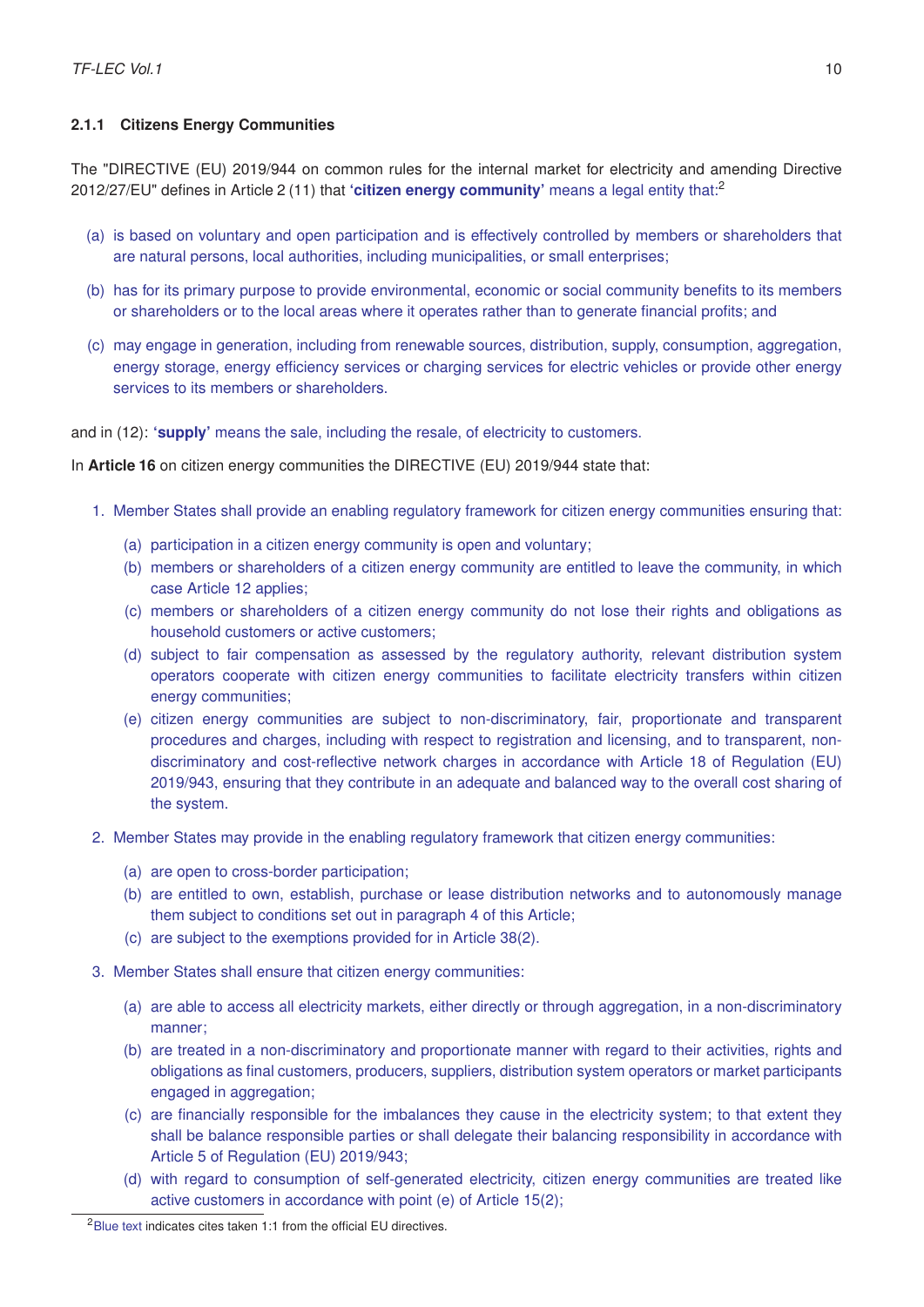(e) are entitled to arrange within the citizen energy community the sharing of electricity that is produced by the production units owned by the community, subject to other requirements laid down in this Article and subject to the community members retaining their rights and obligations as final customers.

For the purposes of point (e) of the first subparagraph, where electricity is shared, this shall be without prejudice to applicable network charges, tariffs and levies, in accordance with a transparent cost-benefit analysis of distributed energy resources developed by the competent national authority.

- 4. Member States may decide to grant citizen energy communities the right to manage distribution networks in their area of operation and establish the relevant procedures, without prejudice to Chapter IV or to other rules and regulations applying to distribution system operators. If such a right is granted, Member States shall ensure that citizen energy communities:
	- (a) are entitled to conclude an agreement on the operation of their network with the relevant distribution system operator or transmission system operator to which their network is connected;
	- (b) are subject to appropriate network charges at the connection points between their network and the distribution network outside the citizen energy community and that such network charges account separately for the electricity fed into the distribution network and the electricity consumed from the distribution network outside the citizen energy community in accordance with Article 59(7);
	- (c) do not discriminate or harm customers who remain connected to the distribution system.

#### $\Diamond$  What shall Citizens Energy Communities achieve?

- (a) Active participation of end-users in the energy transition, fostering private investment and social revenues;
- (b) access to novel energy services and sources including measures to reduce energy poverty;
- (c) increase the number, capabilities and utilisation of Distributed Energy Resources particularly addressing flexibility and novel business models and markets.

#### <span id="page-14-0"></span>**2.1.2 Renewable Energy Communities**

The ["DIRECTIVE \(EU\) 2018/2001 on the promotion of the use of energy from renewable sources"](https://eur-lex.europa.eu/legal-content/EN/TXT/?uri=CELEX:32018L2001) defines in Article 2 (16) that **'renewable energy community'** means a legal entity:

- (a) which, in accordance with the applicable national law, is based on open and voluntary participation, is autonomous, and is effectively controlled by shareholders or members that are located in the proximity of the renewable energy projects that are owned and developed by that legal entity;
- (b) the shareholders or members of which are natural persons, SMEs or local authorities, including municipalities;
- (c) the primary purpose of which is to provide environmental, economic or social community benefits for its shareholders or members or for the local areas where it operates, rather than financial profits.

In **Article 22** on renewable energy communities the DIRECTIVE (EU) 2018/2001 state that:

- 1. Member States shall ensure that final customers, in particular household customers, are entitled to participate in a renewable energy community while maintaining their rights or obligations as final customers, and without being subject to unjustified or discriminatory conditions or procedures that would prevent their participation in a renewable energy community, provided that for private undertakings, their participation does not constitute their primary commercial or professional activity.
- 2. Member States shall ensure that renewable energy communities are entitled to:
	- (a) produce, consume, store and sell renewable energy, including through renewable power purchase agreements;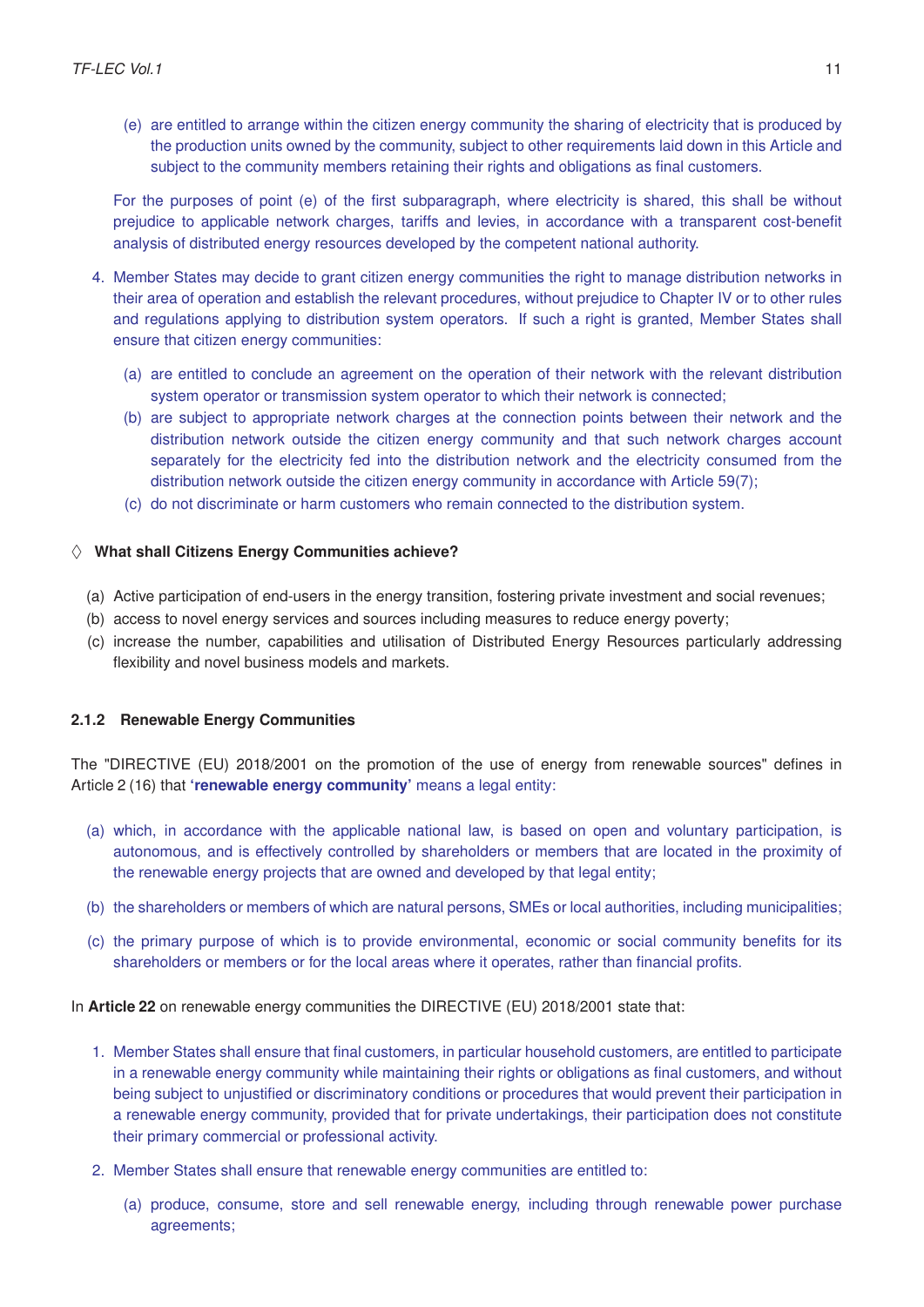- (b) share, within the renewable energy community, renewable energy that is produced by the production units owned by that renewable energy community, subject to the other requirements laid down in this Article and to maintaining the rights and obligations of the renewable energy community members as customers;
- (c) access all suitable energy markets both directly or through aggregation in a non-discriminatory manner.
- 3. Member States shall carry out an assessment of the existing barriers and potential of development of renewable energy communities in their territories.
- 4. Member States shall provide an enabling framework to promote and facilitate the development of renewable energy communities. That framework shall ensure, inter alia, that:
	- (a) unjustified regulatory and administrative barriers to renewable energy communities are removed;
	- (b) renewable energy communities that supply energy or provide aggregation or other commercial energy services are subject to the provisions relevant for such activities;
	- (c) the relevant distribution system operator cooperates with renewable energy communities to facilitate energy transfers within renewable energy communities;
	- (d) renewable energy communities are subject to fair, proportionate and transparent procedures, including registration and licensing procedures, and cost-reflective network charges, as well as relevant charges, levies and taxes, ensuring that they contribute, in an adequate, fair and balanced way, to the overall cost sharing of the system in line with a transparent cost-benefit analysis of distributed energy sources developed by the national competent authorities;
	- (e) renewable energy communities are not subject to discriminatory treatment with regard to their activities, rights and obligations as final customers, producers, suppliers, distribution system operators, or as other market participants;
	- (f) the participation in the renewable energy communities is accessible to all consumers, including those in low-income or vulnerable households;
	- (g) tools to facilitate access to finance and information are available;
	- (h) regulatory and capacity-building support is provided to public authorities in enabling and setting up renewable energy communities, and in helping authorities to participate directly;
	- (i) rules to secure the equal and non-discriminatory treatment of consumers that participate in the renewable energy community are in place.
- 5. The main elements of the enabling framework referred to in paragraph 4, and of its implementation, shall be part of the updates of the Member States' integrated national energy and climate plans and progress reports pursuant to Regulation (EU) 2018/1999.
- 6. Member States may provide for renewable energy communities to be open to cross-border participation.
- 7. Without prejudice to Articles 107 and 108 TFEU, Member States shall take into account specificities of renewable energy communities when designing support schemes in order to allow them to compete for support on an equal footing with other market participants.

#### $\Diamond$  What shall Renewable Energy Communities achieve?

- (a) Provide local entities fair and affordable access to local, clean renewable energy resources and other energyrelated services, including vulnerable and energy poor households;
- (b) offer the choice to take control and responsibility for local self-provisioning of energy needs, furthering *energy democracy* and public acceptance of renewable and other clean energy technologies by allowing citizens and local businesses to invest and participate in the decision making;
- (c) create participation opportunities that generate revenue within the local economy and address energy efficiency as well as local socio-economic needs.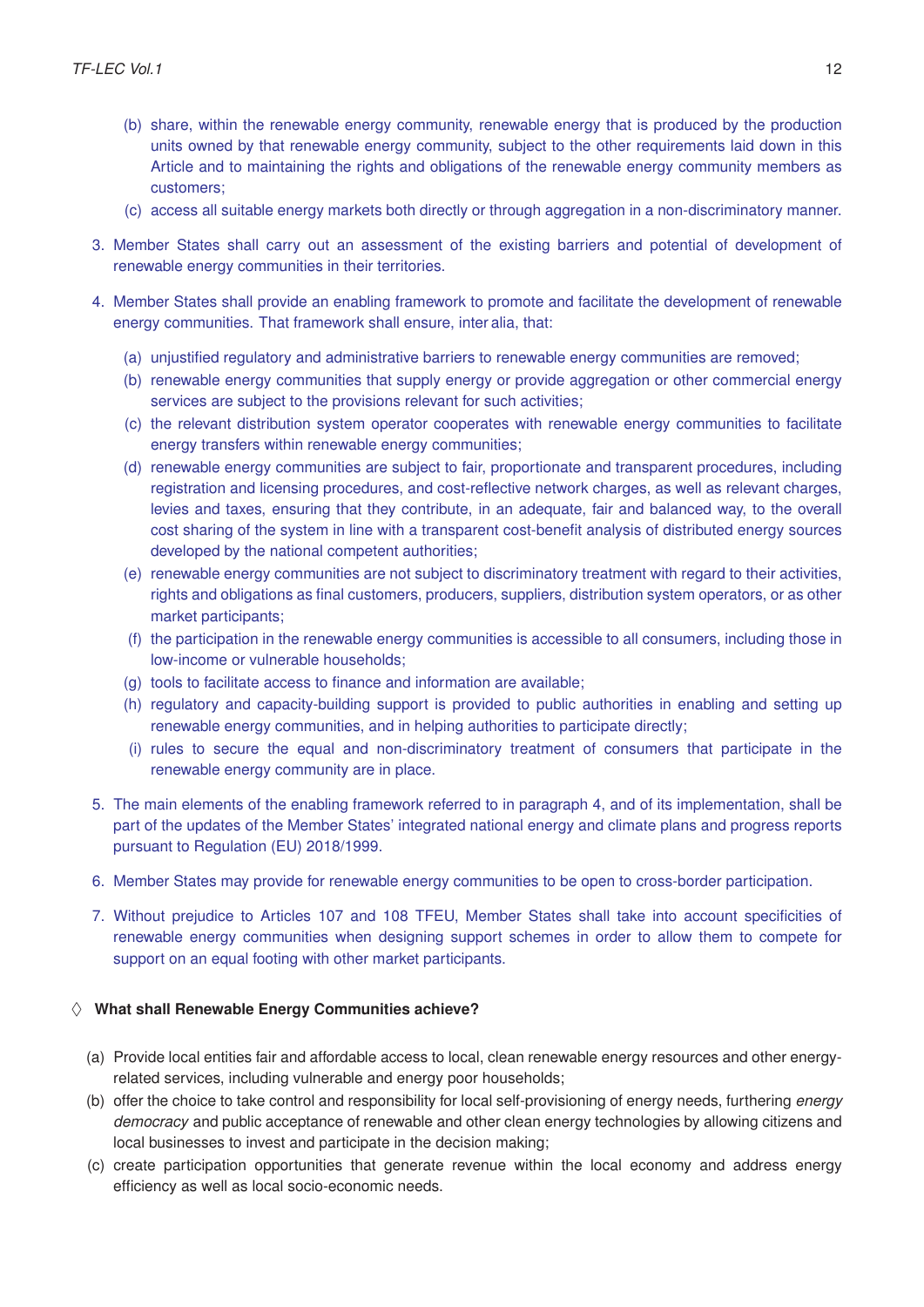## <span id="page-16-0"></span>**2.2 Energy Community operation schemes & hierarchies**

Henceforth it is assumed that an Energy Community intends to jointly utilise resources and provide services by coordinating the operation of members' energy appliances. Whether self-consumption is prioritized or not has no impact on the interoperability of coordinated systems.<sup>[3](#page-16-1)</sup>

A characteristic that differentiates most Energy Communities from Virtual Power Plants and their operators, the aggregators, is commonly the proximity to members and the joint decision making. The characteristic that separates Energy Communities from Micro Grids is the lack of a private electricity grid infrastructure that connects all the components the Micro Grid is composed of. Energy Communities rely on the local distribution grid infrastructure to electrically connect their member's energy appliances.<sup>[4](#page-16-2)</sup> Another differentiation is that the Energy Community will not, or not entirely, substitute the contracts of community participants with major energy suppliers.

Frankly, Energy Communities may be considered Micro-Grids composed of components that are owned and governed in total or in parts by the participating parties and that organisationally operate not behind meters but across meters using the public distribution grid to transport energy flows among the parts and participants an Energy Community is composed of.

The relations of Energy Communities with Energy System stakeholders is sketched in Figure [2.2,](#page-16-3) showing the most relevant relations, where *control*[5](#page-16-4) evidently implies a contractual relation. Open questions are the relation of

<span id="page-16-3"></span>

**Figure 2.2:** Energy Community Relations

Energy Communities as legal entities with energy suppliers, aggregators, energy markets and other entities. That community members need contracts with energy suppliers appears necessary because most Energy Communities will be too small to always balance all demands within the community. If they can, with or without substitution from energy markets, and balancing is their prime business, than their role is that of a local energy supplier and artificial renaming is not indicated. Whether Energy Communities may and can participate in a reserve energy market depends on their size and regional regulations. Some time in the near future a novel flexibility market may evolve to cover small scale flexibility trading, or the entire energy trading will be based on small scale end-to-end trading, i.e., transactive energy systems where highly volatile energy prices are used to balance demand and supply [\[6,](#page-76-5) [7,](#page-76-6) [8\]](#page-76-7).

<span id="page-16-1"></span><sup>&</sup>lt;sup>3</sup>As of 2020, maximising self-consumption is in many regions the most economic aim attracting participants to invest and share excess.

<span id="page-16-4"></span><span id="page-16-2"></span><sup>&</sup>lt;sup>4</sup> Integrating the local grid operator in any Energy Community endeavour would be wise, but possibly hard to sell (see Section [2.1\)](#page-12-0).

<sup>&</sup>lt;sup>5</sup>The term 'control' in the context of coordinating energy appliances means operational control of energy flows rather than controlling community decision-making. Later shall be termed *community management* henceforth.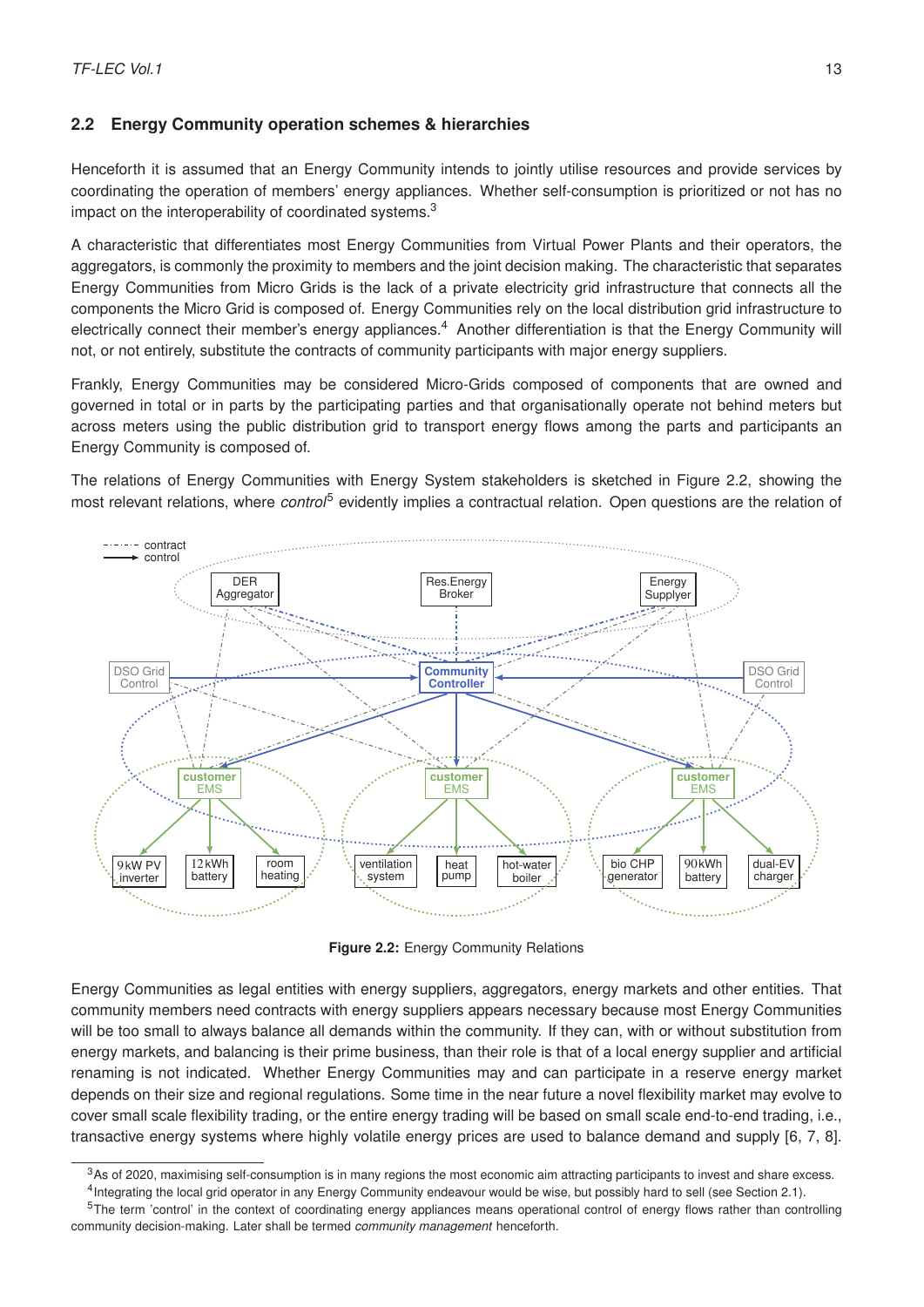For now, we assume such grid stabilisation means and activities (i.e., *ancillary services*) feasible among Energy Communities and the local Distribution System Operators (DSOs).

The actual management and control of Energy Communities is not defined by EC directives. A vast plurality of options can be imagined. From cooperation in financing DER and RES equipment with fair sharing of generated energy and gained revenues, to coordinated operation of energy appliances with internal balancing of demand and supply. Latter seems to be the most stringent cooperation requiring both, Energy Community internal metering and concerted control. Other Energy Community cooperation schemes need a subset of the features only. The most challenging cooperation is used to identify and specify required features, i.e., Meta Use Cases (*Business Functions*).

Three macro operations are evident to manage and control energy demand and supply within an Energy Community:

- PREDICTION AND SCHEDULING OF POWER DEMAND AND SUPPLY
- **RELIABLE MONITORING AND CONTROL OF ENERGY FLOWS**
- FAIR SHARING AND COMPENSATION OF ENFRGY SUPPLIES

A causal chain of actions would for example be:

| 1. Collect asset & env. conditions | 4. Monitor power & energy flow   | 7. Accumulate energy budgets      |
|------------------------------------|----------------------------------|-----------------------------------|
| 2. Predict demand & generation     | 5. Calculate deviation from plan | 8. Adjust fulfilment weighting    |
| 3. Distribute planned schedules    | 6. Trigger schedule corrections  | 9. Distr. benefits & compensation |

<span id="page-17-1"></span>The three columns show the features (*IES Business Functions*) that result from the three above derived operation demands respectively. Commonly, the features within a column may be repeated (*cycled*) independent and asynchronous to those listed in other columns. The resultant coordination, monitoring and control cycles are depicted in Figure [2.3.](#page-17-1) Steps **3** to **8** constitute the main *"on-air"* control cycle. Steps 2, 5, 7, and basically also 9,



**Figure 2.3:** Management and control cycles within Energy Communities [\[9\]](#page-76-8)

are Community Energy Management System internal actions not depicted. Note also, that *Member Behaviour* and *Cooperation Policy* represent intrinsic parts of the *Community Energy Management System*, only shown explicitly because for their implementation artificial intelligence, neuronal networks, or machine learning is likely applied.

<span id="page-17-0"></span>Next a short informative overview of established cooperation schemes before Energy Community centric approaches integrating individual customer behaviour prediction and dynamic grid constraints consideration are sketched and introduced in Section [2.3.](#page-18-1)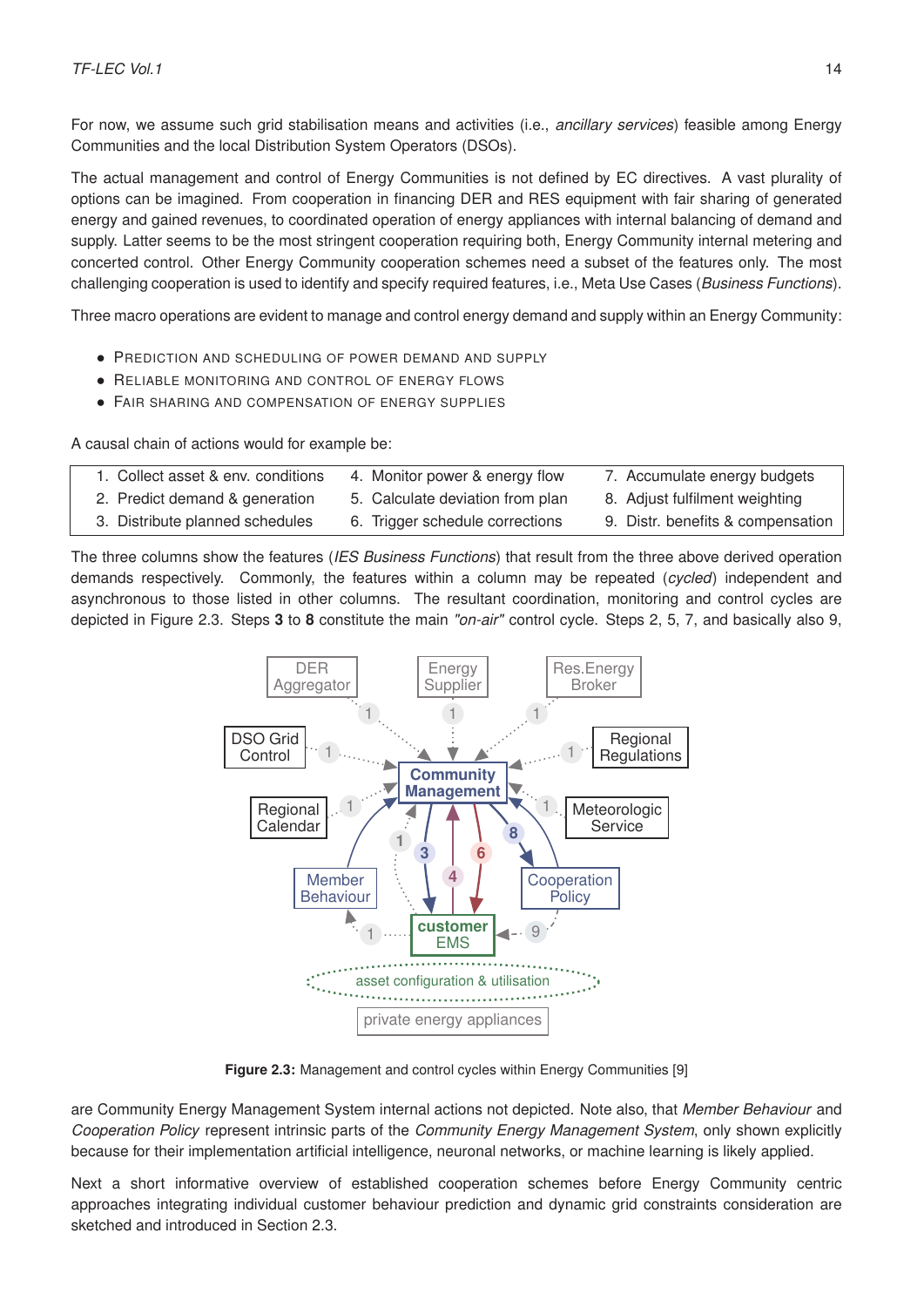#### **2.2.1 Demand Response**

For Energy Communities the Demand Response principle applies twofold. First, as power system entity an Energy Community can participate in a Demand Response scheme to achieve financial benefits from utilising aggregated flexibility. Second, an Energy Community can establish an internal Demand Response scheme to coordinate the Energy Community members. These options become linked when external demand signals are directly forwarded to Energy Community members.

Typical Demand Response schemes are based on *voluntary response* and implement one-way communication only. The operator of the Demand Response system requests a load change by addressing a group of customers that is sufficiently big to approximately achieve the intended change. This approach is entirely based on stochastic modelling and gathered experience with contributing customers (e.g., applying machine learning).

The most common signalling already implemented are intra-day energy price changes. To be effective, these need to be significant, at least during the early-adoption phase. People need to change their energy usage behaviour, which is not easily achieved. Vice versa, intra-day price variation of sufficient magnitude can render private battery storage economic. The availability of private battery storage improves the efficiency of Demand Response schemes. Batteries are perfectly shift-able loads and the clients owning batteries are keen to load their batteries at low intra-day prices, thereby tackling the problem of too much power inserted locally, given that price signals are geographically correct targeted.

A social drawback of Demand Response is potential unfairness. Poor households may not afford equipment to shift load or use battery storage, even though that could save them money. Secondly, geographically targeted intra-day prices cause significant dependence of the yearly energy bill on the customer's geographic location.

For a Local Energy Community geographic proximity is natural, and investments can be shared in the community. Systemic unfairness within an Energy Community is marginal and can be mitigated by Energy Community governance. However, monetary signals may not be eligible. Other bonification of the flexibility offered needs to be democratically defined and jointly executed. A virtual inter-day price may still be used to compatibly realise the demand signalling within an Energy Community. Compensation may be based on energy budgets and tokens.

#### <span id="page-18-0"></span>**2.2.2 Demand Side Management**

Direct Load Control (DLC) is the opposite of Demand Response. Members of such an Energy Community would hand over the control of their individual energy consumption pattern to the Energy Community management system. In its purest from this scheme is unrealistic, at least for human customers. Only in emergency situations unrestricted control of customer appliances is applicable, i.e., to prevent worse situations.

However, if influencing customer appliances is strictly confined to an amount commonly accepted by customers and an option to easily overrule community intervention is provided, some Demand Side Management (DSM) becomes viable. Compared to Demand Response the control is far less stochastic if overruling by customers can be assumed rare exceptions.

Energy appliances that fit this scheme quite well are room heating and cooling, hot water provisioning, and other appliances, in particular at industry customers, where huge energy buffering is involved. For example, if the room heating is interrupted for a short while, the temperature in the room drops insignificantly due to the amount of heat stored in the building's walls. Still, if due to some reason the customer vents the rooms on a cold day, overruling may be necessary. Similar situation occurs with hot water if a sufficiently over-sized boiler is installed. Again, overruling may still be required if for example an unusual number of people enjoy a hot shower within short time.

<span id="page-18-1"></span>An example where DSM is perfectly common are variable loads integrated in virtual power plants where a central VPP controller manages the individual loads. Not inserting power has no negative effect on the customer's living quality. For production DLC is widely accepted if in the long term the gained benefits from being remote controlled are acceptable. However, self-consumption priority is required where consumption tariffs exceed insertion reimbursement.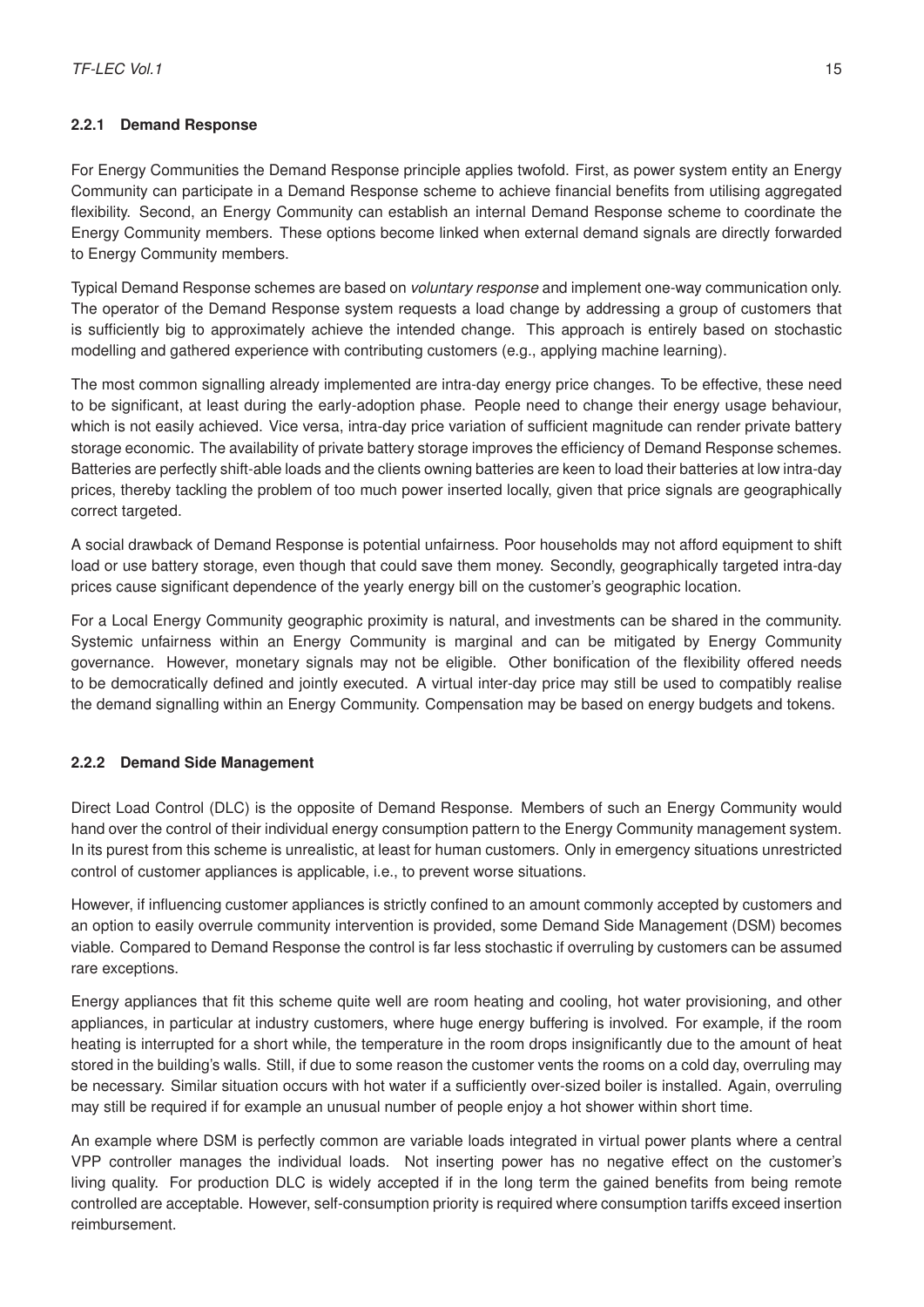#### **2.3 Integrating the local grid in the Energy Community management & control aim**

Members of Energy Communities will commonly emerge from within a limited region and are most likely attached to the same regional distribution grid, some even to the same supply strand, as shown in Figure [2.4.](#page-19-0) Note that

<span id="page-19-0"></span>

**Figure 2.4:** Energy Communities reside above distribution system and constitute an energy management domain

according to the SGAM shown in Figure [2.5,](#page-20-1) the grid-hierarchy is roughly aligned with the *Domains-axis*, whereas the control-hierarchy is aligned with the *Zones-axis*. This traditional alignment reflects the centralised management model widely assumed to cover the complexity of reality, where the component layer power control is implemented mostly distributed, i.e., based on local frequency,  $\cos \phi$ , voltage and current. Many power plants do not insert the produced power in the highest grid level, such that upward energy flows are not uncommon in the higher grid levels. However, they are managed unisonous as if all produced power would be inserted at the highest grid level to assure fail-safe capacity provisioning.

Figure [2.4](#page-19-0) shows several variants of imaginable Energy Communities. The outermost (green and blue) reside behind the low voltage transformer, here referred to as grid level 7. Customers directly connected to the transformer station not sharing lines with others are considered as level 6 clients, customers connect to a mid-voltage strand, e.g., at 20 kV, are level 5 clients, those directly connected to the high-to-mid voltage transformer as level 4 clients, and so on. Accordingly, we might call the regional Energy Community (yellow) a level 4/5 community because energy flows between some members need to pass through grid level 5, but not across the high-to-mid voltage transformer at level 4. The third Energy Community (pale) includes flows across the high voltage level (L3), which commonly is required for long distances only. Therefore, such a community shall not be considered being a Local Energy Community. This might be a wide spread Citizens Energy Community, operating on the same level as aggregators, just not focused on gaining profit on the energy markets. Another option sketched is a virtual *union of communities* that might manage flexibilities across different Energy Communities, kind of private *Flexibility Marketplace*, possibly based on a blockchain backed ledger and soft contracts.

Energy Community participants are at the lowest possible end of the power grid, i.e., behind the meter, just in front of their own energy appliances, which they manage. Joining possibilities, flexibilities and aims in an Energy Community does not relate into the traditional control hierarchy, also because participation is voluntary such that in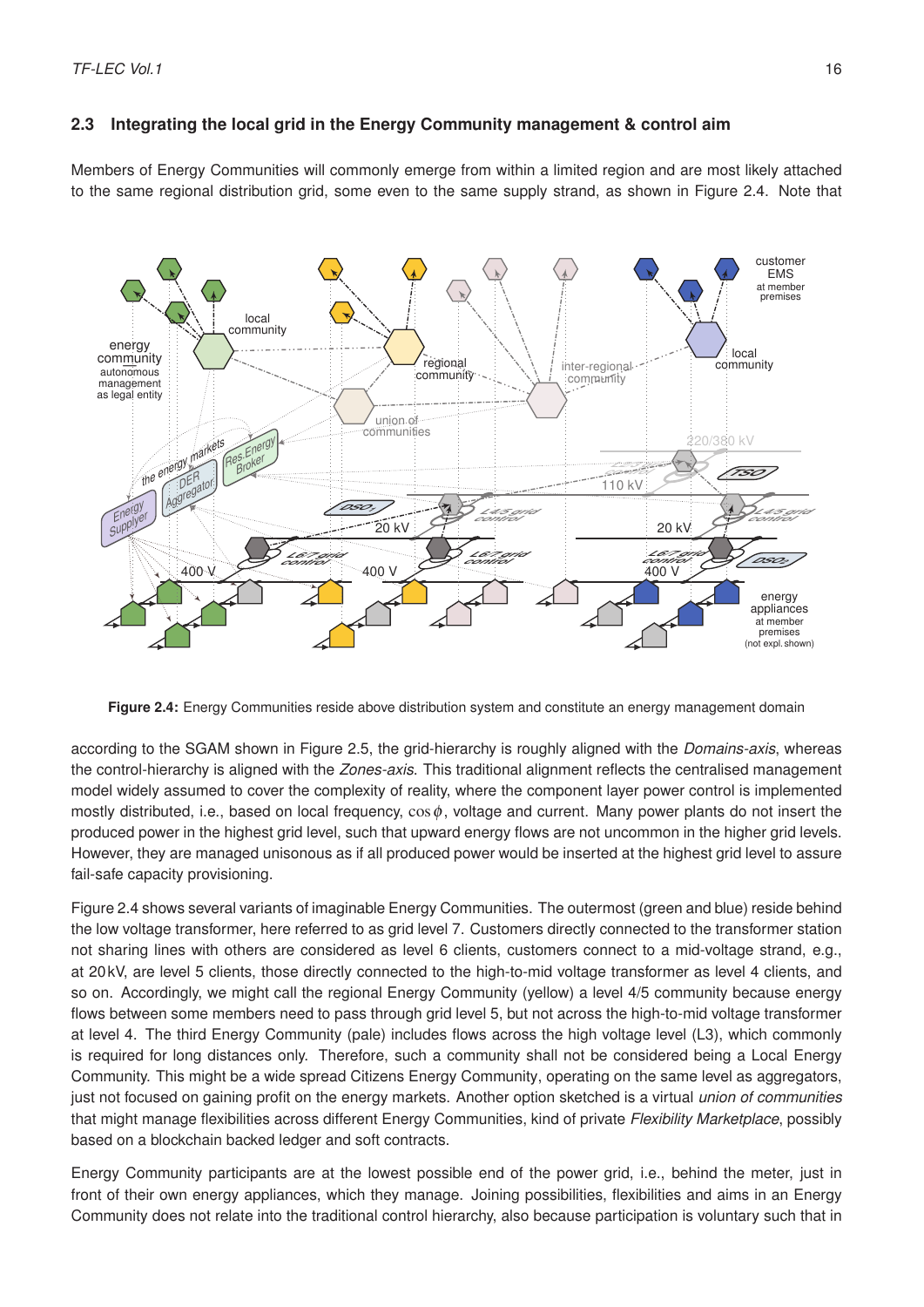<span id="page-20-1"></span>general not all grid clients are covered. Instead, Energy Communities are customer groups that themselves may be cascaded and thereby define an independent control dimension (hierarchy). As Energy Communities integrate Distributed Energy Resources, this new hierarchy falls in between Resources (DER) and Distribution (the DSOs' Distributed Energy Resources, this new merarchy rails in between resources (DER) and Distribution (the DOOs<br>grids) on the SGAM Domain-axis, as shown in Figure [2.5.](#page-20-1) However, Energy Communities may as well be seen as



**Figure 2.5:** The SGAM [\[4\]](#page-76-3) extended by Energy Communities on Domain-axis

energy system entities that reside in behind *Customer* and *Resources*, joining them in the *Field* and *Station* zones (e.g., Local Energy Communities), and providing them cooperation in *Operation* means and *Market* access (e.g., Citizens Energy Communities).

With smart grids, i.e., the deployment of distributed intelligent energy devices, the centralised energy management constraint shall be abolished and distributed management enabled, reaching from regional cells and swarm behaviour to a purely edge managed *transactive energy* system [\[6\]](#page-76-5). Energy Communities are a most granular approach envisaged to achieve horizontal energy management among customers and related entities on a peer-topeer cooperation basis. How this can be achieved technically and which modules need to interact will be defined in Section [3.](#page-27-0) Here, the environmental and technical issues relating to Energy Community business opportunities are elaborated first.

#### <span id="page-20-0"></span>**2.3.1 Increase the utilisation of the local grid capacity**

To fully exploit the available capacity of the electricity grid connecting the members of an Energy Community it is necessary to know the current utilisation of grid components and sections, i.e., at transformers and along individual supply lines. Figure [2.6](#page-21-1) shows a snapshot of the power levels along a simple supply line. Commonly, the power drops with the distance of the access point from the feeder point, where commonly a transformer is located  $(P_0)$ . In the example we see a rise in the power level at  $P_4$  where power is inserted. Actually, also  $P_2$  and  $P_5$  insert a little bit of power.

With no local power insertion, the power drop would be perfectly concave along a power line with constant resistance per distance unit because in that case the electric current decreases from client access point to client access point as clients continue to drain current from the line.

The example also shows how a local, *grid aware energy management* can considerably improve the low voltage grid utilisation. If P<sub>4</sub> would not insert power, the curve drops below the lower limit at P<sub>5</sub> and P<sub>6</sub>. Poor supply quality and potential problems with sensitive appliances at customers  $P_5$  and  $P_6$  might result.

Conservative distribution grid planning does not consider local power insertion. It is assume far too unreliable over time, i.e., the DSO has to assume that at some time (a) all local load needs to be served from higher grid levels, and vice versa (b) all local production needs to be forwarded to higher grid levels.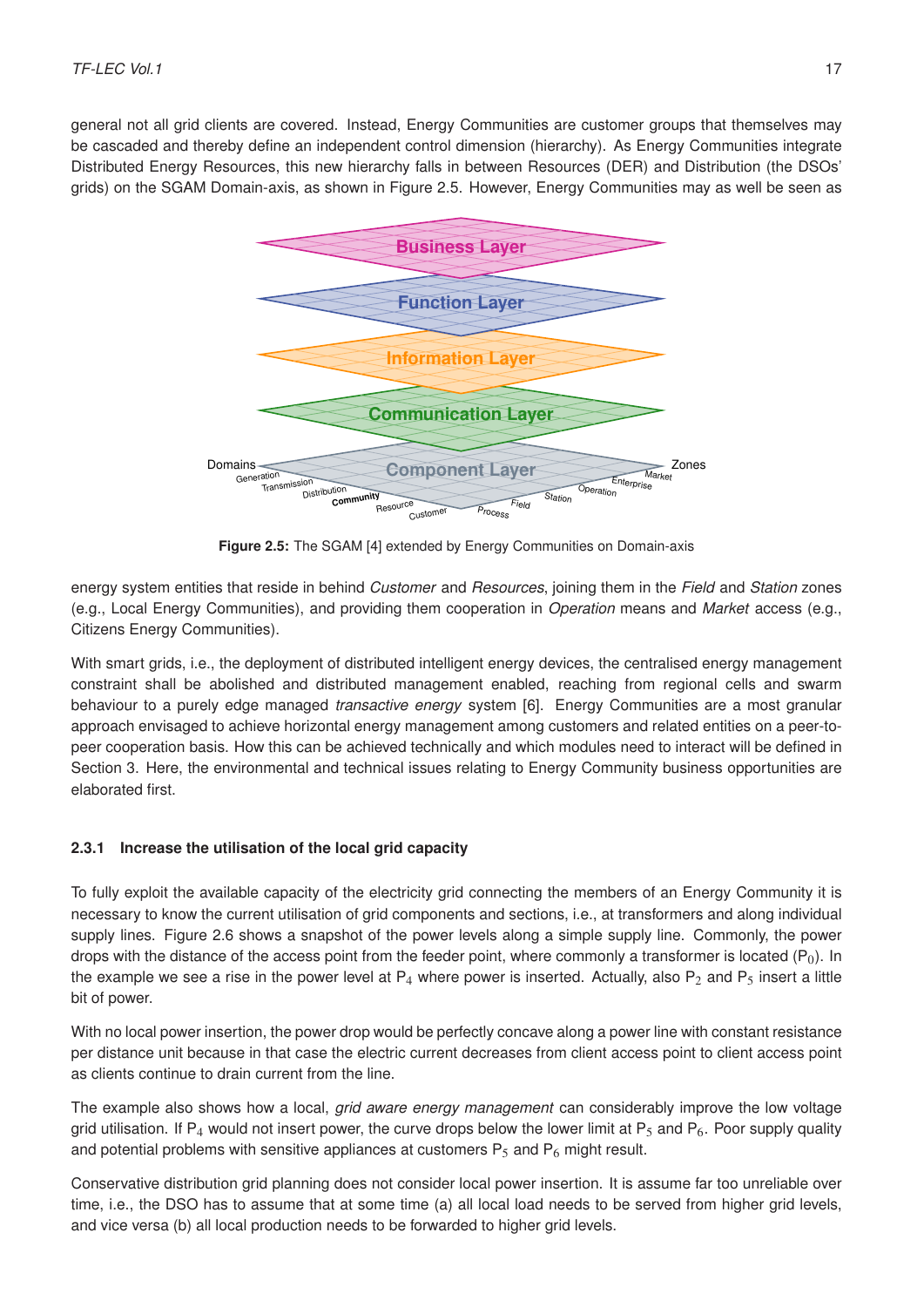<span id="page-21-1"></span>

**Figure 2.6:** Power drop along an electricity feeder line

Consequently, the access capacity granted to connected customers is assigned such that the curve shown in Figure [2.6](#page-21-1) never drops below the minimum. Seem to be save, but the local fuse is the only device that limits how much current a customers can actually draw from the grid. Fuses respond rather slow, allowing customers to exceed their maximum access capacity for quite a while.

This timing tolerance allows the Energy Community control to operate asynchronous, without strict synchronisation and deterministic delays as required for real-time control common with operations technology (e.g., grid control). Response times up to some minutes appear acceptable. To realise this Energy Community control, the components sketched next, the so called Meta-Actors, are introduced, foreseen, and defined in section [4,](#page-40-0) and finally specified via their modules and required interaction in the according TF-LEC Integration Profiles.

#### <span id="page-21-0"></span>**2.3.2 Gain benefit from reduced grid tariffs for local flows**

The traditional management of energy flows is hierarchically organised top down along grid levels shown in Figure [2.7,](#page-22-1) i.e., EHV  $\rightarrow$  HV  $\rightarrow$  MV  $\rightarrow$  LV, and so are the grid tariffs. Grid operation and maintenance costs from higher grid levels are spread across all grid levels below, but not vice versa. The lower a customer is attached, the costlier are the grid tariffs.

The most costly grid level in terms of CAPEX is layer 7 due to the grid density required to reach every L7-customer and the costly underground cabling commonly used in densely populated areas (in Europe). Also the transformers connecting grid levels are expensive and increased energy demand in lower grid levels requires higher capacity transformers, traditionally. For example, integrating widespread EV charging at 22 kW per station likely requires transformation capacities not present because today private households commonly have an access capacity of only 3 to 6 kW. However, if a local Distributed Energy Resource connected to the same grid section can provide the required energy, changing the transformer to a bigger one would not be necessary.

In that respect, Energy Communities can actively reduce the cost for grid adaptation. An approach to compensate these cost savings is to drop grid tariff shares resulting from grid levels not affected by local energy flows. For the energy shares a customer consumes for which the Community Energy Management System approves that no higher grid levels have been required to transfer it from a local source to this community member, the DSO may skip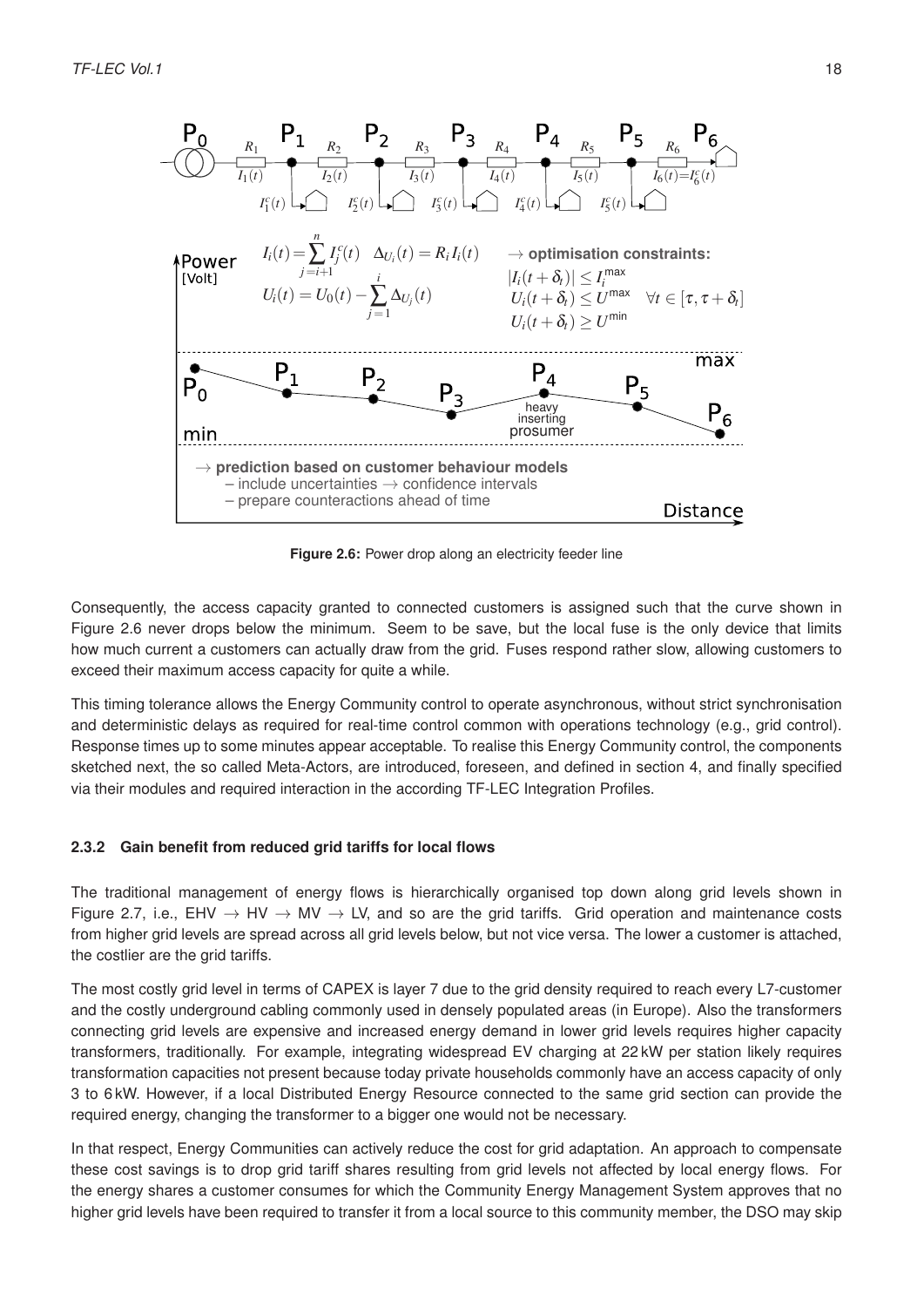<span id="page-22-1"></span>



Figure 2.7: The tree topology of the electricity grid shown from the top results in concentric circles similar to the onion model of modern software solutions implementing a concentric systems architecture – a two-dimensional cooperation architecture – where horizontal (left/right) means cooperation within the same level/shell, whereas vertical refers to level linking, i.e., cooperation with a level/shell above (north/inward) or below (south/outward).

the cost shares of higher grid levels included in the regular grid tariff. This is a clear benefit, in addition to the cheap renewable energy provided by fellow community members.

Looking far into the future, assuming net-zero energy regions on all scales and that most energy flows are managed, meaning that the majority of flows no more occurs randomly, the current grid tariff model may be queried in total. In case Distributed Energy Resources provide most of the energy transported by TSOs and distributed to industries that cannot get all their energy from local sources, the cost aggregation logic somewhat flips and the tariff aggregation occurs partly bottom up. In this future the TSOs transport reserve and balancing energy, which commonly is required in demand aliquot shares by nearly all customers, evenly distributed across all grid levels, such that a flat grid tariff charged on any reserve and balancing energy flows, independent on the level the power resides from and to which it is delivered to, would be adequate. Of course in addition to the local tariffs on the local pre-planned energy flows where the grid levels actually used are known on a per flow basis.

#### <span id="page-22-0"></span>**2.3.3 Offer flexibility to support local grid stability**

The proximity of Energy Community members provides the potential to actively act toward local grid stabilisation. Either autonomously for the greater good (i.e., non-monetary benefits), or by offering ancillary services to the local DSO at some fair (regulated) price (tariff) or for some other means of beneficial compensation or indirect reward. Latter may for example be reduced grid tariffs for energy flows that do not leave the regional distribution grid toward higher (voltage) grid levels as discussed in Section [2.3.2.](#page-21-0)

Ancillary Services potentially provided and sold by Energy Communities may include for example [\[10\]](#page-76-9):

- Ability to ramp power up and down quickly
- Contribution to local voltage regulation
- Standby reserve power
- Black-start capability
- $\bullet$  ...

A more casual ancillary service that may be required by regulation is the *traffic light system* presented in [5.6.4,](#page-68-0) as good practice example for a rather minimalistic approach to grid courtesy.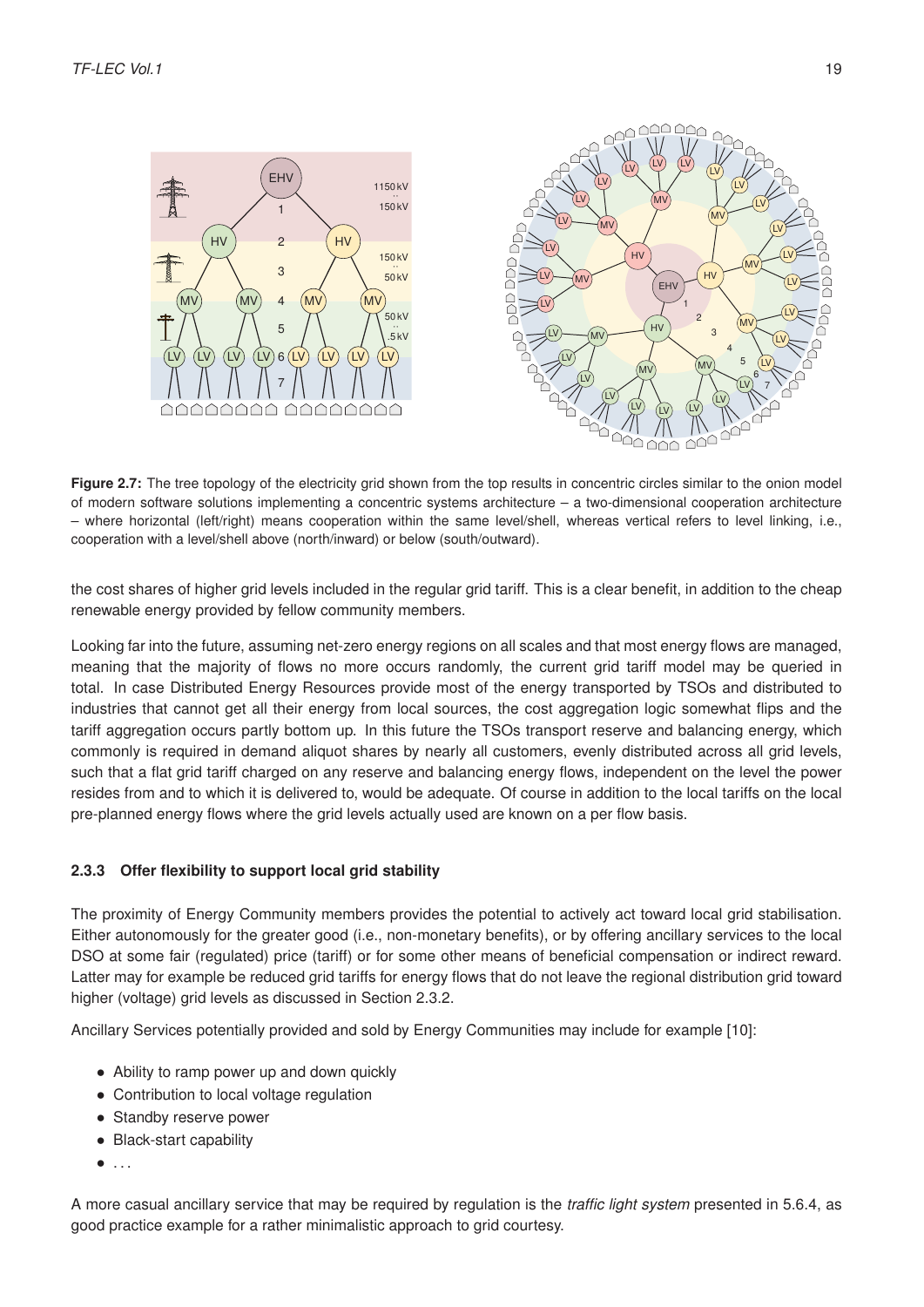#### <span id="page-23-0"></span>**2.4 Sharing of energy within an Energy Community**

In the end, any energy community is in some way a consortium of members that in a way intend to profit from cooperation. Some Energy Communities will be based on shared financing of resources, others on sharing excess energy. How energy and gained revenues shall be distributed is to be decided by the members. So far the directives are clear; national law and regulations might currently differ, but will converge over time.

In case of shared financing, the distribution key may be the contributed investment over time. Initial shares become adjusted by yearly contributed member fees as well as follow up investment contributions:

> $\text{share}(\text{member}, t)[\%] = 100 \cdot \frac{\text{investments}(\text{member}) + \text{member-frees}}{\text{investments}(\text{all members}) + \text{all member-f}}$  $investments(all members) + all member-frees$

This scheme assures persistent financing and fair shares, members that could not invest much upfront catch up via the member fees they pay, and members that want more energy shares more quickly can achieve this by providing financial sources to improve the efficiency of the Energy Community.

In case of excess sharing, the distribution equation shall also include the contributed energy  $kWh^+$  actually shared. The energy amount (kWh) has to be multiplied by some price factor to get sum-able units. The price could for example be the *spot price* for the current time interval to attract contribution at peak demand times:

 $\text{share}(\text{member}, t)[\%] = 100 \cdot \frac{\text{investments}(\text{member}) + \text{member-free} + \text{price-factor} \cdot \text{kWh}^+(\text{member}, T)}{\text{inversements}(\text{all members}) + \text{all members} + \text{price-factor} \cdot \text{kWh}^+(\text{all members})}$  ${\sf inverses}({\sf all\,members})+{\sf all\, members}+{\sf faces}+{\sf price\text{-}factor}\cdot {\sf kWh}^+({\sf all\, members},T)$ 

If the energy sharing is dynamically adjusted by this distribution key, those that contribute more at one time within *T* get more at other times, fostering effective load shifting if the members get a signal that tells them if their share is rising or falling. The time interval for balancing the energy actually shared shall span sufficiently many metering intervals to be effective; e.g., *T* could be a day, a week, months or an entire year. Unsettled energy shares need to be converted into money for remuneration eventually.

#### <span id="page-23-1"></span>**2.4.1 "Gemeinschaftliche Erzeugungsanlagen" (ElWOG § 16a)**

A solution to the peer-to-peer sharing problem exists for communities living in an apartment building (block of flats) sharing for example a common PV system on their roof. See exemplary scenarios at [http://pv-gemeinschaft.at/](http://pv-gemeinschaft.at/umsetzungsvarianten/) or the legal text of *Elektrizitätswirtschafts- und –organisationsgesetz (ELWOG) § 16a*.

In theory any sharing strategy can be negotiated among participants. However, the self-production shares are assigned via meter data accessible to the metering system operator only, e.g., the local DSO. Sharing schemes not supported by the metering system operator need to be contracted and implemented a posterior among the participants based on civil contracts. The two established yet not everywhere available sharing schemes are:

(a) fixed energy shares per member (static quota)

<span id="page-23-3"></span><span id="page-23-2"></span>energy-share(member, 
$$
t
$$
) = fixed-share(member)  $\cdot$  production( $t$ ) (1)

(b) demand proportional energy shares (dynamic)

energy-share(member, t) = 
$$
\frac{\text{demand}(member, t)}{\text{demand}(\text{all members}, t)} \cdot \text{production}(t)
$$
 (2)

Note that the equations are simplified: the share a participant actually gets is evidently upper bound by the current demand, i.e., *min*[energy-share(member,*t*), demand(member,*t*)]. An exemplary setting is shown in figure [2.8,](#page-24-1) together with tables showing the scheme dependently assigned shares for [exemplary situations](http://pv-gemeinschaft.at/aufteilung/) [\[11\]](#page-76-10).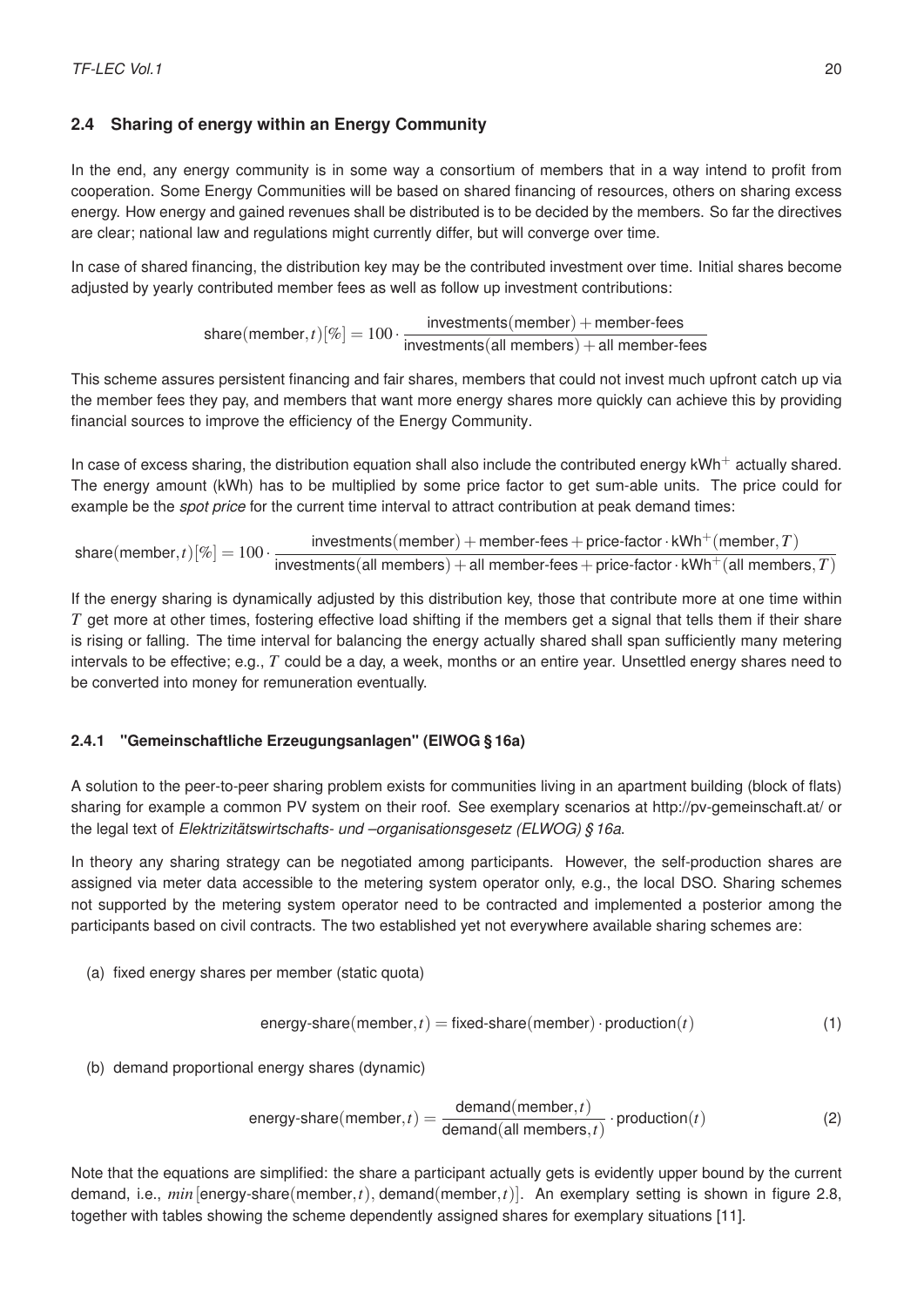<span id="page-24-1"></span>

**Figure 2.8:** Sharing of collective power generation

First of all, the community needs a feed-in contract with some utility to get rid of the excess power when momentarily more power is generated than can be assigned to the participants. Depending on regulation and/or participant governance, the gained revenues from selling excess energy shall be used for maintenance and/or forwarded to participants; evenly, shares aliquotely, share utilisation based, or any combination and variation thereof.

To be most accurate, balancing and shares distribution shall be performed on the shortest time interval feasible, e.g., the 15 min intervals provided by smart meters. Every participant and every electricity generation unit needs a distinct smart meter to enable a realistic, still smoothed, shares balancing. Participation is not possible without a capable meter; e.g., Top 2 in Figure [2.8](#page-24-1) would first need a smart meter installed before being able to participate. The balancing is best performed by implementing equation [\(1\)](#page-23-2) and/or [\(2\)](#page-23-3) at the metering system operator. The calculated figures for internally distributed energy-shares become subtracted from the metered consumption figures prior forwarding latter to the individual energy suppliers of the participants<sup>[6](#page-24-2)</sup>.

The according tables in Figure [2.8](#page-24-1) reveal that with static sharing quota (shown on the left) there remains excess power to be sold at low feed-in tariffs when the current demand is below the assigned share in a per participant regime. Better utilisation of the self-generated electricity is achieved with dynamic sharing (shown on the right) because the power is shared based on the current demand, such that the available power is used to fulfil all demands prior selling excess energy at low tariffs.

#### <span id="page-24-0"></span>**2.4.2 Generation sharing within Local Energy Communities based on § 16a**

In general, privately distributing energy to peers across a public infrastructure is legally prevented for public safety reasons. If a privately owned grid infrastructure cannot be used, some existing, legalised, and regulatory approved energy sharing scheme needs to be implemented. If we apply the methods presented in section [2.4.1](#page-23-1) as used for systems behind the point of common coupling now for Local Energy Communities, we get sharing as shown in Figure [2.9.](#page-25-1) In this example we consider a transfer of energy from one low voltage grid to an adjacent low voltage grid utilising the mid-voltage level, which here, on the right side of this example, causes a temporarily upward oriented energy flow. Organisationally, the smart meters of community members record the energy drawn and the energy inserted independently, and forward both these values, possibly among other grid quality parameters metered, to the grid, or more precisely, the metering system operator that runs the relevant advanced metering infrastructure.

<span id="page-24-2"></span> $6$  Local power generation is commonly assumed not to provide the power required at all times. Therefore, and because of the legally enforced free choice of the energy supplier, participants need individual supply contracts in parallel.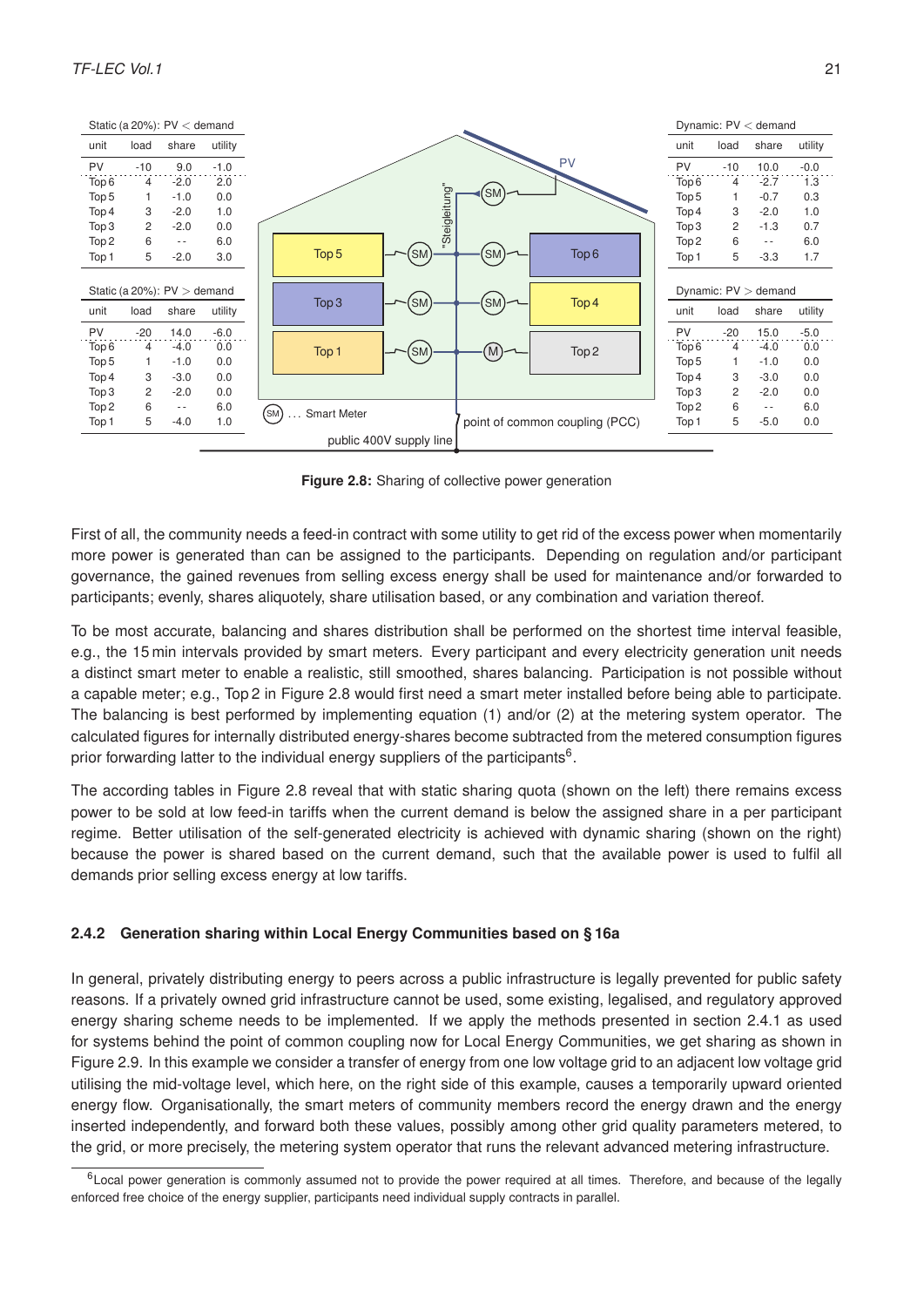<span id="page-25-1"></span>

**Figure 2.9:** Sharing of collective power generation

The only difference in calculating shares compared to the equations presented in section [2.4.1](#page-23-1) is that the community production( $t$ )= $\sum$ production(member,  $t$ ), such that the equations become:

(a) fixed energy quota per member (static sharing)

energy-share(member, 
$$
t
$$
) = quota(member) ·  $\sum_{\text{members}}$  production(member,  $t$ ) (3)

(b) demand proportional energy shares (dynamic)

energy-share(member, t) = 
$$
\frac{\text{demand}(member, t)}{\text{demand}(\text{all members}, t)} \cdot \sum_{members} production(member, t)
$$
 (4)

That static sharing is not the best choice is clearly shown by the community sums in the last row of the left table in Figure [2.9.](#page-25-1) With static sharing the members (or the community as a whole) need to sell 18 energy units at the low feed-in tariff while at the same time the members buy in total 28 energy units at their commonly much higher purchase tariffs. With dynamic sharing, all the community internal provided power is used within the community, only the 10 units that actually are not available within the community are bought at purchase tariffs. The purchasing burden is load adequately distributed among the members that in average drained power in the current time interval.

Note, for example simplicity the community members either feed or drain power to or from the grid within the shown 15 min time interval. In practice, a prosumer's smart meter will record both, a positive purchase and a feed-in figure, for every 15 min interval. Both these figures shall be accordingly considered when calculating shares and not simply accumulated into a single load figure per member as in the example given.

Aside from potential physical layer issues (i.e., no implicit consideration of grid constraints), these sharing schemes can be very well applied. If the metering system operator can implement the summation of feed-in figures in addition to the already present shares calculation and consequential meter figures adjustment prior forwarding purchase and feed-in figures to the individual utilities of the community members, energy sharing across public infrastructures could be realised instantly.

#### <span id="page-25-0"></span>**2.4.3 Fair Energy Sharing**

The sharing schemes specified in section [2.4.1](#page-23-1) and [2.4.2](#page-24-0) have a disadvantage: the shares distributed to individual members can diverge over time. The more power a member drains, the more cheap energy shares that member will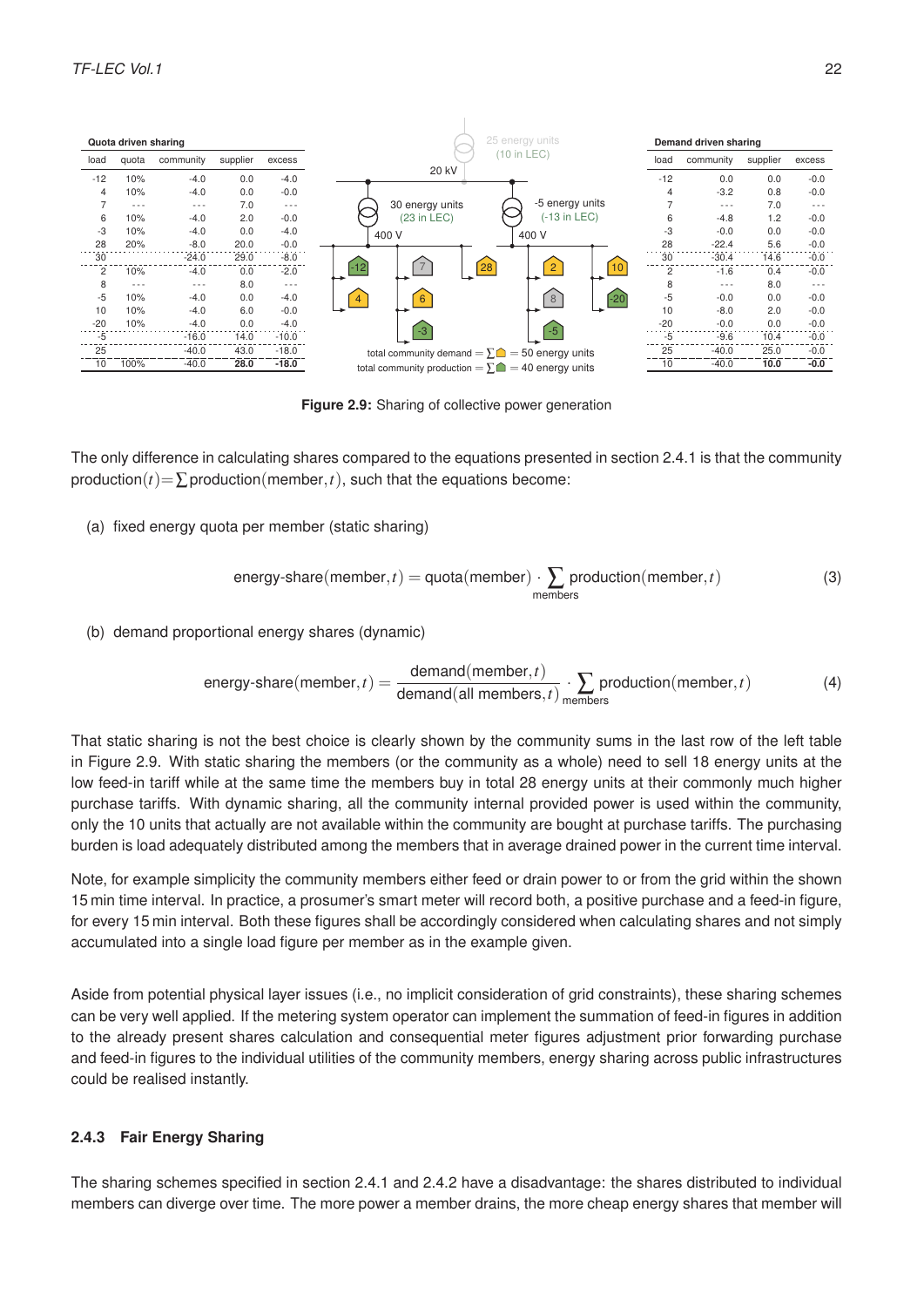in average get. A poor behaviour that shall be systematically prevented where feasible<sup>[7](#page-26-0)</sup> to minimise the potentially a posterior required monetary compensation of unbalanced energy distribution $^8$  $^8$ .

However, any alternative accounting scheme needs to be implemented by the AMI operator prior it can be used. An alternative are schemes implemented within the Community Energy Management System, operating on top of the accounting scheme. These may for example cause recurring adjustment of the quotae per member to achieve more accurate balancing of shares assignment over time.

*Please suggest additions required to exemplarily grasp common principles and general demands. Feel free to recommend sources to be summarised or referred to. You are welcome to contribute paragraphs or subsections alike.*[9](#page-26-2)

<span id="page-26-0"></span> $7$ On one hand it is good to utilise clean power, on the other shall no power be wasted. The only exception to latter is clean power that would not be generated. For example, the capacity of distributed renewable energy sources that cannot be fed into the distribution grid due to grid curtailment. Wasting such power shares locally has no effect when strictly restricted to the truly surplus, in no other way usable share. <sup>8</sup>If a member is dedicated to power generation, e.g., a regional operator of a small power plant, than monetary compensation is intentional, as is monetary contribution from members that do not generate power at all. The issue to address is unintended distribution divergence.

<span id="page-26-2"></span><span id="page-26-1"></span><sup>&</sup>lt;sup>9</sup> Note that not all contributions can be included, and that some copy editing and shortening may occur version by version. Exemplary outlining of potential solutions is welcome, plain advertising and any confinement intended to promote a specific product (software, platform, hardware, or standard) will be generously neglected. Also exemplary solutions applicable for a minority of users that might misleadingly suggest common need or contradict common intentions shall not be included.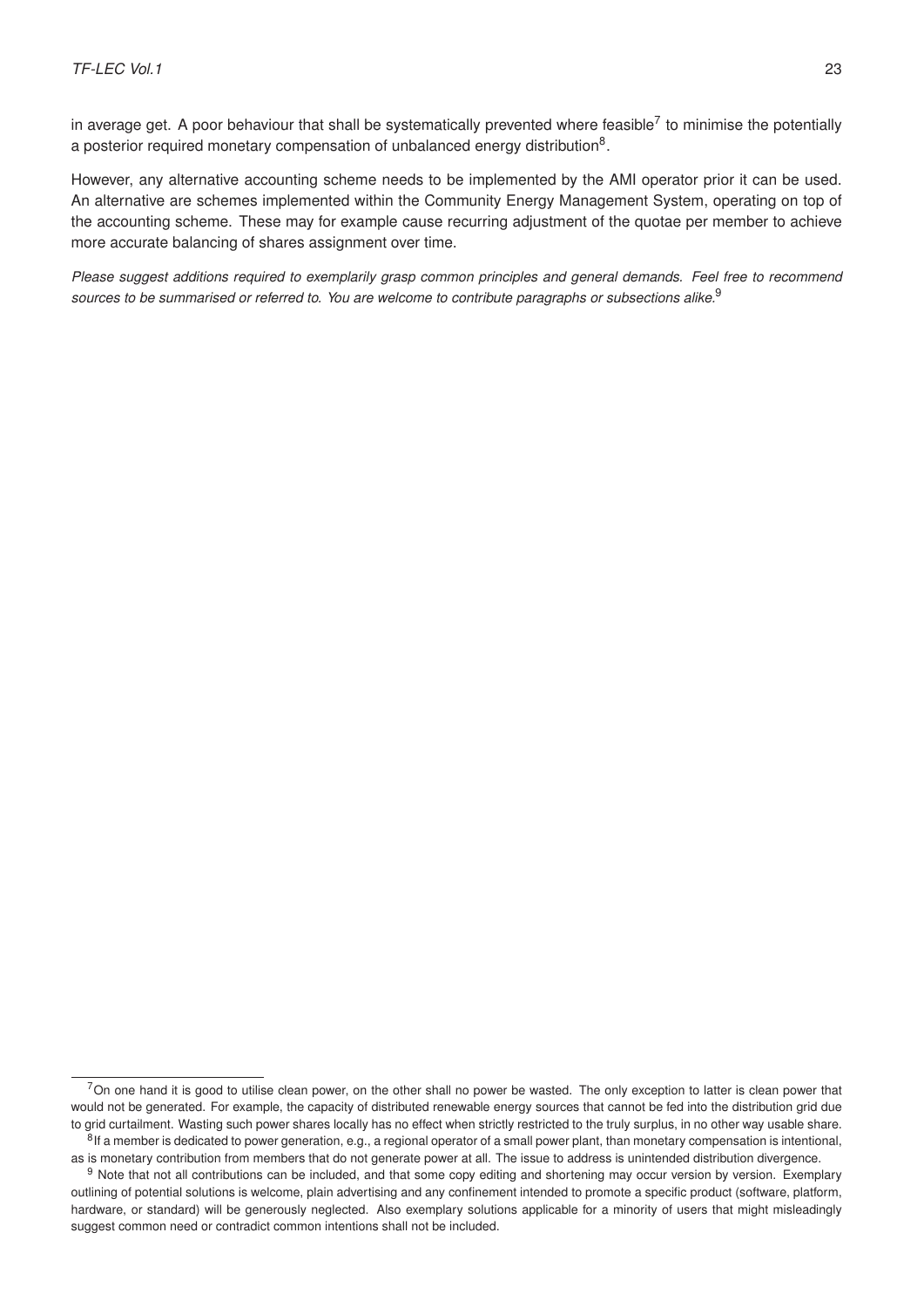# <span id="page-27-0"></span>**3 Business Functions**

*The business overview contains at least one initial business function. More IES Business Functions can be added in the course of amending the Technical Framework. The overview shall primarily be provided by Figure [3.0.1.](#page-27-1) Where business is complex, a selection of defined IES Business Functions is shown in Figure [3.0.1](#page-27-1) for clarity reasons. In addition, the Smart Grid Architecture Model (SGAM) can be used to position IES Business Functions in the Functions plane along the Domains (conversion chain) and Zones (management) of this organisational architecture.*

In the following subsections IES Business Functions are defined. Each starts on a new page<sup>[10](#page-27-2)</sup> and includes at least a textual description of the functionality and an UML Use Case diagram $<sup>11</sup>$  $<sup>11</sup>$  $<sup>11</sup>$  to show involved actors and meta-actors,</sup> their relations to each other, and their role in the Local Energy Communities business.

<span id="page-27-1"></span>

**Figure 3.0.1:** Business-Functions Overview (meta Actors-Transactions-Diagram)

Note that several of the identified business functions are executed within the Community Energy Management System not directly involving cooperation with other systems. These business functions cannot cause interoperability issues per se. No IES Integration Profiles need to be considered when implementing these, and therefore, no related IES Integration Profiles shall be specified in Vol.2 of the Technical Framework. For a holistic systems understanding, their core functionality shall be sketched in the following subsections but not further elaborated.

For a holistic understanding of the vicinity, figure [3.0.1](#page-27-1) also shows some environmental energy system relations. These are dashed where a direct technical link exists, doted where connectivity is more or less indirectly realised, and dash-dotted where it is a contractual link.

*IES Business Functions* represent rather abstract meta use cases. In general, use cases cover feature-sets and can be defined at different detailing levels. Thus, a rather abstract use case can be split into more detailed use

<span id="page-27-2"></span><sup>&</sup>lt;sup>10</sup> Enable insertion of pdf-documents from whichever tool used. I.e., IES Business Functions shall be described in detail with the IEC 62559 Use Case Template using an external file or created with a Use Case Management Repository (UCMR) and embedded in the Technical Framework as imported subsections. The complete definition should be stored in a UCMR and in the following subsections only description and Use Case Diagram included. Where a UCMR is not available, the complete Use Case definition shall be included.

<span id="page-27-3"></span><sup>11</sup>Geri Schneider and Jason P. Winters: *Applying Use Cases, Second Edition – A Practical Guide*, Addison-Wesley, ISBN: 0-201-70853-1, 2001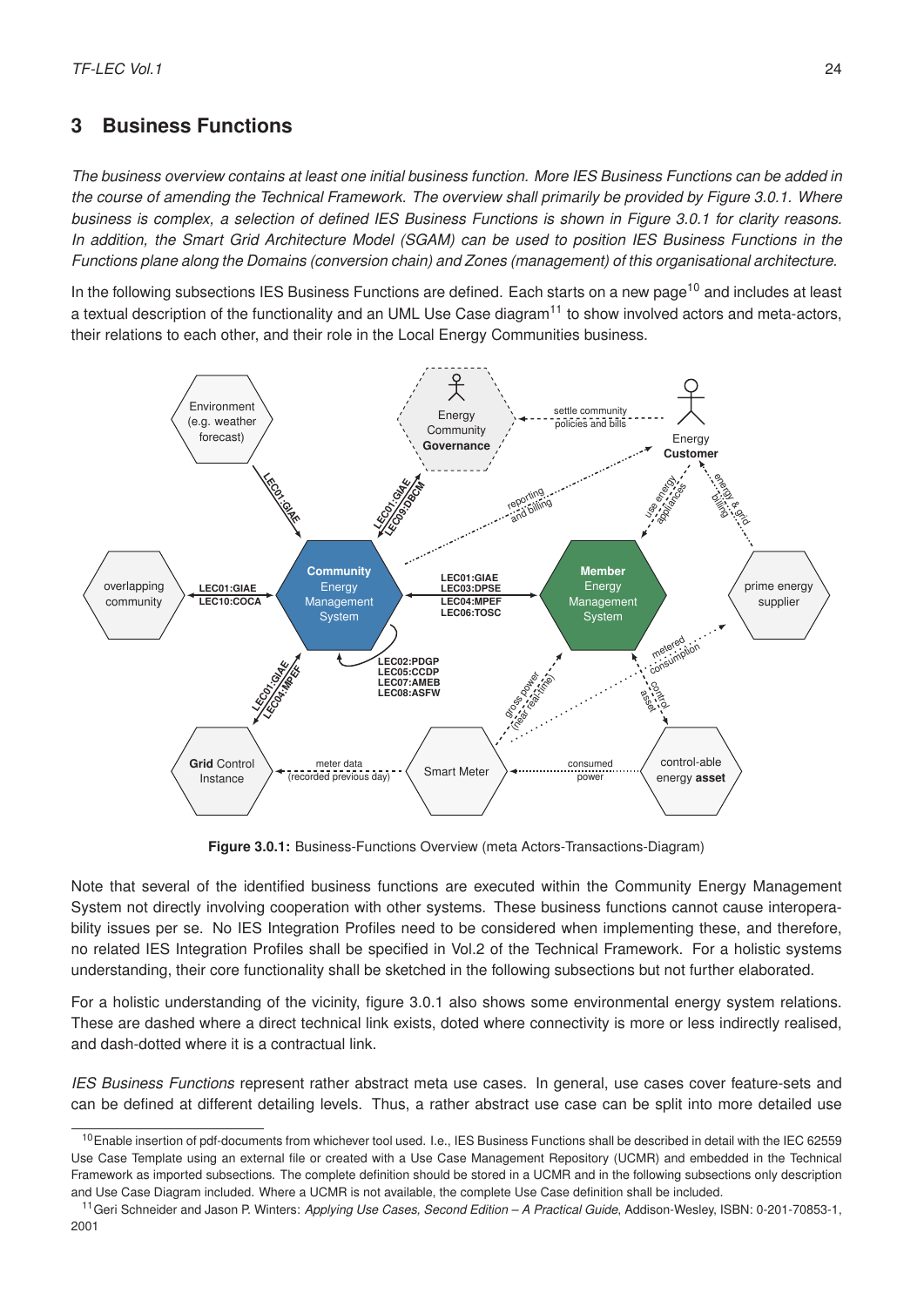cases. Vice versa, use cases can be combined to achieve easy understanding at reduced description complexity. Implementation requirements and constraints can be defined on different abstraction levels likewise.

In Vol.2, requirements are assigned to the *atomic* use cases, i.e., use cases that cover procedures that for consistency reasons shall not be split into smaller use cases. These are often referred to as features. See Vol.2 introduction on how to identify and confine such features. Commonly, features are realised using standardised functionality. However, the requirements and therefore the usage of these features can be dependent on the higher level use case, i.e., the IES Business Function they serve.

In addition to the Actors-Transactions-Diagram shown in [3.0.1,](#page-27-1) the generic Community Energy Management System operation can be depicted as a *Super-Use-Case* shown in [3.0.2.](#page-28-0) The connectivity show here is exemplary and

<span id="page-28-0"></span>

**Figure 3.0.2:** Super-Use-Case representation of a Community Energy Management System

assumes a rather complex community management approach. In practice the connectivity may differ, depending on community environment and management focus/policy. With some effort the previously identified IES Business Functions can be assigned to the shown use cases and actors. In general, they depend on more than a single use case and use cases are involved in multiple business functions. Therefore, this representation is not very utile to discuss them in detail.

Next, the high level description is itemised. Business functions and software components are individually defined in the following and in section [4](#page-40-0) respectively.

Without loss of generality, internal sub-systems, i.e., back office software tools, which often are realised using generic software packages, are henceforth considered as internal actors. Where all functionality is realised using ready made software packages, the implementation reduces to selecting a viable set of packages that jointly supports all requirements and is integrable at feasible costs. The integration effort may by reduced to configuring the interfaces among the software packages. However, intermediate message parsers need to be developed or purchased and integrated where interoperability is not offered out-of-the-box (e.g., to integrate legacy systems).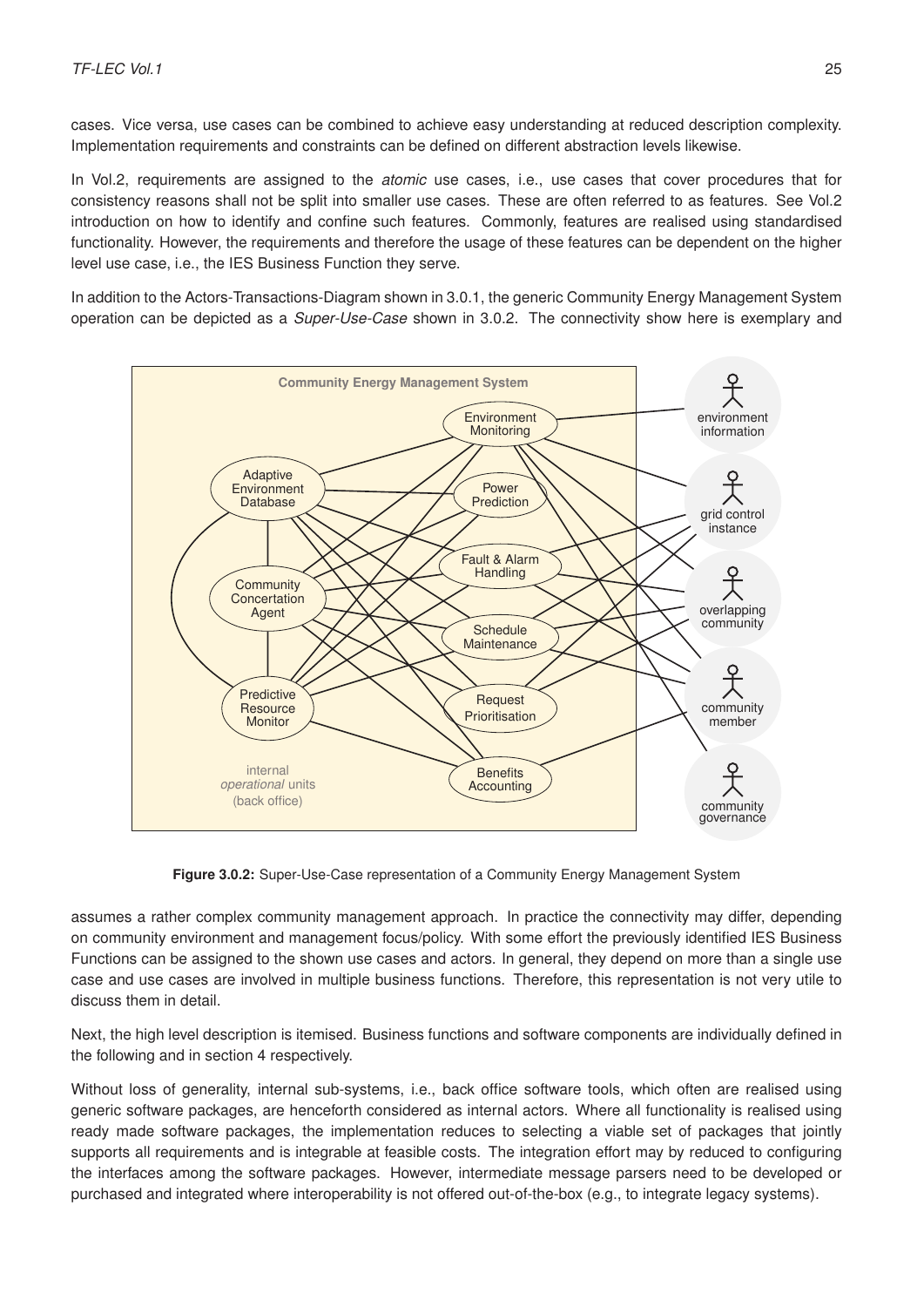# <span id="page-29-0"></span>**3.1 Business Function LEC-1: Get Info from Assets and Environment (GIAE)**

This Business Function includes both, a priori information gathering and continuous information updates. As Energy Communities operate in a real, physical, time continuous, mostly analogous environment, the parameters thereof can change any time without warning. Therefore, an Adaptive Environment Database is required to always provide any required information (historic and actual) as accurate and timely as possible.

LEC-BF1 requires a collection of procedures to gather all the data required to operate an energy community. Depending on the available sources, and the extent, scope and complexity of the intended community management, different compositions of mechanisms and information sources are required. The methods reach from manual entry of for example community governance information (e.g., policy parameters) to fully automated retrieval of for example weather forecasts from multiple sources and push notifications on power grid states.



**Figure 3.1.1:** LEC-BF1-GIAE: Use Case diagram

All information, received off-line as well as on-line, shall be stored in an Adaptive Environment Database.<sup>[12](#page-29-1)</sup> This database is the foundation of Energy Community management and shall contain all the information required to operate the Energy Community.

The multitude of possible interfaces to connect the different sources required may be a problem. However, digital platforms that translate all the different request and response formats offering a unified interface may be a viable solution.<sup>[13](#page-29-2)</sup> Also the Member Energy Management System communicating with the different assets at member premises shall translate the different responses into a unified format to harmonise the communication with the Community Energy Management System.

<span id="page-29-1"></span> $12$ The database shall be adaptive in the sense that new data sources and information contents can be added and obsolete or no more available are removed. In particular machine learning based on the correlation of many different information streams improves the more independent sources are available. Given the short life-cycle of IT services and the fast development of interfaces we recognise that adaptation is essential. But also basic information that might be considered static alike the power grid topology can change and becomes dynamic when automated switchover is deployed.

<span id="page-29-2"></span><sup>&</sup>lt;sup>13</sup>Data security, confidentiality and timeliness need to be evaluated. Safety critical information might demand native interfaces to prevent third party involvement.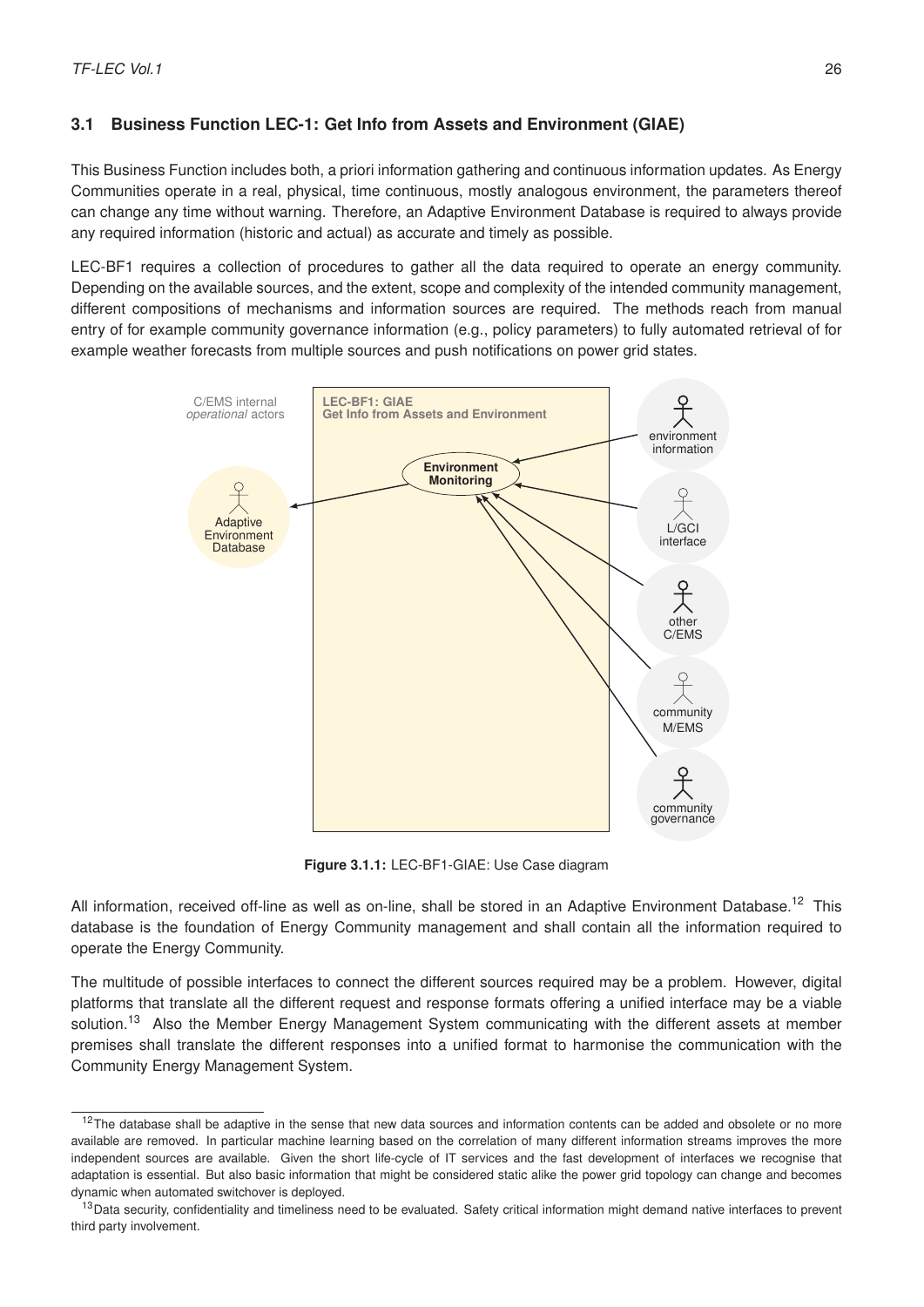# <span id="page-30-0"></span>**3.2 Business Function LEC-2: Predict Demand and Generation Profiles**[14](#page-30-1) **(PDGP)**

This Business Function is required within a Community Energy Management System if prediction based load shifting shall be performed. It uses the data available in the Adaptive Environment Database to predict individual energy demands and expected production schedules, e.g., on a daily basis, one day in advance.

LEC-BF02 relies on information assumed available, i.e., accumulated in a data-base prior doing predictions, and therefore requires no direct interaction with external systems. There are no external accessible interfaces required that might cause interoperability issues in the field.<sup>[15](#page-30-2)</sup>



**Figure 3.2.1:** LEC-BF2-PDGP: Use Case diagram

The prediction results are forwarded to the Community Concertation Agent, where in cooperation with the Predictive Resource Monitor the schedules of all community assets are adjusted (Schedule Maintenance) in a way that optimises self-consumption on the individual and on the community level, and at the same time maximises the minimum gap to the local grid bounds over all community members, which in general results in maximally similar headrooms for unexpected deviations from the planned grid utilisation.<sup>[16](#page-30-3)</sup>

Finally, LEC-BF03 takes over and forwards the planned schedules to the Member Energy Management Systems of the community members for execution, and optionally to the Local Grid Control Instance (and other Community Energy Management Systems) where this information is required for proper grid operation.

<span id="page-30-1"></span><sup>&</sup>lt;sup>14</sup> The expected change of the power demand/generation over some time interval, commonly one day, is often called 'profile', in particular if expectable variation is included. To be not easily mistaken with Integration Profiles, we prefer to use the term 'schedule' when referring to simple power over time, and 'power profile' only where deviation intervals are actually included and considered essential.

<span id="page-30-2"></span><sup>&</sup>lt;sup>15</sup> Business functions that cause no interoperability issues are only briefly sketched for holistic system understanding. No potential for issues to be solved means also that no Integration Profiles are needed, and therefore no further consideration in Vol.2.

<span id="page-30-3"></span><sup>&</sup>lt;sup>16</sup> How the asset concertation is performed is irrelevant for interoperability as long as the resultant schedules are produced in good faith not to contradict the objectives of peer systems, i.e., Local Grid Control Instance, Member Energy Management Systems, and other Community Energy Management Systems.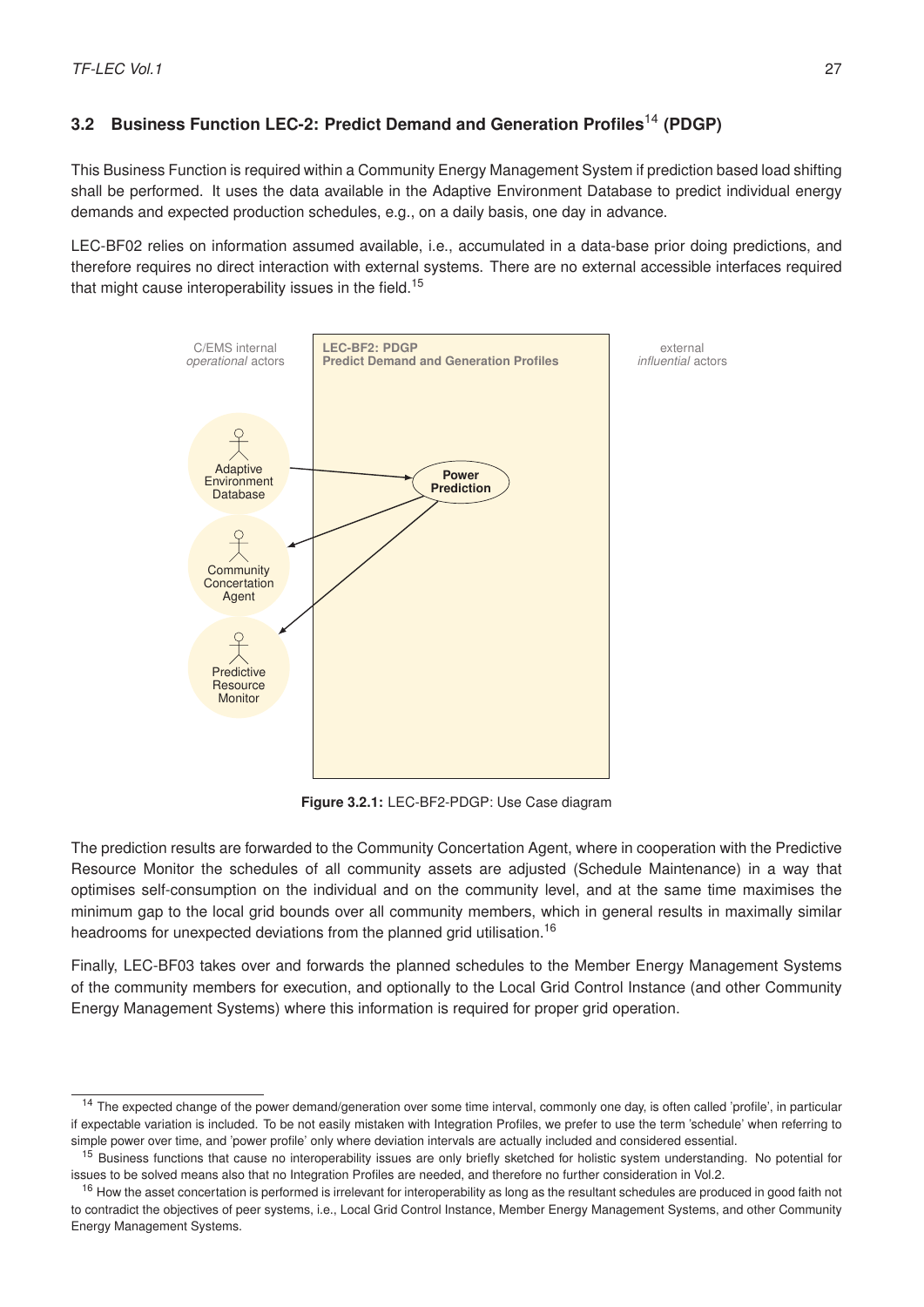## <span id="page-31-0"></span>**3.3 Business Function LEC-3: Distribute Planned Schedules for Execution (DPSE)**

This Business Function is responsible for sending any kind of schedule from the Community Energy Management System to any other entity. It distributes planned schedules done by the Community Concertation Agent to the Member Energy Management Systems of the community members, and optionally to the Local Grid Control Instance (and other Community Energy Management System) where this information is required for proper grid operation.

In general, LEC-BF03 simply transfers a power schedule calculated by the Community Energy Management System within its Community Concertation Engine to the destined Member Energy Management System for scheduled execution. How a schedule is specified depends on the profile used, i.e., the capabilities available. At least, a schedule has a start-time, a duration, and power levels. If only a single power level is supported, a new schedule needs to be defined for every power change and executed until the next schedule succeeds.<sup>[17](#page-31-1)</sup> Commonly, it is a sequence of power levels,<sup>[18](#page-31-2)</sup> either specified with individual start-times for each level (event based) or via a constant time-interval in between levels (clocked).<sup>[19](#page-31-3)</sup>



**Figure 3.3.1:** LEC-BF3-DPSE: Use Case diagram

After receiving a planned schedule, the receiving Member Energy Management System is expected to check the validity of the schedule, i.e., if at least theoretically it can be executed within safety limits. If latter is true, the receiver acknowledges the schedule.<sup>[20](#page-31-4)</sup> else it rejects it and thereby triggers the Community Concertation Agent to redo the optimisation and send a different planned schedule. Planned schedules can be altered any time by receiving and acknowledging a newer schedule for the same or an overlapping time interval. During execution, local events (e.g., a cloud passing over the PV) may cause deviation from the planned schedule at any time, which the Community Energy Management System shall in general detect and respond to on its own (BF-LEC04, BF-LEC05, BF-LEC06).

<span id="page-31-1"></span><sup>&</sup>lt;sup>17</sup> Optionally, a schedule may include ramp constraints to shape the transition from one to the next power level. More important might be frequency holding and power angle control (adjustable inertia). However, simple and cheap assets may not support such features.

<span id="page-31-2"></span><sup>&</sup>lt;sup>18</sup> If a simple asset can be controlled in-time only, e.g., cannot handle timed power setting, the planned schedule needs to be decomposed into a sequence of power settings that are transmitted to the asset just-in-time for execution (i.e., sent ahead of the set time with an offset that equals the transmission and processing delay).

<span id="page-31-3"></span><sup>&</sup>lt;sup>19</sup>Based on 15-minute intervals we need 96 power levels per day, 92 when shifting to daylight saving time, and 100 when shifting back. Schedules may be generally specified a little longer to slightly overlap, e.g., to hold for example 128 15-minute intervals to mitigate gaps in case the execution of the succeeding schedule is somehow delayed.

<span id="page-31-4"></span><sup>&</sup>lt;sup>20</sup>Depending on the used profile a more sophisticated procedure may be required to assure that only authorised entities can trigger the execution of a schedule. On the other hand may very simple assets (actors) not provide a return channel at all.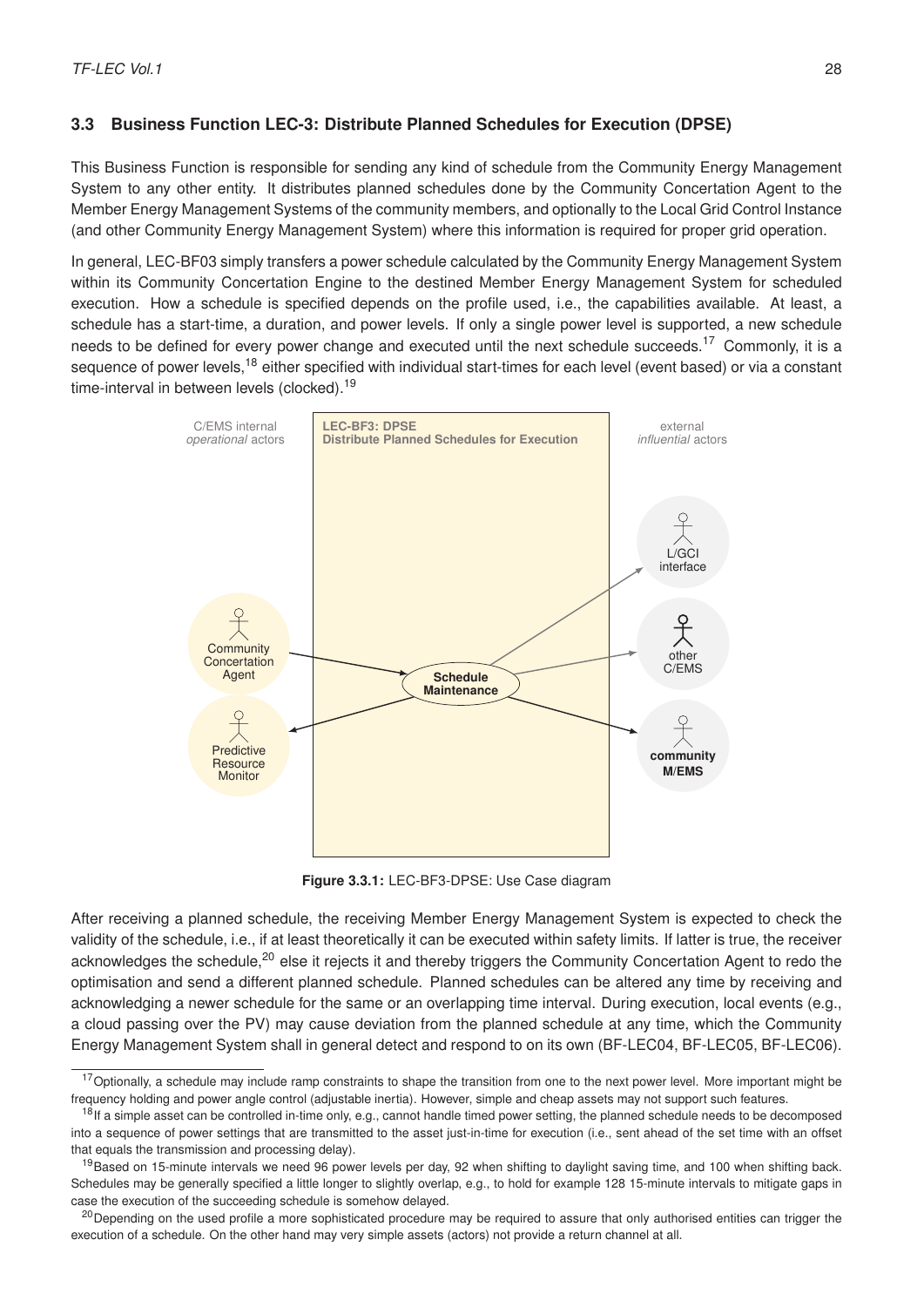# <span id="page-32-0"></span>**3.4 Business Function LEC-4: Monitor Power and Energy Flows (MPEF)**

This Business Function is responsible for continuous awareness of the instantaneous power levels and energy flows. The primary source to perform this are meters (sensors) available at member premises forwarded to the Community Energy Management System via the connected Member Energy Management System. A secondary source can be information from the local grid operator (Local Grid Control Instance) and information shared by other communities. In contrast to LEC-BF1 is manual entry of data not an option; LEC-BF4 shall provide accurate sensor data and provide that in a timely and intrinsically reliable manner.

If the density of the metering locations across the local grid is sufficient, the grid state can be assessed, at least roughly. Where no connection with the Local Grid Control Instance is possible, this assessment is required to maintain grid safety (as good as possible) when actively utilising grid resources to exchange energy among members exceeding the basic (by the DSO guaranteed) access capacities.



**Figure 3.4.1:** LEC-BF4-MPEF: Use Case diagram

The prime objective of LEC-BF4 is to collect the data required for LEC-BF5, i.e., calculating the deviation from planned schedules, and the subsequent LEC-BF6 that triggers on-demand schedule adjustment to counteract critical deviation from the planned grid load. It is important to note the difference between power (kW) and energy (kWh): power is instantaneous and important for safely operating appliances and utilising public grid resources, whereas energy is the integration of power over time, which yields what can be accounted, shared and also traded.<sup>[21](#page-32-1)</sup>

The data collected by LEC-BF4 may also be used for LEC-BF7 to calculate the contributed and consumed energy shares per member, which is used in LEC-BF8 to trigger adjustments that intend to improve fairness, and LEC-BF9, where compensation and benefits are distributed to members according to community policy.<sup>[22](#page-32-2)</sup>

<span id="page-32-1"></span><sup>&</sup>lt;sup>21</sup> Power is planned and recorded via the Resource Monitor (where deviations become apparent), whereas energy shares are recorded in the Environment Database (or within Community Concertation in case the agents include data storage).

<span id="page-32-2"></span><sup>&</sup>lt;sup>22</sup>In case the Energy Community does not get data from the AMI operator on the shares assigned per member, the energy flow monitoring is the only basis for LEC-BF7, LEC-BF8, LEC-BF9. Anyway, monitored data will be more accurate and responsive (i.e., provides information close to real-time and not delayed via a monthly or yearly balancing report or energy bill).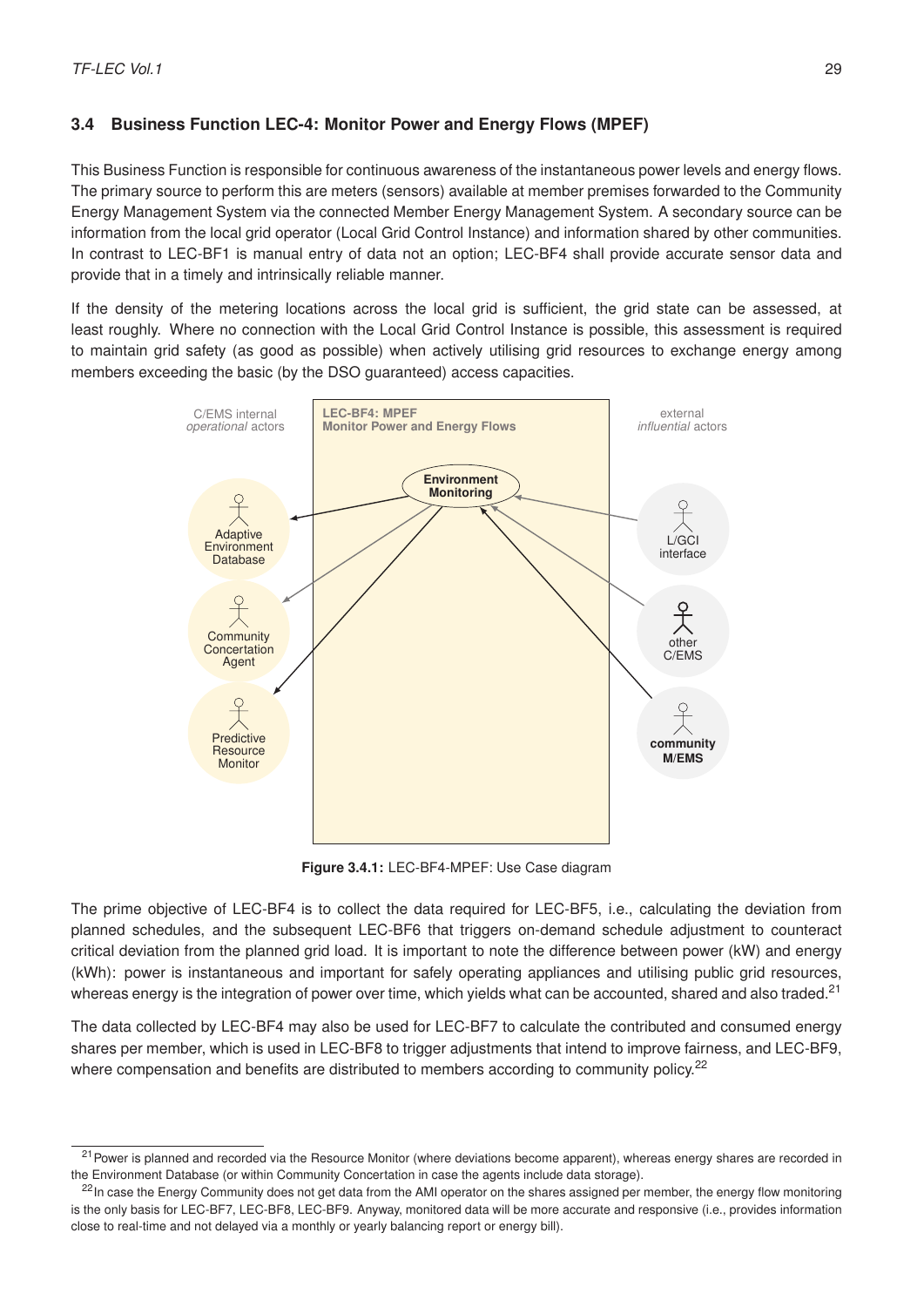# <span id="page-33-0"></span>**3.5 Business Function LEC-5: Calculate Current Deviation from Plan (CCDP)**

The planned and the actually monitored power levels produced and consumed by the community assets will in general not match perfectly. Small deviations can be neglected, but for large deviations, in particular where trends toward critical situations become apparent, the deviation from planned power levels needs to be analysed to identify the possible source(s) and to calculate measures to counteract any upcoming critical situation.

The Business Function LEC-BF5 is introduced to explicitly mention the non-trivial effort that backtracking and mitigating deviations via adjacent resources causes.<sup>[23](#page-33-1)</sup> Alike LEC-BF3, this task is performed entirely Community Energy Management System internal and raises no directly related interoperability issues.



**Figure 3.5.1:** LEC-BF5-CCDP: Use Case diagram

LEC-BF4 reports the actual monitored production and consumption to the Predictive Resource Monitor, where deviation from the plan become apparent. If the deviation exceeds a negligibility threshold in the deviation amount and persistence, it is reported back via the Schedule Maintenance module to the Community Concertation Agent.<sup>[24](#page-33-2)</sup> On receiving a changed schedule, the Concertation Agent re-calculates schedules for adjacent assets, similar to calculating the planned schedules in LEC-BF2, which now shall smoothly (i.e., with minimal adjustments) mitigate the grid load deviation caused by the diverging asset. $25$ 

Once new schedules are calculated, LEC-BF6 shall forward them to the affected assets, which in consequence adjust their currently executed schedule. Thereby, the grid shall be prevented from any harm and unnecessary curtailment of local renewable sources effectively prevented.<sup>[26](#page-33-4)</sup>

<span id="page-33-1"></span><sup>&</sup>lt;sup>23</sup> Adiacent resources are those that are connected to the distribution grid next to the source of the deviation. Possibly, the group of 'next' neighbours shall be increased recursively until a good solution can be found.

<span id="page-33-2"></span><sup>&</sup>lt;sup>24</sup>The Concertation Agent uses an updated schedule for the upcoming time period, e.g., shifted up or down according to the apparent deviation, to calculate schedule adjustments for adjacent assets.

<span id="page-33-3"></span><sup>&</sup>lt;sup>25</sup>If an asset deviates from the plan we shall assume that there is a persistent reason that hinders performing as planned, such that sending a request to return to the planned schedule would be useless.

<span id="page-33-4"></span><sup>&</sup>lt;sup>26</sup> Local correction shall occur long before any counter actions of the DSO (or TSO) are triggered. That should be possible as long as deviations are small and their duration remains short. If in addition local primary reserve can be provided by the community itself, the mitigation of community internal prediction uncertainties would be even better.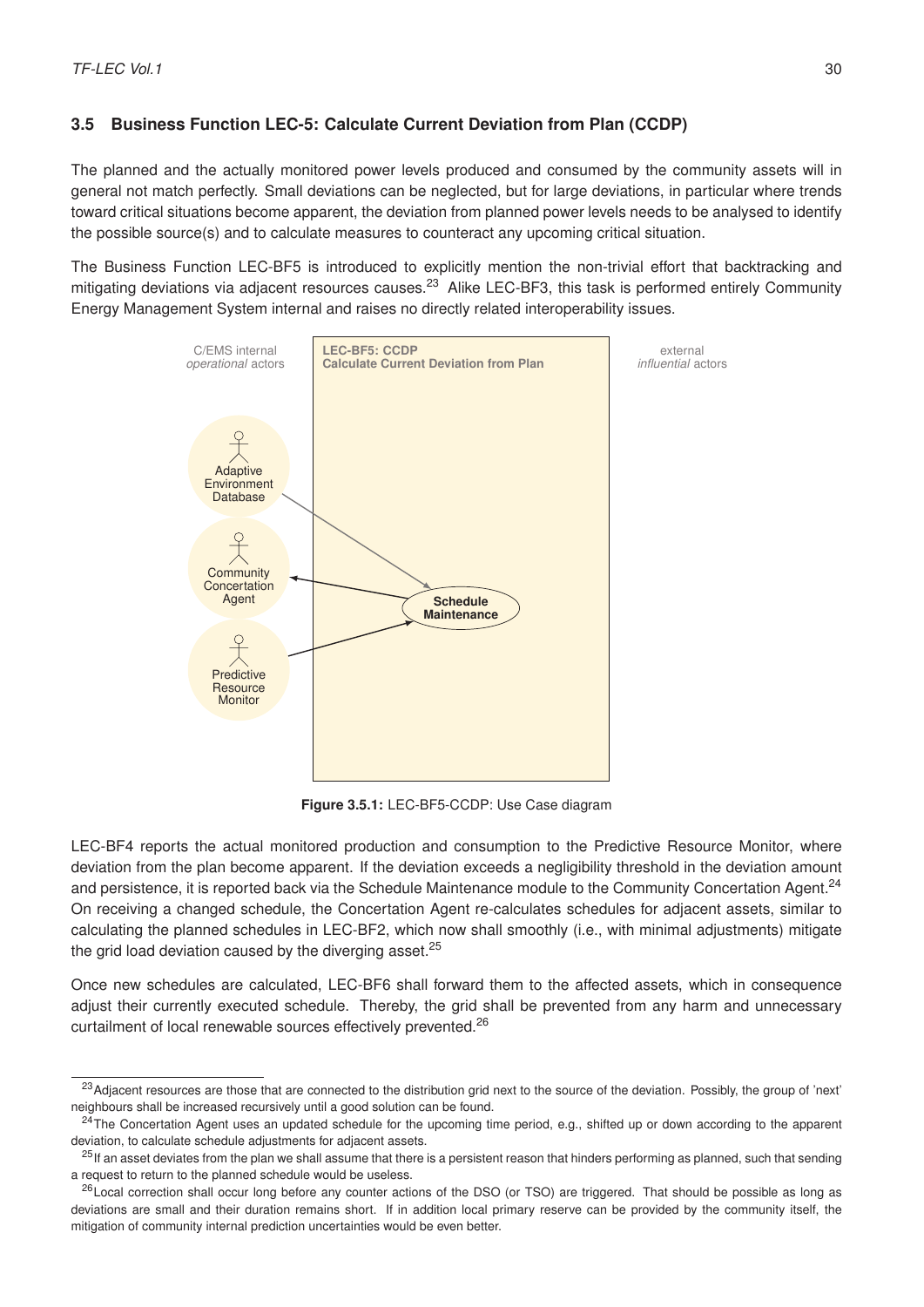# <span id="page-34-0"></span>**3.6 Business Function LEC-6: Trigger On-demand Schedule Corrections (TOSC)**

Aside from immediately required schedule changes caused community internally, e.g., by LEC-BF5, ad hoc changes may also be triggered by the environment: The DSO may request to execute flexibility (ancillary service) sold by the community, or some critical situation (fault/alarm) may require immediate action.

In case the necessary changes requires switching to a pre-calculated schedule, these may be present at the Member Energy Management System and LEC-BF6 either reduces to signalling the resources to which schedule they shall switch, or where the Member Energy Management System perform the switch-over autonomously, to update the Predictive Resource Monitor to match the current state.<sup>[27](#page-34-1)</sup> If pre-defined schedules are not available, the Community Concertation Agent needs to calculate new schedules prior changes can be subsequently triggered.



**Figure 3.6.1:** LEC06-TOSC: Use Case diagram

The execution of LEC-BF6 depends on the cause for an ad hoc correction and the options available:

- The Community Concertation Agent has new schedule(s) to be executed ad hoc:
	- **–** Similar to LEC-BF3 forward corrected schedules to the according Member Energy Management Systems.
	- **–** Every Member Energy Management System (or device in the field) that receives a new schedule with a start time prior the current time shall switch to the new schedule as soon as possible.
- The Local Grid Control Instance requests an operation mode for which pre-defined schedules exist:
	- **–** Assess the legitimacy and priority of the request, and how to respond collectively.
	- **–** Signal all affected Member Energy Management Systems to which schedule they shall switch.
- The Member Energy Management System has autonomously switched to a different schedule:
	- **–** Inform the Community Energy Management System via an alarm which schedule is now active.
	- **–** If necessary attach the new schedule to the message.

Finally, the Predictive Resource Monitor is updated to always represent the assumed future as good as possible.

<span id="page-34-1"></span><sup>&</sup>lt;sup>27</sup> Predefined schedules may be activated by changing schedule priorities or by replacing the existing schedule with the new schedule. A virtual 'emergency' schedule always present is the NULL schedule, i.e., disconnecting the energy asset/customer from the grid. This emergency action will in general be triggered locally, not via the Community Energy Management System, either locally when recognising a fatal condition (when a fuse blows), or when the DSO activates a breaker to physically disconnect the customer, more often a small group of customers, from the grid.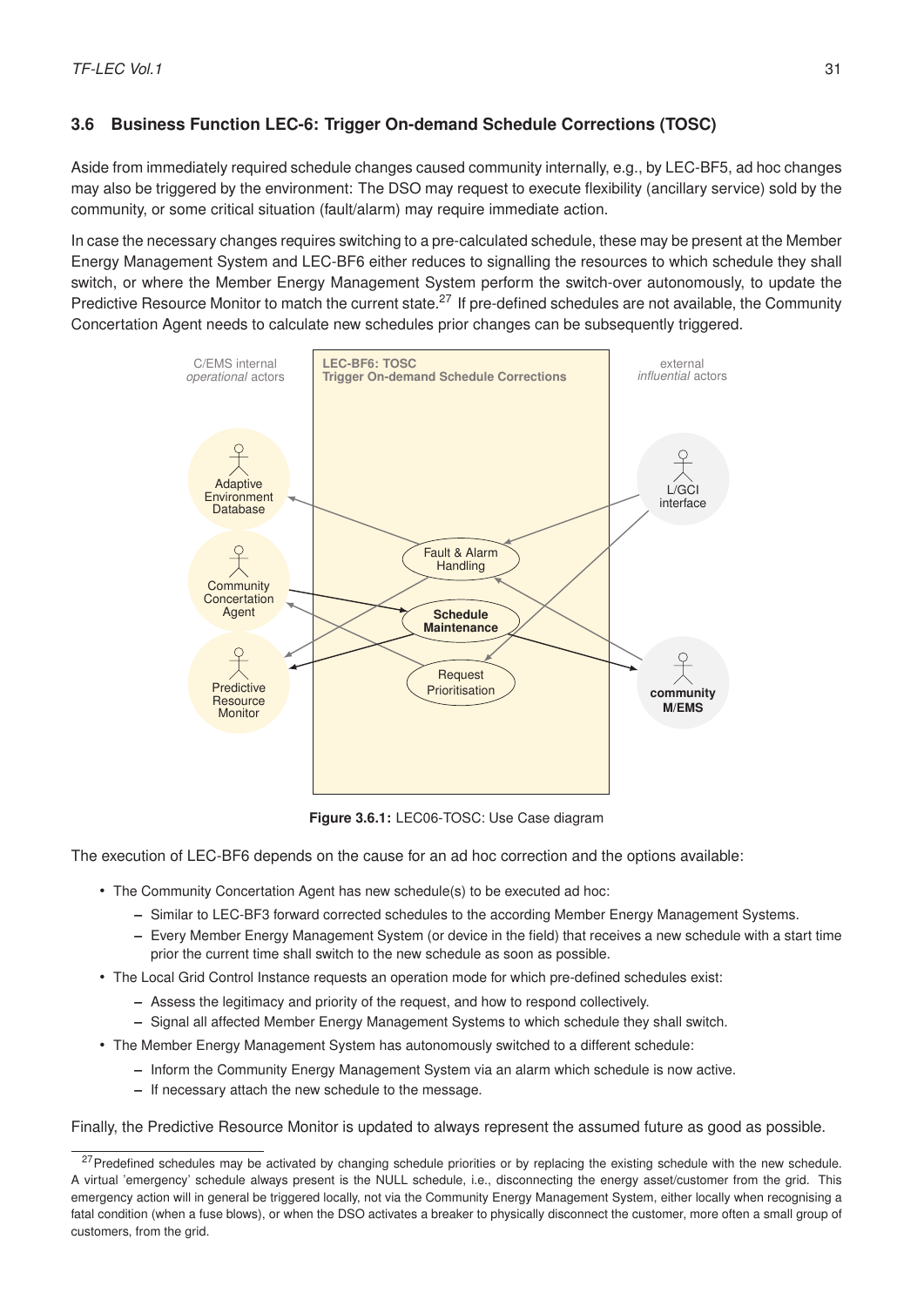# <span id="page-35-0"></span>**3.7 Business Function LEC-7: Accumulate Member Energy Budgets (AMEB)**

All planned and actually monitored power flows shall be recorded and made transparently available to the respective Energy Community member. Accumulating the energy provided and consumed by the members is also the basis for a posterior remuneration (LEC-BF9) and adaptive shares assignment (LEC-BF8).<sup>[28](#page-35-1)</sup> We assign this to the Benefits Accounting use case because this business function is entirely decoupled from any physical energy management.

The output of LEC-BF7 is twofold: On one hand it records and tells each member individually how much energy it has got/contributed from/to its peers, and on the other hand, it tells what is expected in the near future (as far as yet scheduled). Latter is optional, but a nice attempt to inform the member on what it might expect – a transparency bonus (a carrot).



**Figure 3.7.1:** LEC07-AMEB: Use Case diagram

Every change on power and energy assignments within the Predictive Resource Monitor triggers the forwarding of the current data to the affected Member Energy Management System and to the Environment Database for internal logging. Thereby, the data is stored redundantly, twice locally<sup>[29](#page-35-2)</sup> and once at member premises. If no data storage is possible at customer premises, an according on-line interface shall be provided to allow the member to look up all data relevant any time.

An option to reliably record and store at least the actually executed energy flows would be the private distributed ledger technology. The distributed Member Energy Management Systems can serve as storage entities for the maximally redundant maintenance of the encrypted transactions (data blocks).

<span id="page-35-1"></span><sup>&</sup>lt;sup>28</sup>Energy flow based remuneration may be optional. Being transparent is not, it is essential to achieve trust of members in the Energy Community and to enable them to perform proper community governance based on facts.

<span id="page-35-2"></span><sup>&</sup>lt;sup>29</sup>It is important to note that logging is essentially required to track the history of actions because the Predictive Resource Monitor is assumed to remember the latest relevant data only for performance reasons.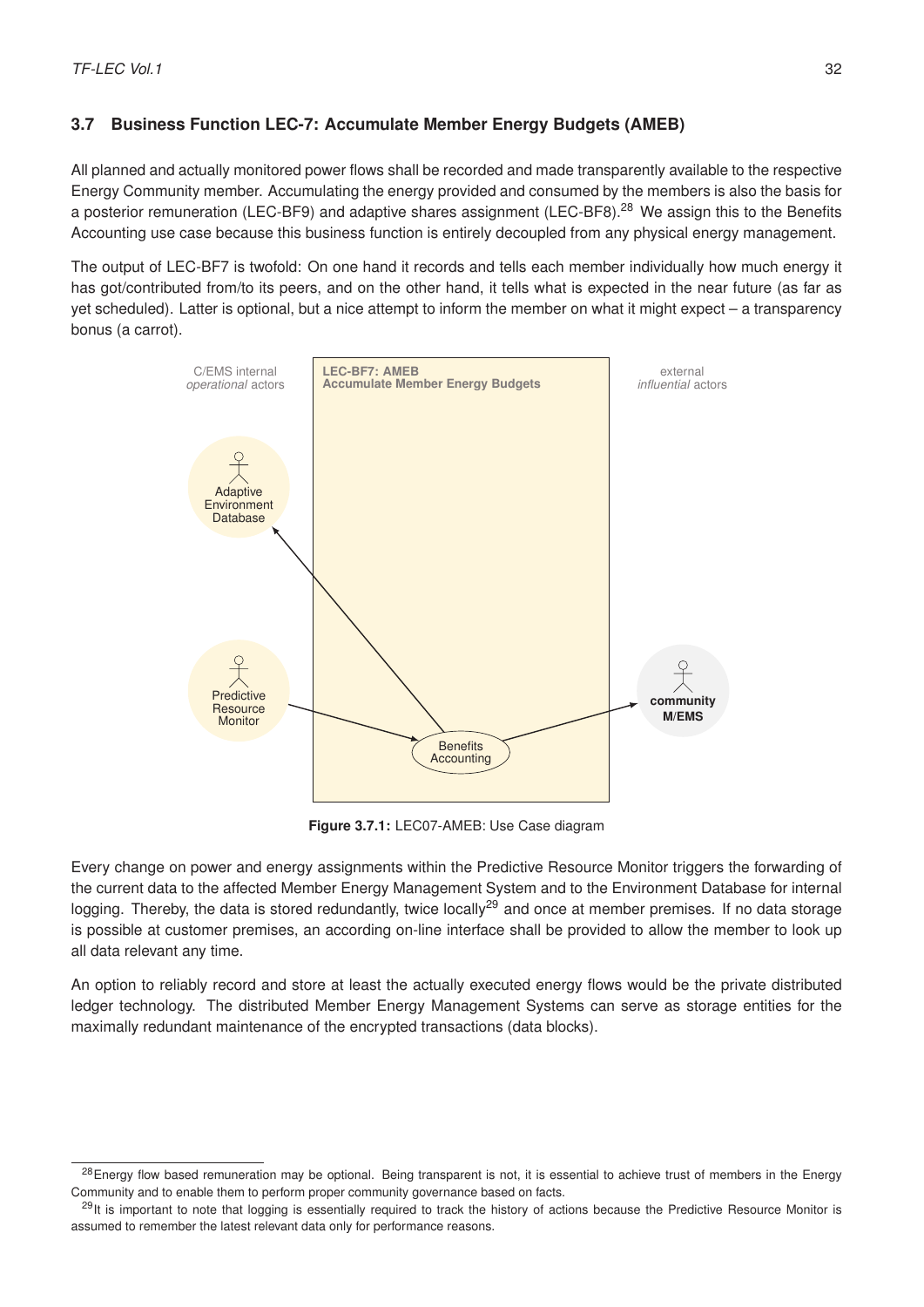# **3.8 Business Function LEC-8: Adjust Share Fulfilment Weighting (ASFW)**

The intention of LEC-BF8 is to recurrently adjust the shares assignment among the Energy Community members based on the amount of shares a member is planned to get (and/or provide) and the amount that the member actually has achieved (and/or contributed).[30](#page-36-0)

The planned shares and how the available energy shall be distributed within an Energy Community is a central governance issue. The problem is to actually realise the planned distribution because shares can only be assigned when demand and availability coincide. Timely coincidence of supply and demand is not always given, and therefore, over time the shares assignment may diverge from the planned and aggreed upon shares distribution.

Recurring share assignment adaptation is an option to counteract accumulating deviation from the planned energy distribution and benefits sharing. If correctly implemented, any deviations should be in the long term equalised, at least as far as possible.<sup>[31](#page-36-1)</sup>



**Figure 3.8.1:** LEC08-ASFW: Use Case diagram

Based on the agreed sharing quotas, defined by the joint Energy Community governance and stored in the Environment Database, and the actually assigned flows, reported by the Resource Monitoring and accumulated by LEC-BF7, deviations become apparent.

Based on the identified sharing deviation the weighting factors (current quotas) used by the Community Concertation Agents shall be adjusted, such that from now on those having achieved more than intended will in average get less, and vice versa, those that yet have not got their shares aliquotely, can in future get more.<sup>[32](#page-36-2)</sup>

<span id="page-36-0"></span><sup>30</sup> The shares each Energy Community member shall get should be in line with the member's contribution to the Energy Community. Either in terms of contributed energy or in terms of financial contributions, or a mixture thereof.

<span id="page-36-1"></span> $31$  Evidently, if an Energy Community member never or very rarely needs energy when there is energy available from peers, it will not get many shares, independent of the weighting factor. A power provider, e.g., a small municipal hydro power station, either operates on good will for the better of the community, or will request some form of compensation.

<span id="page-36-2"></span><sup>32</sup>If the insertion tariff is low, the community needs to decide whether to still forward shares to over-fulfilled members even if that increases the sharing imbalance. Where financial remuneration is possible, those getting more than planned need to pay the extra shares they got to those that did not get them.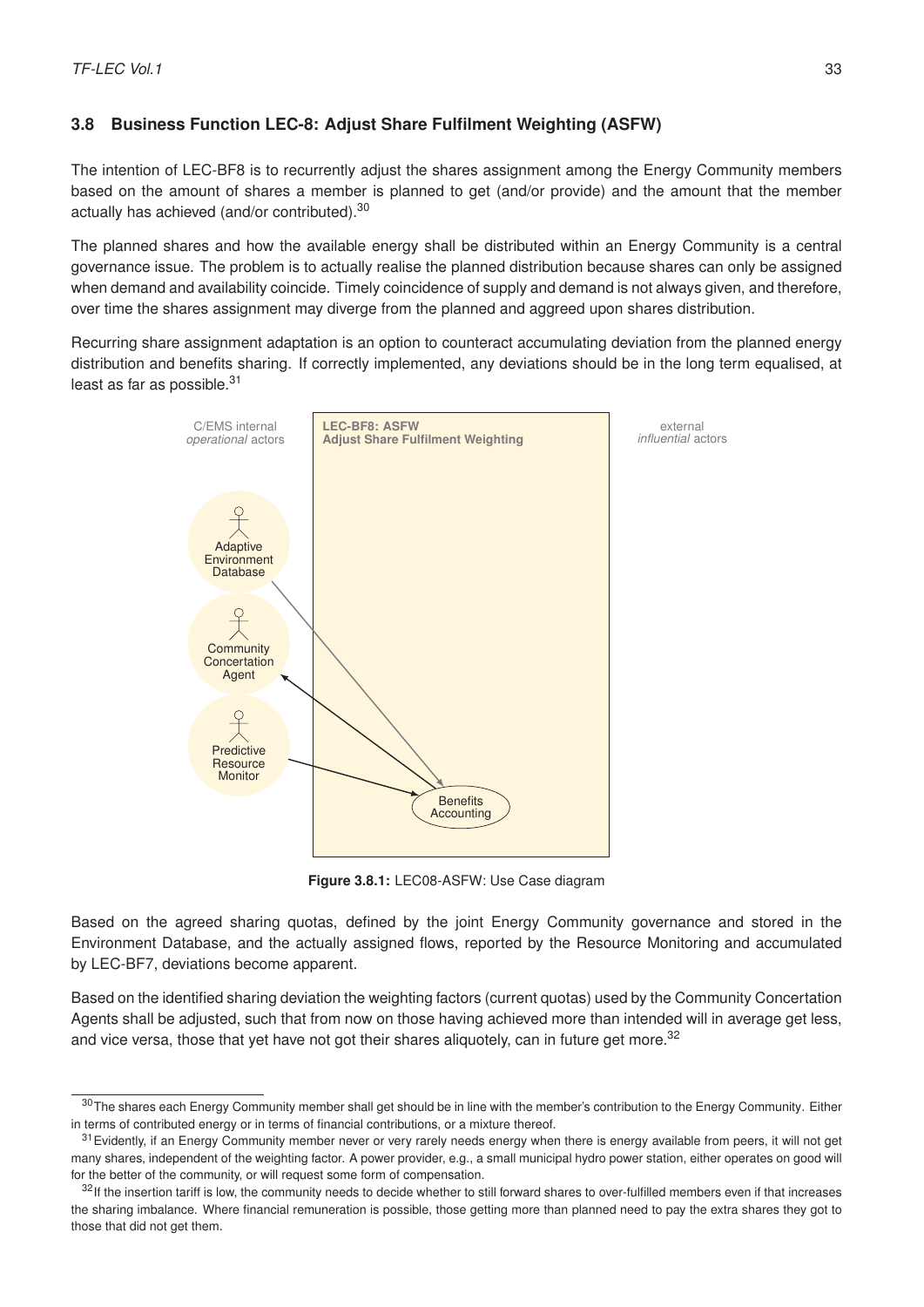# **3.9 Business Function LEC-9: Distribute Member Benefits and Compensation (DMBC)**

Participating in an Energy Community needs to be at least in some way attractive. Obvious are financial savings and economic benefits.<sup>[33](#page-37-0)</sup> The aim of LEC-BF9 is a transparent process to equitably distribute community earnings.

For a community owned legal entity it is evident that gained net-income is distributed to the owners (shareholders). Individual investments and contributions to a joint property result in ownership shares and a dividend.<sup>[34](#page-37-1)</sup> The technical system specifications required for a trustworthy implementation of both shall be covered by the use cases and integration profiles required to realise LEC-BF9.



**Figure 3.9.1:** LEC09-DMBC: Use Case diagram

Based on the data kept in the Adaptive Environment Database on community composition and contributions received from individual members, the gained net-profits shall be divided among members according to a jointly agreed scheme. In case of sold flexibility, this shall consider who actually responded by ad hoc changing a schedule (demand response), which shall be reported by the Community Concertation Agent.[35](#page-37-2)

To encourage members to optimally serve the community, their individual profit shall increase the more they adjust their behaviour to optimise the profit of the community as a whole. For a fast feedback, it is recommended that the attempts to better serve the community shall result in an according signal sent to their Member Energy Management System.<sup>[36](#page-37-3)</sup> This feedback might be directly used for recursive adjustments within customer premises to improve the behaviour and thereby the benefit from participating in the Energy Community.

<span id="page-37-0"></span><sup>33</sup> For many people, in particular those not bound to economic rationality, also altruistic reasons exist to invest and contribute to Energy Communities: (a) support the poor, (b) foster regional business, (c) increase community welfare, (d) maintain a liveable environment, (e) save the planet from collapsing. All these have severe economic implications, but on a vague time scale, assumed difficult to address. However, if the associated risks and benefits can be somehow represented monetarily, these can be introduced in this business function likewise.

<span id="page-37-1"></span> $34$ A viable way to increase individual benefits shall be participation in collective investments; either on demand, or regularly in small shares, where both might be via monetary as well as in kind contributions.

<span id="page-37-2"></span><sup>&</sup>lt;sup>35</sup> Seamless logging and making the impact of actual demand response visible to members appears to be indispensable for lessons learning. Transparency of the reasons why some members serve the community better than others is also important to prevent envy among members as good as possible.

<span id="page-37-3"></span><sup>36</sup>In some cultures a ranking may be utile to show how good one member performs in comparison to others; in other cultures – where altruism prevails competition – an appealing reward might be collected points, either in total achieved by the community or individual comparison with the average points collected by similar members.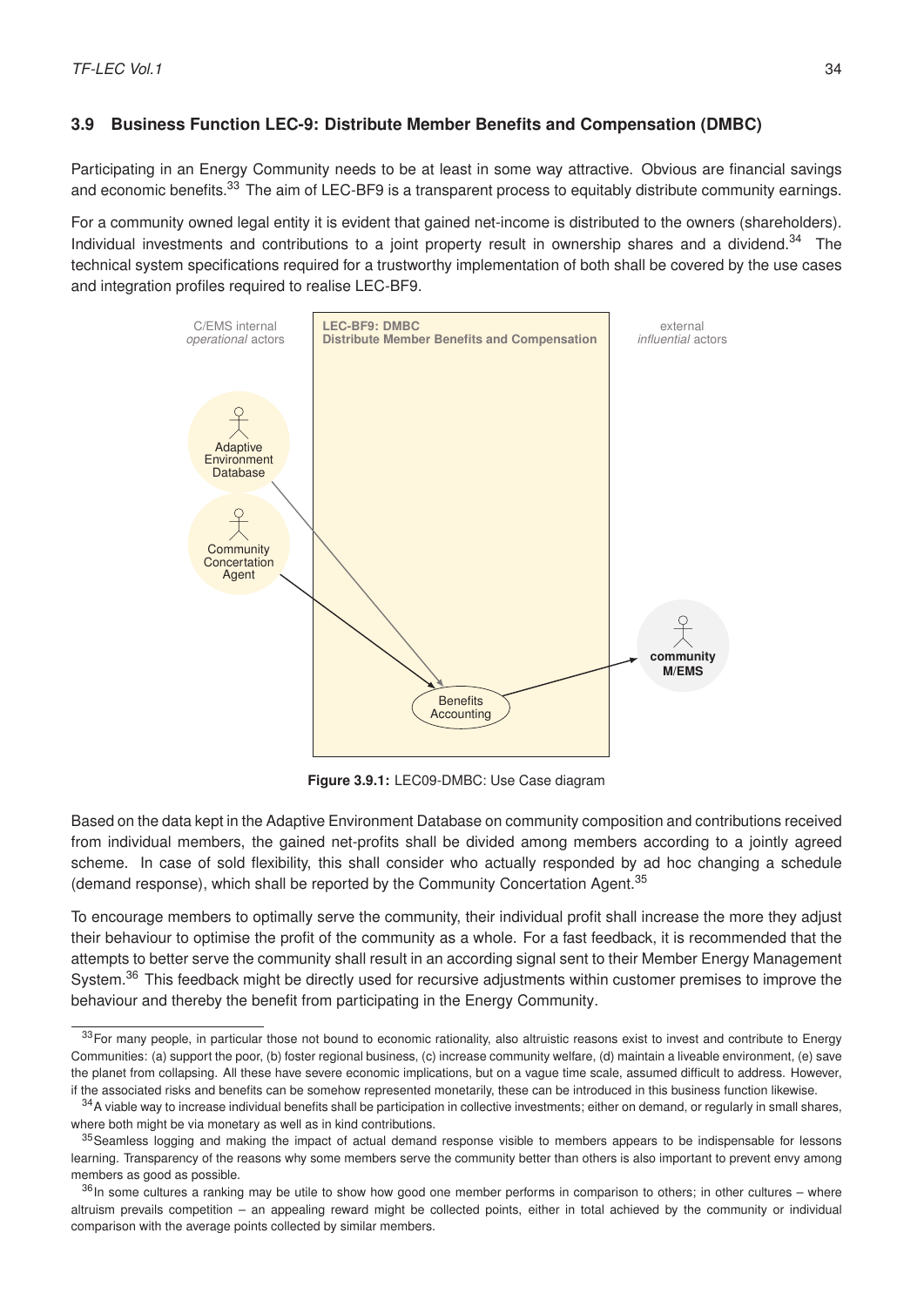# **3.10 Business Function LEC-10: Coordinate Overlapping Community Actions (COCA)**

The eponymous task of LEC-BF10 is to coordinate actions of communities and other instances that manage clients within the same grid segment. That also applies in case the community is embedded in a hierarchy or a part of a cellular mesh of neighbours or a randomly linked swarm of distributed control entities.

If community members participate also in a Demand Response or Demand Control scheme operated by some other instance than the Community Energy Management System, e.g. a DER aggregator or the local DSO, the actions in response to these instances need to be communicated to the Community Energy Management System. Either directly via a communication link connecting the different management systems or relayed through the clients Energy Management System.



**Figure 3.10.1:** LEC-BF10-COCA: Use Case diagram

The technical use cases directly involved in handling messages from other Community Energy Management Systems and alike are *Request Prioritisation* and *Fault & Alarm Handling*. [37](#page-38-0) Received messages are processed and forwarded to internal actors, which trigger other use cases in response, i.e., those of LEC-BF6.<sup>[38](#page-38-1)</sup> Vice versa shall the community send messages to other Community Energy Management Systems to inform them on faults, alarms, environmental changes, and own requests that interfere with their activities.

Table [3.10.1](#page-39-0) shows that the response to receiving a message from some other Community Energy Management System can be handled by a single process covering most expectable messages. However, this process triggers other possibly very complex processes, e.g., adjusting and redoing of active and planned schedules respectively.

<span id="page-38-0"></span><sup>37</sup> Evidently, for LEC-BF10 Community Energy Management Systems interoperability is of eminent importance. However, in case the clients' Member Energy Management System operates as message relay it can parse messages and translate them such that they are understood by the individual Community Energy Management Systems, which might not be interoperable when directly linked. The processing of relayed messages shall be identical to directly received messages.

<span id="page-38-1"></span><sup>38</sup>In contrast to LEC-BF6 we shall in general not assume here that pre-calculated schedules are available for fast switching. The possibly required responses may be too state specific to reduce them to a few.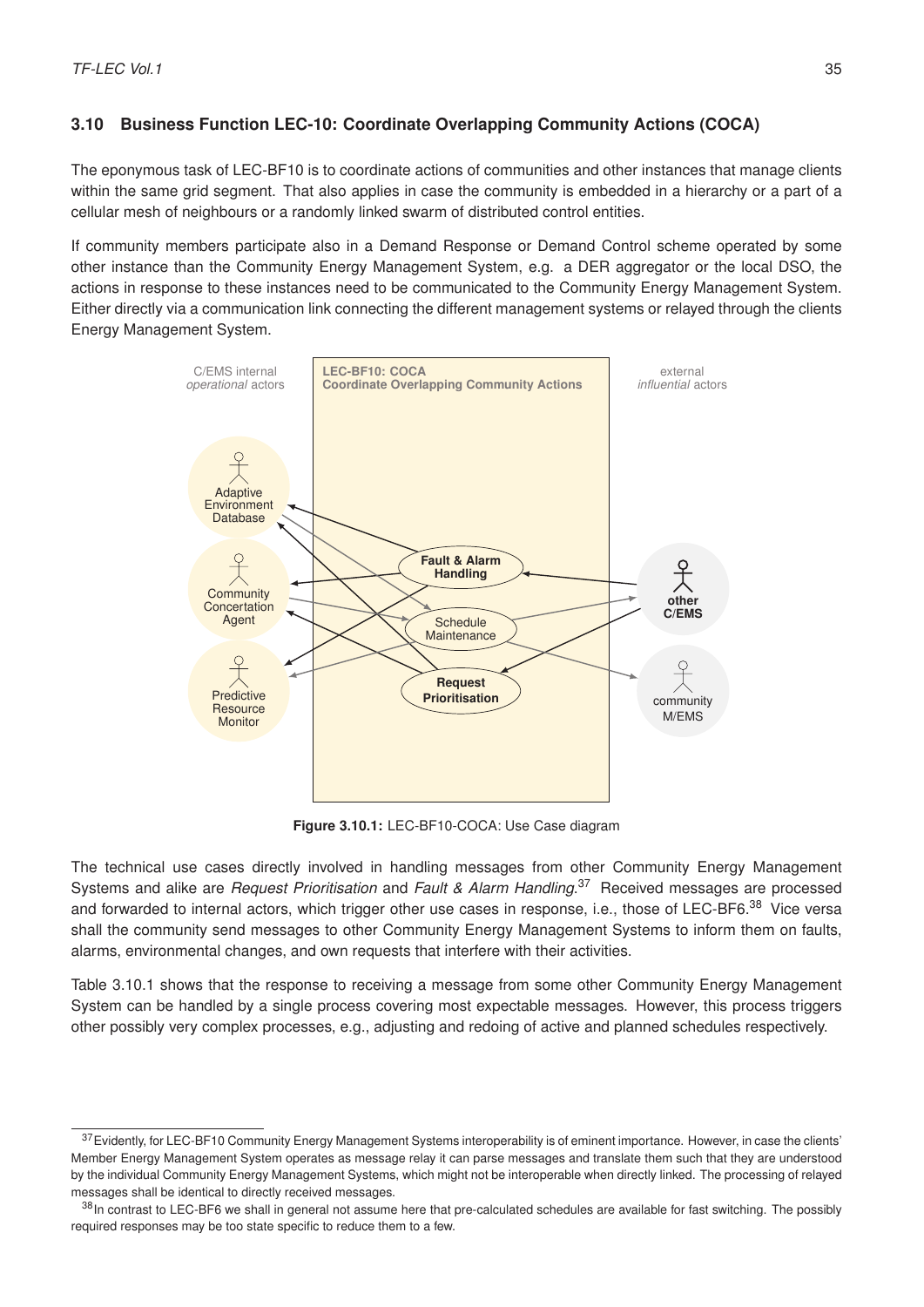**Table 3.10.1:** Potential messages and message handling

<span id="page-39-0"></span>

| message received                                                      | response to message                                                                                                                                                                                                                                                                                   |
|-----------------------------------------------------------------------|-------------------------------------------------------------------------------------------------------------------------------------------------------------------------------------------------------------------------------------------------------------------------------------------------------|
| • resource failure<br>• resource occupation<br>• request for resource | 1. validate & prioritise message<br>2. identify affected schedules<br>3. reject request if own priority allows (exit)<br>4. block resource in usable environment<br>5. maintain (adjust) active schedules<br>6. maintain (redo) planned schedules<br>7. forward info on new usage of shared resources |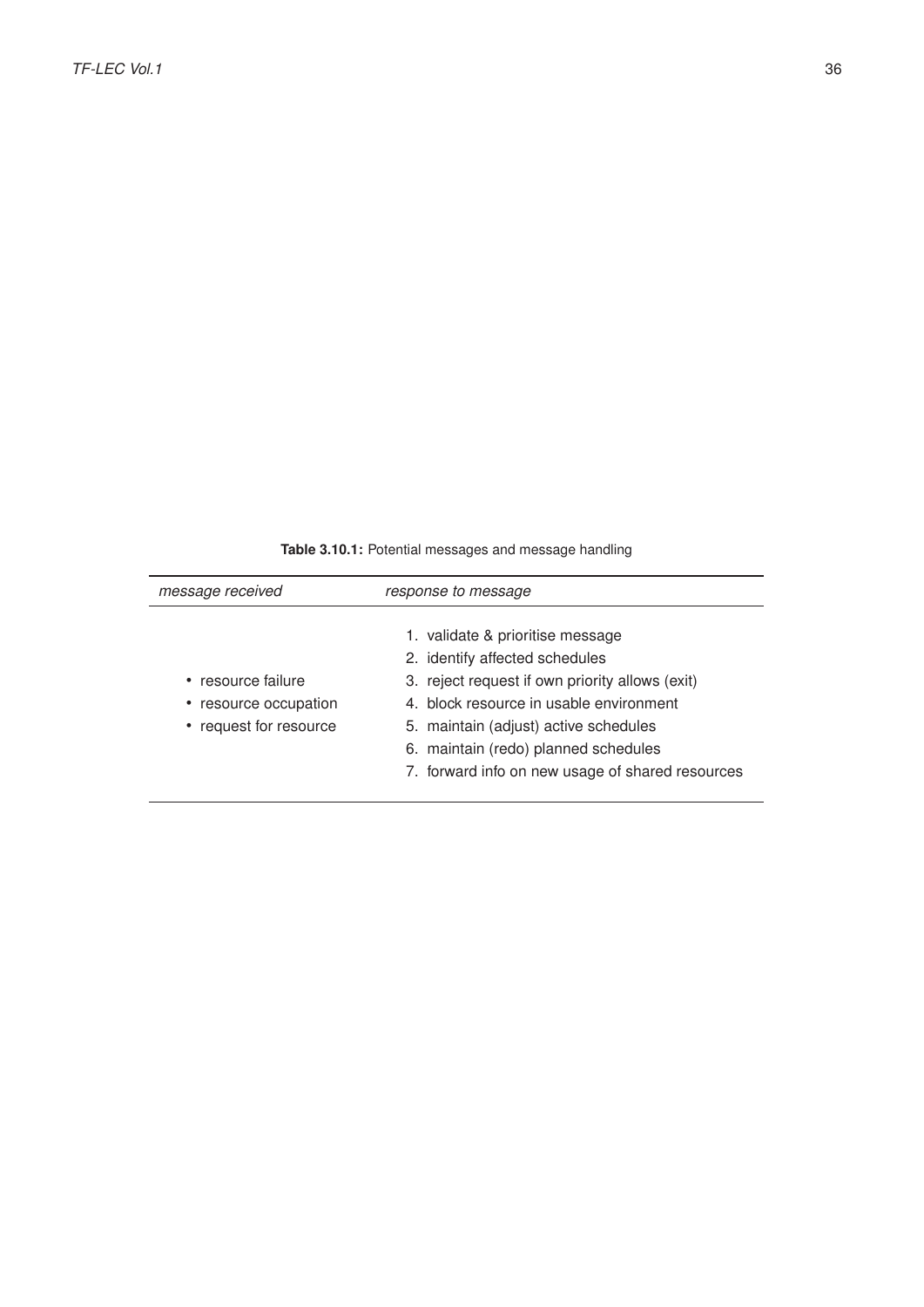# **4 Meta-Actors**

The discussion of business options and thereto required Business Functions reveals the system's Meta-Actors, i.e., the individual system parts that in general become implemented at different locations as some address-able entity. These independent parts take over system wide responsibilities and communicate with each other as required to contribute their share to realise the different Business Functions required for a certain scenario.

The entities responsible for the core functionalities of an Energy Community are:

- COMMUNITY ENERGY MANAGEMENT SYSTEMS
- MEMBER ENERGY MANAGEMENT SYSTEMS
- LOCAL GRID CONTROL INSTANCES

# **4.1 Energy Community operation entities**

*The core entities that are essentially required to operate an Energy Community that aims on actively managing and controlling timed energy flows among its members are here listed and briefly defined.*

# **4.1.1 Community Energy Management System – C/EMS**

On community level, the core task is *concertation*, i.e., temporal arrangement of a variety of resources to achieve a greater good. Theoretically, there might exist quite a plurality of ways to achieve local balancing. However, the smaller the community is and the less offers and requests can be scaled and shifted in time, the less options remain practical. Finding a viable balancing solution cannot be granted.

Powering customer appliances from the grid is more than a reinsurance, the grid also covers timing variances and unexpected deviations from planned power schedules. For example, cooking a meal will probably not be perfectly aligned with the scheduled power insertion adjustments at a neighbouring PV-rectifier. Also well manageable appliances may not execute the planned schedule due to some unexpected local event. For example, a nonmanaged appliance can cause a blown fuse that also affects the managed appliance.

The uncertainty on actually fulfilling planned schedules makes near real-time monitoring and on-demand adjustment of schedules necessary. Preparing counter-actions for expectable deviations shall therefore be included in the ahead of time schedule planning. Reliable *risk management* is essential to gain trust from the Distribution System Operator responsible for the safety of all connected clients.



**Figure 4.1:** Community Energy Management System – a composition of modules and interfaces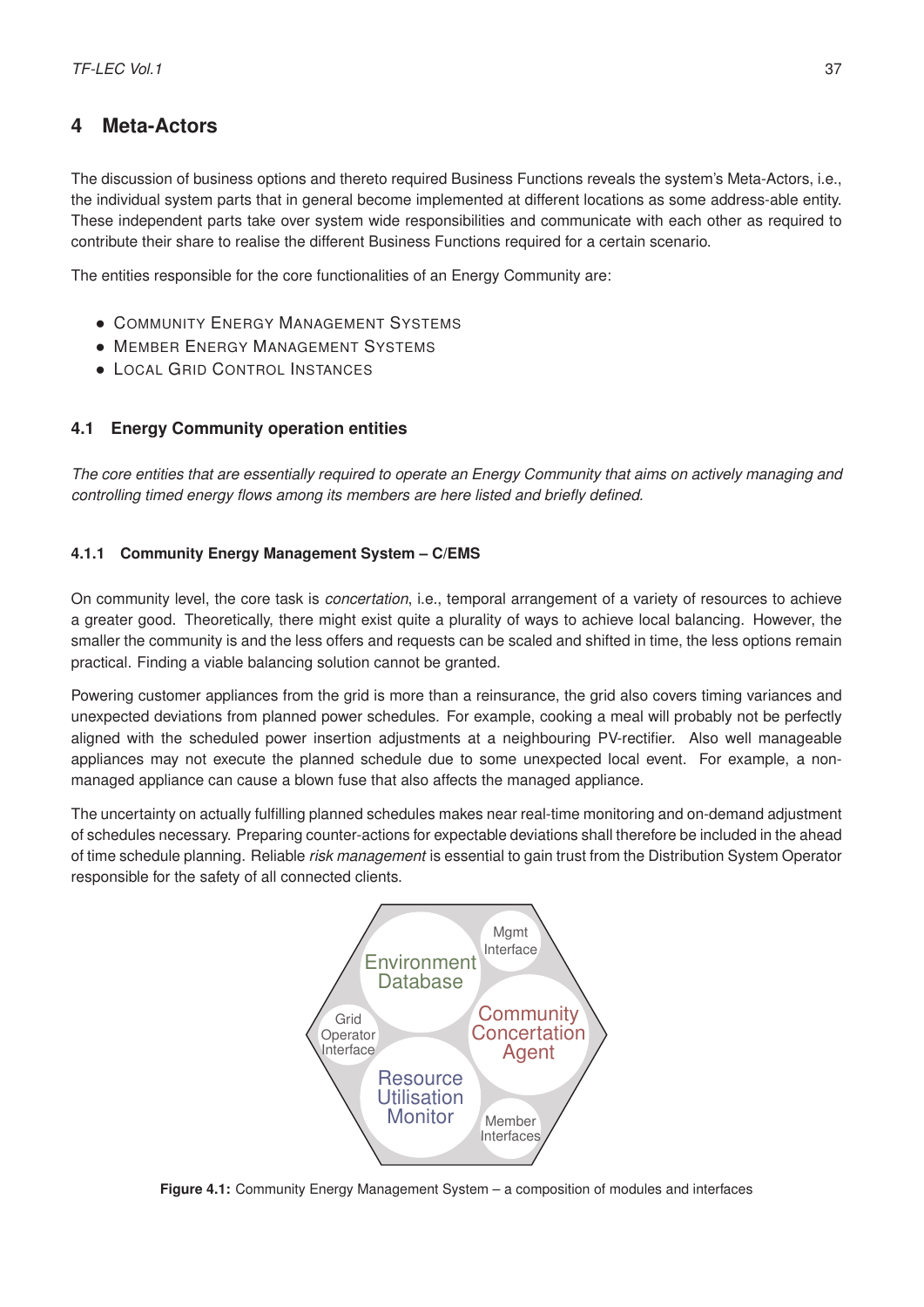In case the regions covered by different Energy Communities overlap, or in case clients may contribute to several Energy Communities in parallel, the actions of their Community Energy Management Systems shall be coordinated. A direct link to inform neighbouring Community Energy Management Systems and an according consideration of their actions via dedicated behaviour models shall be foreseen to cover this situation.

A direct link with the local Distribution System Operator (DSO) seems appropriate as well: (a) to keep the DSO informed about all planned energy flows among community members, and (b) to provide an interface to inform the Community Energy Management System in case the DOS took emergency measures to assure grid safety that might interfere with community operation. A possible approach to integrate DSO needs may be the *traffic-light system* outlined in Section [5.6.4.](#page-68-0)

#### **4.1.2 Member Energy Management System – M/EMS**

An Energy Management System (EMS) at customer premises translates customer, grid, and community requirements into dedicated control signals distributed to the locally managed energy appliances within customer premises. How internal and external requests are coordinated, split and translated into commands controlling the different available appliance is the core task these Meta-Actors shall perform aside from communicating with the Community Energy Management System, and possibly relaying parsed messages among Community Energy Management Systems in case the member contributes to several Energy Communities.



**Figure 4.2:** Member Energy Management System – a composition of modules and interfaces

The common prioritisation (above any intelligence) is grid safety over customer demands over community requests. For example shall no customer be allowed to insert energy if the grid voltage at the access point is above the maximum allowed. On the other side shall an EMS override community requests whenever a customer manually expresses the need for power to an appliance. The Member Energy Management System must not decide what is a life endangering emergency need and what is not.

To be customer friendly, operation shall be mostly autonomous and default settings shall satisfy 80% of all potential customers (Pareto). Activation of an appliance shall be available via the regular interface. For example, pressing some 'Start' button on the washing machine shall start the washing program. In general, an appliance shall not be interrupted by the EMS as long as an energy consuming process is executed. For example, the EMS shall allow the customer to cook an entire meal – as stated in any recipe.

To supervise its actions the EMS needs to monitor the energy consumption. It shall not be assumed that responses from simple energy appliances are always available and sufficient. The customer interface of capable Smart Meters may provide the necessary metering. However, the total energy consumption will include considerable shares caused by non-managed appliances, for example a hair-drier. Somehow sorting out such background load seems required to correctly monitor the EMS performance, in particular to measure the actual response to grid and community requests.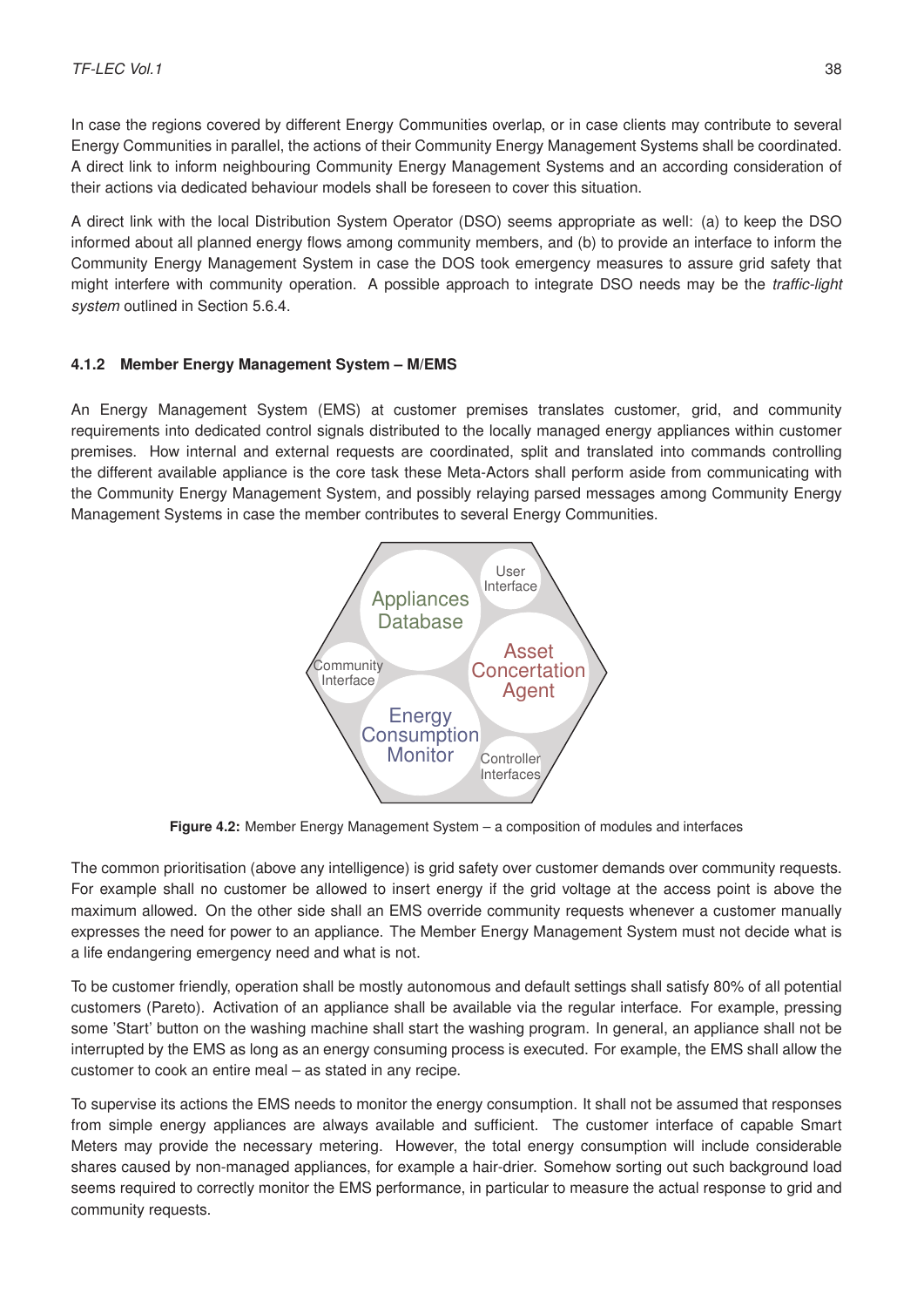# **4.1.3 Local Grid Control Instance – L/GCI**

The Local Grid Control Instance is a local or virtual (realised within a control centre) control instance that covers and handles a specific grid section. These instances are assumed per grid level, and *if no such entity is available the Community Energy Management System shall create it internally*. These control instance shall at least monitor the power quality across their section and trigger informative allerts if limits are exceeded. More sophisticated instances may also be sufficiently smart to engage local adjustments, for example triggering reduced power insertion or load via signals to locally connected customers that voluntarily participate in grid stabilisation (a local *flexibility market*). As of 2020, such localised instances may be rarely available in the mid and low voltage grids, but with the transition into *Smart Grids* these *Local Grid Control Instances* will be almost everywhere available, often virtual as *Digital Twin* of the local LV distribution grid being a small part of a *Regional Distribution Control Center*.



**Figure 4.3:** Local Grid Control Instance – a composition of modules and interfaces

In conjunction with Energy Communities the Local Grid Control Instances can support the optimal utilisation of grid resources. Their data should be more precise and timely than the sectional loads predicted by Community Energy Management Systems based on the incomplete measurements at the access points (smart meters) of the local community members.

In case a Local Grid Control Instance can influence the energy flows of some customers locally connected, this represents a kind of Energy Community. However, the control of the actions remains with a single dominating party, the local DSO, such that this scenario does not legitimate calling it an Energy Community according to European Commission directives. Still, a Community Energy Management System developed for Energy Communities can be used likewise to manage this type of clients.

In case members of different Community Energy Management Systems reside in the same grid section the Local Grid Control Instance might be used to relay information among the different Community Energy Management Systems if interoperability via a direct coordination link is not feasible. The Local Grid Control Instance may even become a central hub for the coordination of different Community Energy Management Systems, in particular if many shall cooperate without causing ambiguity.

# **4.1.4 Energy Assets**

The control-able appliances an Energy Community is composed of are the effective assets. In general, these are assumed to be controlled by the individual customer that owns the physical hardware or uses the appliance. Where more than one control-able appliance is present, it can be asumed that some coordination of these is performed within customer premises, i.e., behind the meter. Control can be automatised or manual by the customer deciding when to use them. Latter is the only option for assets lacking a remote control interface and those not being integrated in a home energy management system (HEMS).

For many remote control-able asset types (appliance families) there exist different industry standards. Many require wired connections others use short range radio. Some might use PLC (power line communication), which saves extra equipment. Consequently, there is no harmonised base standard to address the basic needs for controlling assets. The customer needs to integrate them individually, e.g., via a third party platform that offers all the interfaces required. The platform can be local hardware or a cloud service, latter for Internet connected appliances only.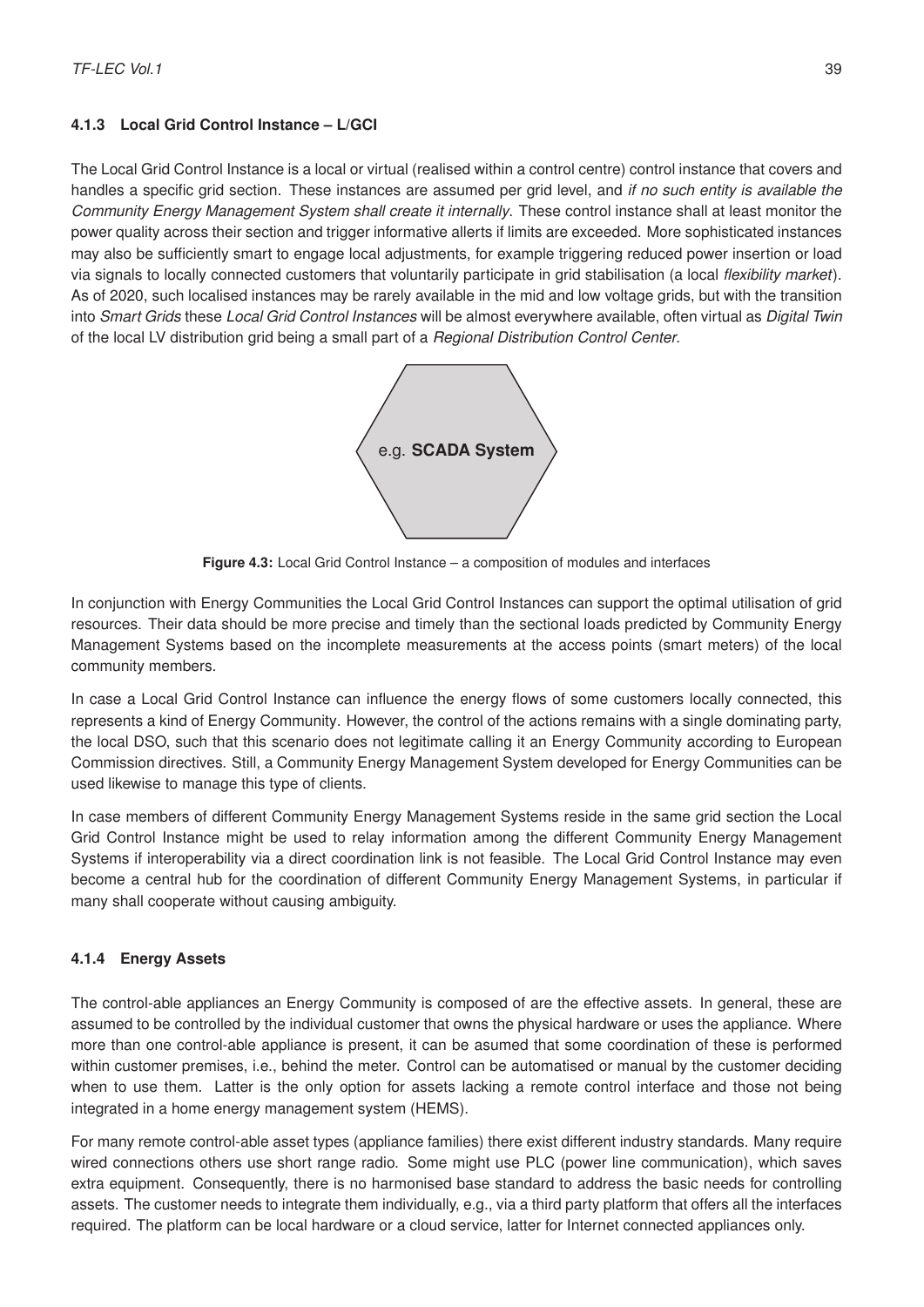### **4.1.5 Community members**

Last but not least shall the user be considered. These include households, business, municipalities, and public utilities. They cannot be controlled in a technical sense, but to achieve environmental benefits they should adapt their behaviour and use energy with more awareness. To enable direct user response to the availability of cheap/green local generated electricity, the users need to get feedback that is easily and instinctively recognised; alike a green, yellow, or red light. Based thereon, a user can consciously decide whether to activate or deactivate an appliance.

Users commonly assume there is ample electricity available all the time. And effectively, there is enough electricity to run any of the usual appliances because the electricity system is based on the pull paradigm: Whenever an appliance is activated or deactivated some power generator somewhere in the electricity system adjusts instantly to compensate the power drop or rise caused by activating or deactivating the appliance.<sup>[39](#page-43-0)</sup> Behaviour changes occur slowly. In an initial phase the response may be good, but after a while curiousness fades and accordingly the response to signals. In particular when the achieved benefits are marginal [\[12\]](#page-76-0).

The most predictable user in that respect is business: *If there is a return on investment they commonly adjust to maximise their profit*, but only as long as adjustments do not harm their business processes. A positive return on investment needs to be achieved in short time to validate investments financed via loans (economic sustainability). The response of municipalities and public utilities depends on the benefits achieved: Latter *gain nothing from achieving financial savings* aside from a budget cut, whereas former are *advised to spend no more than absolutely necessary.* In general, municipalities have control over public utilities. To efficiently execute that control on budgets they need the technical backing to correctly estimate a utility's financial needs.

<span id="page-43-1"></span>The response of households to different benefits *depends on capabilities and the social situation of the people* living in the household. An indication on the benefits that different households appreciate can be derived from the five need levels shown in Figure [4.4.](#page-43-1) The lower two are considered deficit levels, if these are not fulfilled there is hardly

 $\triangle$ 

| 5 <sup>th</sup> self-actualisation | creativity, morality, spontaneity, altruism |
|------------------------------------|---------------------------------------------|
| 4 <sup>th</sup> esteem             | respect, confidence, achievement            |
| 3 <sup>rd</sup> love, belonging    | confederates, friends, intimacy             |
| 2 <sup>nd</sup> safety             | health, resources, property                 |
| 1 <sup>st</sup> physiological      | air, water, food, sleep                     |

**Figure 4.4:** Maslow's hierarchy of people's needs

any desire for higher level needs. Desires beyond personal needs and wishes are of importance only if all other needs are sufficiently fulfilled. There may be less people at this level, but they often are influencers, i.e., admired by others that wish to have the same things. Although most do not really need these things, they feel better having them.

<span id="page-43-2"></span>From a product management view, user can be categorised into the classes shown in Figure [4.5.](#page-43-2) In the early



**Figure 4.5:** Customer classes along the product life cycle

phases the decision to invest in a novel product depends on the willingness to take a risk. The majority follows when products are established. Laggards oppose change and prefer products they know to serve their needs.

<span id="page-43-0"></span><sup>&</sup>lt;sup>39</sup> Power drop propagates at the speed of light, faster than a digital message could ever be generated, transported, and processed.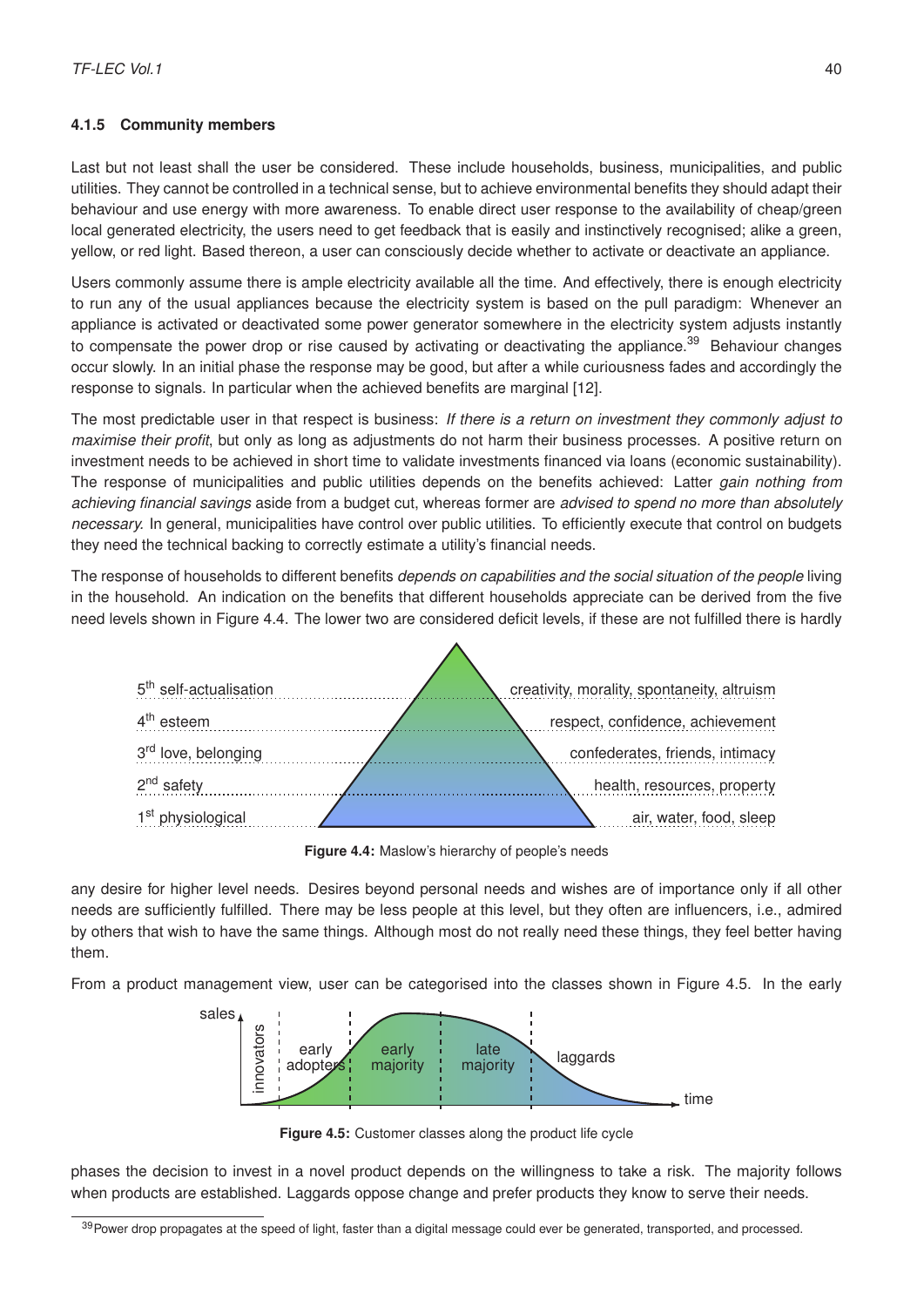# **4.2 Environmental Meta-Actors**

*Operation of an Energy Community involves external entities that either influence the operation or are influenced by the operation of an Energy Community. These are the humans participating, stakeholders they or the Energy Community have contracts or other agreements to obey, and so on. Here and there these may be more or less involved in the Energy Community operation process, not always, and not in every situation or scenario.*[40](#page-44-0)

<span id="page-44-1"></span>

**Figure 4.1:** [Energy system entities \[13\]:](https://doi.org/10.13140/RG.2.2.31032.70406) Energy Communities are a service and therefore in a similar position as virtual power plants and their operators, the aggregators, though probably with smaller scale, different primary aim, and Local Energy Communities bound to a specific region.  $[@]$  $@@$  Gerald Franzl – reproduced with permission]

#### **4.2.1 Local Grid Operator**

The local grid operator is the most important external entity, in particular because we assume that an Energy Community uses the local (public) grid to physically interconnect its members. Energy Communities may rent or own grid resources, but considering that members my leave any time, it cannot be assumed that only members are connected and supplied with energy. I.e., if an Energy Community owns grid resources it will be bound to the local grid operations regulations.

The members of an Energy Community will always need energy meters, commonly smart meters, which have to be operated by an authorised entity. Latter may be a dedicated authority, or is performed by the grid operator. Still, the meters physically connect private wires to the power grid operated by a local distribution system operator (DSO).

<span id="page-44-0"></span><sup>&</sup>lt;sup>40</sup>External Meta-Actors introduced with IES Business Functions in Section [3](#page-27-0) always shall be briefly defined here. Other entities shall be listed and defined for better understanding of a typical Energy Community environment only (*holistic view*).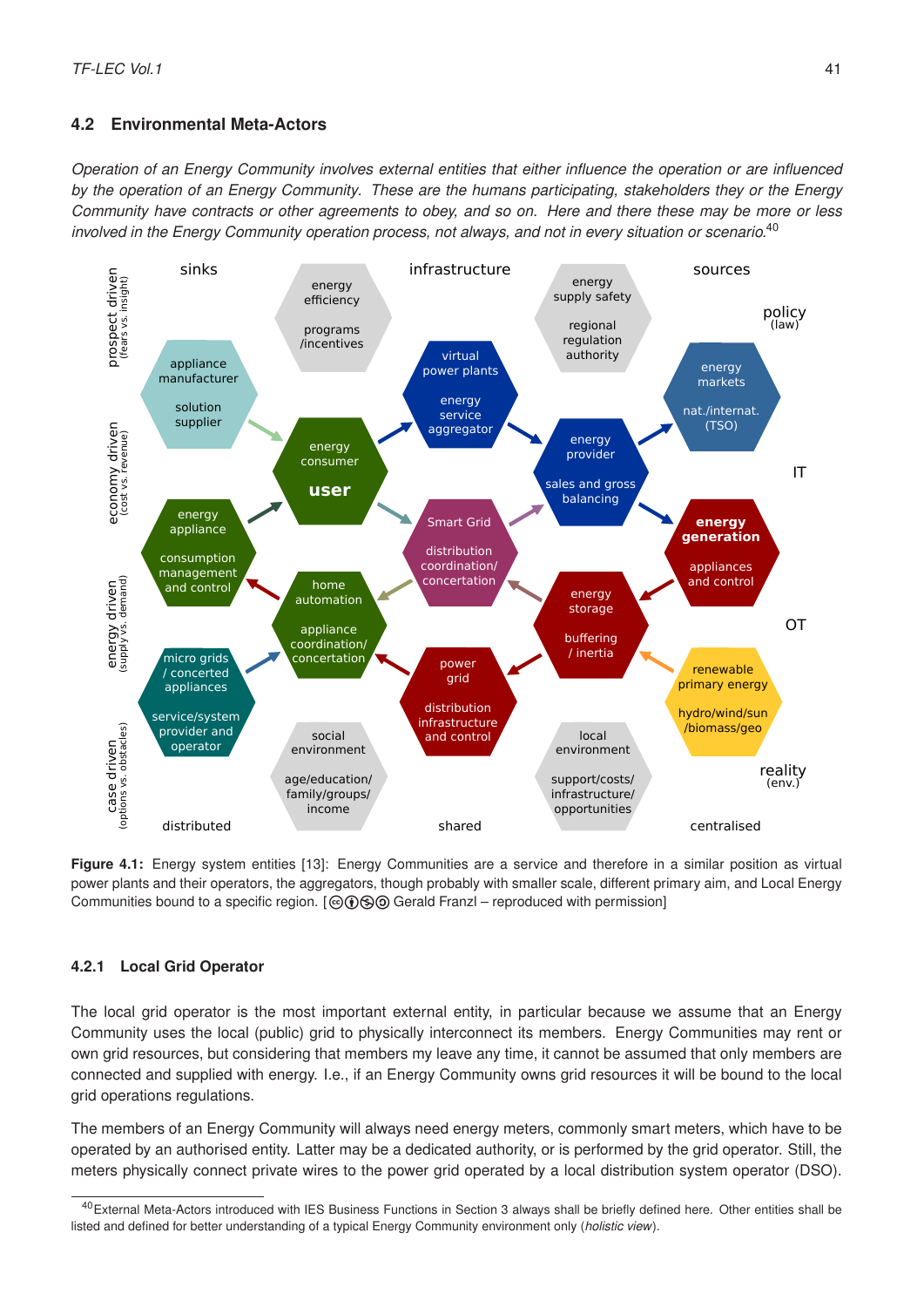This grid operator is finally responsible for grid safety and reliable power supply. Power delivery is not performed by the individual energy supplier, latter only trade energy on the market. Thus, if an Energy Community wants to physically distribute energy among its members, it needs to cooperate with the local grid operator.

Therefore, an interface to this external stakeholder's grid operation centre (e.g., a SCADA system) is prominently foreseen (L/GCI), even though today the low voltage grid is rarely monitored in detail. With the transition to smart grids this observation gap will rapidly vanish. Good smart meters already measure the power quality at the connection points, which provides dense power monitoring along supply lines.

### **4.2.2 Energy Supplier**

As already stated in section [2.4.2](#page-24-0) will Energy Communities in general be too small to guarantee 24/7/365 power supply to its members. In addition shall the membership in Energy Communities be voluntary, and thus must an exit without hassles be possible, meaning that no end-customer can be bound to an Energy Community or forced to become a member. The Energy Community could become the energy supplier for all its members buying the deficits from a single supplier. If the majority of the energy a member gets is bought from that supplier and not generated within the Energy Community, such that the delivered electricity is similarly priced as on the regional electricity market, this may render the Energy Community unattractive and might contradict the right of the end-customer to freely choose the energy supplier.

More convenient for the Energy Community and conforming with the law on free supplier choice is a multi-supplier regime where the same customer gets energy from the Energy Community and an individually chosen electricity supplier. In section [2.4.2](#page-24-0) it is shown how splitting the consumption and distribution of community shares could be effectively achieved with readily available means.

#### **4.2.3 Smart Meter – Advanced Metering Infrastructure (AMI)**

The core means to assess the electricity distribution within an Energy Community are the smart meters of the members. If such is not available or the smart meter provided by the grid operator too poor to be used, an alternative metering system needs to be installed. Participation in an Energy Community is assumed not possible without continuous electricity consumption and insertion monitoring to record where the internally produced electricity actually has gone.

If fast, i.e., close-to-realtime, flow-control is envisaged or needed, then the customer interface of smart meters needs to be used. If meter values in 15 minute intervals made available not prior the next day are sufficient, than the values recorded by the advanced metering infrastructure are sufficient. To access either, the member needs to grant access, best in writing to obey the private data protection act.

The customer interface is not provided by all smart meters, may be different for different brands, and can be very basic, e.g., an infrared light that blinks once whenever a certain amount of electric energy has been used, a time continuous single value (1-bit) communication interface.

# **4.2.4 DER Aggregator**

The aggregation of DER in order to trade the aggregted production on the different electricity markets is a business. It is based on predicting the production and selling that.

DER aggregation is required because trading on electricity markets requires a certain size (capacity) for reliability reasons. In particular challenging is the reserve electricity market because traders need to guarantee the capability to actually deliver the electricity sold. At the same time can on this market the highest energy prices be achieved.

The other market of particular interest is the spot market, i.e., the intra day market where energy shares are traded to compensate prediction deviation. Capacity above what had already been sold is offered. If for example the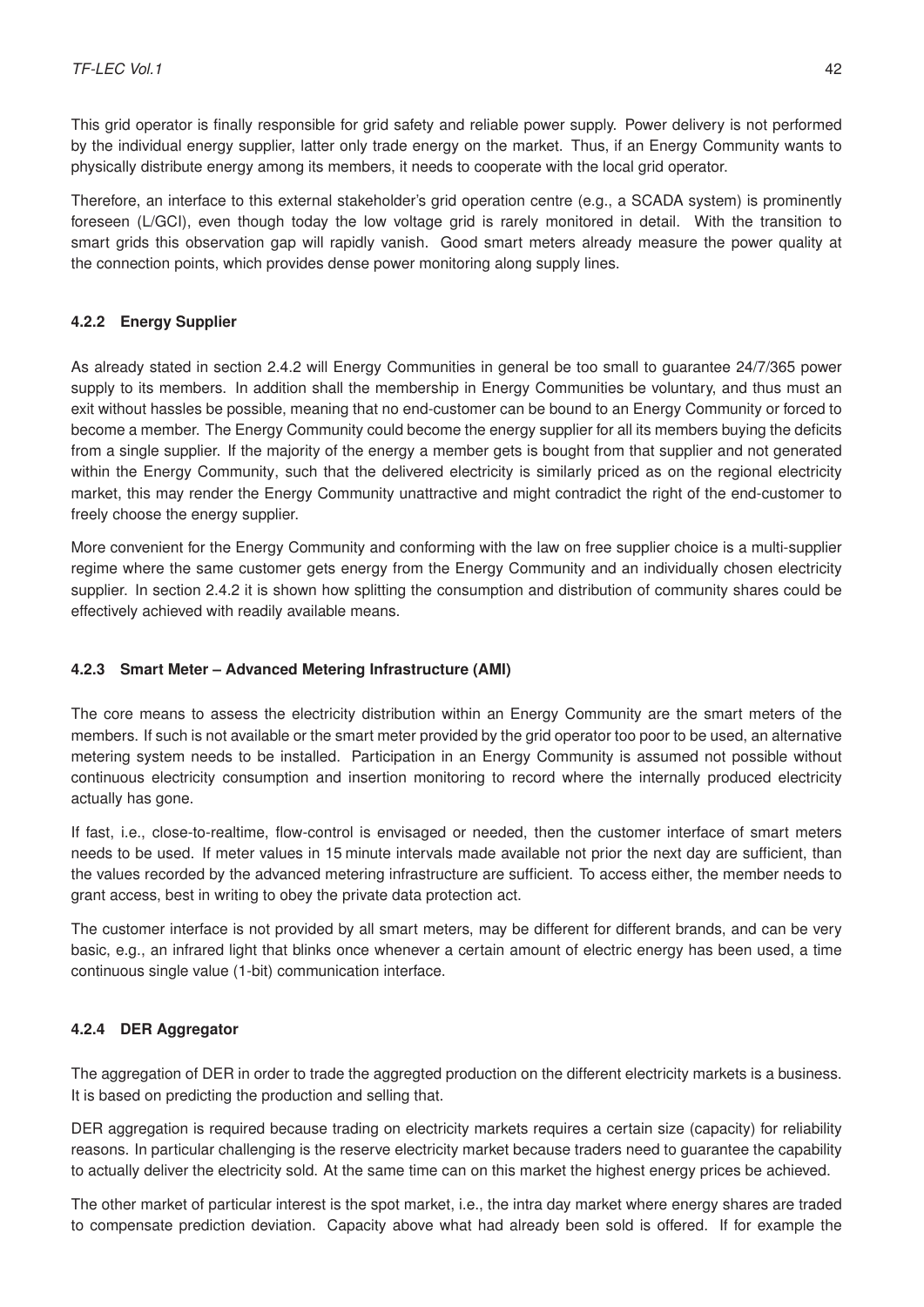weather is better than expected, a lot of electricity may be available at low prices, whereas in the opposite case prices can be very high, offering those traders that have held back some capacity good deals.

The basic business is that of a broker: Guess the production, sell most on the day-ahead market, but keep a share for the intra-day market. The more risk a trader is willing to take, the more electricity is traded on the spot market. Also big electricity customers may shop electricity on the spot market and in average reduce their electricity bill.

The focus on predicting demand and supply ahead-of-time makes aggregators an interesting business partner for Energy Communities that wish to outsource the load and generation prediction. Even the asset management itself might be outsourced. However, for Clean Energy Package compliant Energy Communities the members of the community need to decide the sharing strategy, i.e., the business partner needs to offer a transparent strategy the Energy Community governance can choose to use.

#### **4.2.5 Reserve Energy Broker**

For really big Energy Communities controlling a sufficient amount of electricity it might be possible to participate in the reserve market. To do so, community control needs to assure that the promised capacity is always available. Either by increasing the electricity generation or by reducing the consumption, or most likely, a combination of both.

For the common scope of Local Energy Communities that might be unachievable. More likely is the aggregation of many Energy Communities by an aggregator, in particular for negative reserve, i.e., increased load to cope with temporary regional overproduction of the aggregators assets if these cannot be curtailed.

In future such small control-able assets might be traded on a dedicated high frequency *flexibility market* managed by regional DSOs in addition to the higher volume inter-regional and inter-national second and third level reserve markets managed by TSOs.

#### **4.2.6 Regional regulations and their enforcement bodies**

Regulations are required to prevent customers from being ripped off by selfish monopolists. Grid operation is de facto a monopoly business because establishing parallel resources is too costly and harsh competition considered a safety risk. Though regulations shall protect the customers, they nowadays often appear to protect the monopolist and the surrounding establishment.

Some regulations seem outdated and are still kept in force. Typically, there is no harm done, but sometimes these hinder modernisation and new business models. The officials in charge may not always be aware of the potentials and fear loosening Pandora's knot. True, changing regulations shall be done with much care, but more importantly with a lot of good ambitions.

Recently, regulatory sandboxes became modern. These serve as confined playground to gather experience on the impact of alternative regulations, if the performed experiments actually reveal them. Thus, sandboxes need a neutral peer review as any scientific results do, to validate findings and assess the quality.

#### **4.2.7 Environment information services, platforms and data-bases**

Geographic information and weather forecasts are today widely available from the Internet. Some are open source, other more detailed, more accurate or more pre-processed sources are available for a usage fee. Latter may even provide customised interfaces.

The information these provide is essential for ahead-of-time distribution planning, i.e., pro-active load shifting. If an Energy Community cannot afford load and production prediction, this service and even the actual management and monitoring of energy flows can be outsources to a business partner that performs that on behalves of the Energy Community. In particular, aggregators should have access to these services for their own business and might offer these services for a reasonable fee.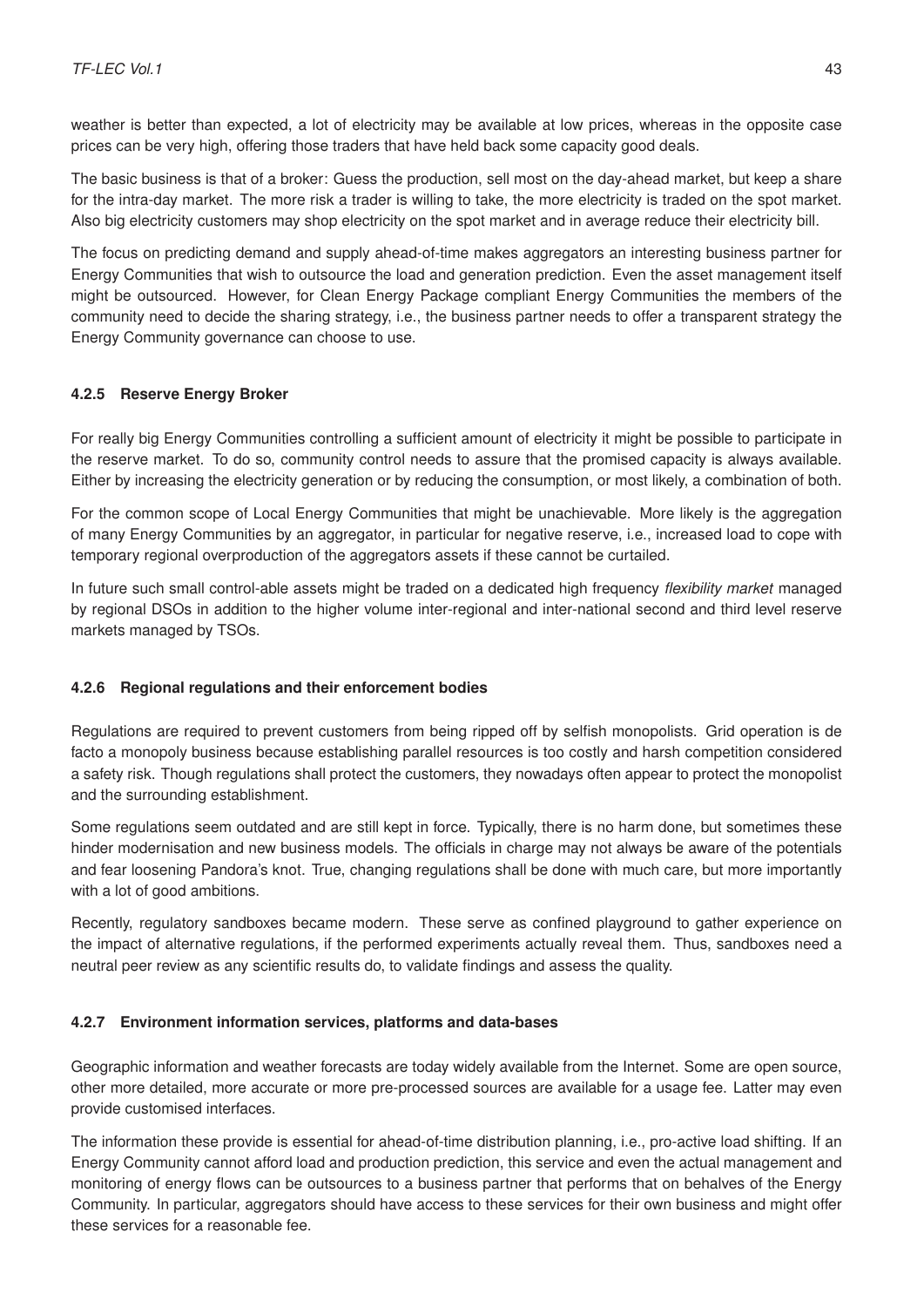# **4.3 Energy Community Services**

The services that enable and define an Energy Community result from the location in the energy system (Figure [4.1\)](#page-44-1), the capabilities of the energy assets and control systems at hand, the community founding intention (e.g., agreed upon in a consortium agreement), and the composition of contributing members. Alike the aims of different Energy Communities that cover a variety of good targets, so vary the services required and provided.

# **4.3.1 Community internal services**

The community internal services are the basis of any Energy Community. They enable and realise the community aims. Depending on the foundations of establishing a community these are:

 $\diamond$  **Energy sharing:** To establish an Energy Community it is necessary that the community members agree to some collaborative form of energy sharing. Either by sharing jointly owned resources or by sharing the excess capacity of individually owned resources contributed by individual members.

 $\diamond$  **Joint self-consumption:** The members on an Energy Community shall profit from utilising the increased balancing flexibility of aggregated energy sources. The energy demand of participating members shall be fulfilled as far as feasible utilising community internal energy production (and storage) assets.<sup>[41](#page-47-0)</sup>

 $\diamond$  **Joint provisioning of ancillary services:** An Energy Community may, alike any active customer (prosumer), do business by selling excess energy and ancillary services. At least for the latter, the service quality and thus the achievable price depends on system size and reliance in the offer.

 $\Diamond$  **Joint financing of community assets:** The legal form of the Energy Community shall enable the members to jointly invest in, and profit from, jointly owned and shared community assets.

 $\diamond$  **Joint community governance:** According to the EU directives shall Energy Communities be governed by the members themselves in a non-discriminatory fashion where no member shall be able to dominate decisions.

 $\diamond$  **Fair benefit distribution:** Last but not least shall all the benefits achieved by cooperating in an Energy Community be fairly shared. Paramount is transparency to suppress envy and doubt.

# **4.3.2 Surrounding supportive services**

To operate an Energy Community it needs to be embedded in its physical and organisational environment. To establish and integrate Energy Communities, the environment needs to offer supportive services.

 $\diamond$  **Appropriate regulations:** Energy Communities may endanger legacy business, but regulations shall not protect business. Regulatory measures are only validated where they protect the people from voracious and potentially harmful behaviour and practices of both, companies and customers likewise.

 $\diamond$  **Grid resources:** To share energy produced at different member sites with other members physically connected by the public grid it is necessary that the required power can be transferred over the local grid resources.

 $\diamond$  Local grid tariffs: The grid tariffs on local power flows among community members shall not include compensation for not affected higher grid level infrastructures. Local tariffs shall effectively support grid friendly local production and demand balancing within communities.

 $\diamond$  **Optimised grid utilisation:** The grid access capacity shall be dynamically determined depending on the actual utilisation given the community cooperates with the local grid operator (e.g. SCADA integration) and provides reliant power control that assures grid safety.

<span id="page-47-0"></span><sup>&</sup>lt;sup>41</sup> In case a member owned asset is shared, it is evident that only the flexibility not utilised within member premises is actually share.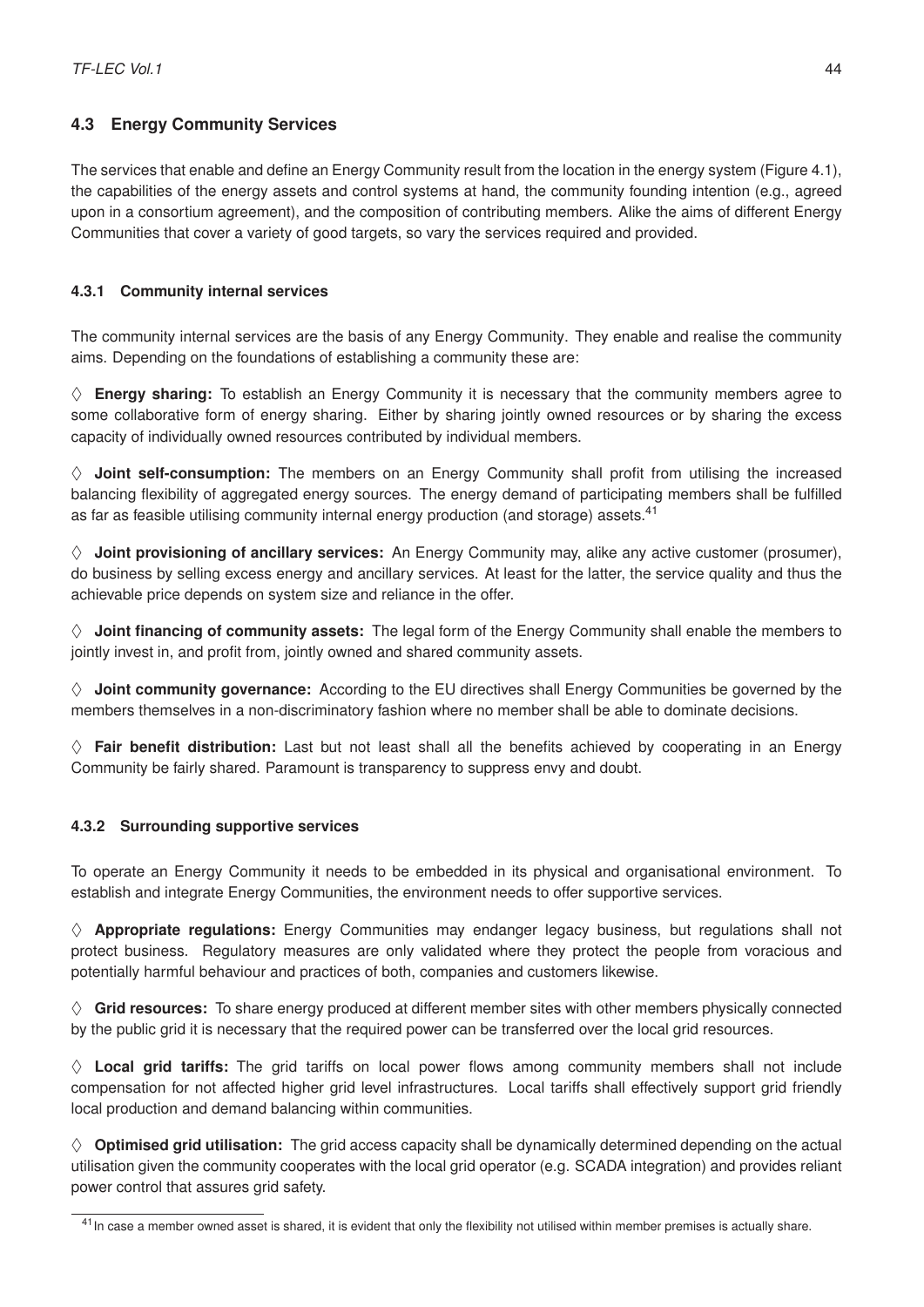$\diamond$  **Multi-supplier regime:** Community members shall remain customers of their individually chosen energy suppliers, in addition to consuming energy originating from within the Energy Community. The metering system operator shall provide meter data assignment to different suppliers, which shall include Energy Communities as source for locally generated and consumed energy.

 $\diamond$  **Energy market integration:** As legal entity, an Energy Community shall have equal opportunities in respect to energy market offers and services alike comparable sized active customers. Energy Communities shall have equal access to energy market information, i.e., intra day prices, to align community internal energy management with market signals. Established energy companies shall be enabled to provide means and services to host and support the Energy Community management and the integration in the different energy markets (Service-as-a-service).

## **4.3.3 Society services**

The responsible EU directorates pronounce that Energy Communities shall be a novel *social concept* intended to empower all energy customers to participate in the energy transition with individually feasible means. Therefore, Energy Communities shall prioritise social benefits over any commercial profit. Thus, running an Energy Community shall not be a business; instead shall the prime aims be regional (environmental) benefits and social well-being.

 $\diamond$  **Increase regional RES integration:** Connecting more renewable energy sources (RES) to the local grid shall be enabled by better control and utilisation of local grid resources together with maximally balanced local production and demand. If higher level resources become partly isolated from the volatility introduced by locally connected renewable sources, an else necessary grid capacity extension by major international enterprises may be postponed.

 $\diamond$  **Sustainable regional revenues:** The installation, maintenance and operation of local RES shall directly benefit local business. Also selling flexibility, i.e., frequency reserve to DSOs and over-production capacities on the reserve energy market, will also raise local income and taxes, which may support the attractiveness of some remote areas (smart regions) and also that of alternative business endeavours in municipal environments (smart cities).

 $\diamond$  **Foster green energy:** Offering affordable renewable energy shall drive the transition toward a 100% renewable electricity supply. Excess energy may be converted and/or buffered into local community storage facilities and thereby the need for fossil reserve energy reduced. Better than storage is connecting the local demand to the local production. However, that needs demand flexibility, which is a very innovative approach yet to be diffused.

 $\Diamond$  **Prevent energy crises:** Fossil energy often depends on imports from regions with instable political conditions. Regional sources do not depend on the courtesy of other nations. Energy supply from local sources enables stable prices and global independence.

 $\diamond$  **Inclusion of everyone:** Energy Communities shall also enable those that due to any reason cannot invest directly in the energy transition to participate their share and also to profit from their investment by getting access to affordable green energy in a magnitude similar to those that could afford investments straight away, without participating in an Energy Community.

 $\Diamond$  **Support community thinking:** Building a community of people that act together when governing an Energy Community can support the well-being of each by establishing a team mindset and by allowing more everyday altruism. Listening to and solving the needs of others may also reduce own worries and thereby increases individual happiness in multiple directions.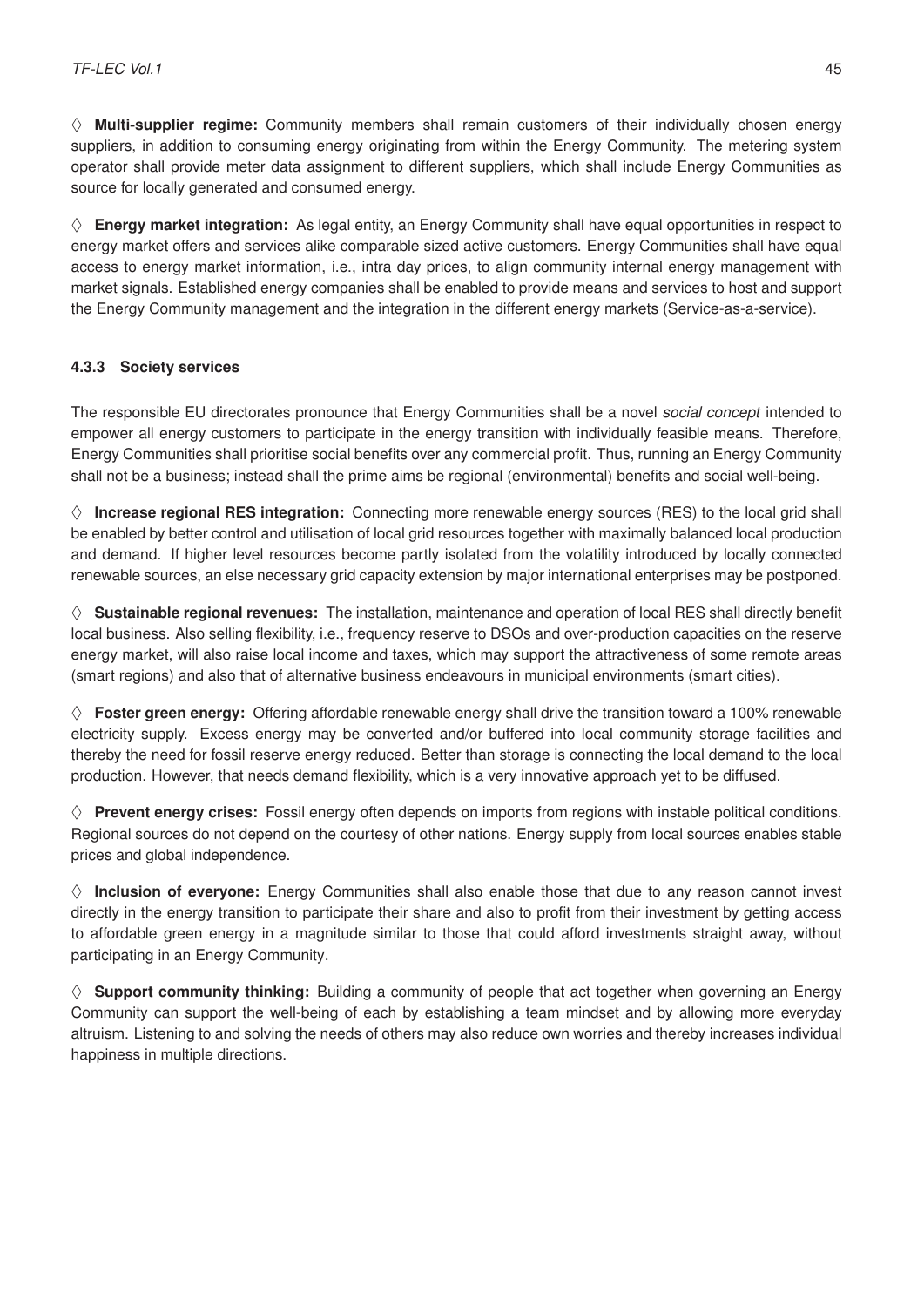# **5 State-of-the-art — common standards, tools and good practice examples**

*This section provides space to identify and briefly discuss existing standards and tools that may be used and required to operate an Energy Community. Also practical examples are welcome (*state-of-the-art*), in particular references and links to results and experiences from R&D projects, sandboxes, trials and first deployments, etc.*

## **5.1 Standards commonly used with Smart Energy Systems**

 $\diamond$  **IEC 61850 [\[14\]](#page-76-2)** is a family of standards that covers largely all aspects relevant for connectivity and cooperation of Intelligent Energy Device (IED) in a very Information Technology (IT) centric fashion. A central piece of 61850 is the data model, a hierarchic data structure to address, store, process and exchange information.

<span id="page-49-0"></span>IEC 61850 describes how intelligent electronic devices (IEDs) can be represented as logical devices (LDs) composed of logical nodes (LNs) with data objects (DOs) composed of several data attributes (DAs), as shown in Figure [5.1.](#page-49-0) IEDs can communicate, i.e., date objects and attributes can be accessed remotely, once a connection between two IEDs is established and the logical configuration of the communicating LDs is mutually known.



**IED IED** ... Intelligent Electronic Device **LD** LD ... Logical Device (tech. unit) **LN** LN ... Logical Node (funct. unit) DA ... Data Attribute (piece of info) . . . Common Data Class (info type) . . . Functional Constraints (limits) . . . Data Type (info encoding)

. . . Data (sequence of bits)

**Figure 5.1:** IEC 61850 data structure

The composition of different LNs, their mandatory and optional data objects and attributes, are specified for a default normalised use. However, the access to individual data objects and attributes shall be individually specified, such that only IEDs authorised to read or write a specific data object/attribute are allowed to do so. This authorisation may even be restricted to specific conditions, i.e., state dependent.

Every data attribute (information bit) is further defined by assigning a common data class and functional constraints. Former specify the data type and the data encoding formats, latter the data range and access/modification constraints. Commonly, data objects can only be read as a whole, but not written as a whole due to conflicting access constraints (read&write, read-only, write-only, no-access). During operation, it is common to always address data attributes individually to prevent issues with conflicting read/write constraints.

IEC 61850 follows the open definition paradigm, meaning that it provides features to configure any data structure and to add new functionalities via combining the set of initially provided and already added features. However, the default data structures and functionalities are in general sufficient for todays SCADA<sup>[42](#page-49-1)</sup> systems.

The modular IEC 61850 data structures can be openly designed to needs. Any imaginable energy entity, intelligent or dumb like a meter, can be modelled as an IED via designing an according data model. Data models of IEDs can be transferred via a configuration file holding (actually specifying) the data model in XML $^{43}$  $^{43}$  $^{43}$ . This digital description of an IED can be easily distributed, even automatically at the time a new or changed IED (re-)registers to a systemof-systems. However, latter is rarely used due to security concerns (*security by hiding*).

<span id="page-49-1"></span><sup>42</sup>Supervisory Control And Data Acquisition

<span id="page-49-2"></span><sup>43</sup>eXtensible Markup Language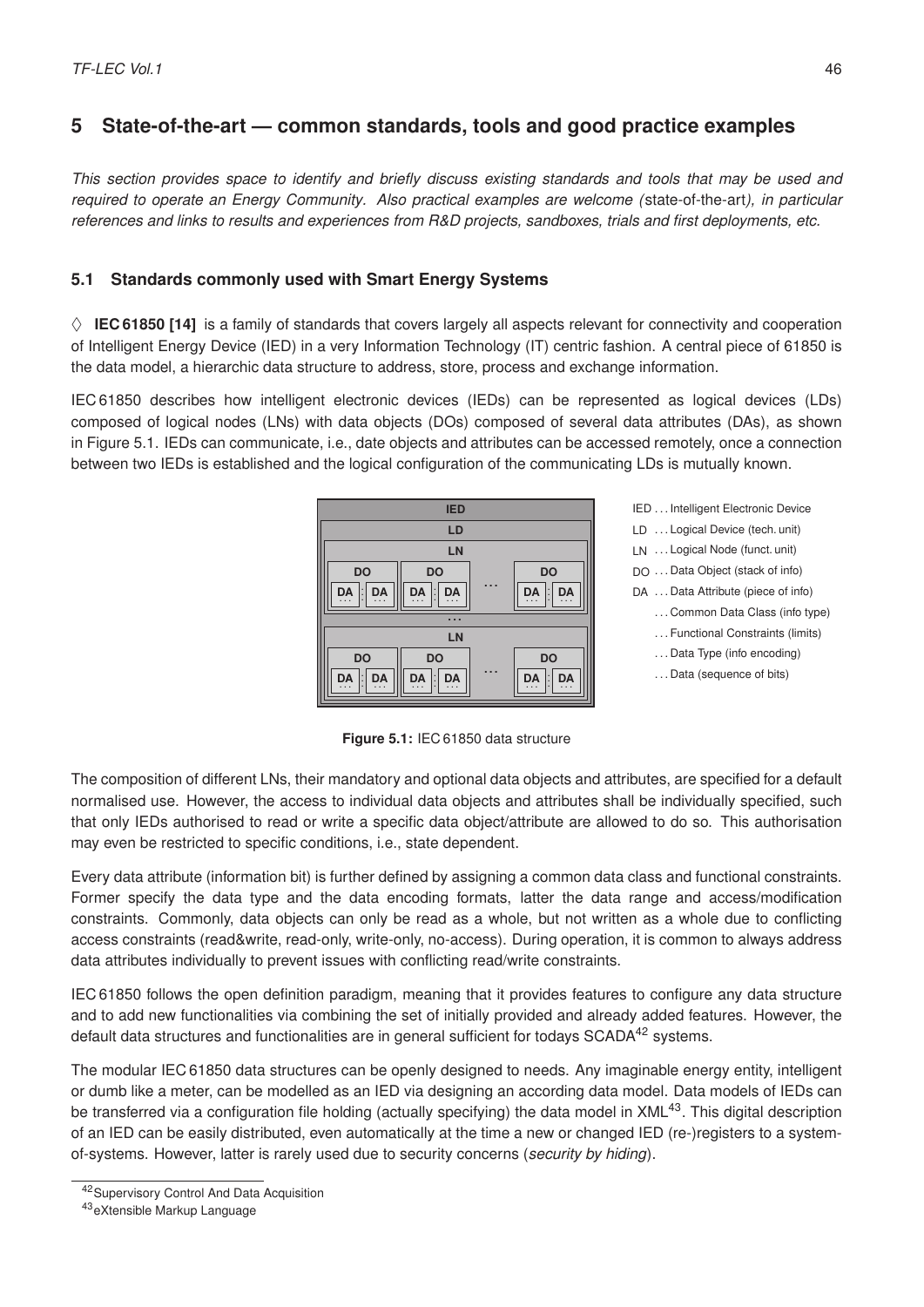$\diamond$  **IEC 60870 [\[15\]](#page-76-3)** is a family of standards that precedes IEC 61850 and provides similar features implemented far more *Operations Technology* (OT) oriented, focusing on minimal effort and bandwidth demand to achieve close to deterministic, tightly upper bound response times and low  $\mathsf{FPGA}^{44}$  $\mathsf{FPGA}^{44}$  $\mathsf{FPGA}^{44}$  footprint $^{45}$  $^{45}$  $^{45}$ .

IEC 60870 and its part on communication over public data-networks, the IEC 60870-5-104 (short '104'), has been deployed widely in the DACH area (Germany, Austria, Switzerland). Due to being very resource efficient there are hardly any operation comfort oriented features included. Configuration of components is based on manual device programming, which in case of communication can require the programming of identical data structures at every involved device.

# **5.2 General Purpose Communication Standards – IT defaults**

All Energy Community entities (Meta-Actors) that cooperate to realise a *Business Function* need to exchange some information. They may use different standards for different connections, but where directly connected, they need to use the same communication means. *Transactions* shall specify the required communication procedures, including the standards and the actually used features thereof.

The plurality of standards that for example enable IP or Ethernet based communication is too extensive to be listed in detail. The underlying IETF RFCs and ITU standards are all public, their details need not be specified in the Technical Framework. Communication technologies widely in use are for example:

**application:** HTTPS, SMTP, XMPP, FTP, . . . **presentation:** HTML, XML, SCL, MMS, ASN, GOOSE, SMV, . . . session: TLS, AES, ICE, TPKT, QUIC, ... **transport:** TCP, UDP, SCTP, SRTP, RTSP, . . . **network:** IP, IPv4, IPv6, ARP, ATM, ISDN, SDH, OTN, MPLS, VLAN, . . . **link:** RS-232, RS-485, M-Bus, HDLC, Eth(MAC), PLC, GPRS, LoRaWPAN, . . . **media:** twisted pair, PSTN, Cat6, SMF, MMF, S-FSK, GSM, 5G-NRL, . . .

This plurality of standards and features serves a wide range of applications and supports adaptation to the local situation, i.e., the actual environment, which evidently includes Smart Energy Systems. The layering applied is specified in [ITU-T X.200](https://www.itu.int/rec/T-REC-X.200-199407-I) for any digital communication system. It decomposes the complexity and enables flexible communication stacks because thereby the technologies serving a layer become compose-able and interchangeable.

Profiling, i.e. specifying what exactly to use in which situation, is the key to choose the best solution. Aside from technical aspects the selection shall also consider economic aspects as for example implementation effort and licensing costs. If performed jointly, profiling assures interoperability and reduced development costs because only one solution (communication stack) needs to be supported.

# **5.3 Market Communications Procedures and Standards**

Market actors are bound to the electrical system via regulation only, i.e., via the balancing rules and their commitment to pay high prices in case their predictive energy trading does not match with actual energy flows monitored. The bondage is economical, not physical.

Given the laps of time between buying electricity and getting the bill for balancing power, the communication among market actors is less delay critical and can be performed manually if needed (e.g., via e-mail). According procedures were regionally developed and are enforced by regulations for many use cases.

<span id="page-50-1"></span><span id="page-50-0"></span><sup>44</sup>Field-Programmable Gate Array

<sup>45</sup>Here *footprint* refers to the amount of programmable logic blocks required to implement the functionality, which is commonly specified in a hardware description language (HDL) that may be compiled from C-like program syntax using electronic design automation tools.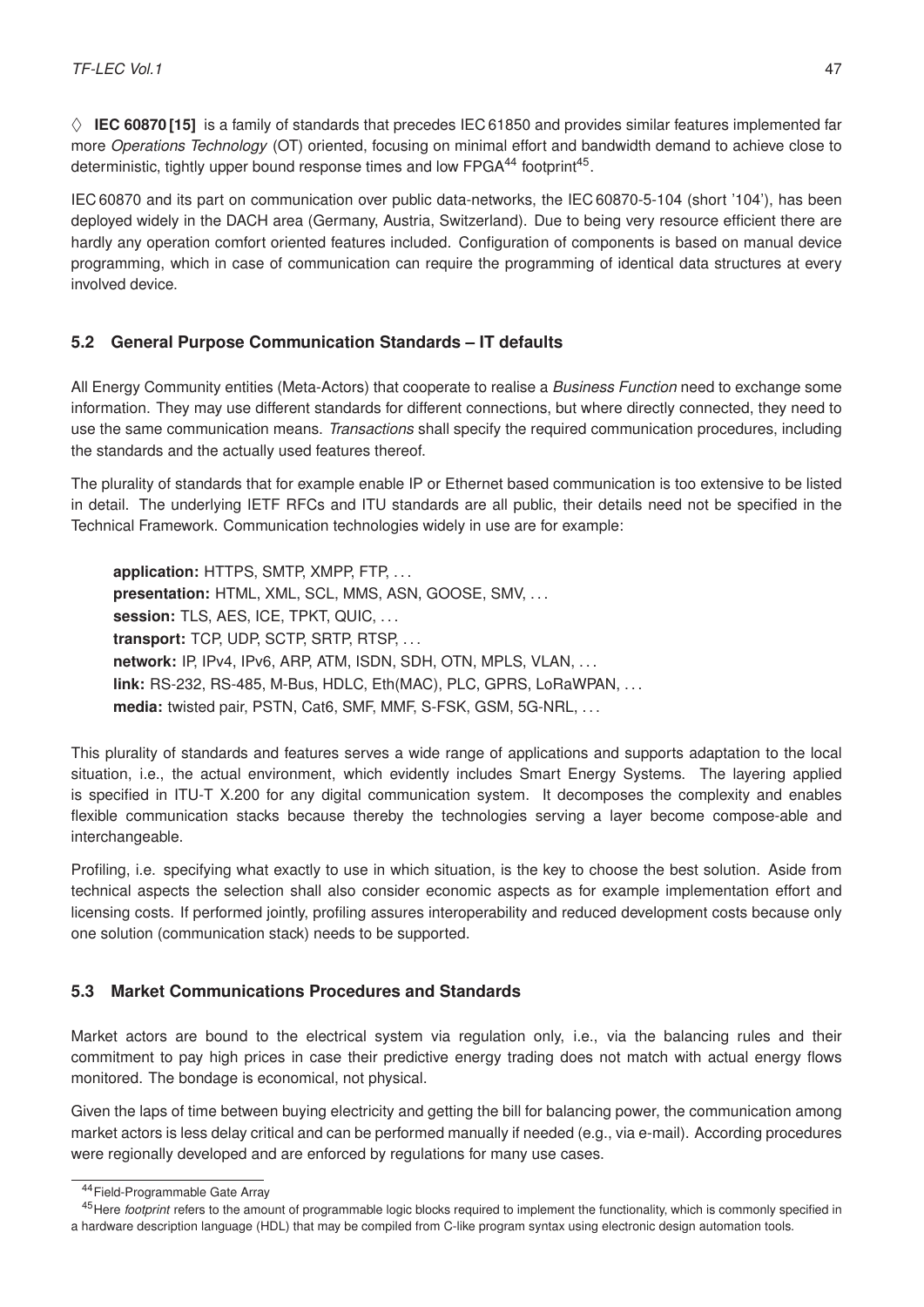$\diamondsuit$  **EDA:** To harmonise the electronic communication means, the Austrian "Energiewirtschaftlicher Datenaustausch (EDA)" platform [\[www.ebutilities.at\]](https://www.ebutilities.at/energiewirtschaftlicher-datenaustausch.html) was created. Using ebXML [\[ISO 15000, www.ebxml.org\]](http://www.ebxml.org/) it can be implemented via the Ponton *x*/p Messenger product [\[PONTON GmbH, www.ponton.de\]](https://www.ponton.de/).

♦ **ebXML:** The *"Electronic Business eXtensible Markup Language"*, commonly known as e-business XML or ebXML, is a family of XML based standards by OASIS [\[Organization for the Advancement of Structured Information](http://www.oasis-open.org/) [Standards\]](http://www.oasis-open.org/) and UN/CEFACT [\[United Nations Centre for Trade Facilitation and Electronic Business\]](http://www.unece.org/cefact/) whose mission is to provide an open, XML-based infrastructure that enables the global use of electronic business information in an interoperable, secure, and consistent manner by all trading partners.

The ebXML architecture is a unique set of concepts; part theoretical and part implemented by the ebXML standards, i.e., the ISO 15000 standards family. Latter provide formal XML-enabled mechanisms, whereas the ebXML architecture defines concepts and methodologies to implement e-business solutions.

## **Electronic business eXtensible markup language (ebXML):**

ISO 15000-1: ebXML Collaborative Partner Profile Agreement (ebCPP)

- ISO 15000-2: ebXML Messaging Service Specification (ebMS)
- ISO 15000-3: ebXML Registry Information Model (ebRIM)
- ISO 15000-4: ebXML Registry Services Specification (ebRS)
- ISO 15000-5: ebXML Core Components Specification (CCS)

OASIS technical committees and UN/CEFACT retain responsibility for maintaining and advancing the specifications: The Core Components Technical Specification (CCTS) is continued within UN/CEFACT, whereas the Universal Business Language (UBL) specification is used within OASIS to implement specific XML transactions by applying the principles of CCTS for typical supply chain transactions such as invoice, purchase order, shipping notice and so on.

,→ *Collaborative Partner Profile Agreements* (ebCPP) are XML based documents specifying a trading agreement between trading partners. Each trading partner needs a Collaboration Protocol Profile (CPP) document that describes abilities in an XML format. This includes for instance messaging protocols and security capabilities the partner supports. A CPA (Collaboration Protocol Agreement) is the intersection of two CPP documents and describes the formal relationship between two parties. The following information is typically contained in a CPA document:

- **Identification information:** unique identifiers for each party and their roles within the trading relationship
- **Security information:** for instance, whether digital signatures are required and which algorithms are used
- **Communication information:** the protocols used to exchange documents
- **Endpoint locations:** the URL service and action messages shall be sent to
- **Acknowledgement rules:**
	- **–** whether acknowledgements are required for all messages
	- **–** whether duplicate messages shall be ignored
	- **–** how long to wait before resending messages still awaiting acknowledgement
	- **–** how many times to resend messages before giving up

,→ *Messaging Service Specification* (ebMS) describes a communication-neutral mechanism that the *Message Service Handlers* (MSH) must implement in order to exchange business documents. ebMS3.0 is the current version of the specification designed as extension on top of SOAP [\[Simple Object Access Protocol\]](https://www.w3.org/TR/soap/) with attachments specification. The SOAP message contains the meta-data required to exchange business documents in a secure and reliable manner, while the business payload is transferred attached to the SOAP message. Multiple business payloads may be attached to a single message, and the format of the payloads is beyond the scope of the ebXML specifications. The information that trading partners place in ebMS messages is defined by the CPA agreement that specifies their relationship. The following information is typically contained within ebMS messages: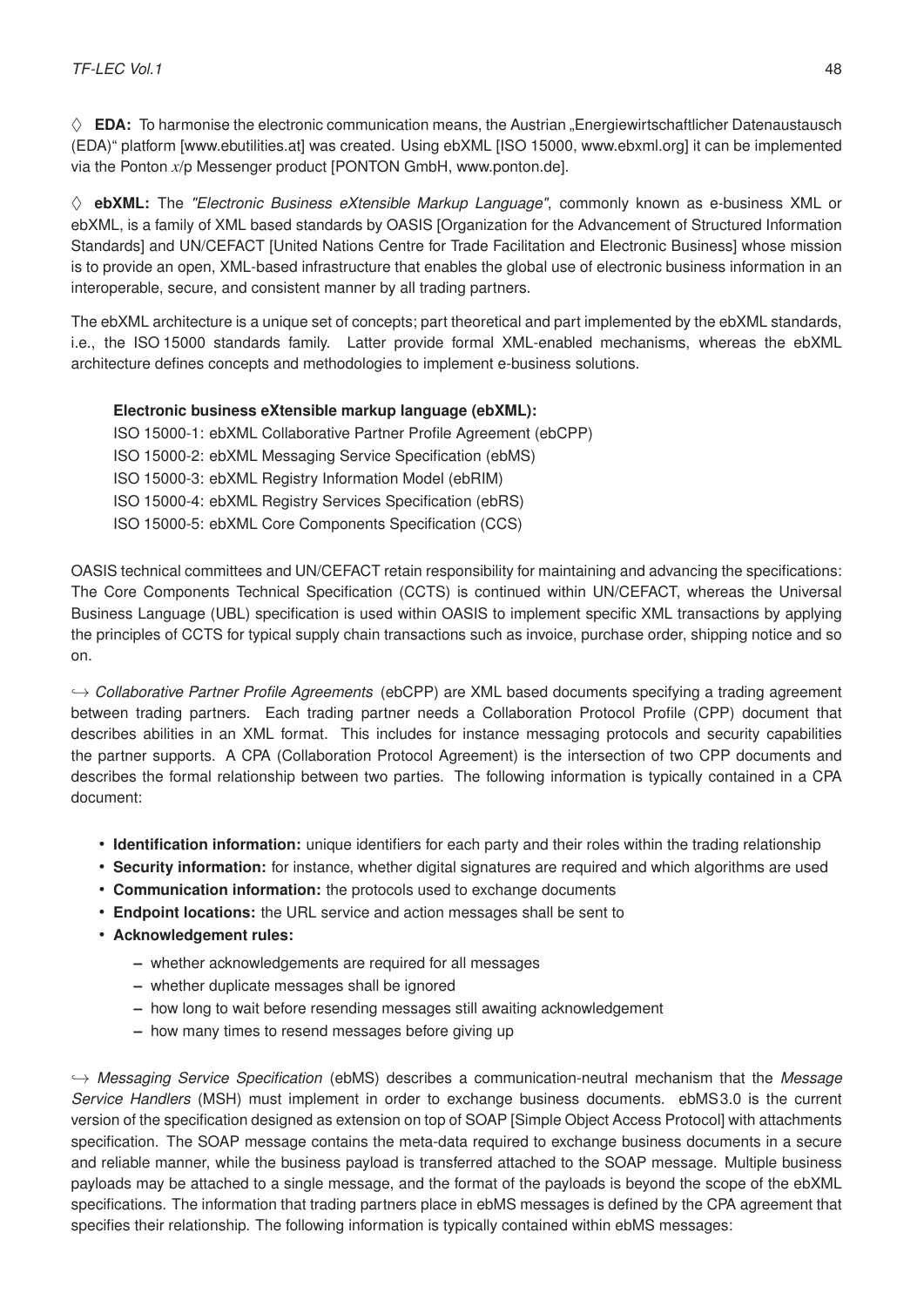- **Message ID:** a unique identifier
- **Addressee:** who the message is for
- **Originator:** who sent the message
- **Conversation ID:** identifier that links related messages
- **Signature:** digital signature based on XML Signature specification
- Indication whether duplicate messages shall be ignored
- Indication whether acknowledgements are required

The ebMS is communication protocol neutral. The most commonly used underlying data network services (OSI application layer<sup>[46](#page-52-0)</sup> protocols) are HTTP and SMTP.

 $\diamond$  **CIM:** The Common Information Model (CIM), is a standard developed by the electric power industry, officially adopted by the International Electrotechnical Commission (IEC), that aims to allow application software to exchange information about an electrical grid. CIM is maintained as a UML model and defines common vocabulary and basic ontology for the electric power industry. The CIM is also used to derive electronic messages for the wholesale energy market within the framework for energy market communications specified by IEC 62325. ENTSO-E [\[www.entsoe.eu\]](https://www.entsoe.eu/) is a major contributor to the *European style market profile*, which is a profile derivation from the CIM to harmonize the energy market data exchanges in Europe.

The standard that defines the core packages of the CIM is IEC 61970-301, focusing on the needs of electricity transmission. Related applications are energy management systems, SCADA, planning and optimization. The IEC 61970-501 and 61970-452 standards define an XML format for network model exchanges using RDF, the Resource Description Framework specified by the World Wide Web Consortium (W3C). The IEC 61968 series of standards extend the CIM to meet the needs of electrical distribution, where related applications include distribution management system, outage management system, planning, metering, maintenance work management, geographic information system, asset management, customer information systems and enterprise resource planning.

To ensure that the CIM standards are developed in line with TSO requirements, ENTSO-E maintains liaisons with [IEC TC 57/WG13,](http://www.iec.ch/dyn/www/f?p=103:14:0::::FSP_ORG_ID:2392) the working group on *software interfaces for operation and planning of the electric grid*, and [IEC TC57/WG16,](http://www.iec.ch/dyn/www/f?p=103:14:0::::FSP_ORG_ID:2388) the working group on *deregulated energy market communications*. The CIM standards are continuously evolving to meet changing requirements. Data exchange increases in frequency and distribution with the integration of RES and the introduction of smart grids (i.e., the *digitalisation*).

Specific ENTSO-E CIM standards ensure to reflect the complexity of TSO based data exchange. ENTSO-E runs interoperability tests on a yearly basis to demonstrate the interoperability of its CIM standard and the IEC standards, and to support CIM development for grid models and market exchanges. Experience gained from developing and implementing CIM standards directly contributes to future network codes<sup>[47](#page-52-1)</sup>, development, i.e., specification of data exchange processes.

,→ *CIM for Grid Models Exchange* enables the exchange of data necessary for regional or pan-European grid development studies, and for future processes related to network codes. Grid model exchange covers a variety of use cases, which include exchanging

- Equipment information: power system equipment data,
- Topology information: topology related information on grid elements,
- Power system state variables: results from initial load flow simulation, *and with newer standards only,*
- Steady state hypothesis information: load, generation, and related data necessary for load flow simulation.

<span id="page-52-1"></span><span id="page-52-0"></span> $^{46}$ see [ITU-T X.200](https://www.itu.int/rec/T-REC-X.200-199407-I) for info on layering and the OSI model for digital communication

<sup>&</sup>lt;sup>47</sup>Network codes are a set of rules drafted by ENTSO-E, with guidance from the [Agency for the Cooperation of Energy Regulators \(ACER\),](http://www.acer.europa.eu/en/Pages/default.aspx) to facilitate the harmonisation, integration and efficiency of the European electricity market. Each network code is an integral part of the drive towards completion of the [internal energy market,](https://ec.europa.eu/energy/en/topics/markets-and-consumers/single-market-progress-report) and achieving the European Union's [energy objectives](https://ec.europa.eu/commission/priorities/energy-union-and-climate_en) [\[16\]](#page-76-4)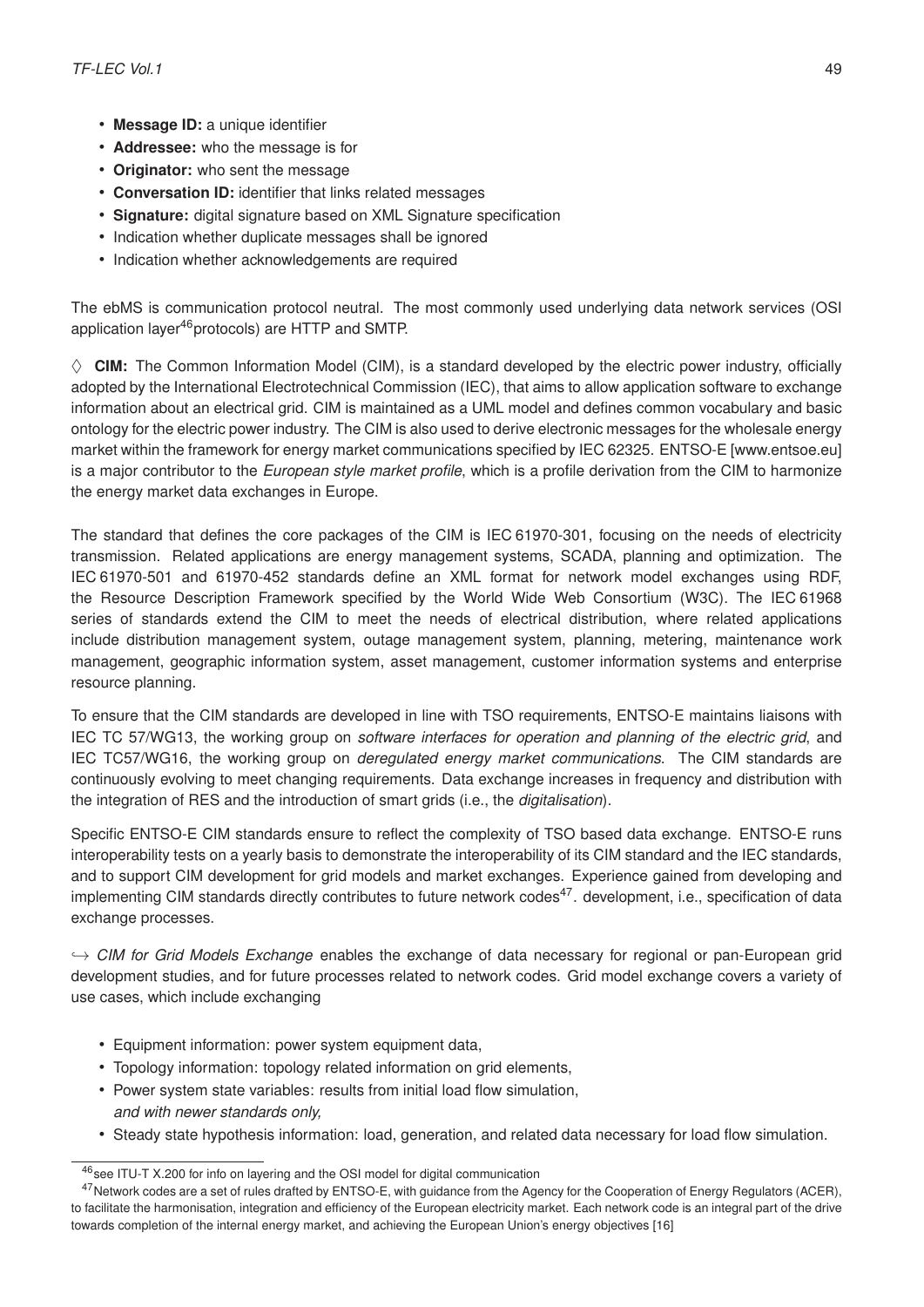In addition, grid model exchange can benefit from information related to dynamics, diagram layout and geographical location for elements in the power system. These features were developed in the latest drafts of the ENTSO-E CIM standards to cover the specific business requirements of TSO grid model exchanges.

#### **ENTSO-E CIM standards for grid models exchange are based on:**

IEC 61970-552: CIM XML Model Exchange Format

IEC 61970-301: Common Information Model (CIM) Base

IEC 61970-302: Common Information Model (CIM) for Dynamics Specification

IEC 61970-452: CIM Static Transmission Network Model Profiles

IEC 61970-453: Diagram Layout Profile

IEC 61970-456: Solved Power System State Profiles

IEC 61970-457: Common Information Model (CIM) for Dynamics Profile

IEC 61968-4: Application integration at electric utilities – System interfaces for distribution management – Part 4: Interfaces for records and asset management.

,→ *CIM for Energy Markets* , i.e., the IEC 62325 standards, comprise a framework for energy market communications, i.e., for the exchange of data required by deregulated energy markets. The standards encompass two market styles: European and North American style.

#### **The foundation of the IEC 62325 series are:**

IEC 62325-301: CIM extensions for markets – abstract model introducing the objects required for operating electricity markets, and

IEC 62325-450: Profile and context modelling rules – the international standard on generating profiles.

Based on these two standards, the IEC 62325-351 *"CIM European market model exchange profile"*, and the IEC 62325-451-'X' series based thereon, are being maintained and further developed, notably for Europe's internal electricity market (IEM).

The European style market profile (ESMP), as defined in IEC 62325-351, provides the core components for use in the IEC 62325-451-'X' standards, which target specific core business processes within Europe's internal electricity market, such as scheduling, settlement, capacity allocation and nomination, acknowledgement, etc.

#### **The IEC CIM 62325 series of standards consists of:**

*International Standards*

IEC 62325-301: CIM Extensions for markets

IEC 62325-450: Profile and context modelling rules

IEC 62325-351: [CIM European market model exchange profile](https://www.entsoe.eu/news-events/announcements/announcements-archive/Pages/News/cim-european-market-model-exchange-profile-now-an-international-standard.aspx)

IEC 62325-451-1: [Acknowledgement business process and contextual model](https://www.entsoe.eu/news-events/announcements/announcements-archive/Pages/News/a-first-international-standard-on-a-cim-based-business-process-for-energy-markets.aspx)

IEC 62325-451-2: Scheduling business process and contextual model

IEC 62325-451-3: Transmission capacity allocation business process (ex-/implicit auction) and contextual models

IEC 62325-451-4: Settlement and reconciliation business process, contextual and assembly models

IEC 62325-451-5: Problem statement and status request business processes, contextual and assembly models

IEC 62325-451-6: Publication of information on market, contextual and assembly models

*Technical Specifications*

IEC 62325-503: [Market data exchanges guidelines for the IEC 62325-351 profile](https://www.entsoe.eu/news-events/announcements/announcements-archive/Pages/News/cim-guidelines-for-the-iec-62325-351-european-style-market-profile-approved-as-a-technical-specifica.aspx)

IEC 62325-504: [Utilization of web services for data interchanges on the European electricity market](https://webstore.iec.ch/publication/22465%26mlref=TW)

To facilitate the migration to IEC CIM 62325 series, and for the transformation of ENTSO-E's xml files into IES COM 62325 compliant ones, see the *[ENTSO-E schema and style-sheet to convert to CIM instances](https://www.entsoe.eu/Documents/EDI/Library/Core/ENTSO-E_schema_and_stylesheet_to_convert_to_CIM_instances.zip)*.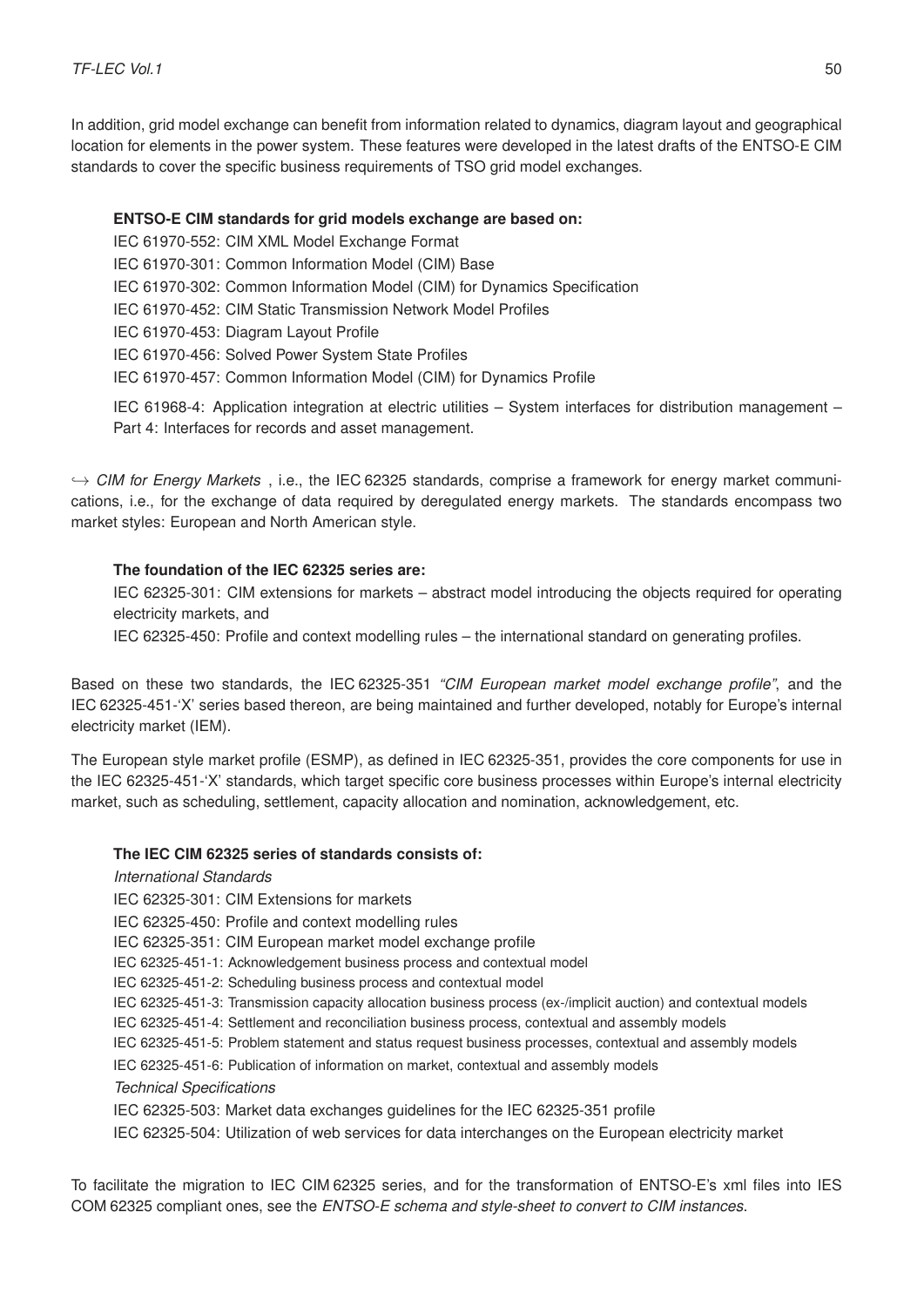,→ The *Electronic Data Interchange (EDI) Library* contains documents and definitions approved by ENTSO-E for the harmonisation and implementation of standardised electronic data interchanges.

<https://www.entsoe.eu/publications/electronic-data-interchange-edi-library/>

The implementation guides contained are one of the building blocks for using UML-based (Unified Modelling Language) techniques in defining processes and electronic documents for interchange between actors in the electrical industry in Europe. The guides are generally targeted towards business-to-business application interfaces using the full power of the acknowledgement process. However, it may be equally put into place in a more userorientated fashion through a web-based service where the key elements of the acknowledgement process are implicit in the service itself.

For info on using XML instances see: [www.entsoe.eu/Documents/EDI/Library/EDI best practices v2.1.pdf](https://www.entsoe.eu/Documents/EDI/Library/EDI%20best%20practices%20v2.1.pdf)

,→ *ENTSO-E CIM Tool Governance* comprises CIMContextor and CIMSyntaxgen Governance. These products are used to develop and maintain UML profiles within the common information model (IEC 61968-11, IEC 61970-301, IEC 61970-302 and IEC 62325-301) by utilities and software vendors. They also enable automated generation of documentation and XML schemata.

- 20170228 CIMContextor and CIMSyntaxgen governance.pdf
- [CimContextor 2.9.4 & CimSyntaxgen 2.3.7](https://www.entsoe.eu/Documents/EDI/Library/util/cimContextor-2.9.4.zip)
- [User manual](https://www.entsoe.eu/Documents/EDI/Library/util/CimConteXtor%20User%20ManualV5-20190408.pdf)
- [CimconteXtor & CimsyntaxGen update](https://www.entsoe.eu/Documents/EDI/Library/util/CimContextorUpdate.pdf)

*Disclaimer:* CIMContextor and CIMSyntaxgen have been developed by ZAMIREN (France). They are open software published under the [free software license agreement CeCILL-B.](https://www.entsoe.eu/Documents/EDI/Library/util/LICENSE.pdf) The software is supplied "as is" without any other warranty than provided for in Article 9 of the license agreement. Any losses suffered from the Software shall only be compensated in accordance with Article 8 of the license agreement. For questions and access to source codes contact: CIMContextor@entsoe.eu

# **5.4 Procedures and Standards to monitor and control individual devices**

The interfaces to control different energy appliances are very diverse. They evolved with the progress of the available control options and means. Today, basically every type of appliance provides its specific interface. There exist many attempts for harmonisation, commonly confined to classes of appliances. A generic Energy Management System shall provide a standardised interface and will parse generic messages received into messages understood by the appliances, and vice versa. For example, controlling a legacy water boiler may be realised via an analogous 0 to 10 V signal. To integrate that in an Energy Management System the analogous signal needs to be provided via a digital-to-analogue converter. Similar for the conversion of digital signals in case different data-encoding occurs. Here, digital interfacing means are considered only.

 $\diamond$  **MODBUS:** is an application-layer messaging protocol, positioned at level 7 of the OSI model. It provides client/server communication between devices connected on different types of buses or networks. The de facto industrial serial standard since 1979, MODBUS continues to enable millions of automation devices to communicate. Today, support for the simple and elegant structure of MODBUS continues to grow. The Internet community can access MODBUS at a reserved system port 502 on the TCP/IP stack.

MODBUS is a request/reply protocol and offers services specified by function codes. MODBUS function codes are elements of MODBUS request/reply PDUs. This protocol specification document describes the function codes used within the framework of MODBUS transactions.

Originally published by Modicon (now Schneider Electric) in 1979 for use with its programmable logic controllers (PLCs) it is now a commonly available means of connecting industrial electronic devices. Modbus uses the RS485 or Ethernet as its wiring type. Modbus supports communication to and from multiple devices connected to the same cable or Ethernet network.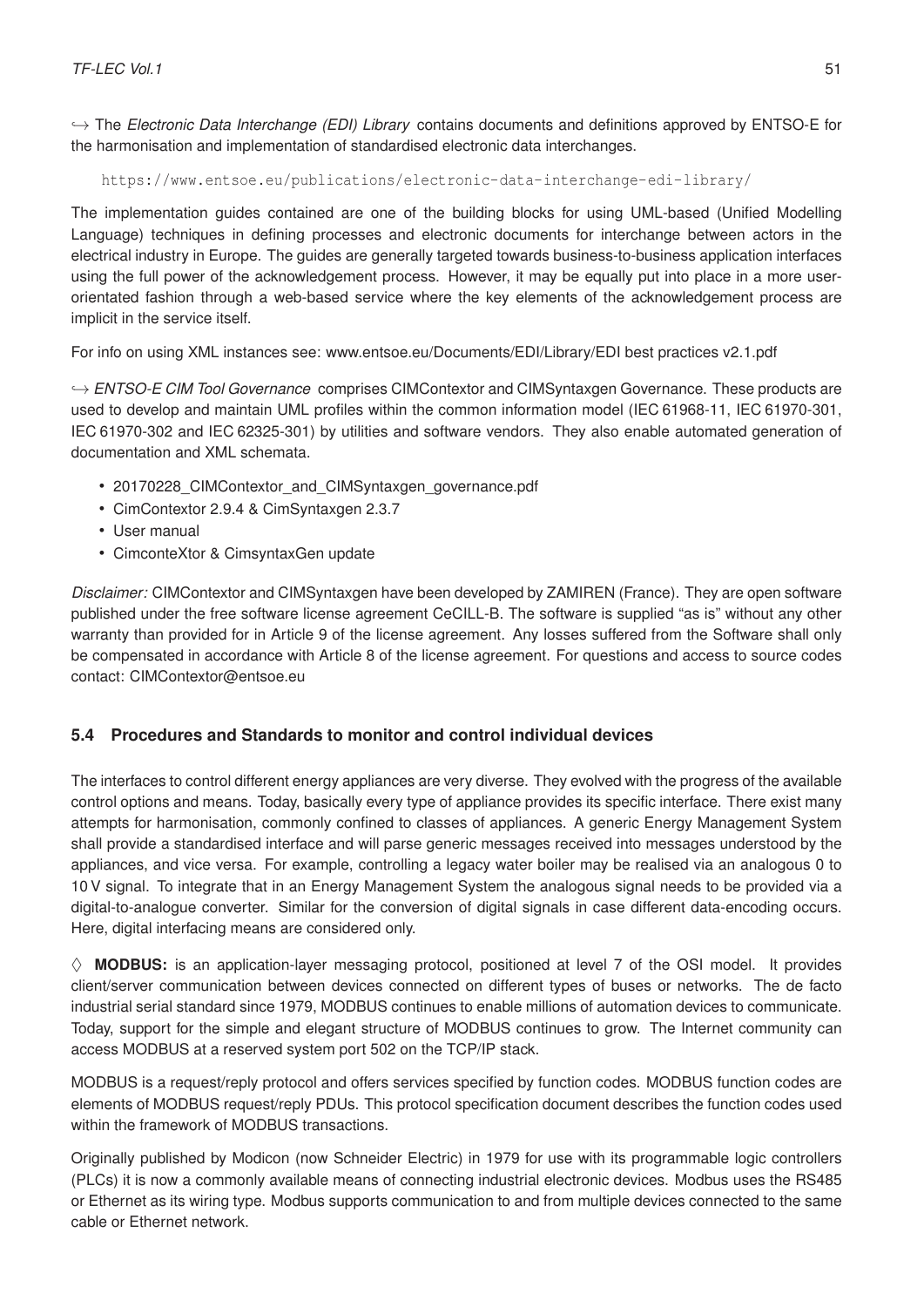

**Figure 5.1:** Modbus Communication Stack [\[17\]](#page-76-5)

Modbus is often used to connect a remote terminal unit (RTU) to a supervisory computer of Supervisory Control and Data Acquisition (SCADA) systems in the electric power industry. Many of the data types are named according to industrial control of factory devices, such as [Ladder logic](https://en.wikipedia.org/wiki/Ladder_logic) because of its use in driving relays: A single physical output is called a coil, and a single physical input is called a discrete input or a contact.

Since Modbus was designed in the late 1970s to communicate to PLCs, the number of data types is limited to those understood by PLCs at the time. Large binary objects are not supported.

| Object type      | Access     | Size   | <b>Address Space</b> |
|------------------|------------|--------|----------------------|
| Coil             | read-write | 1 bit  | $00001 - 09999$      |
| Discrete input   | read-only  | 1 bit  | $10001 - 19999$      |
| Input register   | read-only  | 16 bit | $30001 - 39999$      |
| Holding register | read-write | 16 bit | $40001 - 49999$      |
|                  |            |        |                      |

**Table 5.1:** Object types provided by a Modbus slave device:

Accordingly, Modbus commands can instruct a device to:

- change the value in a register: write to a Coil or Holding register
- read 1-bit I/O ports: read data from Discrete and Coil ports
- command the device to return one or more values contained in Coil and Holding registers.

Every Modbus command contains the 8-bit Modbus address of the device it is intended for (1 to 247). Only the addressed device will respond and act on the command, even though other devices might receive it. Address 0 is used with specific broadcast-able commands only, these are acted on by all devices but not acknowledged by any.

No standard way exists for a node to find the description of a data object, for example, to determine whether a register value represents a voltage or a temperature.

Since Modbus is a master/slave protocol, there is no way for a field device to "report an exception" (except over Ethernet TCP/IP, called open-mbus). The master node must routinely poll each field device and look for changes in the data. This consumes bandwidth and network time in applications where bandwidth may be expensive, such as low-bit-rate radio links.

Modbus transmissions must be contiguous, which limits the types of remote communications devices to those that can buffer data to avoid gaps in the transmission. Modbus protocol itself provides no security against unauthorized commands or interception of data. However, Modbus commands contain checksum information (16-bit CRC) to allow the recipient to detect transmission errors.

A Modbus "frame" consists of an Application Data Unit (ADU), which encapsulates a Protocol Data Unit (PDU), where  $ADU = Address + PDU + Error checksum$ ,  $PDU = Function code + Data$ :

- RS232/RS485: ADU = 253 bytes + Server address (1 byte) + CRC (2 byte) = 256 byte.
- TCP MODBUS: ADU =  $253$  bytes + MBAP (7 byte) =  $260$  byte.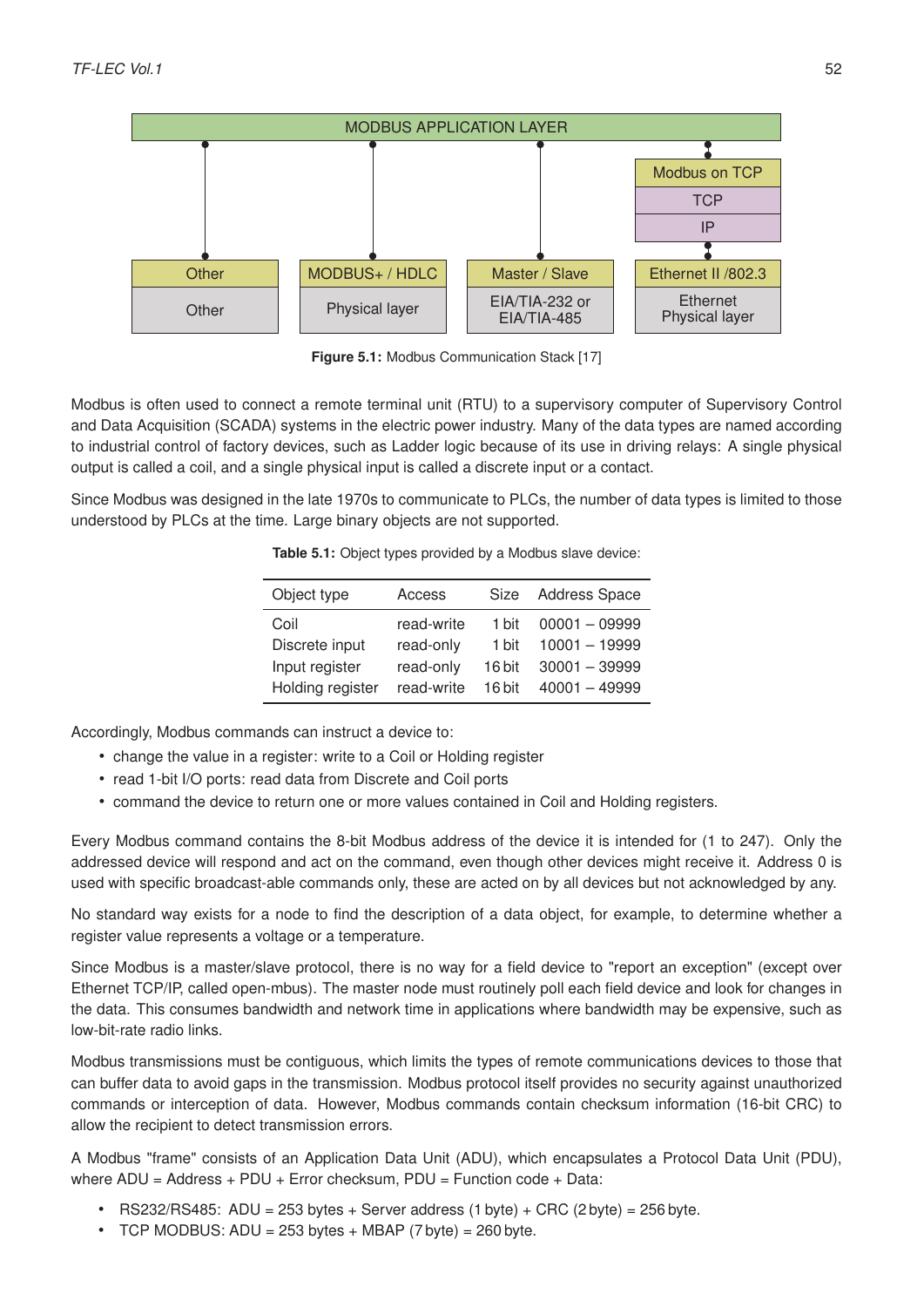MODBUS uses a 'big-Endian' representation for addresses and data items. The byte order in Modbus data frames is most significant byte first, i.e., the more significant byte of a multi-byte value is sent before the next lesser significant. E.g.: the two byte value 0x1234 (a word) is transmitted as two consecutive bytes, sent in the order 0x12 than 0x34.



**Figure 5.2:** Modbus ADU and PDU composition [\[17\]](#page-76-5)

The MODBUS protocol defines three PDUs. They are:

• **MODBUS Request PDU:**

mb\_req\_pdu = {function\_code, request\_data}, where

function code = [1 byte] MODBUS function code,

request data = [n byte] function code dependent, usually information such as

variable references, variable counts, data offsets, sub-function codes etc.

# • **MODBUS Response PDU:**

mb rsp  $pdu =$  {function code, response data}, where

function code = [1 byte] responded to MODBUS function code,

response data = [n byte] function code dependent, usually information such as

variable references, variable counts, data offsets, sub-function codes, etc.

# • **MODBUS Exception Response PDU:**

mb excep rsp  $pdu = \{$ exception-function code, request data}, where exception-function  $code = [1 byte] MODBUS$  function  $code + 0x80$ exception\_code = [1 byte] [MODBUS Exception Code.](https://modbus.org/docs/Modbus_Application_Protocol_V1_1b3.pdf)

For a normal response, slaves repeat the function code. Should a slave need to report an error, it will reply with the requested function code plus 128 (hex 0x80), e.g., 3 becomes 131 = hex 0x83, and will only include one byte of data, known as the exception code.

|                    |                  |                                           |                                              |                   | <b>Function Codes</b> |                |         |
|--------------------|------------------|-------------------------------------------|----------------------------------------------|-------------------|-----------------------|----------------|---------|
| Objective          |                  |                                           | executed action<br>Code                      |                   | Subcode               | (hex)          | Section |
|                    |                  | Physical Discrete Inputs                  | Read Discrete Inputs                         | 02                |                       | 02             | 6.2     |
|                    | 1 bit<br>Access  | Internal bit                              | <b>Read Coils</b>                            | 01                |                       | 01             | 6.1     |
|                    |                  | or                                        | Write Single Coil                            | 05                |                       | 05             | 6.5     |
|                    |                  | Physical coils                            | <b>Write Multiple Coils</b>                  | 15                |                       | 0F             | 6.11    |
|                    |                  | <b>Physical Input Registers</b>           | <b>Read Input Register</b>                   | 04                |                       | 04             | 6.4     |
|                    |                  |                                           | <b>Read Holding Registers</b>                | 03                |                       | 03             | 6.3     |
| Data<br>Access     |                  | <b>Internal Registers</b>                 | <b>Write Single Register</b>                 | 06                |                       | 06             | 6.6     |
|                    | 16 bit<br>Access | or<br><b>Physical Output</b><br>Registers | <b>Write Multiple Registers</b>              | 16                |                       | 10             | 6.12    |
|                    |                  |                                           | <b>Read/Write Multiple Registers</b>         | 23                |                       | 17             | 6.17    |
|                    |                  |                                           | <b>Mask Write Register</b>                   | $22 \overline{ }$ |                       | 16             | 6.16    |
|                    |                  |                                           | <b>Read FIFO queue</b>                       | 24                |                       | 18             | 6.18    |
|                    |                  | <b>File Record Access</b>                 | Read File record                             | 20                |                       | 14             | 6.14    |
|                    |                  |                                           | Write File record                            | 21                |                       | 15             | 6.15    |
|                    |                  |                                           | <b>Read Exception status</b>                 | 07                |                       | 07             | 6.7     |
|                    |                  |                                           | <b>Diagnostic</b>                            | 08                | 00-18,20              | 08             | 6.8     |
| <b>Diagnostics</b> |                  |                                           | <b>Get Com event counter</b>                 | 11                |                       | 0 <sub>B</sub> | 6.9     |
|                    |                  |                                           | <b>Get Com Event Log</b>                     | 12                |                       | 0 <sup>C</sup> | 6.10    |
|                    |                  |                                           | <b>Report Server ID</b>                      | 17                |                       | 11             | 6.13    |
|                    |                  |                                           | Read device Identification                   | 43                | 14                    | 2B             | 6.21    |
|                    |                  | Other                                     | <b>Encapsulated Interface Transport</b>      | 43<br>13,14       |                       | 2B             | 6.19    |
|                    |                  |                                           | 43<br>13<br><b>CANopen General Reference</b> |                   |                       | 2B             | 6.20    |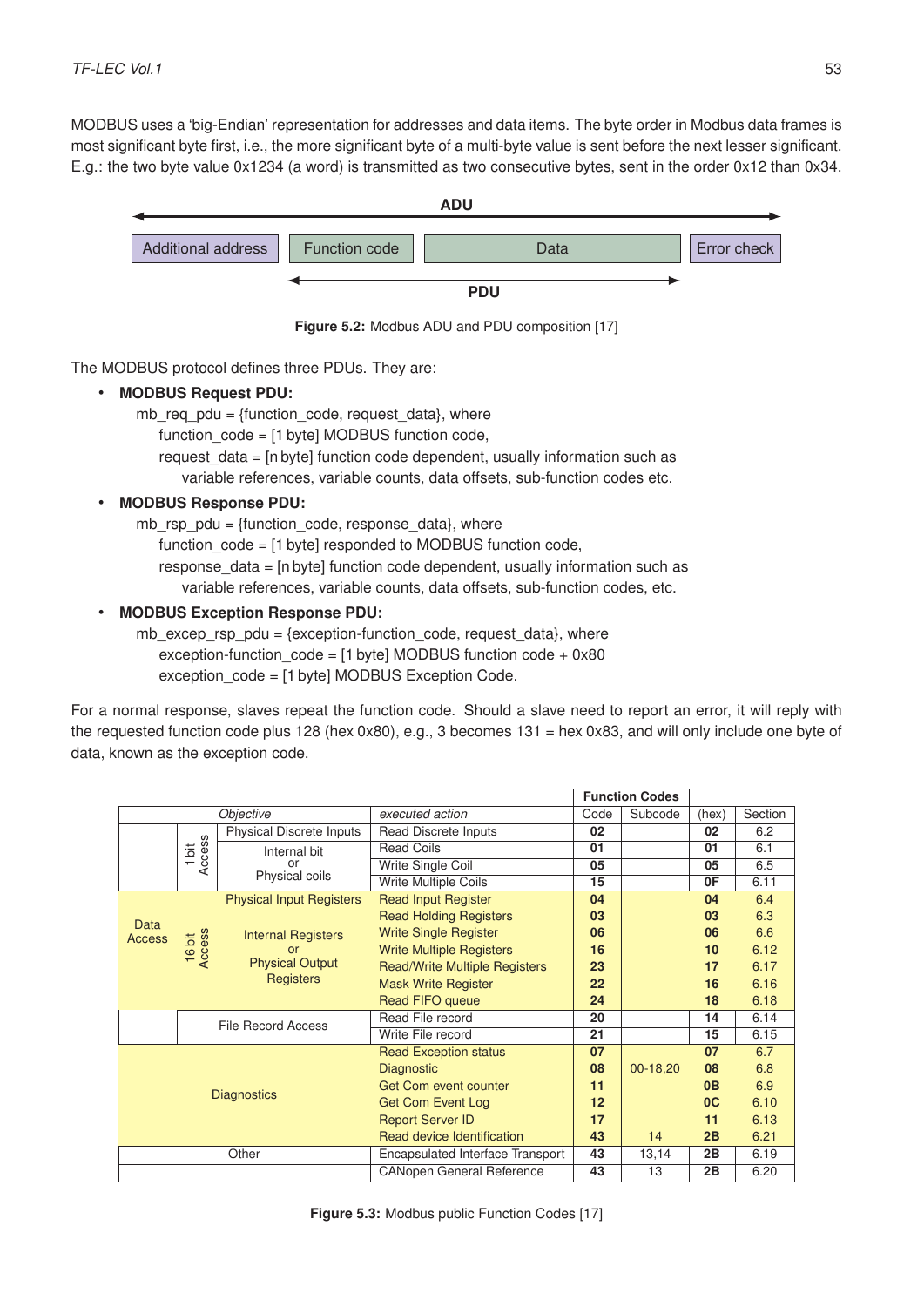There are three categories of MODBUS Functions codes. They are :

,→ *Public Function Codes* are well defined function codes, guaranteed to be unique, validated by the MODBUS.org community, publicly documented, have available conformance test, includes both defined public assigned function codes as well as unassigned function codes reserved for future use.

,→ *User-Defined Function Codes* can be defined in two ranges, i.e., from 65 to 72 and from 100 to 110 (decimal), can be selected and implemented in addition to those supported by the specification, but there is no guarantee that the use of the selected function code will be unique, and if the user wants to re-position the functionality as a public function code, he must initiate an RFC to introduce the change into the public category and to have a new public function code assigned, given that the MODBUS Organization, Inc. expressly reserves the right to develop the proposed RFC.

,→ *Reserved Function Codes* are Function Codes currently used by some companies for legacy products that are not available for public use. See [Annex A](https://modbus.org/docs/Modbus_Application_Protocol_V1_1b3.pdf) of the specification on MODBUS RESERVED FUNCTION CODES, SUBCODES AND MEI TYPES.

The original version of the Modbus protocol was defined for serial ports. However, there exist many derivatives of the Modbus protocol for other ports and transport protocols. Some variants even introduce their own data formats.

,→ *Modbus RTU* is the most common implementation of Modbus based serial communication and makes use of the compact, binary representation of data. RTU implements the {commands | data | checksum} format and Cyclic Redundancy Check (CRC) that enables transmission error detection to assess the reliability of data received. RTU message must be transmitted with no gaps because each message is framed (separated) by idle (silent) periods.

 $\rightarrow$  *Modbus ASCII* makes use of ASCII characters. The ASCII format uses a longitudinal redundancy check checksum. Modbus ASCII messages are framed by leading colon (":") and trailing newline (CR/LF) characters.

,→ *Modbus TCP/IP or Modbus TCP* is used for communications over TCP/IP networks using port 502. Checksum calculation is not required because error detection is performed on lower layers. Modbus *over* TCP/IP or Modbus *over* TCP or Modbus *RTU/IP* is a sub-variant that keeps the checksum as with Modbus RTU.

,→ *Modbus over UDP* is an experiment that saves the overheads of TCP. The unpredictable and non-detectable loss of messages is accepted.

,→ *Modbus Plus (Modbus+, MB+ or MBP)* is proprietary to Schneider Electric and unlike the other variants, it supports peer-to-peer communication between multiple masters. It requires to handle fast HDLC-like token rotation. It uses twisted pair at 1 Mbit/s and includes transformer isolation, which makes it transition/edge-triggered instead of voltage/level-triggered. Special hardware is required to connect Modbus Plus to a regular computer.

,→ *Enron Modbus* is an extension developed by Enron Corporation to support 32-bit integer and floating-point variables as well as historical and flow data. Data types are mapped using standard addresses.

,→ *[SunSpec Modbus](https://sunspec.org/)* is an open communication standard that specifies common parameters and settings for monitoring and controlling Distributed Energy Resources (DER). SunSpec Modbus utilizes *SunSpec Information Models* and is specified in IEEE<sup>™</sup> [1547-2018,](https://standards.ieee.org/standard/1547-2018.html) the U.S. national standard for DER. The SunSpec Alliance is an industry alliance pursuing information standards to enable *plug&play* system interoperability. SunSpec standards address operational aspects of solar PV power and energy storage plants on the smart grid, including residential, commercial, and utility-scale systems.

Data format and function calls are identical for most common Modbus variants, only the encapsulation differs. Still, the variants are not interoperable, master and slaves need to use the same variant to actually connect. Modbus RTU, Modbus ASCII and Modbus Plus use an RS-485 single cable multi-drop network where only the node assigned as the Master may initiate a command. All other devices are slaves and respond to requests and commands only. For the protocols using Ethernet, such as Modbus TCP, any device can initiate a Modbus command, thus all can act as a Master. Still, one device shall act as Master only (at a time) to prevent response confusion.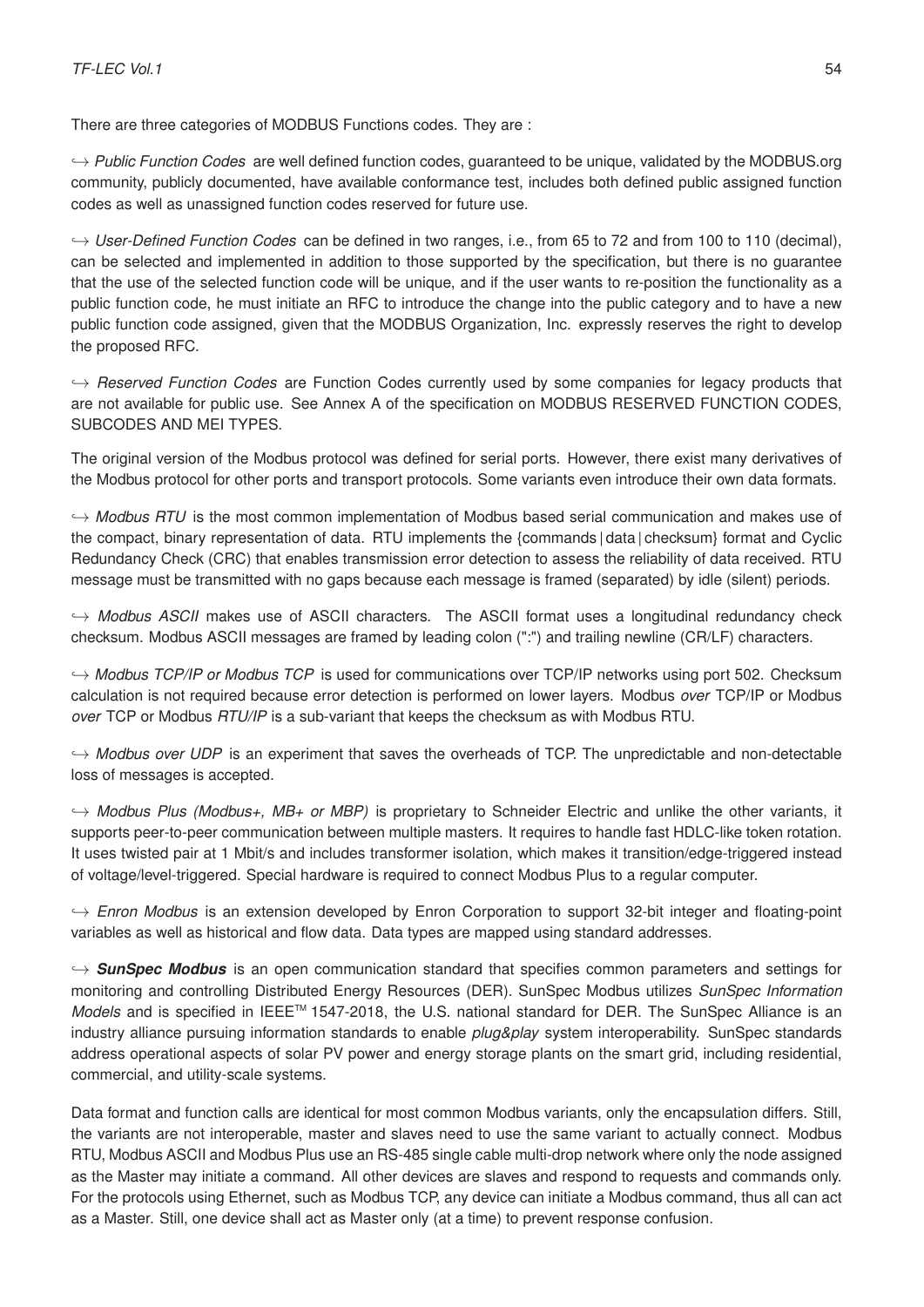| s Offset       | set                                            | Name                                                  | Value          | Count | Type   | <b>Size</b> | <b>Scale Factor</b> | <b>Units</b> | (RW)      | (M) | (S) | Label                              | <b>Description</b>                                                 |
|----------------|------------------------------------------------|-------------------------------------------------------|----------------|-------|--------|-------------|---------------------|--------------|-----------|-----|-----|------------------------------------|--------------------------------------------------------------------|
|                |                                                | <b>DERCtIAC</b>                                       |                | group |        |             |                     |              |           |     |     | <b>DER AC Controls</b>             | DER AC controls model                                              |
| $\Omega$       |                                                | ID                                                    | 704            |       | uint16 |             |                     |              |           | M   | S   | Model ID                           | Model name model id.                                               |
|                |                                                |                                                       |                |       | uint16 |             |                     |              |           | M   | s   | Model Length                       | Model name model length.                                           |
|                | Set Power Factor (when injecting active power) |                                                       |                |       |        |             |                     |              |           |     |     |                                    |                                                                    |
| $\overline{2}$ |                                                | PFWInjEna                                             |                |       | enum16 |             |                     |              | <b>RW</b> |     |     | Power Factor Enable (W Inj) Enable | Power factor enable when injecting active power.                   |
|                |                                                | <b>DISABLED</b>                                       | $^{\circ}$     |       |        |             |                     |              |           |     |     | Disabled                           | Function is disabled.                                              |
|                |                                                | ENABLED                                               | $\overline{1}$ |       |        |             |                     |              |           |     |     | Enabled                            | Function is enabled.                                               |
| 3              |                                                | PFWInjEnaRvrt                                         |                |       | enum16 |             |                     |              |           |     |     |                                    |                                                                    |
|                |                                                | <b>DISABLED</b>                                       | $^{\circ}$     |       |        |             |                     |              |           |     |     | Disabled                           | Function is disabled.                                              |
|                |                                                | ENABLED                                               | ₹              |       |        |             |                     |              |           |     |     | Enabled                            | Function is enabled.                                               |
| $\overline{4}$ |                                                | PFWIniRvrtTms                                         |                |       | uint32 |             |                     | Secs         | <b>RW</b> |     |     | PF Reversion Time (W Inj)          | Power factor reversion timer when injecting active power.          |
| 6              |                                                | PFWInjRvrtRem                                         |                |       | uint32 |             |                     | Secs         |           |     |     | PF Reversion Time Rem (W Inj)      | Power factor reversion time remaining when injecting active power. |
|                |                                                | Set Power Factor (when absorbing active power)        |                |       |        |             |                     |              |           |     |     |                                    |                                                                    |
| $\mathbf{8}$   |                                                | PFWAbsFna                                             |                |       | enum16 |             |                     |              | <b>RW</b> |     |     | Power Factor Enable (W Abs) Enable | Power factor enable when absorbing active power.                   |
|                |                                                | <b>DISABLED</b>                                       | $^{\circ}$     |       |        |             |                     |              |           |     |     | Disabled                           | Function is disabled.                                              |
|                |                                                | ENABLED                                               | $\overline{1}$ |       |        |             |                     |              |           |     |     | Enabled                            | Function is enabled.                                               |
| 9              |                                                | PFWAbsEnaRvrt                                         |                |       | enum16 |             |                     |              |           |     |     |                                    |                                                                    |
|                |                                                | <b>DISABLED</b>                                       | $^{\circ}$     |       |        |             |                     |              |           |     |     | Disabled                           | Function is disabled.                                              |
|                |                                                | ENABLED                                               | $\overline{1}$ |       |        |             |                     |              |           |     |     | Enabled                            | Function is enabled.                                               |
| 10             |                                                | <b>PFWAbsRvrtTms</b>                                  |                |       | uint32 |             |                     | Secs         | <b>RW</b> |     |     | PF Reversion Time (W Abs)          | Power factor reversion timer when absorbing active power.          |
| 12             |                                                | PFWAbsRvrtRem                                         |                |       | uint32 |             |                     | <b>Secs</b>  |           |     |     | PF Reversion Time Rem (W Abs)      | Power factor reversion time remaining when basorbing active power. |
|                |                                                | Limit Maximum Active Power Generation                 |                |       |        |             |                     |              |           |     |     |                                    |                                                                    |
| 14             |                                                | WMaxLimEna                                            |                |       | enum16 |             |                     |              | <b>RW</b> |     |     | Limit Max Active Power Enable      | Limit maximum active power enable.                                 |
|                |                                                | <b>DISABLED</b>                                       | $^{\circ}$     |       |        |             |                     |              |           |     |     | Disabled                           | Function is disabled.                                              |
|                |                                                | ENABLED                                               | $\overline{1}$ |       |        |             |                     |              |           |     |     | Enabled                            | Function is enabled.                                               |
| 15             |                                                | WMaxLim                                               |                |       | uint16 |             | <b>WMaxLim SF</b>   | Pct          | <b>RW</b> |     |     | Limit Max Power Setpoint           | Limit maximum active power value.                                  |
| 16             |                                                | WMaxLimRvrt                                           |                |       | uint16 |             | WMaxLim SF          | Pct          | <b>RW</b> |     |     | Reversion Limit Max Power          | Reversion limit maximum active power value.                        |
| 17             |                                                | WMaxLimEnaRvrt                                        |                |       | enum16 |             |                     |              |           |     |     |                                    |                                                                    |
|                |                                                | <b>DISABLED</b>                                       | $\overline{0}$ |       |        |             |                     |              |           |     |     | Disabled                           | Function is disabled.                                              |
|                |                                                | <b>FNABLED</b>                                        | $\overline{1}$ |       |        |             |                     |              |           |     |     | Fnabled                            | Function is enabled                                                |
| 18             |                                                | WMaxLimRvrtTms                                        |                |       | uint32 |             |                     | Secs         | <b>RW</b> |     |     | Limit Max Power Reversion Time     | Limit maximum active power reversion time.                         |
| 20             |                                                | WMaxLimRvrtRem                                        |                |       | uint32 |             |                     | <b>Secs</b>  |           |     |     | Limit Max Power Rev Time Rem       | Limit maximum active power reversion time remaining.               |
|                |                                                | Set Active Power Level (may be negative for charging) |                |       |        |             |                     |              |           |     |     |                                    |                                                                    |
| 22             |                                                | WSetEna                                               |                |       | enum16 |             |                     |              | <b>RW</b> |     |     | Set Active Power Enable            | Set active power enable.                                           |
|                |                                                | <b>DISABLED</b>                                       | $\mathbf 0$    |       |        |             |                     |              |           |     |     | Disabled                           | Function is disabled.                                              |
|                |                                                | ENABLED                                               | $\overline{1}$ |       |        |             |                     |              |           |     |     | Fnabled                            | Function is enabled.                                               |
| 23             |                                                | WSetMod                                               |                |       | enum16 |             |                     |              | <b>RW</b> |     |     | Set Active Power Mode              | Set active power mode.                                             |
|                |                                                | W MAX PCT                                             | $\overline{1}$ |       |        |             |                     |              |           |     |     | Active Power As Max Percent        | Active power setting is percentage of maximum active power.        |
|                |                                                | <b>WATTS</b>                                          | $\overline{2}$ |       |        |             |                     |              |           |     |     | <b>Active Power As Watts</b>       | Active power setting is in Watt.                                   |
| 24             |                                                | WSet                                                  |                |       | int32  |             | WSet SF             | W            | <b>RW</b> |     |     | Active Power Setpoint (W)          | Active power setting value in Watt.                                |
| 26             |                                                | WSetRvrt                                              |                |       | int32  |             | WSet SF             | W            | <b>RW</b> |     |     | Reversion Active Power (W)         | Reversion active power setting value in Watt.                      |
| 28             |                                                | <b>WSetPct</b>                                        |                |       | int32  |             | <b>WSetPct SF</b>   | Pct          | <b>RW</b> |     |     | Active Power Setpoint (Pct)        | Active power setting value as percent.                             |
| 30             |                                                | WSetPctRvrt                                           |                |       | int32  |             | WSetPct SF          | Pct          | <b>RW</b> |     |     | Reversion Active Power (Pct)       | Reversion active power setting value as percent.                   |
| 32             |                                                | WSetEnaRvrt                                           |                |       | enum16 |             |                     |              |           |     |     |                                    |                                                                    |
|                |                                                | <b>DISABLED</b>                                       | $^{\circ}$     |       |        |             |                     |              |           |     |     | Disabled                           | Function is disabled.                                              |
|                |                                                | <b>ENABLED</b>                                        | $\overline{1}$ |       |        |             |                     |              |           |     |     | Fnabled                            | Function is enabled.                                               |
| 33             |                                                | WSetRvrtTms                                           |                |       | uint32 |             |                     | Secs         | <b>RW</b> |     |     | <b>Active Power Reversion Time</b> | Set active power reversion time.                                   |
| 35             |                                                | WSetRvrtRem                                           |                |       | uint32 |             |                     | <b>Secs</b>  |           |     |     | Active Power Rev Time Rem          | Set active power reversion time remaining.                         |

**Figure 5.4:** SunSpec DER AC controls model (excerpt) [\[18\]](#page-76-6)

Modbus is popular in industrial environments because it is openly published and royalty-free. It was developed for industrial applications, is relatively easy to deploy and maintain, compared to other standards, and places few restrictions on the format of the data transmitted.

The development and update of Modbus protocols are managed by the [Modbus Organization](https://modbus.org/) since April 2004, when Schneider Electric transferred all rights. The Modbus Organization is an association of users and suppliers of Modbus compliant devices that advocates for the continued use of the technology. However, being open source, many implementations are variations from the official standard. Thus, different varieties might not communicate correctly between equipment from different suppliers.

 $\diamond$  **[Zigbee:](https://zigbeealliance.org/)** is an [IEEE 802.15.4](https://standards.ieee.org/standard/802_15_4-2020.html) (Low-Rate Wireless Networks) based specification for a suite of high-level communication protocols for small scale low-power low-bandwidth wireless personal area ad hoc networks with low-power close proximity digital radios.

- Zigbee has a defined line-rate of 250 kbit/s
- Zigbee uses the 2.4GHz band and a self-healing mesh network
- Zigbee networks are secured by 128-bit symmetric encryption keys
- Zigbee is best suited for intermittent data transmission, e.g., from a sensor or input device
- Zigbee uses ad-hoc networking to relay data via intermediate nodes to devices not in radio reach
- Zigbee is typically used with applications that require long battery life and secure networking

The low power consumption limits radio transmission distances to 10–100 meter line-of-sight, depending on transmit power and environment characteristics. Applications include wireless light switches, home energy monitors, traffic management systems, and other applications that require short-range low-rate wireless data transfer.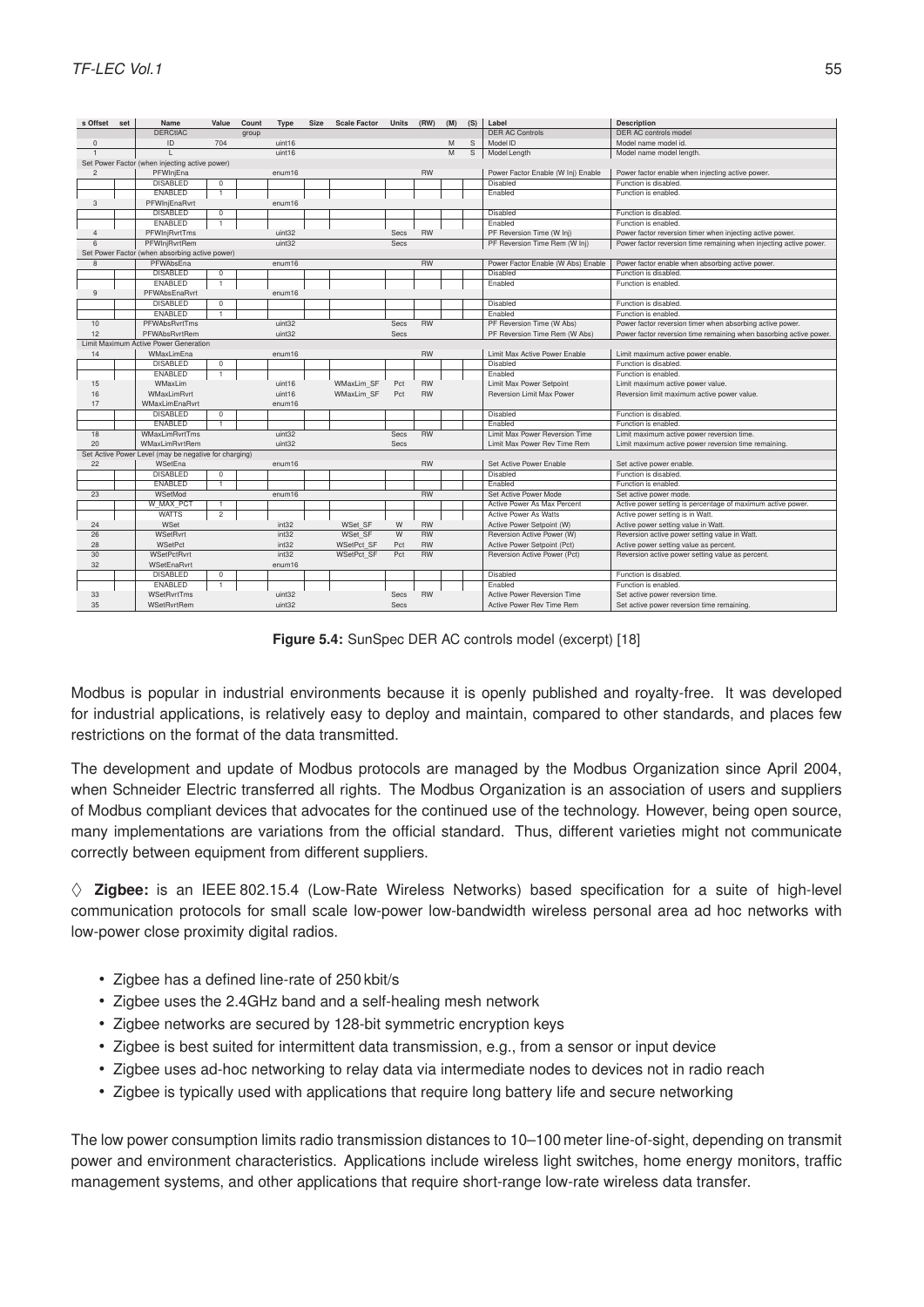| <b>Certification &amp; Logo</b><br>Conformance | smart energy<br>by zigbee alliance |
|------------------------------------------------|------------------------------------|
| <b>Application Layer</b><br>Interoperability   | <b>Smart Energy Profile</b>        |
| <b>Network Protocol Stack</b><br>Connectivity  | <b>Zigbee PRO</b>                  |
| <b>IEEE 802.15.4</b><br><b>Radio</b>           | <b>Multi-vendor Silicon</b>        |

**Figure 5.5:** Zigbee PRO in the [Smart Energy communication stack](https://zigbeealliance.org/solution/smart-energy/) [\[19\]](#page-76-7)

Zigbee was introduced in 1998, standardised in 2003, and revised in 2006. The technology defined by the Zigbee specification is intended to be simpler and less expensive than other wireless personal area networks (WPANs), such as Bluetooth or more general wireless networking (Wi-Fi).

 $\diamond$  **DLMS/COSEM:** is part of [IEC 62056,](https://webstore.iec.ch/searchform&q=62056) a set of standards for electricity metering data exchange. DLMS/COSEM specifies the data model, the messaging protocol and media-specific communication profiles. It can be applied for sensing, metering and control across electricity, gas, heat energy, water and more. It is standardised since 2002 as part of the IEC 62056 and EN 13757 standard suites.

- IEC 62056-1-0: Smart metering standardisation framework
- IEC 62056-3-1: Use of local area networks on twisted pair with carrier signalling
- IEC 62056-4-7: DLMS/COSEM transport layer for IP networks
- IEC 62056-5-3: DLMS/COSEM application layer
- IEC 62056-6-1: Object Identification System (OBIS)
- IEC 62056-6-2: COSEM interface classes
- IEC 62056-6-9: Mapping CIM message profiles (IEC 61968-9) and DLMS/COSEM data models and protocols
- IEC 62056-7-3: Wired and wireless M-Bus communication profiles for local and neighbourhood networks
- IEC 62056-7-5: Local data transmission profiles for Local Networks (LN)
- IEC 62056-7-6: The three-layer, connection-oriented HDLC based communication profile
- IEC 62056-8-3: Communication profile for PLC S-FSK neighbourhood networks
- IEC 62056-8-5: Narrow-band OFDM G3-PLC communication profile for neighbourhood networks
- IEC 62056-8-6: High speed PLC ISO/IEC 12139-1 profile for neighbourhood networks
- IEC TS 62056-8-20: Mesh communication profile for neighbourhood networks
- IEC TS 62056-9-1: Communication profile using web-services COSEM Access Service (CAS)
- IEC 62056-9-7: Communication profile for TCP-UDP/IP networks

*Other IEC 62056 parts for electricity metering (data exchange for meter reading, tariff and load control)* IEC 62056-21: Direct local data exchange

- IEC TS 62056-41: Data exchange using wide area networks ( $PSTN<sup>48</sup>$  $PSTN<sup>48</sup>$  $PSTN<sup>48</sup>$  with LINK+ protocol)
- IEC 62056-42: Physical layer services and procedures for connection-oriented asynchronous data exchange
- IEC 62056-46+AMD1: Data link layer using HDLC protocol
- IEC 62056-47: COSEM transport layers for IPv4 networks
- IEC TS 62056-51: Application layer protocols
- IEC TS 62056-52: Communication protocols management (DLMS server)
- IEC 62056-61: Object identification system (OBIS)
- IEC 62056-62: Interface classes for the COSEM object model

<span id="page-59-0"></span><sup>48</sup>Public Switched Telephone Network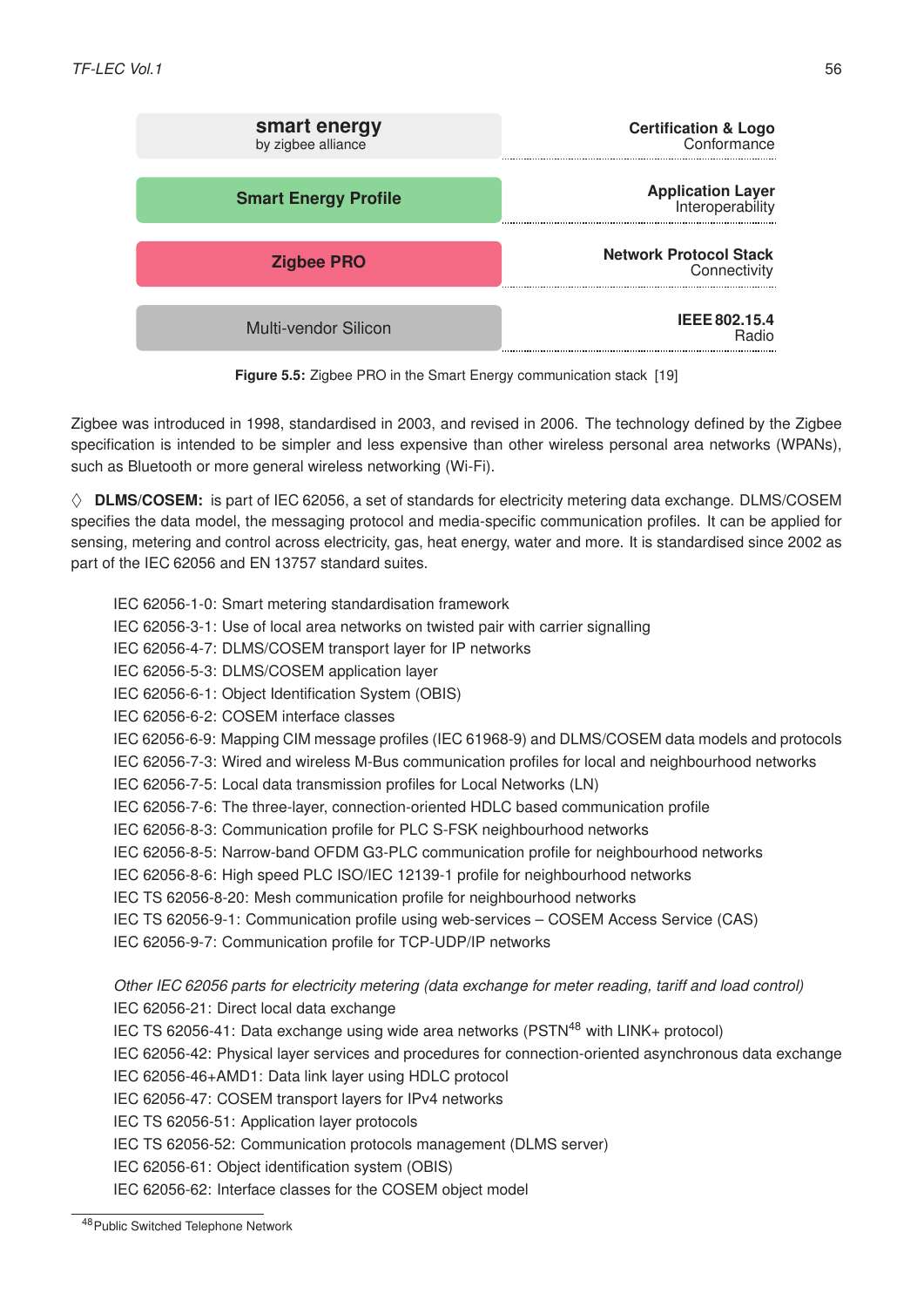In DLMS/COSEM, all the data of electronic meters and devices become represented by mapping them to appropriate information classes and related attribute values. Any real-world thing mapped to an appropriate class type can be described by the attributes defined in the standard. The methods defined therewith allow operations to be performed on the attributes. Attributes and methods jointly constitute an object.

Conventionally, the first attribute of an object is the logical name, also defined as the OBIS code in case of LN referencing, being part of the object identification. Objects that share common characteristics are generalized as instantiations of an interface class with defined class id. Instantiations of an interface class are called COSEM objects.

,→ DLMS or *Device Language Message Specification* (originally *Distribution Line Message Specification*) is the suite of standards developed and maintained by the DLMS User Association (DLMS UA) that has been adopted by the IEC TC13 WG14 into the IEC 62056 series of standards. The DLMS UA provides maintenance, registration and compliance certification services for IEC 62056 DLMS/COSEM.

,→ COSEM or *Companion Specification for Energy Metering* includes specifications that define the transport and application layers of the DLMS protocol. The specifications are grouped into four documents:

**Blue Book:** COSEM meter object model & OBIS (object identification system), **Green Book:** architecture and protocols, Yellow Book: conformance testing, **White Book:** glossary of terms.

Products that pass the conformance test specified in the Yellow Book, become certified as DLMS/COSEM compliant by the DLMS User Association. The DLMS User Association is a non-profit organization based in Zug, Switzerland, founded in 1997 by leading utilities and meter manufacturers to develop and support a standard for smart meter data exchange.



# **Applications**

**Figure 5.6:** [DLMS/COSEM overview](https://www.dlms.com/img/content/dlms-_overview_1709191024x768.jpg) [\[20\]](#page-76-8)

DLMS/COSEM uses a client-server paradigm where the end devices, typically meters are the servers and the Head End Systems or concentrators are the clients. The DLMS/COSEM application layer provides:

- the ACSE services to connect the clients and the servers; and
- the xDLMS services to access the data held by the COSEM objects.

The xDLMS services are the same for each object. This allows adding new objects without affecting the existing application layer. The application layer also composes the messages, i.e., the Application Protocol Data Units (APDUs), it applies checks and removes cryptographic protection as needed, and it manages transferring long messages in blocks. Various built-in mechanisms optimize the traffic to the characteristics of the medium used.

<span id="page-60-0"></span><sup>49</sup>Power Line Communication, e.g., IEC 61334, formerly known as IEC 1334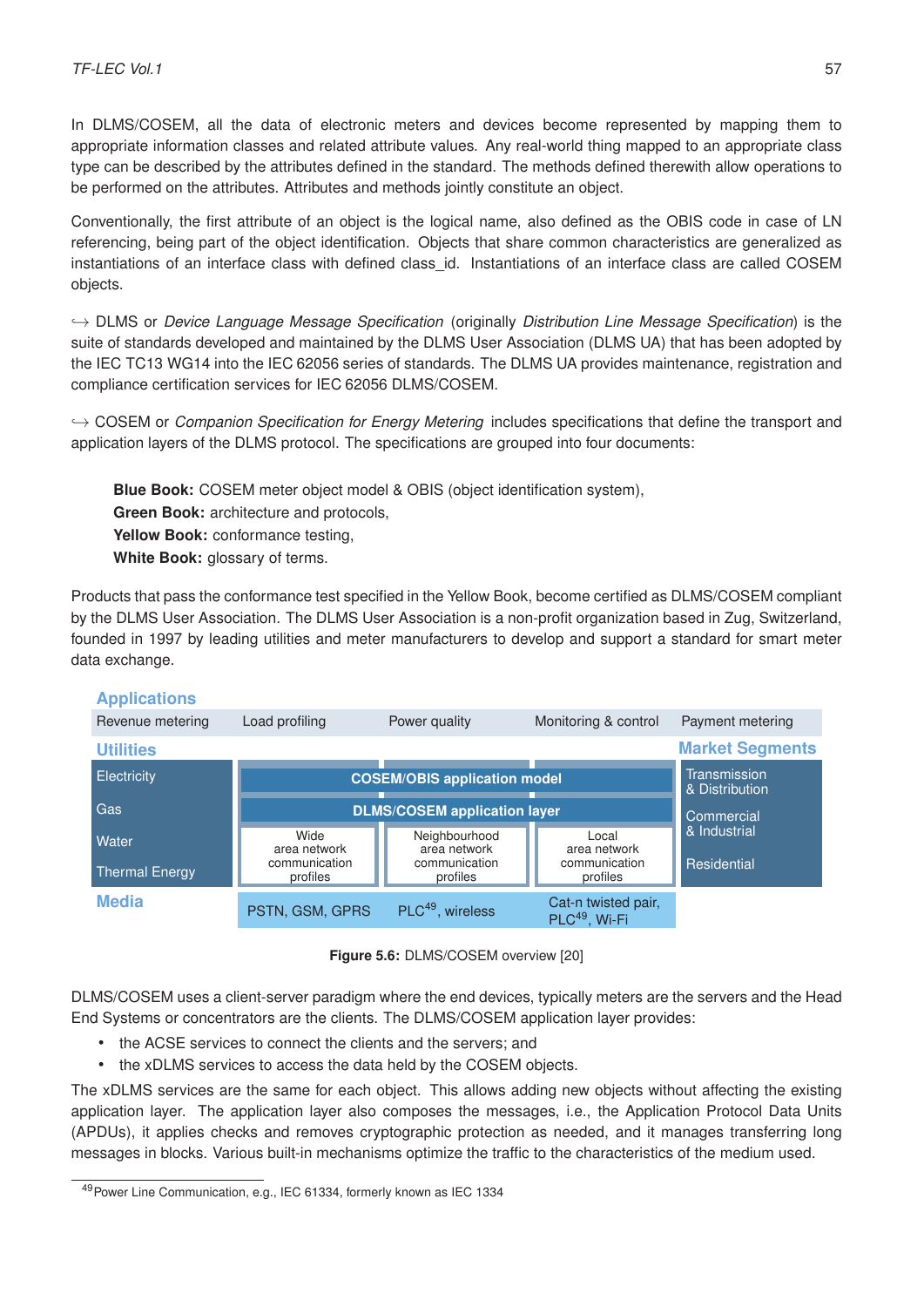The DLMS/COSEM communication profiles specify the protocol stack and the binding of the lower protocol layers to the DLMS/COSEM application layer. Profiles are available for:

- Local ports, PSTN/GSM with HDLC data link layer RS232 / RS485;
- GPRS;
- IPv6, IPv4, TCP and UDP;
- S-FSK PLC;
- G3-PLC with UDP/ IPv6;
- Prime PLC without IP, with IPv6, IPv4, TCP and UDP;
- Wired and wireless M-Bus;
- Mesh networks with IPv6 and 6LowPAN;
- *and upcoming:* Wi-SUN and NB IoT.

The DLMS/COSEM specification is developed and maintained by the DLMS User Association:

- COSEM and OBIS are specified in the Blue Book;
- DLMS/COSEM application layer, lower layers and communication profiles are specified in the Green Book.

The contents of these Books are internationally standardized by IEC TC13 WG14 and CEN TC294.

# **5.5 Tools available for prototypes, sandboxes, and general deployments**

*Because once released this document is published open source (*CC-BY-SA*) be aware not to include any proprietary information that cannot be disclosed. Open source tools are highly appreciated and shall be preferred over similar proprietary tools where no technical issues demand latter.*

# **5.5.1 OpenEMS**

The *Open Energy Management System* [\(OpenEMS](https://openems.github.io/openems.io/openems/latest/introduction.html)[50](#page-61-0)) is a modular software platform for energy management applications. It focuses on controlling, monitoring and integrating energy storage systems together with renewable energy sources and complementary devices and services. Thus, it appears to be a platform option for Energy Community components, i.e., Community Energy Management System and Member Energy Management System.

The OpenEMS *"Internet of Things"* stack contains three software components:

- OpenEMS Edge that runs on-site and actually controls devices,
- OpenEMS UI that provides the generic user interface, and
- OpenEMS Backend, which runs on a (cloud) server and connects the decentralized Edge systems and provides aggregation, monitoring and control via the public Internet.

The components keep an open [Websocket](https://de.wikipedia.org/wiki/WebSocket) connection for bi-directional communication. The protocol is based on [JSON-RPC,](https://www.jsonrpc.org/specification) basically providing *Request, Success Response, Error Response,* and *Notification* messages. The features OpenEMS provides for a modern flexible Energy Management System include:

- Fast PLC-like control of (battery) inverters and other devices,
- Easy extension due to modern programming languages and modular architecture,
- Wide range of devices and protocols supported, and a
- Modern web-based on-line user interface.

The OpenEMS Backend can be deployed on a Debian Linux server and uses the JSON-RPC communication protocol to connect one or more OpenEMS Edge devices, either via REST/JSON (io.openems.backend.b2brest) or via Websocket (io.openems.backend.b2bwebsocket).

<span id="page-61-0"></span><sup>50</sup>Not to be mistaken with the *Open Electromagnetic Field Solver*, which is also named [OpenEMS.](http://openems.de/start/index.php)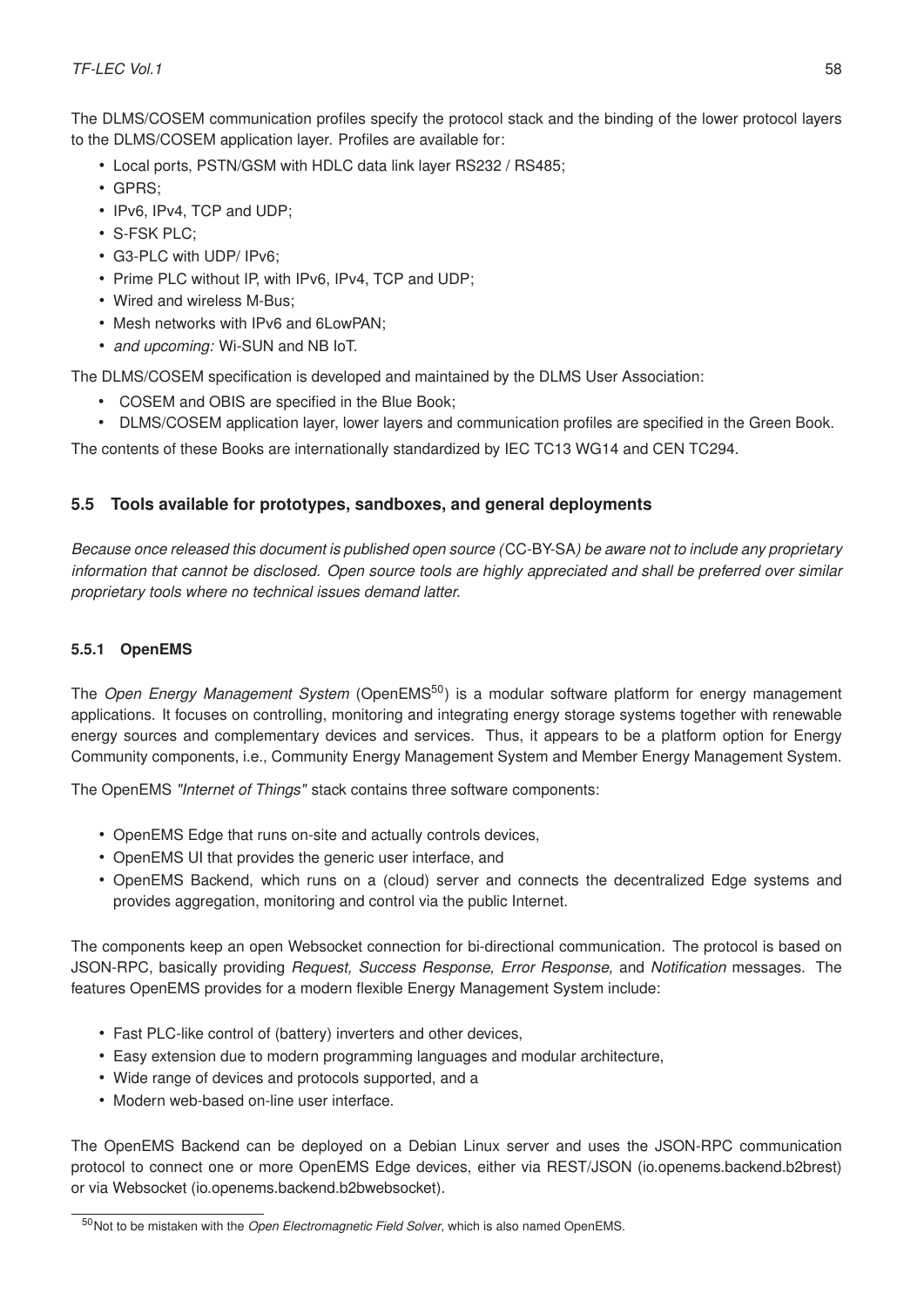The OpenEMS Edge Controller holds the logic (e.g., a state machine) or an algorithm (e.g., a prediction engine) that "controls" a hardware device. The logic of each active Controller is executed regularly on every Cycle, i.e., once per second.

To connect to hardware several communication protocols are implemented as bridges:

**M-Bus:** standard for fieldbus communication (see [www.openmuc.org/m-bus/user-guide/\)](https://www.openmuc.org/m-bus/user-guide/) **Modbus/TCP:** standard for fieldbus connection over TCP/IP network **Modbus/RTU:** standard for fieldbus connection over RS485 serial bus **OneWire:** protocol for home automation that directly talks to the OneWire busmaster

 $\diamond$  **Modbus/TCP:** This API provides a Modbus-Slave implementation that connects a Channel to an external device via Modbus/TCP. How to *[connect an electricity meter](https://openems.github.io/openems.io/openems/latest/edge/implement.html)* to OpenEMS Edge via Modbus/TCP is explained as an example on how to connect hardware.

 $\diamond$  **REST:** Via this API can external hardware access Channels using JSON/REST calls on port 8084.

 $\diamond$  Websocket: The API enables external access via JSON/REST to OpenEMS Edge using HTTP and includes access to Channels and JSON-RPC Requests. It is also used to connect locally an OpenEMS UI, that creates charts dynamically according to the components enabled. The OpenEMS UI can be compiled to execute it outside of an IDE.

,→ *Open Source:* OpenEMS development was started by [FENECON GmbH.](https://www1.fenecon.de/) It is the software stack in behind the *[FEMS - FENECON Energy Management System](https://www1.fenecon.de/fems/)*. The source code is available online at http://openems.io and on GitHub. New versions are released after every Scrum Sprint and are tagged accordingly. The master branch always holds the stable release. Governance of the OpenEMS project was taken over by the newly founded *[OpenEMS](https://openems.io/association/) [Association e.V.](https://openems.io/association/)* in 2019, which invites third parties like universities, hardware manufacturers, software companies, commercial and private owners to use OpenEMS for their own projects and are glad to provide support with first steps. If interested in the OpenEMS development team contact [info@openems.io.](mailto://info@openems.io)

,→ *License info: OpenEMS Edge* and *OpenEMS Backend* are © 2016–2020 by FENECON GmbH and can be redistribute and/or modified under the terms of the [Eclipse Public License version 2.0.](https://github.com/OpenEMS/openems/blob/develop/LICENSE-EPL-2.0) *OpenEMS UI* is also © 2016– 2020 by FENECON GmbH but can be redistribute and/or modified under the terms of the [GNU Affero General Public](https://github.com/OpenEMS/openems/blob/develop/LICENSE-AGPL-3.0) [License version 3.](https://github.com/OpenEMS/openems/blob/develop/LICENSE-AGPL-3.0)

 $\diamond$  **Simulation option:** OpenEMS provides virtual devices for testing and development. For such a simulation environment the component that realise communication with external hardware need to be replaced by the more generic components tagged with the *"Simulator"* prefix.

,→ *DataSources* generate lists of data and provide their content as channel. The data can be generated by an augmented random generator or read from a data file, e.g., using the *"Simulator Datasource: CSV Reader"*.

,→ *Devices* replace hardware bound components like meters or inverters. The consequential two device types are: **acting devices** — who's actions depend on data-sources not other devices, and **reacting devices** — that deduce their behaviour from other device's channels/properties.

# **5.5.2 OpenMUC**

The [OpenMUC](https://www.openmuc.org/) framework offers software solutions for monitoring and control systems. It consists of a Java framework to implement *monitoring and control applications*, and Java libraries that integrate some popular communication standards (e.g., [IEC 61850,](http://www.openmuc.org/iec-61850/) [IEC60870-5-104,](http://www.openmuc.org/iec-60870-5-104/) [DLMS/COSEM,](http://www.openmuc.org/dlms-cosem/) [M-Bus,](http://www.openmuc.org/m-bus/) [IEC 62056-21,](http://www.openmuc.org/iec-62056-21/) [SML\)](http://www.openmuc.org/sml/). The software is 100% pure Java and runs on most operating systems (Linux, Windows, Mac) and CPU architectures (Intel & ARM). It is designed for embedded systems and has a small footprint.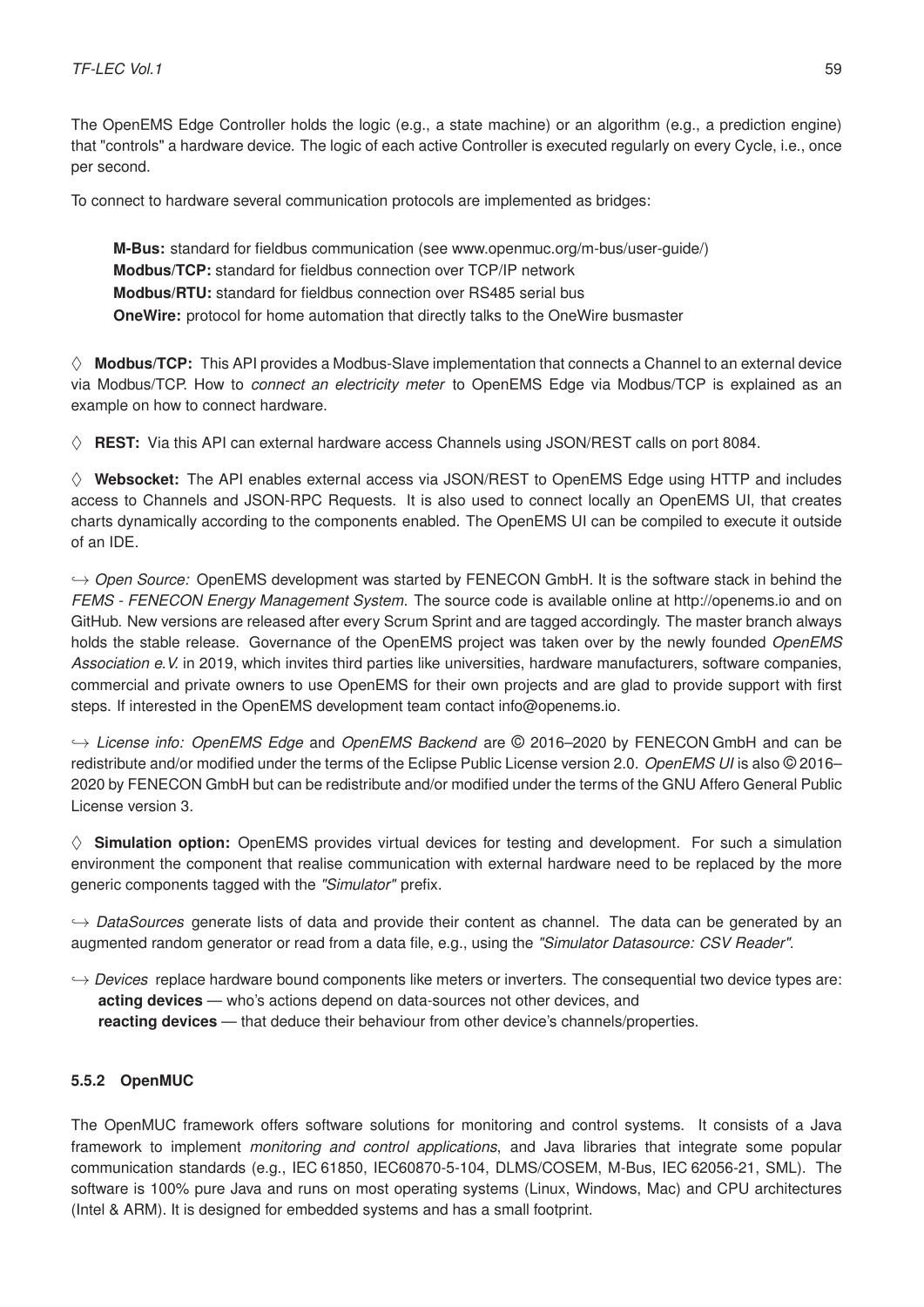OpenMUC can be used to implement anything from simple data loggers to complex SCADA systems. The aim is to shield the application developer from the details of communication protocols and data logging technologies. The framework is used in various smart grid projects to readout smart meters, control CHP units, monitor PV systems or control electric vehicle charging. Therefore, many communication protocol drivers from the energy domain are included. Due to the open and modular architecture many more applications can be realized using OpenMUC.

# **OpenMUC features:**

- Easy application development shielding the developer from communication protocol coding
- Simple and flexible configuration parameters can be dynamically configured in various ways
- Communication support out of the box popular protocols are included, plug-in interface to add new drivers ◦ Existing drivers: Modbus TCP, Modbus RTU, Modbus RTU/TCP, IEC 61850, IEC 60870-5-104, IEC 62056-21, DLMS/COSEM, KNX, wired and wireless M-Bus, eHz meters/SML, REST/JSON, SNMP, CSV
- Data logging in many formats plug-in interface to new data loggers ◦ Existing logger: ASCII, SlotsDB (binary)
- Web user interface configuration and visualization ◦ Existing WebUI: Channel Access Tool, Channel Configurator, Data Exporter, Data Plotter, Media Viewer
- Data servers to connect remote and local non-Java applications ◦ Existing server: Modbus TCP, REST/JSON
- Modularity drivers, data loggers, etc. are individual selectable components
- Embedded systems ready designed to run on low-power devices (e.g., x86 and ARM systems)
- <span id="page-63-0"></span>• Open-source software — licensed under the GPLv3



**Figure 5.1:** [OpenMUC Architecture](http://www.openmuc.org/wp-content/uploads/2016/03/OpenMUC_Architecture.png) [\[21\]](#page-76-9)

The boxes shown in figure [5.1](#page-63-0) are implemented as [OSGi](https://www.osgi.org/developer/what-is-osgi/) [bundles](https://www.ibm.com/support/knowledgecenter/en/SSRTLW_9.5.0/com.ibm.aries.osgi.doc/topics/cbundles.html) that run independently in the OSGi environment. Except for the Data Manager are all modules optional to support light weight customised solutions.

,→ *[OpenMUC demo app:](https://gythialy.github.io/openmuc/)* A simple demo app is provided to demonstrate how channels and their records can be accessed from an application. The app reads data from channels of the CSV driver, calculates new values from them and writes them to other channels. The app can be used as starting point to create own OpenMUC application.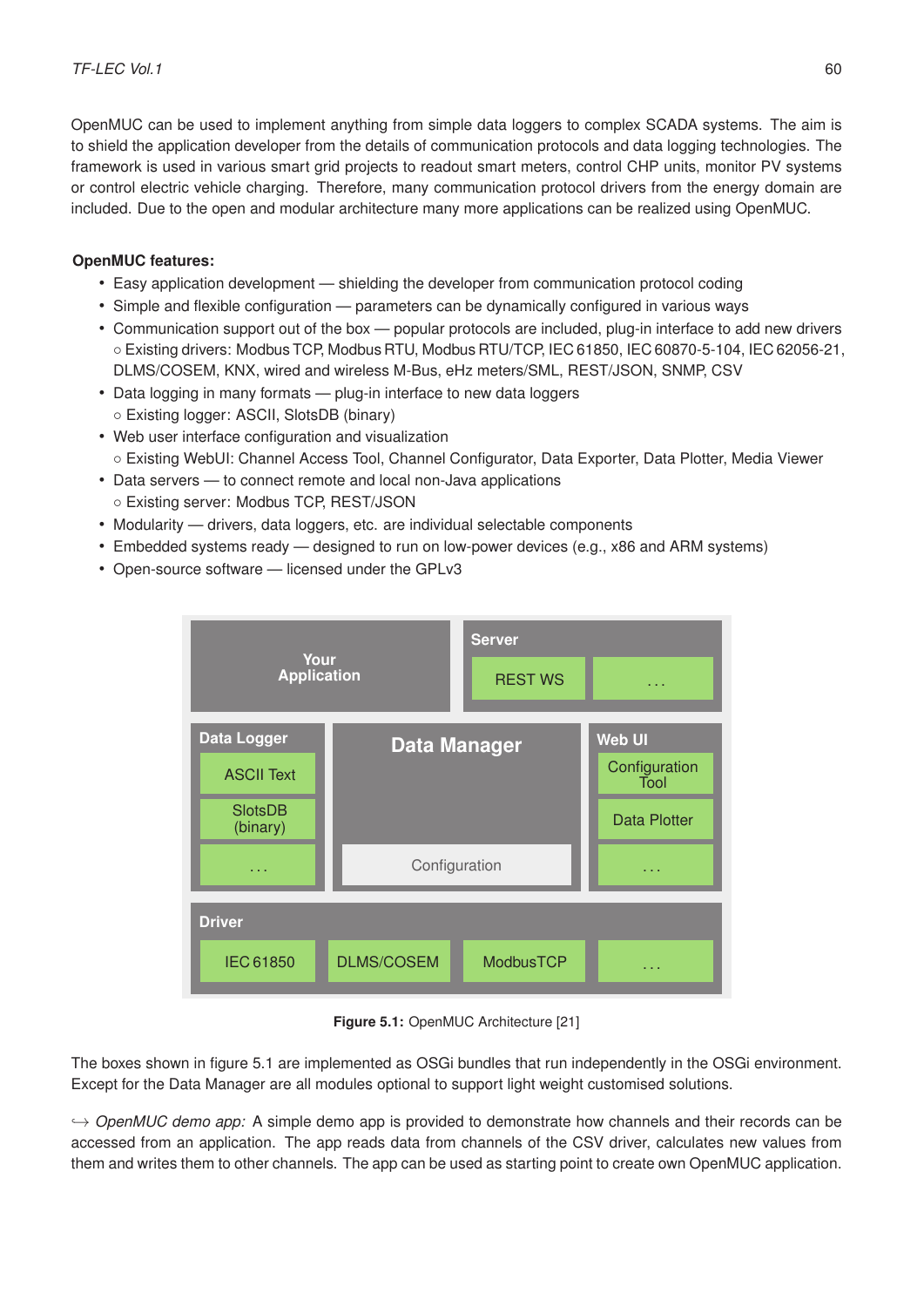OpenMUC is offered by the *Smart Grid ICT* group at the [Fraunhofer Institute for Solar Energy Systems](https://www.ise.fraunhofer.de/en.html) in Freiburg, Germany. The group is part of the business area *Energy Systems Technology* covering [Smart Grid Technologies:](https://www.ise.fraunhofer.de/en/business-areas/energy-system-technology/smart-grid-technologies.html)

- Grid integration of distributed energy appliances, (e.g., PV, BESS, heat pumps, CHP, EV)
- Secure information transmission, communication technologies and protocols
- Energy management gateways, embedded systems
- Supervisory Control and Data Acquisition (SCADA)
- Monitoring and smart metering systems

Third parties are encouraged to create their own customized systems based on OpenMUC, which is licensed under the [GPL.](https://www.gnu.org/licenses/gpl-3.0.en.html) Individual licenses are sold on request.

#### **5.5.3 Nymea**

**[nymea](https://nymea.io/)** is an open source IoT platform offering an *Open IoT Stack*. It provides a collection of tools, libraries and services to build connected devices that scale from highly specific IoT use cases to fully featured smart home platforms, including cloud connectivity. **nymea** consists of three parts: *nymea:core, nymea:app* and optional *nymea:cloud*. Using plug-ins for many tasks, a large variety of building block setup combinations is possible. With *nymea:core* and *nymea:app* a powerful smart home solution can be set-up that does not require powerful hardware or fiddling with configuration files. **nymea** strives to simplify communication for connected products.



**Figure 5.2: nymea** [system overview](https://nymea.io/img/nymea-overview.svg) [ © **[nymea](https://nymea.io/)** – reproduced with permission]

IoT applications often require to interact using low level hardware interfaces like I2C, GPIO, One-Wire and networking protocols like MQTT, COAP, ZigBee, Bluetooth and more. **nymea** enables app developers to interact with devices from a remote JSON-RPC API instead of typing low level C code to implement the required interface drivers. Many interfacing tasks are readily handled out of the box. Hardware/Protocol abstraction layers for easy plug-in development available: [<https://nymea.io/documentation/overview/features>] [51](#page-64-0)

- Bluetooth
- NFC
- CoaP
- 443 MHz radio

<span id="page-64-0"></span><sup>51</sup>The nymea platform is evolving and so are the interfacing means. Listing them is limited to a snapshot showing an excerpt.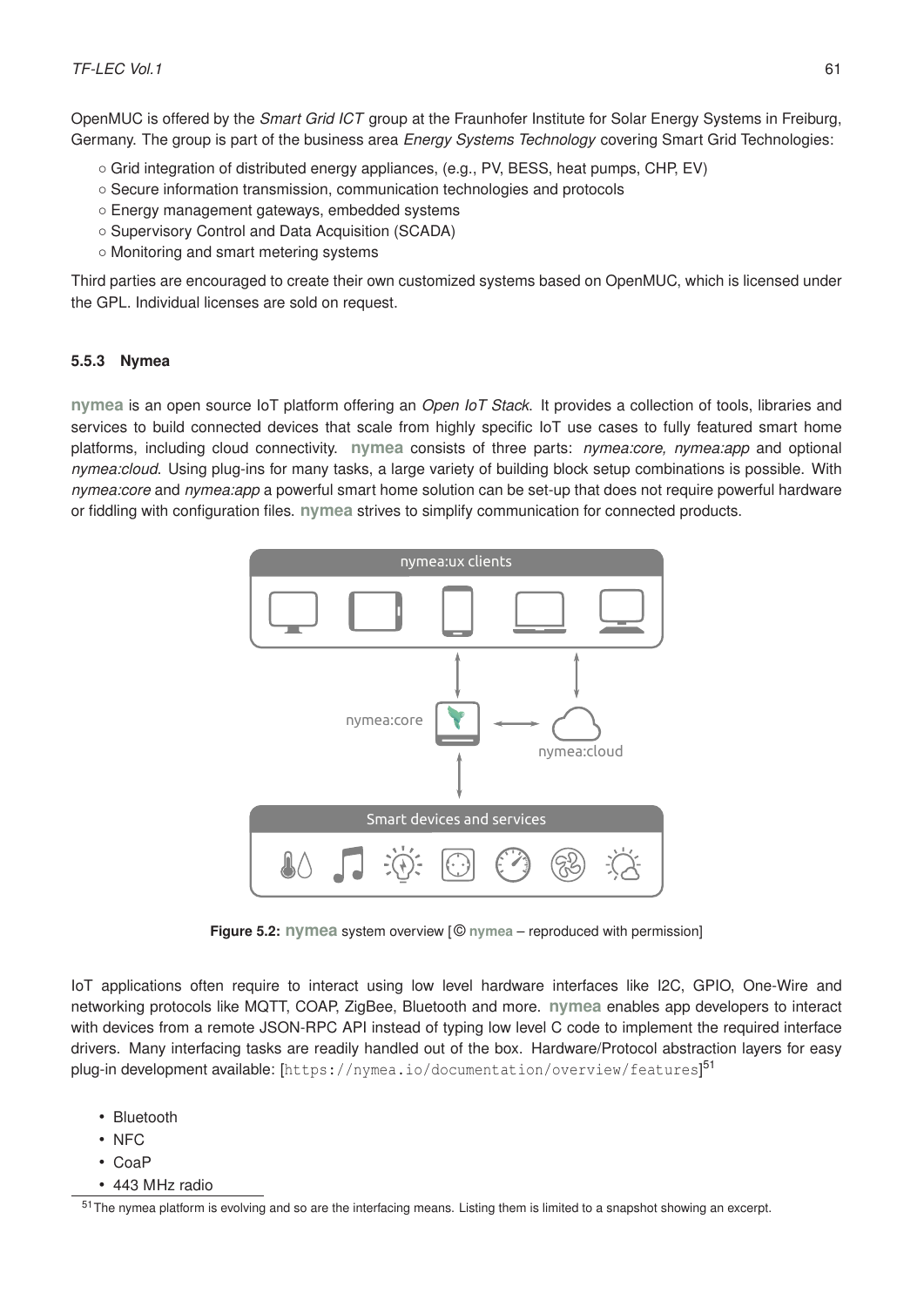- WiFi/Ethernet/Internet connected devices/services (e.g., HTTP REST APIs usable with minimal code effort)
- ZigBee (WIP)
- MQTT
- Any other transport protocols can be used hand-crafted in a plugin
- All libraries available in Linux available to use

Everything is designed in an offline-first approach, which results in fast reaction times, full control over personal data, and products do not become useless when a cloud provider shuts down the service. The local-first approach assures that everything can be done without cloud connection, which evidently keeps all data in the local network, where it belongs, i.e., within the owner's premises. IoT devices, especially inside homes, need not be cloud connected all the time.

The **nymea** edge software is modular and can be expanded with new functions, sensors and cloud integrations via plug-ins. The core modules of the software are open source, so every software integrator can make new integrations.



**Figure 5.3:** Modular **nymea** edge stack [ © **[nymea](https://nymea.io/)** – reproduced with permission]

Data privacy and operation reliability are prime. Independence from cloud vendors and not requiring an always-on internet connection are add-on benefits. Using 100% free and open source software saves royalty expenditures. Dedication to open-source, transparency, and openness is considered the better way to convince customers.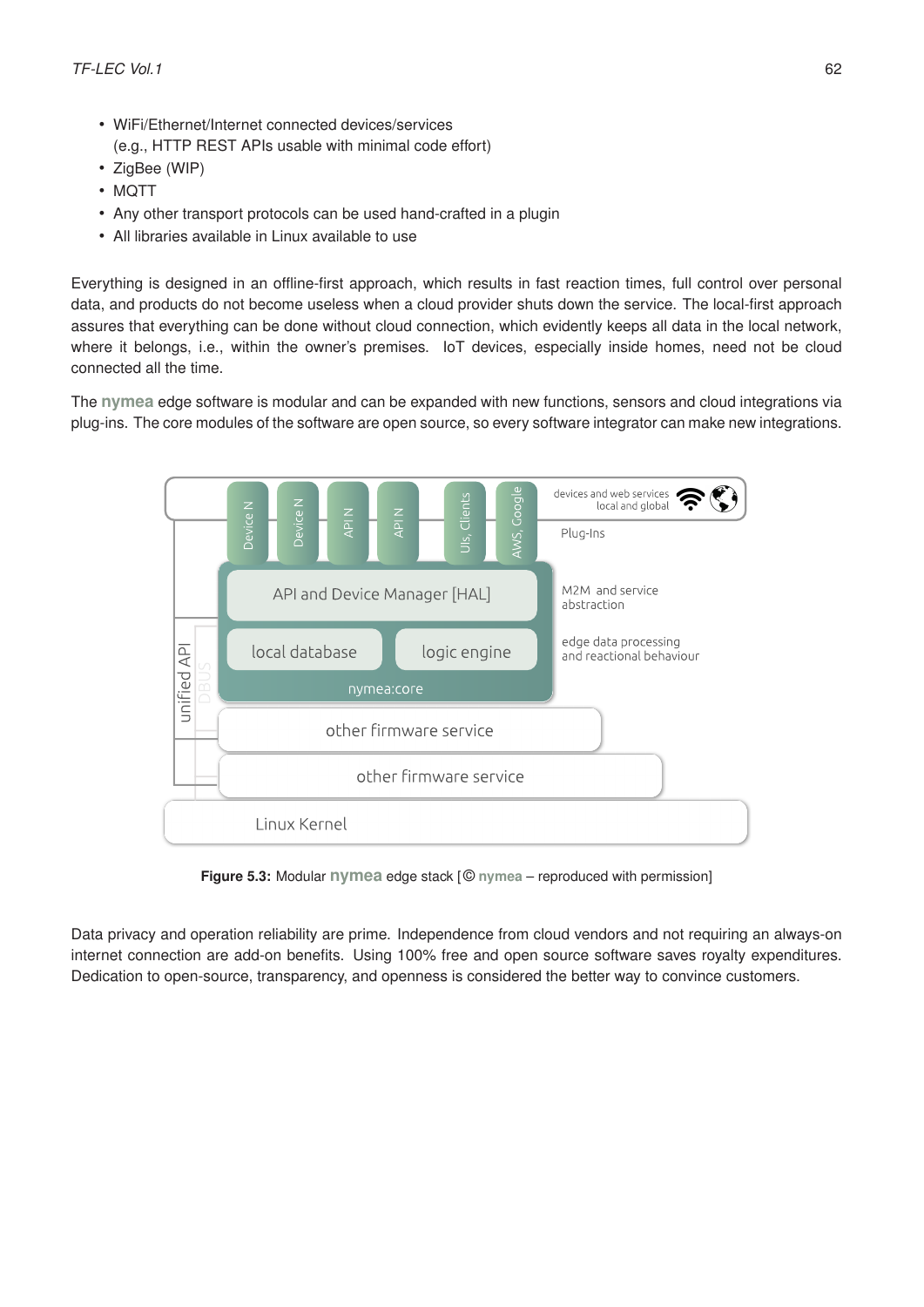## **5.6 Good practice examples, common recommendations, and general ideas**

*Note that here in Vol.1 of the Technical Framework all content is informative only. Necessary operation, safety and security measures shall be specified in Vol.2 to be binding. Only when specified within IES Integration Profiles, requirements become mandatory and considered for conformance testing. All the examples outlined in this section are suggestions only.*

### **5.6.1 Grid-access limits**

The most basic and rather inevitable good practice is power limiting. Both, inserting and draining power to and from the grid, needs to be locally limited for safety reasons. Commonly, this is achieved by fuses. They protect the electricity conducting resources, i.e., wires and transformers, from overheating and eventual melting or exploding, respectively. Fuses respond rather slow to minor limit violations, which fits because overheating also accumulates rather slow. However, many customers along a supply line, or more generally within a region, may exceed their limits slightly for an extended time. These individually minor violations can sum up to considerable stress on up-grid resources, causing congestion that needs to be attended to.

Common practice is to enact access limits that render critical overload rather unlikely and of short duration, mostly. To achieve that, the access limits (i.e., the grid-edge bottlenecks) need to be smaller the more volatile the consumption pattern of a customer is and the more persistent limit violations commonly are.<sup>[52](#page-66-0)</sup> The drawback is that rigorously set limitations prevent most rare events but cause underutilised resources, most of the time. They also limit the potential of demand side power management (DSM). Setting these access boundaries is balancing resource economics versus system safety.

In an ideal case, power loads would not fluctuate and every energy demand is fulfilled by an individually planned and granted energy flow, precisely routed from the power source (generator) to the appliance, which consumes the power exactly as it is produced and transported across grid resources. Such an energy system would not need local access limitations as the protection of resources could be integrated in the power routing process. However, this approach also implies that in case the power cannot be safely routed to the demanding appliance, the requested energy is not provided and thus, the appliance not always enabled to perform an intended task.

#### **5.6.2 Autonomous power-state aware operation**

Smart edge devices, the foundation of a smart grid, can use far more information to make local decisions than simple fuses. Metering the power quality at a customers access point these devices (Smart Meters) can detect over- and under-voltage and grid-frequency deviations. In addition, they may also measure the power angle, i.e., the relation of active power to reactive power related to the phase offset between the voltage and the current, indicating whether the reactive power is inductive or capacitive.

Intelligent power assets within customer premises, in particular rectifiers inserting power from local generation, can than adjust their power output to the measured power quality in order to mitigate power quality issues.<sup>[53](#page-66-1)</sup> The topic of integrating high amounts of Distributed Energy Resources in the low voltage distribution grid is the topic of many studies, proposing different means to smoothly insert the power, commonly based on autonomous insertion control. See for example the open access published comparison by Kui Luo and Wenhui Shi [\[22\]](#page-77-0).

 $\diamond$  **P(U)-control:** Executes active power (P) curtailment as a function of the voltage (U) at the grid access point. The inserted power is confined by the voltage level at which it may be inserted. If the voltage at the grid access

<span id="page-66-0"></span><sup>&</sup>lt;sup>52</sup>Industry customers often pay grid-fees based on their peak load, which triggers them in a friendly, economics based manner to avoid peaks. Private customers pay grid tariffs in relation to their consumption; their load pattern is not metered, and thus, unknown. Empirical load patters are used to predict their consumption behaviour. Deviations, for example due to heat pumps and EV-charging, indirectly challenge grid stability: such applications render the empirical load patterns unrealistic and the load-planning systematically tainted.

<span id="page-66-1"></span><sup>53</sup>*Grid codes*, sometimes also called *network codes*, specify the required grid support. Support in excess of what is required by law, shall be considered as *ancillary service*, that in a way needs to be (pre-)ordered, on demand requested, and equitably remunerated.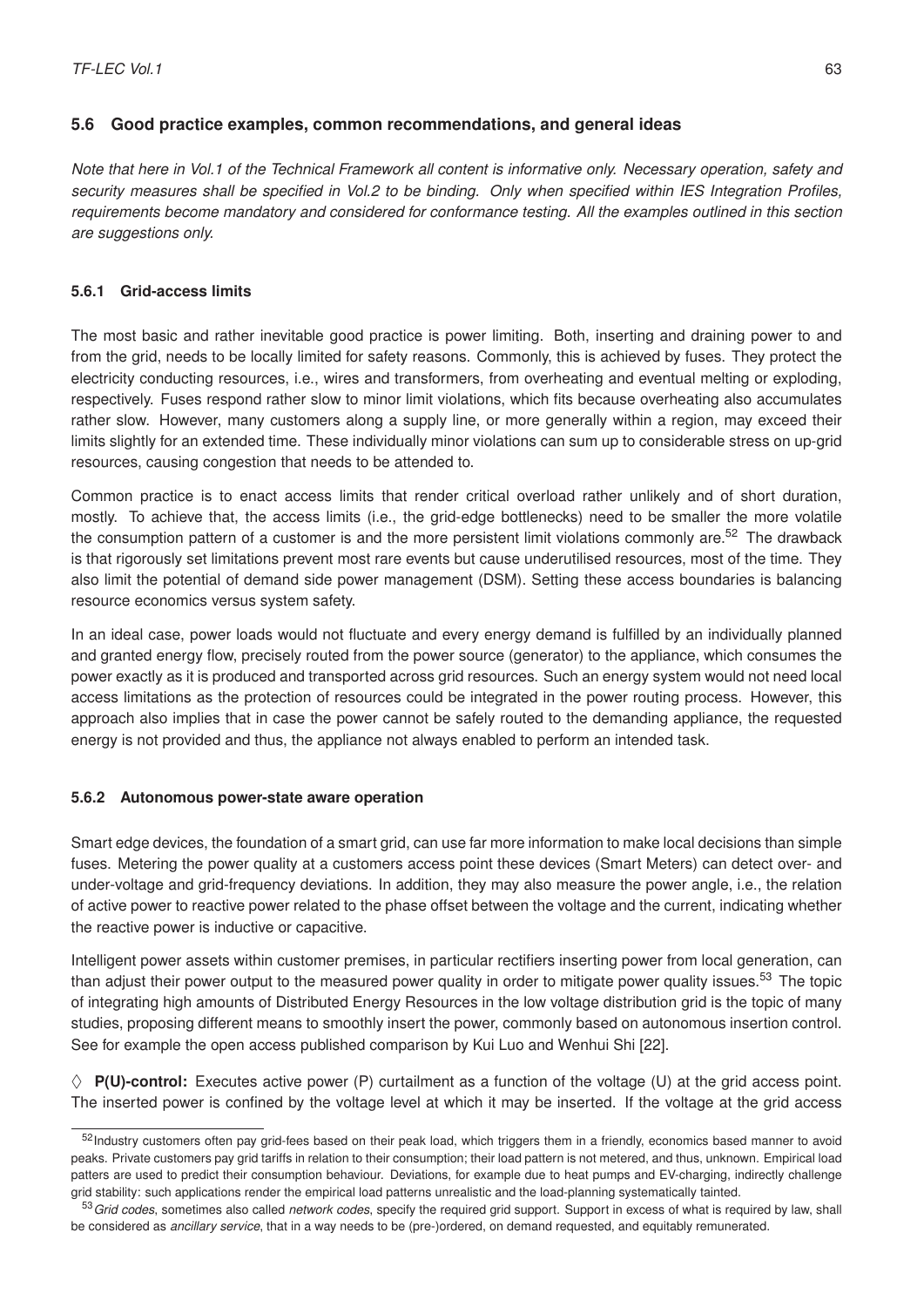point exceeds a set threshold, the inserted power is reduced until the threshold is again met. This response has to occur irrespective of what causes the threshold violation.

 $\diamond$  **Q(U)-control:** Inserts reactive power  $(Q)$  as a function of the local grid voltage. Positive or negative (inductive or capacitive) reactive power is inserted to either decrease or increase the local voltage, respectively. A drawback of this algorithm is that due to the smaller voltage deviation closer to the transformer the prosumer further away need to contribute more reactive power than those close to the transformer.

 $\diamond$  **PF(P)-control:** This scheme forces the insertion of power with a certain power factor (PF), i.e., at a certain power angle  $\Phi$ , where  $PF = \cos(\Phi)$ , that depends on the actually inserted power (P). Thereby, all prosumer contribute reactive power equally. A disadvantage is that reactive power is inserted also when it may not be needed, i.e., independent of the voltage level, causing unnecessary grid losses.

 $\diamondsuit$  **Combinations:** E.g.,  $P(U) + Q(U)$  and  $P(U) + PF(P)$  have as well been evaluated and proposed. However, the basic schemes are far from perfect, and even combinations thereof cannot achieve the optimal power flows, which result from solving the complex power flow optimisation across an entire LV-grid.

 $\diamond$  **Frequency control:** The heavy rotors of common synchronous power generators store a huge amount of kinetic energy. Its derivative, the inertia of the rotating mass, provides the power that counteracts any frequency deviation between the grid and the rotating mass, limited by the robustness of bearings and the conducting capacity of the electric wiring. If these limits are reached the generator needs to be disconnected, which may trigger a cascading failure leading to a severe black-out.

Common PV-rectifier perform grid-synchronised power insertion, which does not provide any inertia. Instead, switched rectifiers are non-linear loads that cause distortion of the sine waveform, reflecting harmonics of the grid frequency into the grid. These harmonics cannot be compensated alike the positive or negative power angles introduced by inductive and capacitive loads. Smart rectifiers, so called *synchronverter* [\[23\]](#page-77-1), if coupled with a sufficiently sized energy buffer, e.g., a capacitor bank or fast and powerful battery, can provide virtual inertia [\[24\]](#page-77-2). Their impact is still to be investigated, and economic viability appears achievable for upscale systems.

Implementing such a decentralised autonomous power ingress control scheme is often demanded by law, at least for bigger generation assets. Commonly, it is a good idea to have them, even if used as fallback operation mode only, where customers are primarily managed by a Community Energy Management System: If communication with the Community Energy Management System occurs over a public IT infrastructure, connectivity cannot be assumed always present. Thus, the local operation of smart energy assets needs to persist even when IT connectivity is lost, i.e., by switching to some safe fallback operation mode.

# **5.6.3 Dynamic power ingress and egress curtailment**

Grid code based power insertion and absorption limits are rather static. To achieve a little flexibility, i.e., alignment of the actual power consumption to production and distribution economics, the switched low-price energy was introduced long time ago. Independent supply lines are not needed, commonly only the power meter is switched on and off in accordance with the utilisation of production and distribution capacities. Appliances that need not be powered all the time are connected to the switched low-price meter and therefore support the utility in the supply stabilising attempt by enabling remote altering of the current demand (Demand Side Management – DSM).

Similar can smart power generation devices, e.g. smart PV-rectifier, adjust the power insertion according to received control messages, e.g., switch the insertion control scheme according to the relevant grid code. In case the power generation is not equipped with a control interface, or when the device does not respond correctly, the DSO may cut the power insertion entirely when locally too much power is currently inserted (production curtailment). Commonly, every prosumer with a production capacity that exceeds a defined insignificance threshold is required by regulations (grid codes) to execute insertion curtailment whenever requested to.

However, plain on-off control causes wide spreading power control ripples across many grid levels when too many loads or generators are simultaneously cut off. Grouping of customers can help, but the optimal group depends on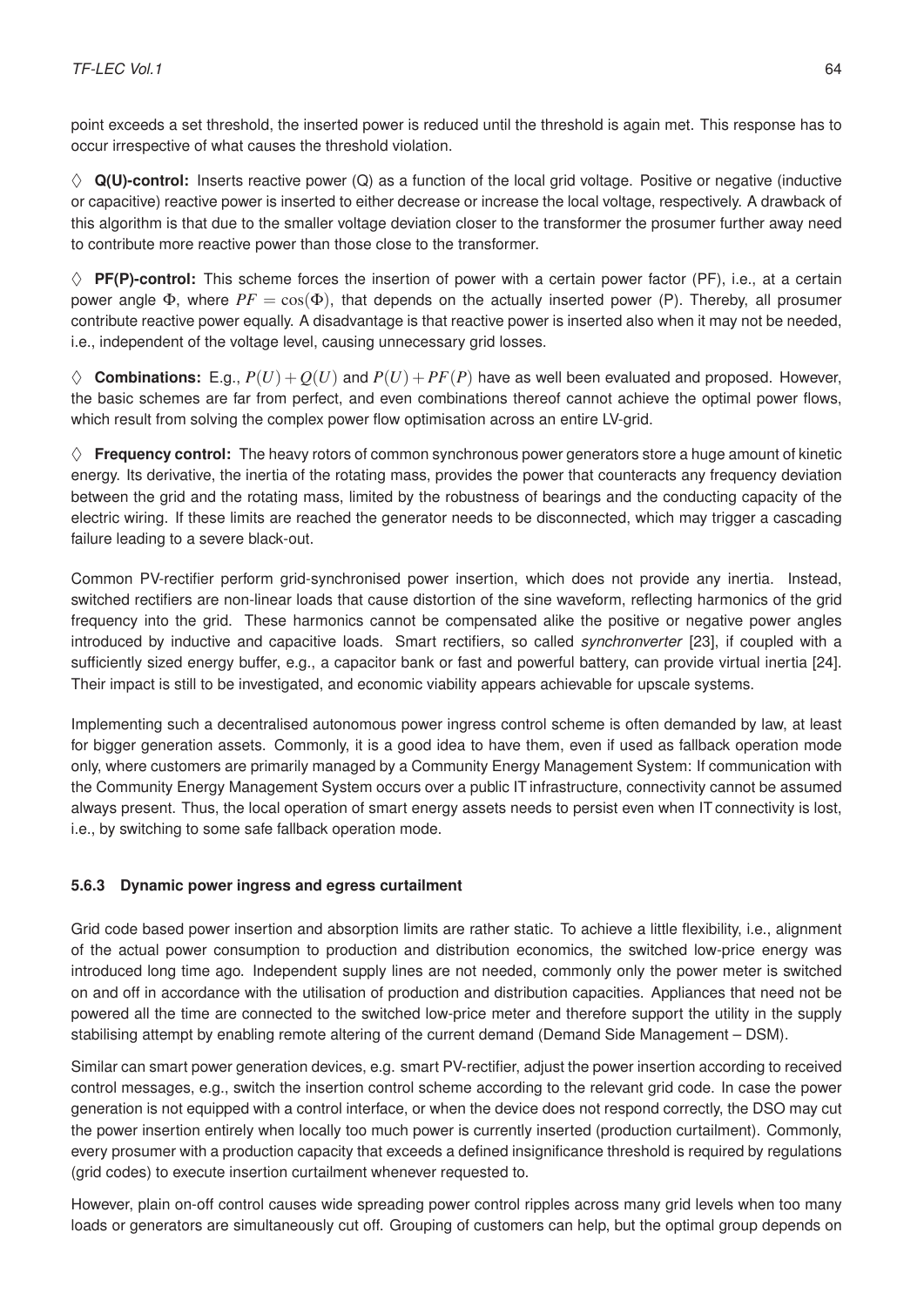the cause for the interaction and because latter varies, there cannot exist any perfect grouping. The optimum for control quality is cause sensitive control of each switch individually.

In the near future, this approach may be extended by predicted schedules, and consequentially introduced dynamically adjusted power ingress limitation as presented at the 2020 ISGT-Europe conference [\[25,](#page-77-3) [26\]](#page-77-4). Thereby can also the systemic unfairness of curtailment in respect to the prosumer's position along the supply strand be addressed [\[27\]](#page-77-5).

## <span id="page-68-0"></span>**5.6.4 Grid-state awareness – introducing a Grid Traffic Light system**

The power routing to a region is performed based on the assumed average power demand per customer. The actual power demand varies and therefore will in general deviate from the average assumed. Across many customers the deviations may level out, but that is not always the case. Congestion occurs where the total demand across a region reaches a level that cannot be handled easily, i.e., that overloads the up-grid resources.<sup>[54](#page-68-1)</sup>

Responsible for mitigating any critical situations is the grid operator. In Figure [5.1](#page-68-2) the required and potential actions of the Distribution System Operator are assigned to traffic light colours. Depending on the course of the current power issue, either too high voltage (upper limit) or too low voltage (lower limit), occurring from too low or high local load in respect to the energy provided to a region respectively, the Distribution System Operator is intended to respond accurately. Which actions a Distribution System Operator may and can actually execute depends on the local Distribution System Operator's situation awareness and control capabilities, which commonly are determined by regional regulations and policies on what Distribution System Operators are required and allowed to perform.

#### <span id="page-68-2"></span>**upper limit**

- reduce inserted voltage  $U_0$
- switch/adjust grid topology
- curtail power insertion
- analyse reason for yellow state
- request focused load increase
- prepare emergency actions
- no action



#### **lower limit**

- $\bullet$  increase inserted voltage  $U_0$
- switch/adiust grid topology
- drop loads (last resort)
- analyse source of yellow
- request focused power insertion
- prepare emergency actions
- no action
- **Figure 5.1:** Grid Traffic Light required Distribution System Operator actions

On the other hand, the affected entities, i.e., the active customers, will prepare themselves for Distribution System Operator actions. Most effectively, if they are informed on the current grid state as shown in Figure [5.2.](#page-69-0) They may take actions to prepare their systems for possibly harsh actions of the Distribution System Operator, e.g. ingress curtailment and disconnection from the grid. They may confine the effective grid access limits to reduce the potential power volatility. To further calm the grid situation active customers may empower the Distribution System Operator to control parts of their supply and demand, i.e., can offer their flexibility as ancillary service for an adequate reimbursement<sup>[55](#page-68-3)</sup>. Vice versa, active customers will optimally utilise the local resources whenever the grid state empowers their Energy Management Systems to perform freely, i.e., selfish, individually and cooperative within an Energy Community.

<span id="page-68-1"></span><sup>54</sup>The local resources, i.e., the wires along the supply lines, might also be overloaded, but we assume that this problem is sufficiently solved by local fuses. DSO interaction is assumed to be triggered by power balancing issues, i.e., unexpected lasting peaks, rather than congestion of individual grid resources due to dimensioning issues.

<span id="page-68-3"></span><sup>55</sup>If grid safety related ancillary services are sold to the Distribution System Operator, the sellers need to make sure that they can fulfil the promised generation and/or load change. If execution as offered cannot be assured, the reimbursement will be minor. The consequence for not delivering what was actually offered shall exceed compensation by magnitudes because non-performing is an issue of public safety.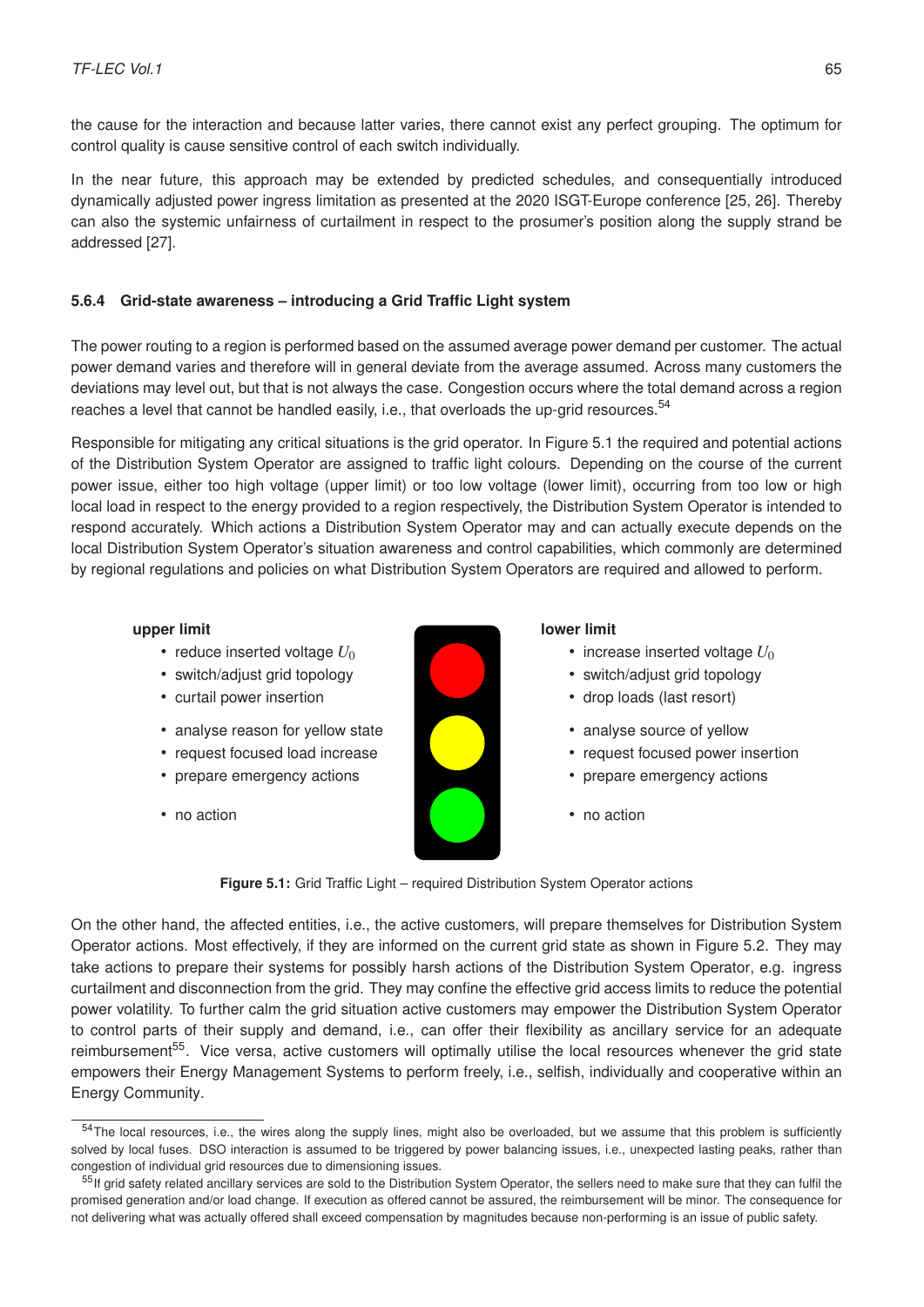#### <span id="page-69-0"></span>**supply side**

- prepare for curtailment
- execute flexibility  $\pm$  request
- insert no more than  $P_{g,\text{granted}}$
- offer idle generation capacity as flexibility
- insert any power  $\leq P_{g,\, \text{max}}$



#### **demand side**

- prepare for power loss
- execute flexibility  $\pm$  request
- drain no more than  $P_{l,granted}$
- offer possible load increase as flexibility
- drain any power  $\leq P_{l,\text{max}}$

**Figure 5.2:** Grid Traffic Light – expected prosumer actions

To prevent critical situations, Energy Management Systems may introduce pro-active control base on the knowledge of planned (scheduled) load and production, and on experience, i.e., learned behaviour patterns and typical state progression. The prime intention of using state prediction is the reduction of the probability to experience red-light situations. According tasks are listed in Figure [5.3,](#page-69-1) i.e., on the left side. On the right side we find the response actions of a Member Energy Management System taken on behalf of a prosumer (active customer).

The prime feature that an Energy Management System can add is load limiting and shifting. In response to a grid state change only a posterior load can be altered. Within an Energy Community the individual Member Energy Management Systems can also perform ahead of time load balancing, thereby coordinating predicted local loads and supplies to optimally utilise all the local resources. Along with this supply to demand matching task, the objective shall include red-light prevention. A basic approach thereto is maximising over all community members (and maybe also other clients in between along supply lines) the minimum headroom over time between predicted power level (voltage) and the upper and lower voltage limits allowed. Staying maximally away from limits reduces the probability of limit violations due to the inevitable prediction uncertainty resulting from unpredictable load and production fluctuations.

#### <span id="page-69-1"></span>**predictive control**

- predict load and production
- risk assessment (Monte Carlo)
- do predictive balancing  $\rightarrow$  *shift loads in time*  $\pm$

max  $\left\{\min_{\text{time}}\{headroom^{(95\%)}\}\right\}$  $\mathcal{L}$ 

- calculate & assign  $P_{x, \text{granted}}$
- predict & reserve flexibilities
- $\bullet$  . . .
- learn customer behaviour



#### **reactive control**

- monitor current power levels
- execute ad hoc counter actions
- analyse development  $\rightarrow$  trends
- predict near future
- execute proactive adjustments *postpone loads* → *be 'grid friendly*'
- provide/use flexibilities
- $\mathcal{L}_{\mathcal{P}}$
- learn critical progressions

**Figure 5.3:** Grid Traffic Light – possible Energy Management System actions

Achieving optimal energy distribution and production utilisation within an Energy Community does not naturally correltate with supporting grid stability. Therefore, the Traffic Light System introduces the opportunity to perform situation aware control.<sup>[56](#page-69-2)</sup> Whereas in a green light situation the Energy Community may perform selfish and shall optimise energy flows to the benefit of its members, the same system can be used to support grid stability during red light periods, allowing the local Distribution System Operator to control local power production and demand, without

<span id="page-69-2"></span><sup>56</sup> Subsection [5.6.4](#page-68-0) is provided to indicate how an Energy Community and its members can include the grid state in the control of energy flows among members. This option is mentioned here-and-there throughout Vol.1 of the Technical Framework on Local Energy Communities.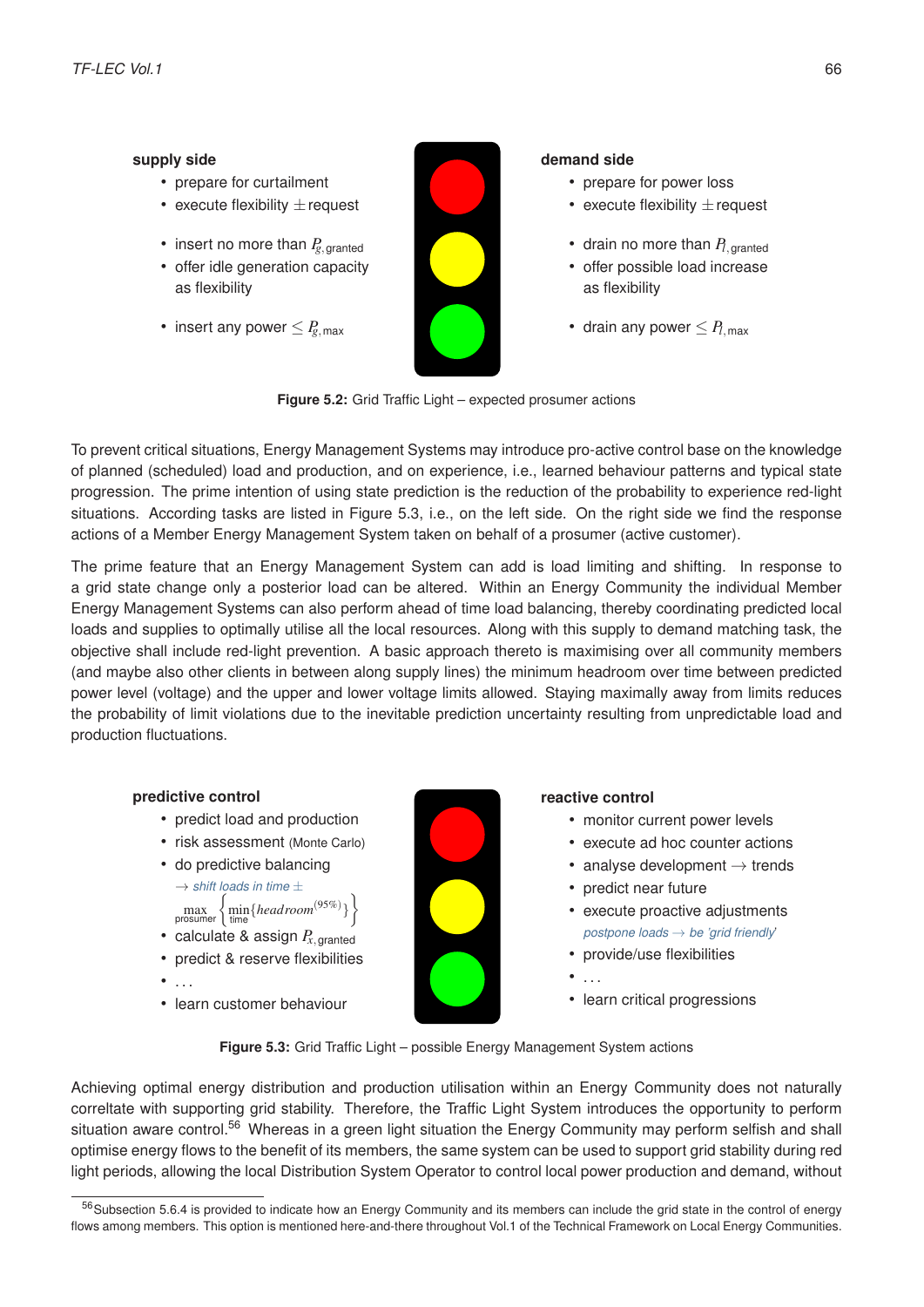trading or buffering any energy on its own behalf. During yellow light phases the objective shall be returning to green light with minimal effect on the individual energy customers. Meaning that all customer needs shall be fulfilled, only the added benefits from cooperation in an Energy Community shall be exchanged for returning to green light.

Table [5.1](#page-70-0) summarises the responsive tasks of the different entities involved in maintaining the stability and safety of the local distribution grid. Here, where active customers are expected to cooperate in Energy Communities, we assume that on demand, i.e., when the grid state changes from green to yellow, these can adjust their power insertion and draining to lower levels than physically determined by access-point fuses. This load reduction is intended to increase the headroom needed to cover an unpredicted power level deviation that most probably causes the yellow grid state. Thereby, continuing from the yellow into a red grid state should at least be postponed if not entirely prevented.

<span id="page-70-0"></span>

| actual/reactive | red              | <b>vellow</b>        | green             |
|-----------------|------------------|----------------------|-------------------|
| <b>DSO</b>      | act immediately  | analyse & prepare    | monitor & learn   |
| prosumer        | respond reliably | behave within limits | act on your own   |
| <b>EMS</b>      | support DSO      | offer flexibility    | monitor & perform |

|  | Table 5.1: Grid state responsive tasks of the different entities involved |
|--|---------------------------------------------------------------------------|
|--|---------------------------------------------------------------------------|

To perform the tasks mentioned in Table [5.1](#page-70-0) best, the response to state changes can be pre-planned. The according preparatory task of the different entities involved are listed in Table [5.2.](#page-70-1)

<span id="page-70-1"></span>**Table 5.2:** Tasks required to be prepared for individually adequate grid state responses in accordance to Table [5.1](#page-70-0)

| ahead/predictive | red                | yellow                  | green                  |
|------------------|--------------------|-------------------------|------------------------|
|                  | plan & prepare     | analyse issues          | delegate local control |
| <b>DSO</b>       | counter actions    | & predict trends        | to EMSs & prosumer     |
| prosumer         | deliver promised   | make flexibility offers | optimise               |
|                  | flexibility        | & sell them             | self-consumption       |
| <b>EMS</b>       | implement reliable | confine own actions     | execute                |
|                  | response actions   | & exec. adj. schedules  | planned schedules      |

To reduce the likelihood of leaving the green state where an Energy Community can freely perform to maximise the benefit for its members, some grid state responsive control within the Energy Community can be beneficial also within the green grid state. In good cooperation with the local Distribution System Operator, the Energy Community members might be granted some free extra access capacity to distribute energy among themself in exchange for actively supporting grid health<sup>[57](#page-70-2)</sup>.

 $\rightarrow$  *Plan and prepare alternative schedules for different grid states.* Depending on the grid's current state (green|yellow|red), which the Distribution System Operator communicates, the planned schedules are more, less or not *aggressive* concerning the load on individual grid segments. In case the Distribution System Operator has a capable grid monitoring tool, the traffic-light system might be applied section wise to improve both, local grid stability and local resource utilisation.

A grid friendly behaviour of Energy Communities may be implemented based on signals from the local Distribution System Operator or based on grid state prediction via the autonomous interpretation of the power quality (Voltage, cosφ) measured at the Energy Community members' access points (Smart Meters). In consequence might an Energy Community offer this monitoring feature also to a Distribution System Operator in case that does not have the required means for distributed power quality monitoring at the low voltage level.

<span id="page-70-2"></span> $57$ To qualify for serving the public good, requires a reliable, commonly certified, seamless and trustworthy monitored, and ultimately admissible execution of the energy and power management and control implemented at the community level and executed by common as well as individually owned member assets.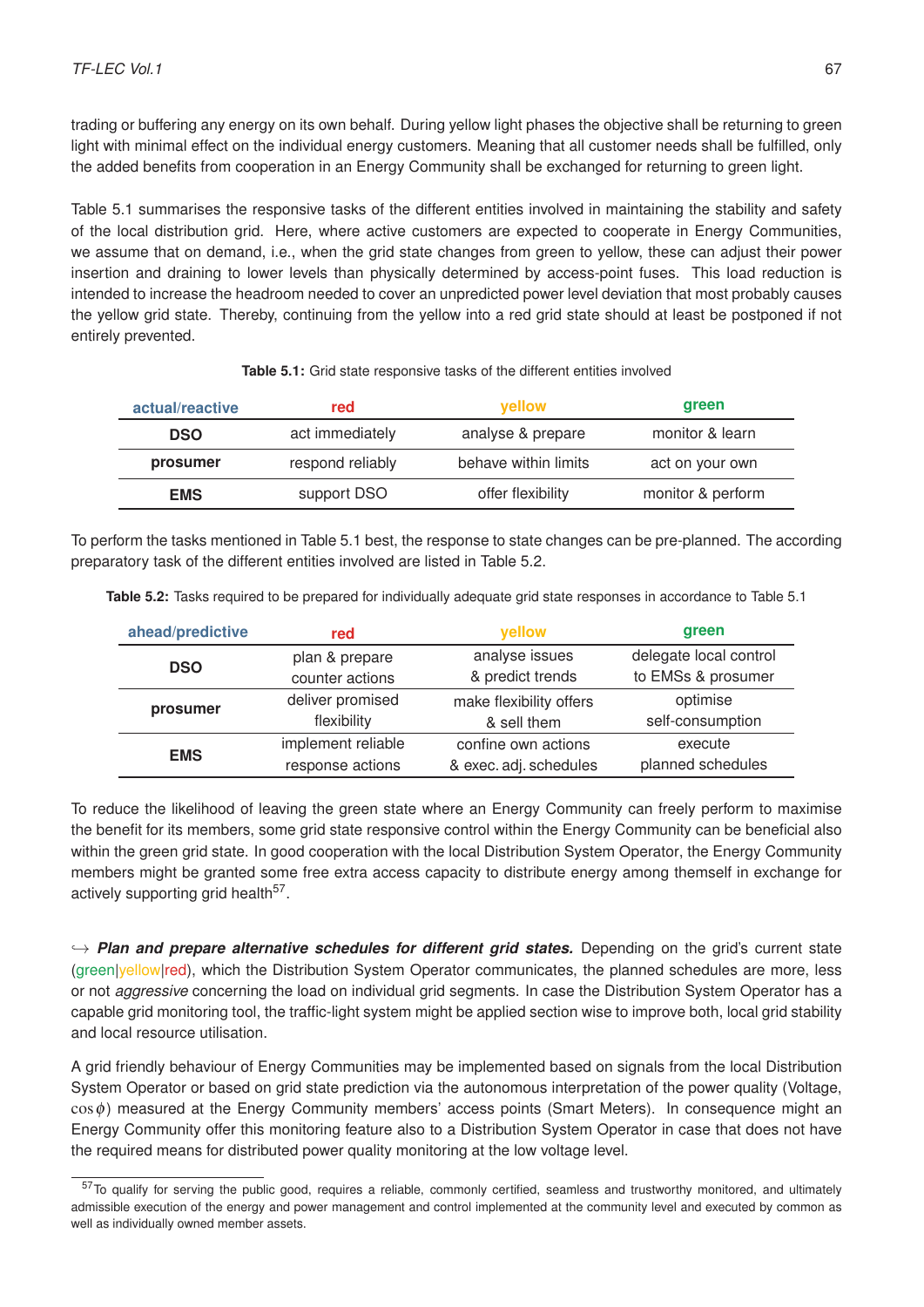#### **5.6.5 General safety and security advices**

Safety and security measures result from common sense and regional regulation. General standards may include measures to assure required safety and security, but in many cases these need to be adjusted to fulfil local regulations. International recommendations and local regulations shall be referred to on a per use case basis.

*Please suggest or contribute additions required to grasp the common principles and demand for safety and security. Feel free to recommend sources to be summarised or referred to. You are welcome to contribute paragraphs or subsections alike.*[58](#page-71-0)

<span id="page-71-0"></span><sup>58</sup>Note that not all contributions can be included, and that some copy editing and shortening may occur version by version. Exemplary outlining of potential solutions is welcome, plain advertising and any confinement intended to promote a specific product (software, platform, hardware, or standard) will be generously neglected. Also exemplary solutions applicable for a minority of users that might misleadingly suggest common need or contradict common intentions shall not be included.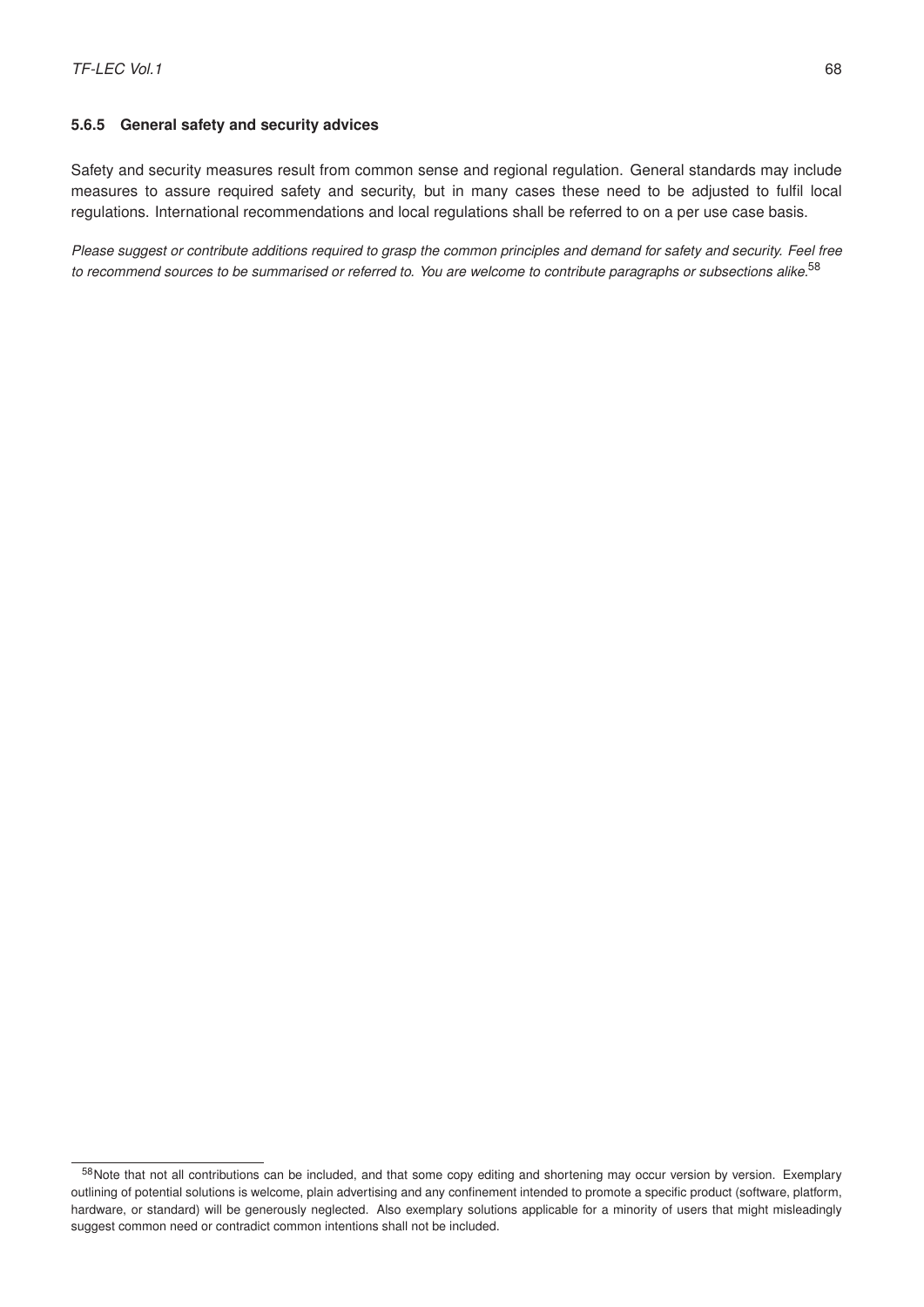## **6 Content of Vol.2**

Vol.1 covers the informative view, outlining business case(s) and potential functional requirements (Business Functions) of Local Energy Communities. Vol.2 of the Technical Framework focuses on the *normative* specification of specific *technical features* (Technical Use Cases). Therefore, Vol.2 is basically a collection of IES Integration Profiles, i.e., *harmonised* transactions and actor specifications (ABB spec<sup>[59](#page-72-0)</sup>), covering profile specific *security considerations, naming conventions, response times, execution protocols, state machines, data models and formats, encoding schemes, transport channels and media, etc.*

The harmonised technical features shall be specified to the point required to interoperably implement (realise) the here in Vol.1 defined Business Functions. In general, such normative specifications (restrictions) are necessary only for Business Functions that involve Meta-Actors (sub-systems) that may be developed and/or deployed by independent vendors.

The resultant harmonised specification of interoperability relevant features via IES Integration Profiles will be openly shared as required for true interoperability. Therefore, IES Integration Profiles shall neither disclose Meta-Actor internal implementation details nor restrict vendors in their freedom to choose implementation means, as long as irrelevant for the interoperability of the deployed Meta-Actors.

 $\diamond$  **Vol.2 Introduction** shall summarise Vol.1 to the point required for implementation experts (i.e., software engineers) to roughly understand the general Energy Community aims followed by a brief description of Business Functions and their potential interoperability issues. The introduction closes with a table (or some other textual tool) that relates the Business Functions from Vol.1 with the IES Integration Profiles that Vol.2 is composed of.

 $\diamond$  **IES Integration Profiles** result from strictly applying the Use Case Methodology specified in IEC 62559 [\[29\]](#page-77-0). Each IES Integration Profile shall be an individual document that can be used stand alone to interoperably implement a certain technical functionality. For example, how to remotely monitor the live measurements of a sensor in the field. Another IES Integration Profile could than specify how to record monitored data in a secure repository, and a third, how to implement secure authentication, authorisation and access control. All these exemplary profiles are per se independent but may be required together as (puzzle-)parts of some complex Business Function.

The examples given above for IES Integration Profiles are easy to understand and it should be clear that different flavours of these may be required for different Business Functions. For example, a simple sensor may not have the processing power to implement secure user authentication, authorisation and access control, such that this feature may be needed server based and in the field can only be achieved by a securely barred hardware interface (e.g., a locked hatch).<sup>[60](#page-72-1)</sup>

If common practice or standards provide features that can be used in different flavours, than these features shall be specified once as a *Common Feature* providing all the usage flexibility they offer. Such Common Features can be addressed by IES Integration Profiles, reducing the specification effort within the IES Integration Profile to restricting the offered options to the single harmonised one best fitting the technical use case covered by the calling IES Integration Profile.

Figure [6.1](#page-73-0) shows this modular, still use case specific, composition of technical specifications supported by the IES document templates.

<span id="page-72-1"></span><span id="page-72-0"></span><sup>59</sup>According to the TOGAF (The Open Group Architecture Framework) Architecture Building Blocks (ABB) approach [\[28\]](#page-77-1)

<sup>60</sup> Note that IES Integration Profiles are not restricted to software based solutions. Where necessary, interoperable hardware solutions shall as well be specified. Often the used hardware feature per se (here a hatch with a lock and a fitting key) is commonly known and needs no textual specification, such that a use case specific parametrisation in the IES Integration Profile is sufficient (e.g., specify the security class of the hatch and the lock). The same applies for commonly known software features. For example, the Internet Protocol (IP) needs not be specified, only the transport protocol (TCP, UDP, etc.) and if necessary also its flavour (Vegas, Reno, etc.) because latter implies the former.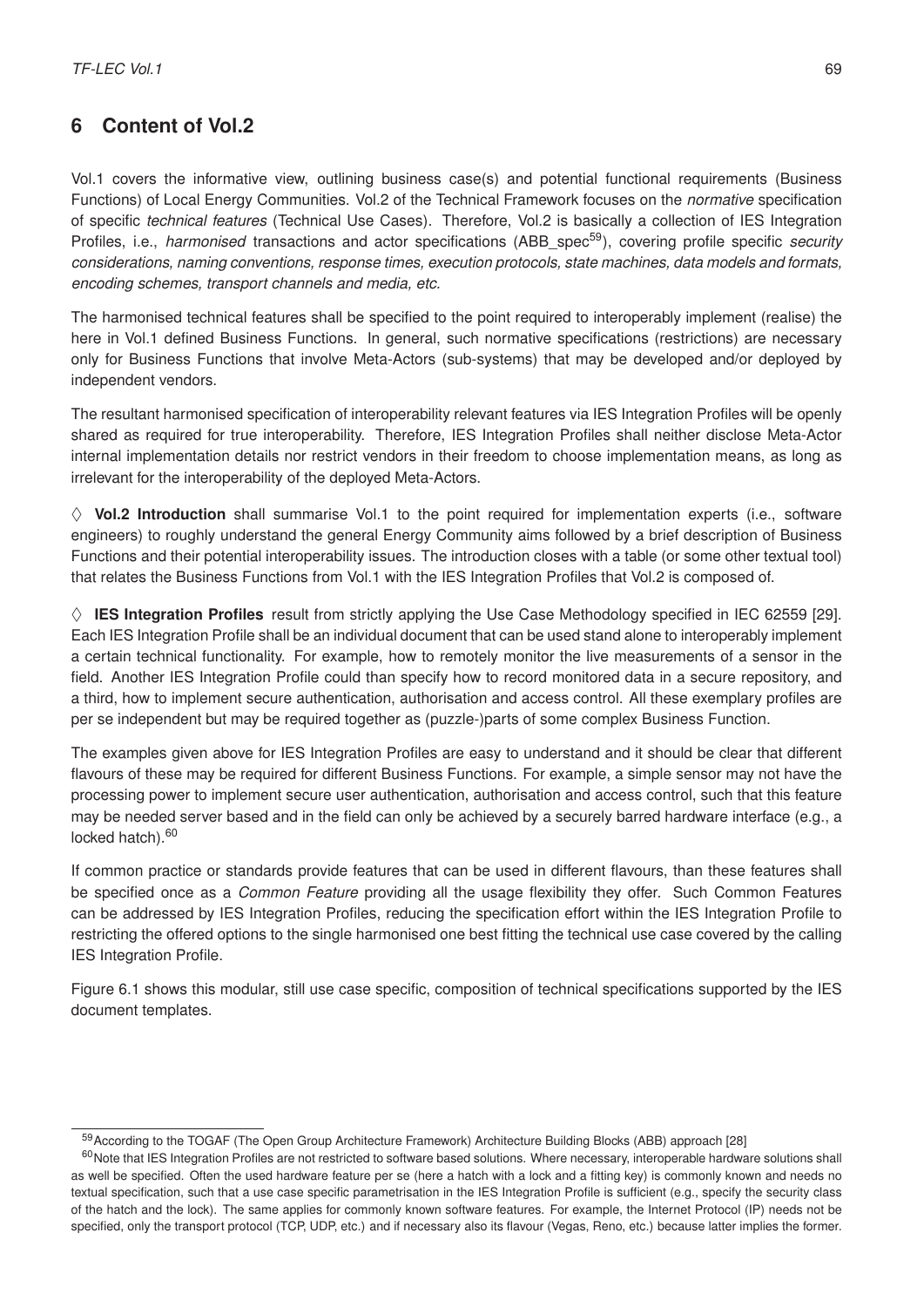<span id="page-73-0"></span>

**Figure 6.1:** Use case centric still modular technical specifications composition supported by IES templates [\[30\]](#page-77-2)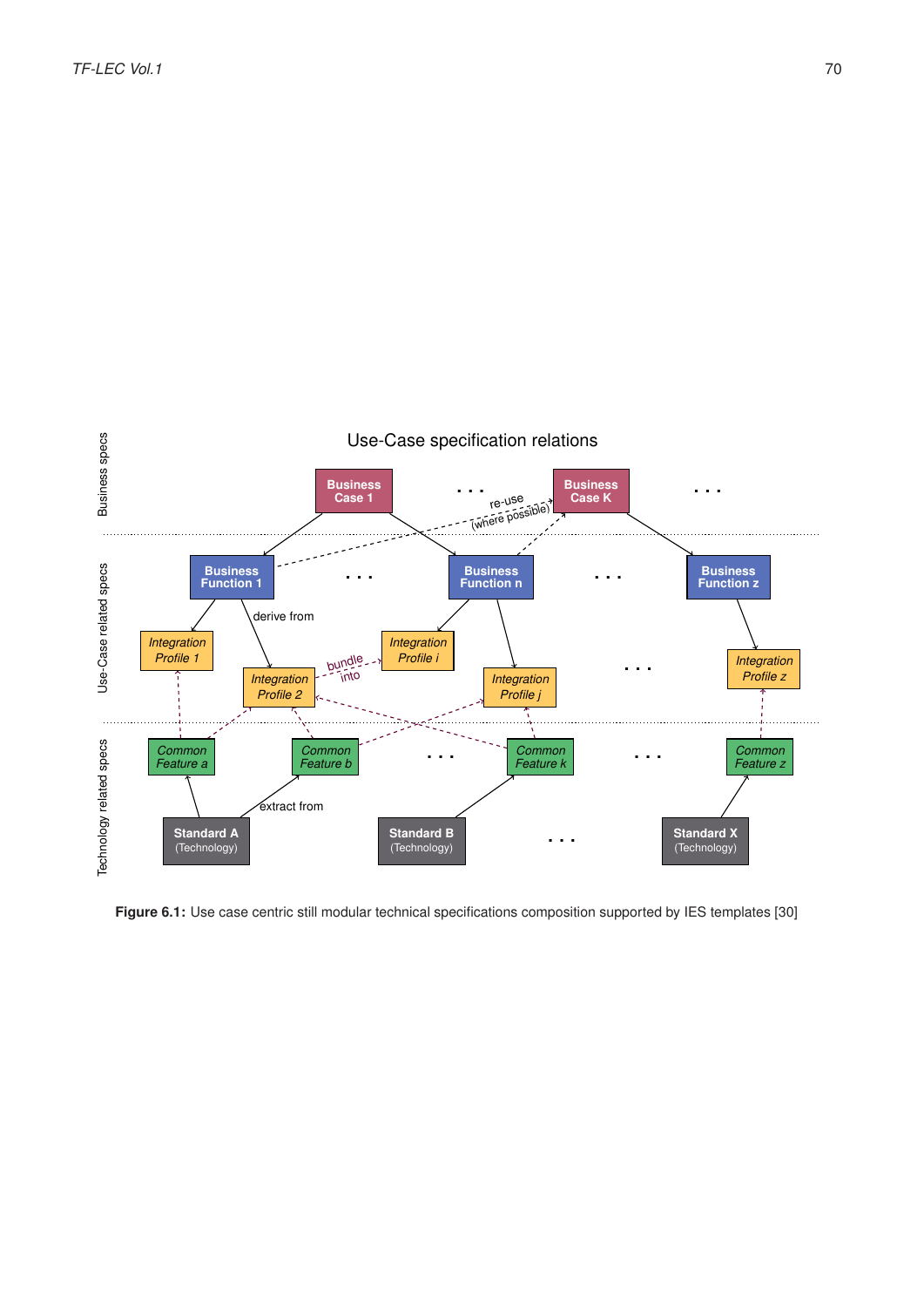## **Abbreviations**

*Every abbreviation used anywhere in the Technical Framework and accompanying documents shall be included. Product and company names that only look like being abbreviations need not be included.*

| ABB<br>ABB_spec<br>ADU | Architecture Building Block<br>Architecture Building Block Specifications<br>Application Data Unit | <b>FPGA</b><br><b>FSK</b> | Field-Programmable Gate Array<br>Frequency-Shift Keying |
|------------------------|----------------------------------------------------------------------------------------------------|---------------------------|---------------------------------------------------------|
| <b>AMD</b>             | AMenDment                                                                                          | <b>GNU</b>                | GNU's Not Unix!                                         |
| AMI                    | Advanced Metering Infrastructure                                                                   | <b>GPIO</b>               | General-Purpose Input/Output                            |
| <b>APDS</b>            | Application Protocol Data Units                                                                    | GPL                       | <b>GNU General Public License</b>                       |
| <b>API</b>             | Application Programming Interface                                                                  | <b>GPRS</b>               | General Packet Radio Service                            |
| <b>ASCII</b>           | American Standard Code for Information                                                             | <b>GSM</b>                | Global System for Mobile Communications                 |
|                        | Interchange                                                                                        |                           |                                                         |
|                        |                                                                                                    | <b>HAL</b>                | Hardware Abstraction Layer                              |
| <b>BESS</b>            | <b>Battery Electric Storage System</b>                                                             | <b>HEMS</b>               | Home Energy Management System                           |
| <b>BF</b>              | <b>Business Function</b>                                                                           | <b>HDLC</b>               | High-Level Data Link Control                            |
|                        |                                                                                                    | <b>HTTP</b>               | <b>Hypertext Transfer Protocol</b>                      |
| <b>CAPEX</b><br>CC     | <b>CAPital EXpenditures</b><br><b>Creative Commons</b>                                             | HV                        | High Voltage level                                      |
| <b>CCTS</b>            | Core Components Technical Specification                                                            | I <sub>2</sub> C          | Inter-Integrated Circuit                                |
| <b>CEC</b>             | <b>Citizens Energy Community</b>                                                                   | <b>IBF</b>                | <b>IES Business Function</b>                            |
| <b>CEP</b>             | Clean Energy Package                                                                               | <b>ICT</b>                | Information and Communication Technology                |
| CF                     | <b>Common Feature</b>                                                                              | ID                        | <b>IDentifier</b>                                       |
| <b>CHP</b>             | Combined Heat and Power                                                                            | <b>IEC</b>                | International Electrotechnical Commission               |
| <b>CIM</b>             | <b>Common Information Model</b>                                                                    | <b>IED</b>                | Intelligent Energy Device                               |
| COAP                   | <b>COnstrained Application Protocol</b>                                                            | <b>IEEE</b>               | Institute of Electrical and Electronics Engi-           |
| COSEM                  | Companion Specification for Energy Meter-                                                          |                           | neers                                                   |
|                        | ing                                                                                                | <b>IEM</b>                | <b>Internal Electricity Market</b>                      |
| CPA                    | <b>Collaboration Protocol Agreement</b>                                                            | <b>IES</b>                | Integrating the Energy System                           |
| <b>CPP</b>             | <b>Collaboration Protocol Profile</b>                                                              | <b>IETF</b>               | Internet Engineering Task Force                         |
|                        |                                                                                                    |                           |                                                         |
| CPU                    | <b>Central Processing Unit</b>                                                                     | <b>IHE</b>                | Integrating the Healthcare Enterprise                   |
| CRC                    | <b>Cyclic Redundancy Check</b>                                                                     | <b>IIP</b>                | <b>IES Integration Profile</b>                          |
| CSV                    | Comma-Separated Values                                                                             | IIT                       | <b>IES Interoperability Testing</b>                     |
| C/EMS                  | Community Energy Management System                                                                 | <b>IMA</b>                | <b>IES Meta-Actor</b>                                   |
|                        |                                                                                                    | lopL                      | Interoperability Level                                  |
| DA                     | Data Attribute                                                                                     | IP                        | Internet Protocol                                       |
| <b>DACH</b>            | Germany, Austria, Switzerland                                                                      | <b>ISBN</b>               | International Standard Book Number                      |
| <b>DER</b>             | <b>Distributed Energy Resource</b>                                                                 | <b>ISO</b>                | International Organization for Standardiza-             |
| <b>DLC</b>             | <b>Direct Load Control</b>                                                                         |                           | tion                                                    |
| <b>DLMS</b>            | Device Language Message Specification                                                              | IT                        | Information Technology                                  |
| DO                     | Data Object                                                                                        | <b>ITU</b>                | International Telecommunication Union                   |
| DR                     | Demand Response                                                                                    | <b>IUC</b>                | <b>IES Use Case</b>                                     |
| <b>DSM</b>             | Demand Side Management                                                                             |                           |                                                         |
| <b>DSO</b>             | Distribution System Operator                                                                       | <b>JSON</b>               | JavaScript Object Notation                              |
| EC                     | European Commission                                                                                | LD                        | <b>Logical Device</b>                                   |
| <b>EDA</b>             | Energiewirtschaftlicher Datenaustausch                                                             | <b>LEC</b>                | <b>Local Energy Community</b>                           |
| <b>EDI</b>             | Electronic Data Interchange                                                                        | LN                        | Logical Node                                            |
| EHV                    | Extra High Voltage level                                                                           | LN                        | <b>Local Network</b>                                    |
| <b>EIWOG</b>           | Elektrizitätswirtschafts- und organisations-                                                       | LV                        | Low Voltage level                                       |
|                        | gesetz                                                                                             | L/GCI                     | Local Grid Control Instance                             |
| <b>EMS</b>             | Energy Management System                                                                           |                           |                                                         |
| EnCo                   | <b>Energy Community</b>                                                                            | M/EMS                     | Member Energy Management System                         |
| <b>ESMP</b>            | European Style Market Profile                                                                      | <b>MQTT</b>               | Message Queuing Telemetry Transport                     |
| EU                     | European Union                                                                                     | <b>MUC</b>                | Meta Use Case                                           |
| EV                     | <b>Electric Vehicle</b>                                                                            | MV                        | Medium Voltage level                                    |
|                        |                                                                                                    |                           |                                                         |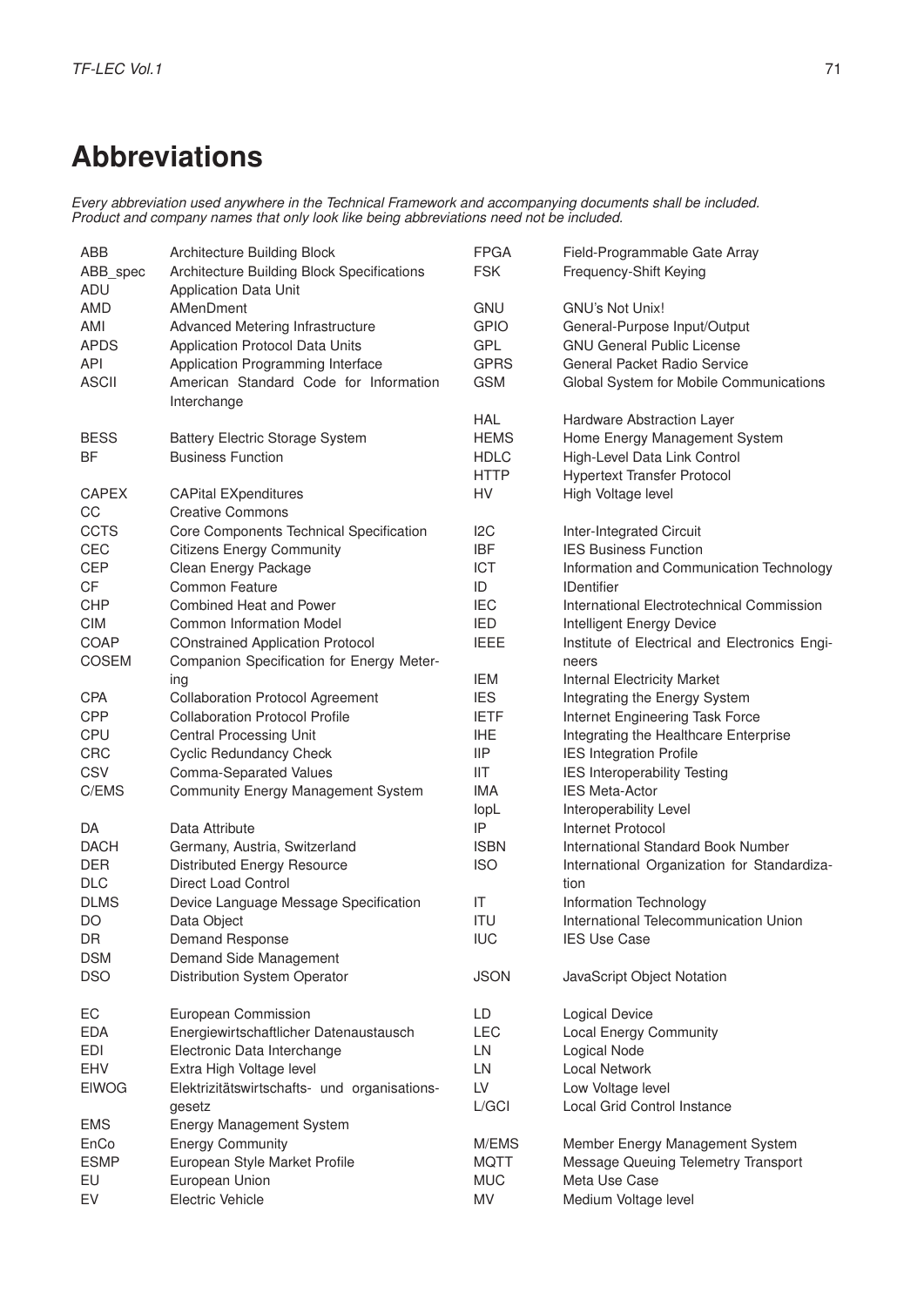| <b>OBIS</b>      | OBject Identification System               |
|------------------|--------------------------------------------|
| <b>OFDM</b>      | Orthogonal Frequency-Division Multiplexing |
| <b>OPEX</b>      | <b>OPerational EXpenditures</b>            |
| OSGi             | Open Services Gateway initiative           |
| OSI              | Open Systems Interconnection               |
| OT               | Operations Technology                      |
| <b>PAN</b>       | Personal Area Network                      |
| <b>PCC</b>       | Point of Common Coupling                   |
| PDU              | Protocol Data Unit                         |
| <b>PLC</b>       | <b>Power Line Communication</b>            |
| <b>PLC</b>       | Programmable Logic Controller              |
| <b>PPP</b>       | Public-Private Partnership                 |
| <b>PSTN</b>      | Public Switched Telephone Network          |
| PV               | <b>PhotoVoltaic</b>                        |
| RDF              | <b>Resource Description Framework</b>      |
| REC              | Renewable Energy Community                 |
| <b>RES</b>       | Renewable Energy Source                    |
| <b>REST</b>      | <b>REpresentational State Transfer</b>     |
| <b>RFC</b>       | <b>Request For Comments</b>                |
| <b>RPC</b>       | Remote Procedure Call                      |
| RTU              | <b>Remote Terminal Unit</b>                |
| R&D              | Research and Development                   |
| SBB              | Solution Building Block                    |
| <b>SCADA</b>     | Supervisory Control And Data Acquisition   |
| <b>SES</b>       | <b>Smart Energy System</b>                 |
| SGAM             | <b>Smart Grid Architecture Model</b>       |
| <b>SME</b>       | <b>Small and Medium Business</b>           |
| SML              | Service Modelling Language                 |
| SMTP             | Simple Mail Transfer Protocol              |
| SNMP             | Simple Network Management Protocol         |
| SOAP             | Simple Object Access Protocol              |
| <b>TCP</b>       | Transmission Control Protocol              |
| TE               | Technische Einheit / Technical Entity      |
| <b>TF</b>        | <b>Technical Framework</b>                 |
| TSO              | Transmission System Operator               |
| UA               | <b>User Association</b>                    |
| UBL              | Universal Business Language                |
| <b>UCMR</b>      | Use Case Management Repository             |
| <b>UDP</b>       | User Datagram Protocol                     |
| UI               | User Interface                             |
| <b>UML</b>       | Unified Modelling Language                 |
| URL              | Uniform Resource Locator                   |
| W <sub>3</sub> C | World Wide Web Consortium                  |
| <b>WG</b>        | WorkGroup                                  |
| Wi-Fi            | trademark of the Wi-Fi Alliance            |
| <b>WPAN</b>      | Wireless Personal Area Network             |
| <b>XML</b>       | eXtensible Markup Language                 |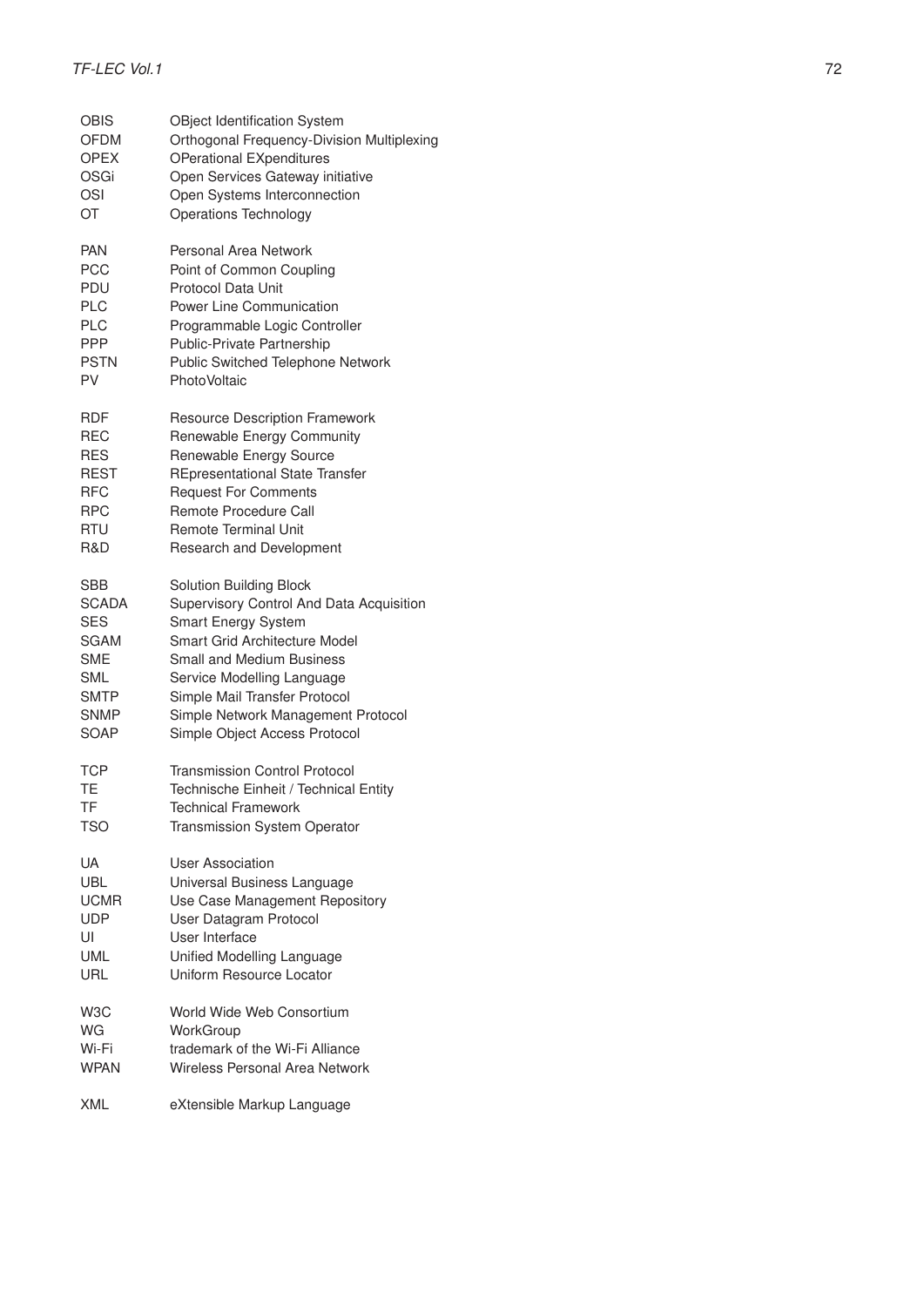## **Bibliography**

- [1] G. Franzl, R. Pasteka, and M. Gotschalk, *The IES Cookbook Enabling interoperability the IES way Edition 0.8*, CC-BY-SA, IES Austria, 01 2019, online, [http://doi.org/10.13140/RG.2.2.13780.86409.](http://doi.org/10.13140/RG.2.2.13780.86409)
- [2] L. Guise, "First Set of Standards," CEN-CENELEC-ETSI Smart Grid Coordination Group, Tech. Rep., 2012, online, [ftp:](ftp://ftp.cen.eu/EN/EuropeanStandardization/HotTopics/SmartGrids/First Set of Standards.pdf) [//ftp.cen.eu/EN/EuropeanStandardization/HotTopics/SmartGrids/FirstSetofStandards.pdf.](ftp://ftp.cen.eu/EN/EuropeanStandardization/HotTopics/SmartGrids/First Set of Standards.pdf)
- [3] M. Masi, T. Pavleska, and H. Aranha, "Automating smart grid solution architecture design," in *2018 IEEE International Conference on Communications, Control, and Computing Technologies for Smart Grids (SmartGridComm)*, Oct 2018, pp. 1–6, online, [http://dx.doi.org/10.1109/SmartGridComm.2018.8587457.](http://dx.doi.org/10.1109/SmartGridComm.2018.8587457)
- [4] CEN-CENELEC-ETSI Smart Grid Coordination Group SG-CG/M490/K, *SGAM User Manual Version 3.0*, 2014, online, [ftp.cencenelec.eu/EN/EuropeanStandardization/HotTopics/SmartGrids/SGCG\\_Methodology\\_SGAMUserManual.pdf.](ftp://ftp.cencenelec.eu/EN/EuropeanStandardization/HotTopics/SmartGrids/SGCG_Methodology_SGAMUserManual.pdf)
- [5] Directorate-General for Energy, "Clean energy for all Europeans," European Commission, 07 2019, online, [http://doi.org/](http://doi.org/10.2833/9937) [10.2833/9937.](http://doi.org/10.2833/9937)
- [6] "Transactive Energy," *IEEE Power and Energy Magazine*, vol. 14, no. 3, 2016, [https://ieeexplore.ieee.org/xpl/tocresult.](https://ieeexplore.ieee.org/xpl/tocresult.jsp?isnumber=7452712) [jsp?isnumber=7452712.](https://ieeexplore.ieee.org/xpl/tocresult.jsp?isnumber=7452712)
- [7] S. Thomas, M. Surampudy, and M. Knight, "Transactive Energy: Real World Applications for the Modern Grid," [Smart Electric Power Alliance,](https://www.sepapower.org) Tech. Rep., 2019, online, [https://sepapower.org/resource/](https://sepapower.org/resource/transactive-energy-real-world-applications-for-the-grid/) [transactive-energy-real-world-applications-for-the-grid/.](https://sepapower.org/resource/transactive-energy-real-world-applications-for-the-grid/)
- [8] [https://www.gridwiseac.org/about/transactive\\_energy.aspx,](https://www.gridwiseac.org/about/transactive_energy.aspx) as of spring 2020.
- [9] G. Franzl, A. Goranovic, S. Wilker, T. Sauter, and A. Treytl, "Initiating an IES based Technical Framework on Local Energy Communities," in *25th IEEE International Conference on Emerging Technologies and Factory Automation, ETFA 2020*. IEEE Industrial Electronics Society, 2020.
- [10] M. Vadari, "The future of distribution operations and planning: The electric utility environment is changing," *IEEE Power and Energy Magazine*, vol. 18, no. 1, pp. 18–25, 2020.
- [11] [http://pv-gemeinschaft.at/aufteilung/,](http://pv-gemeinschaft.at/aufteilung/) as of spring 2020.
- [12] E. M. Rogers, *Diffusion of Innovations*, 5th ed. Free Press, 2003, ISBN: 978-0-7432-2209-9.
- [13] G. Franzl, "Energy Services Roles Grid," CC-BY-SA-NC, 08 2019, online, [https://doi.org/10.13140/RG.2.2.31032.70406.](https://doi.org/10.13140/RG.2.2.31032.70406)
- [14] *IEC 61850:2016 Communication networks and systems for power utility automation*, IEC Std., 2016.
- [15] *IEC 60870-5-104 Telecontrol equipment and systems Part5-104: Transmission protocols Network access for IEC 60870-5-101 using standard transport profiles*, IEC Std., 2006.
- [16] ENTSO–E, "What are Network Codes?" online, [https://www.entsoe.eu/network\\_codes/.](https://www.entsoe.eu/network_codes/)
- [17] [Modbus.org,](https://modbus.org) "Modbus application protocol specification v1.1b3," 2012, [http://www.modbus.org/docs/Modbus\\_Application\\_](http://www.modbus.org/docs/Modbus_Application_Protocol_V1_1b3.pdf) Protocol V1\_1b3.pdf.
- [18] [sunspec.org,](https://sunspec.org) "SunSpec DER Information Model Specification," SunSpec Alliance, 2019, Document#: X99999, Status: Draft, online, [https://sunspec.org/sunspec-der-information-model-specification/.](https://sunspec.org/sunspec-der-information-model-specification/)
- [19] [Zigbee Alliance,](https://zigbeealliance.org/) "Zigbee Smart Energy 1.x," online, [https://zigbeealliance.org/solution/smart-energy/.](https://zigbeealliance.org/solution/smart-energy/)
- [20] [DLMS User Association,](https://www.dlms.com/legal-info) ["DLMS/COSEM overview,](https://www.dlms.com/img/content/dlms-_overview_1709191024x768.jpg)" online, [https://www.dlms.com/dlms-cosem/overview.](https://www.dlms.com/dlms-cosem/overview)
- [21] [Fraunhofer Institute for Solar Energy Systems ISE,](https://ise.fraunhofer.de) "OpenMUC: A Software Framework for the development of Monitoring and Control Systems," online, [https://www.openmuc.org/openmuc/.](https://www.openmuc.org/openmuc/)